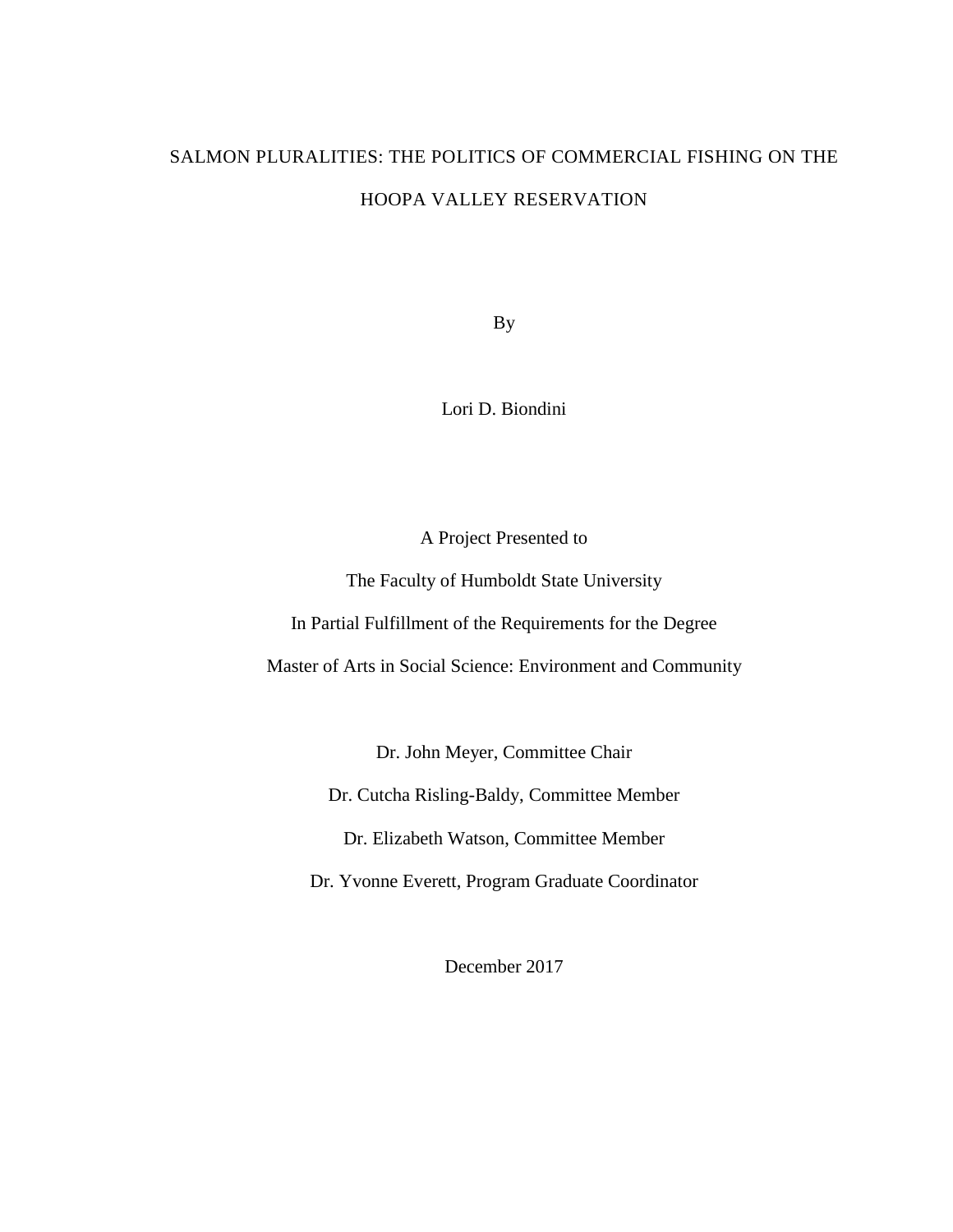#### ABSTRACT

### <span id="page-1-0"></span>SALMON PLURALITIES: THE POLITICS OF COMMERCIAL FISHING ON THE HOOPA VALLEY RESERVATION

#### Lori D. Biondini

From 2008 to 2010 members of the Hoopa Valley Tribe harvested large quantities of salmon from the Trinity River within the boundaries of the Hoopa Valley Reservation, and sold them to an off-reservation buyer. Other tribal members questioned the legality of the sellers' actions, as well as the appropriateness of their fishing methods, which were interfering with non-commercial fishing on the river. In response, the Hoopa Valley Tribe's governing council created a commission charged with developing commercial fishing regulations with input from the tribal membership. In early 2011, the commission invited me to participate in planning and facilitating two public hearings to collect input from tribal members. Using a conflict analysis framework, I examined issues brought up in media coverage, council and commission meetings to understand the main points of disagreement among stakeholders. I then examined the results of the public hearings, which were recorded as field notes, meeting minutes, and an audio broadcast. The results of the hearings show tribal members intervening and reframing the task of creating regulations away from a focus on resource management to acknowledging the complex relationship Hupa people have with salmon, and the dissonance between the expressed relationships and commercial fishing activities. I present the Hoopa Valley Tribe's efforts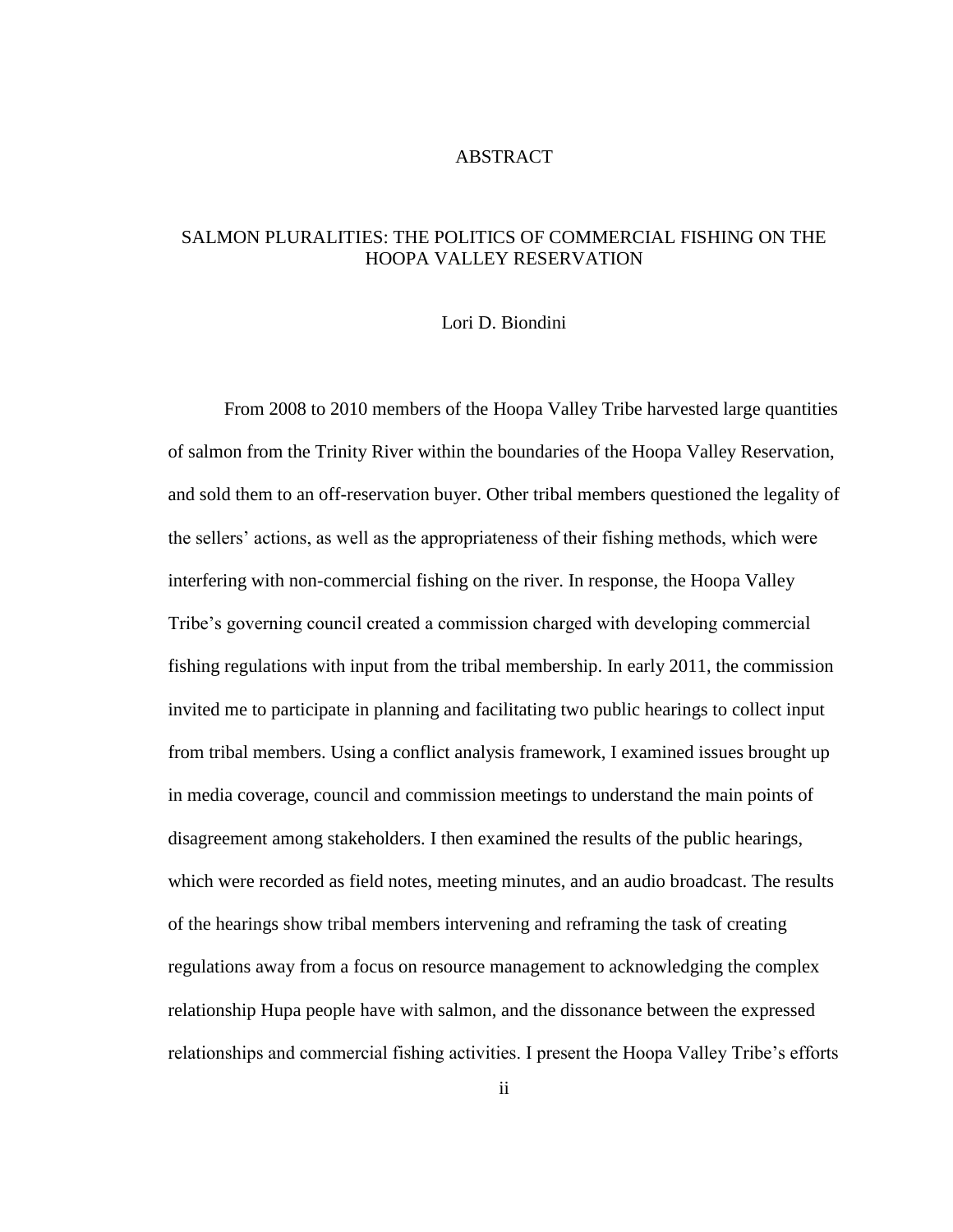as a case study that explains Zoe Todd's concept of "fish pluralities," which theorizes the many ways fish exist to Indigenous people as sites of political exchange. My project demonstrates how these pluralities are mobilized politically and enacted in governance and, for Hupa people, are part of the historical and spatial continuity of cultural and political sovereignty.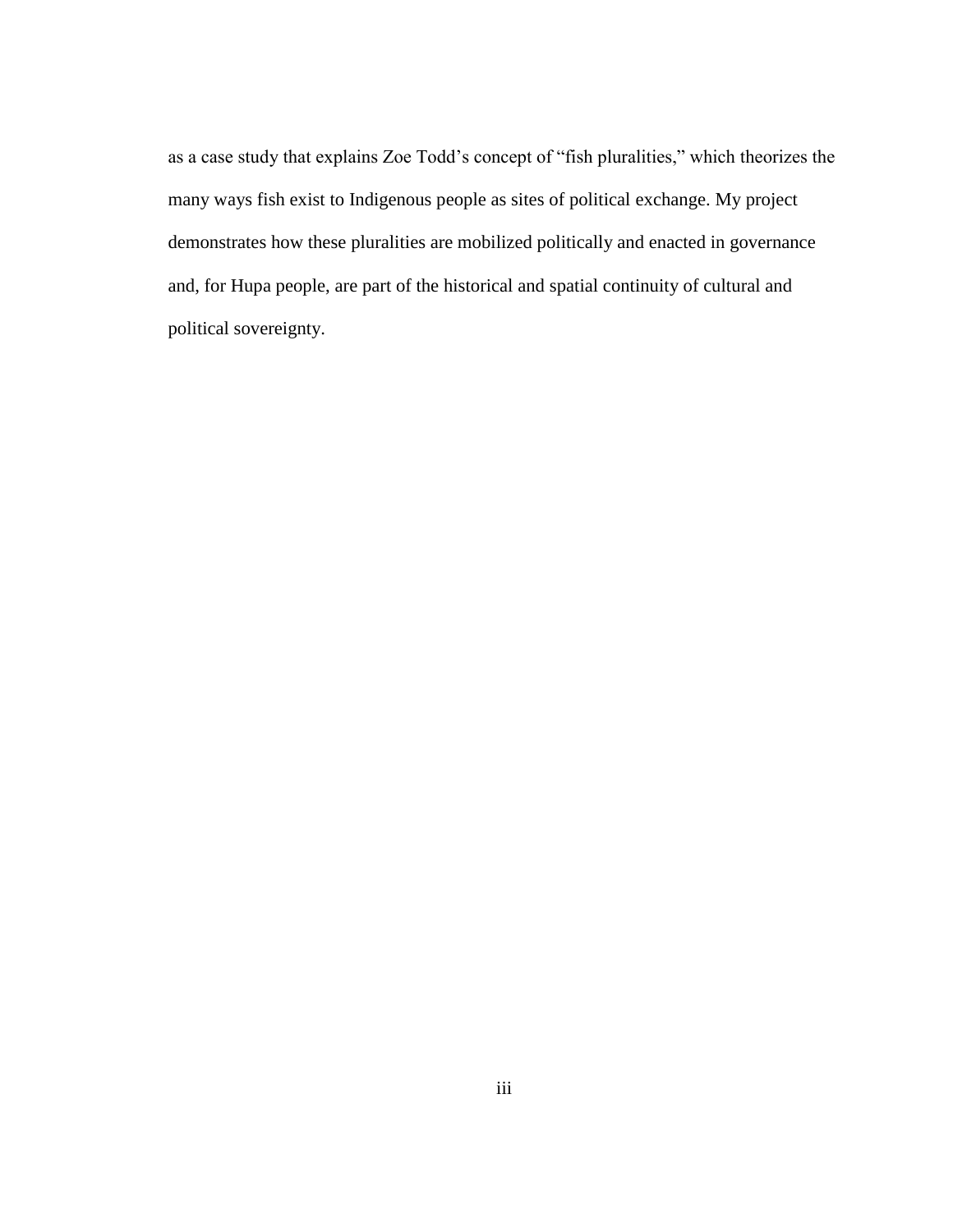#### ACKNOWLEDGEMENTS

<span id="page-3-0"></span>I'd like to thank several people for their support of this project. Thank you to my friends and family who motivated me to finish this paper with their unwavering belief that I could. A special thank you to my Environment and Community colleagues-turnedfriends, Katie, Wendy, and Kara, for sharing with me the farmhouse, food, and a desire to be a good force in this world. Thank you to Dr. Rebecca J. Dobkins of Willamette University for providing me with a recommendation to the Environment and Community program, and whose course "Indigenous Peoples, Human Rights and the Environment" sparked in me an interest in Native Americans and social justice that withstood many years of diversion. Thank you to the American Indian Graduate Fund for their support in obtaining my degree, and for their support of thousands of other Native American students pursuing post-graduate degrees. Thank you to Byron Nelson, Jr. and Mike Orcutt of the Hoopa Valley Tribe for sharing their insights and lending their support to my continued involvement in the subject of this project. Thank you to Zo Devine and the Center for Indian Community Development for supporting me during my time at Humboldt State University and especially for the support in carrying out this project with the Hoopa Valley Tribe. Thank you to my fellow students in Betsy Watson's spring 2011 conflict resolution course who volunteered their time to recording during the public hearings. I am eternally grateful to Lois Risling for inviting me to help the Fish Commission, talking with me at great length about how the Hoopa Valley Tribe might best benefit from this project, and for her continued work and commitment to Hupa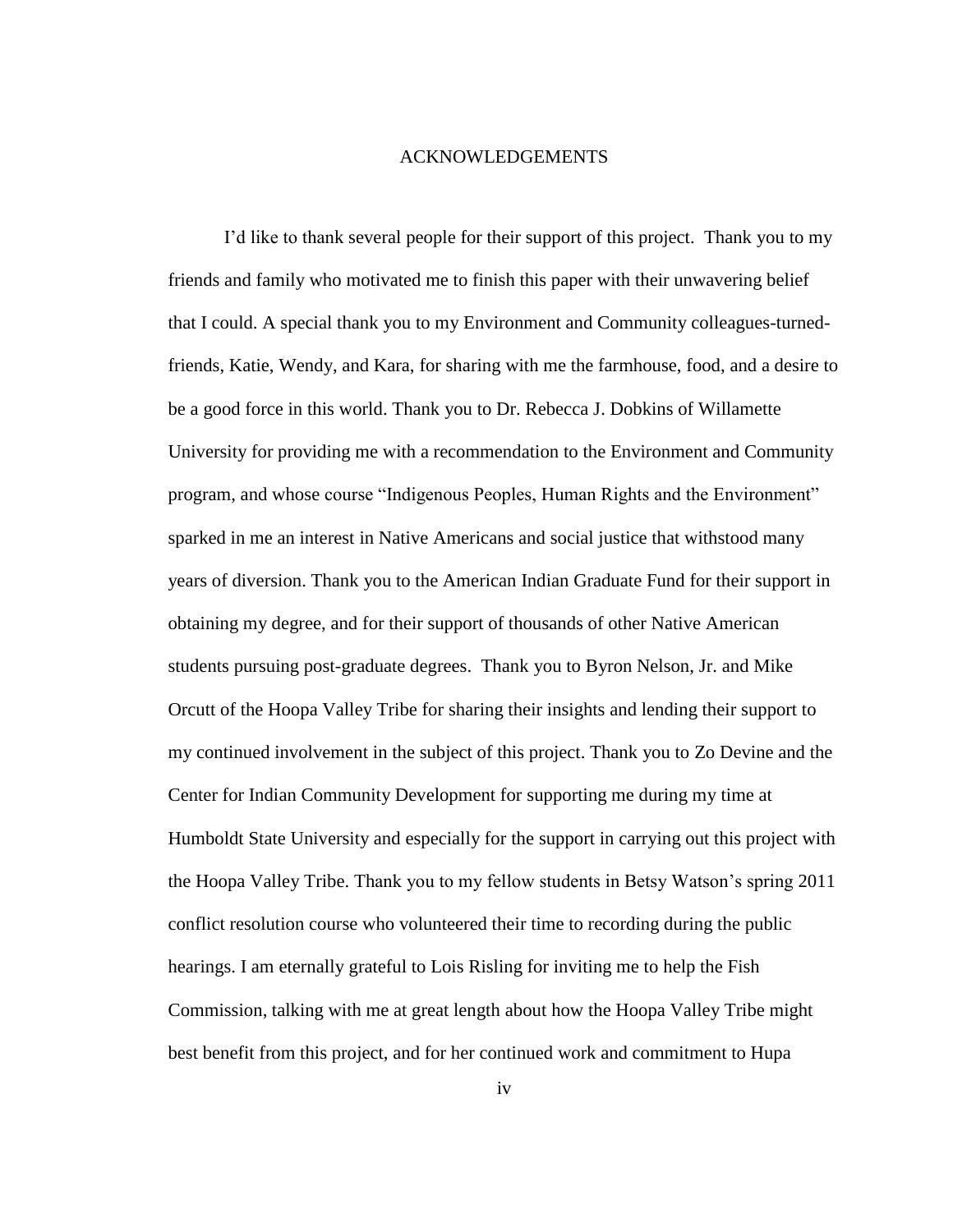people. Thank you to J. Mark Baker for the initial help in getting started as both my original Chair and Graduate Coordinator. I owe a great deal of thanks to Yvonne Everett for serendipitously being in the right place at the right time and encouraging me to finally finish this chapter of my education. Betsy, thank you so much for leaving retirement for just a bit to lend me your ear, your expertise, and give me a final push. Cutcha, thank you for finding an interesting element in my research, introducing me to Zoe Todd's work, and encouraging me to run with it. And John, thank you for making this process as painless as possible! Your clear and helpful feedback, willingness to work within a tight timeline, and guidance on getting all the details correct made this happen. I cannot thank you three enough for stepping up and providing me with the necessary measures to get through this final semester. Finally, thank you to my mom and dad who have continued to make sure I never want for anything. To my grandmother Vesta, thank you for *Our Home Forever*, and thank you to all the Hupa people for continuing to fight for families, for fish, for water, and for the place where the trails return. Ts'ediyah.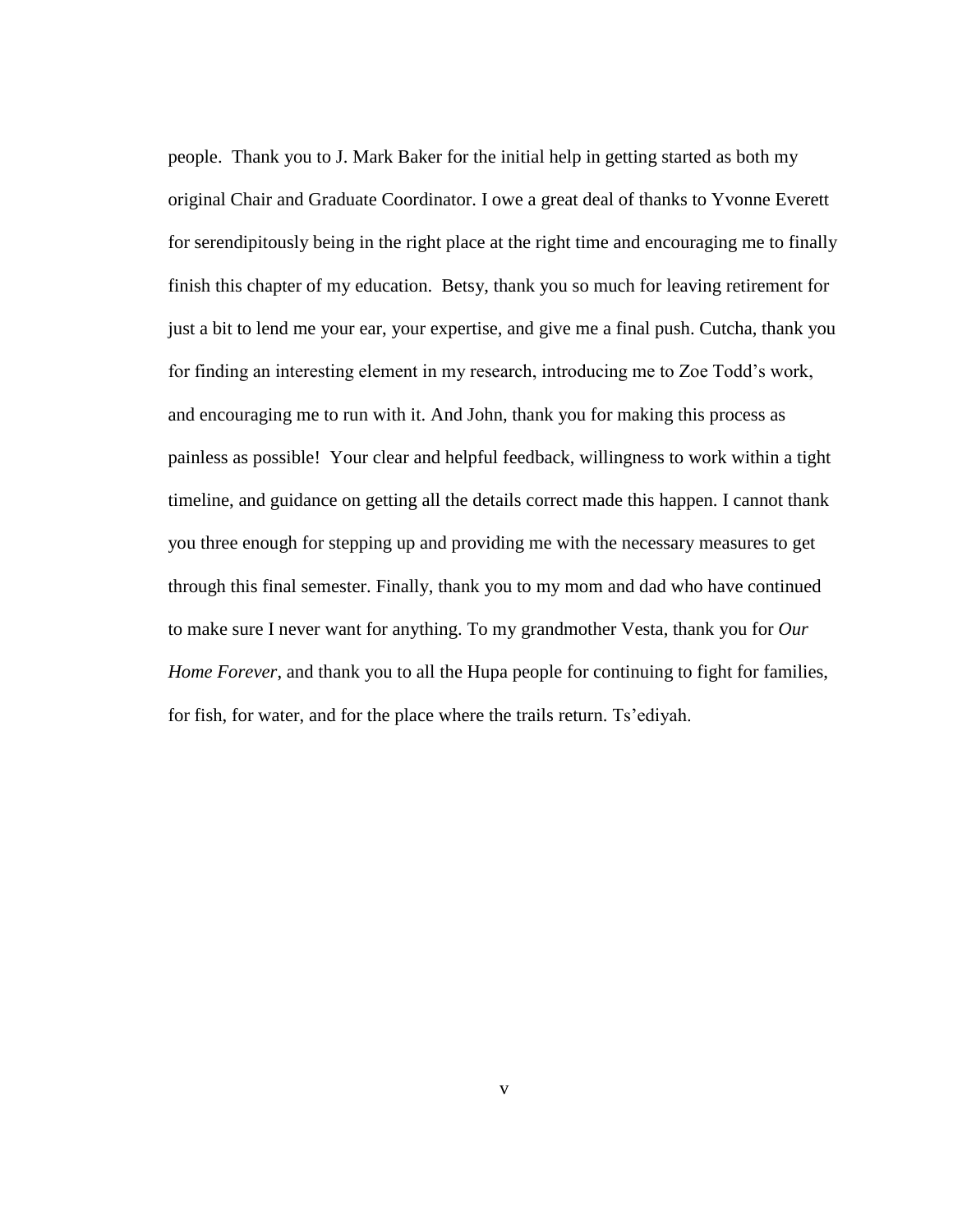## TABLE OF CONTENTS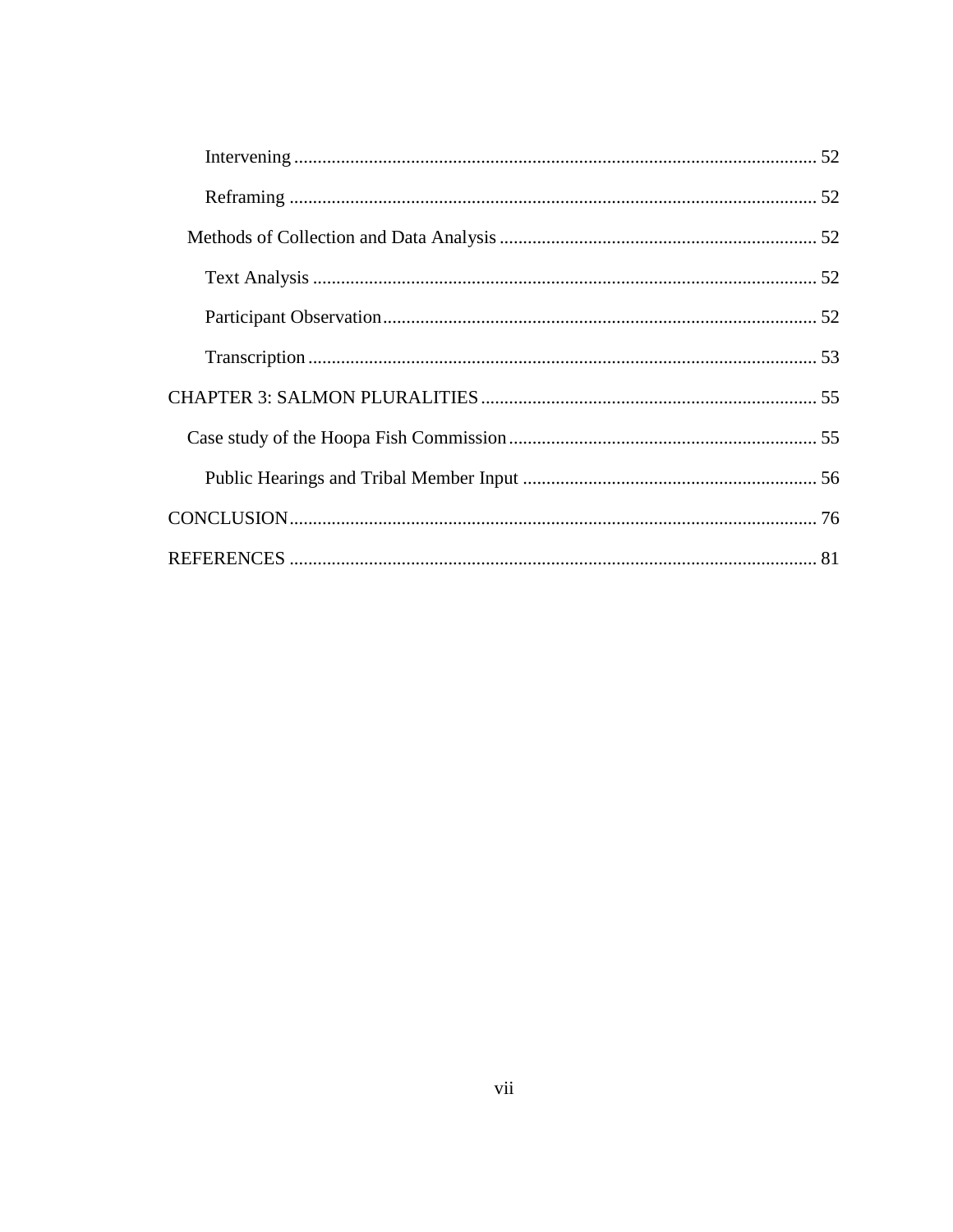## LIST OF FIGURES

<span id="page-7-0"></span>

| Figure 1: Guiding principles handout distributed at the public hearings 47 |  |
|----------------------------------------------------------------------------|--|
|                                                                            |  |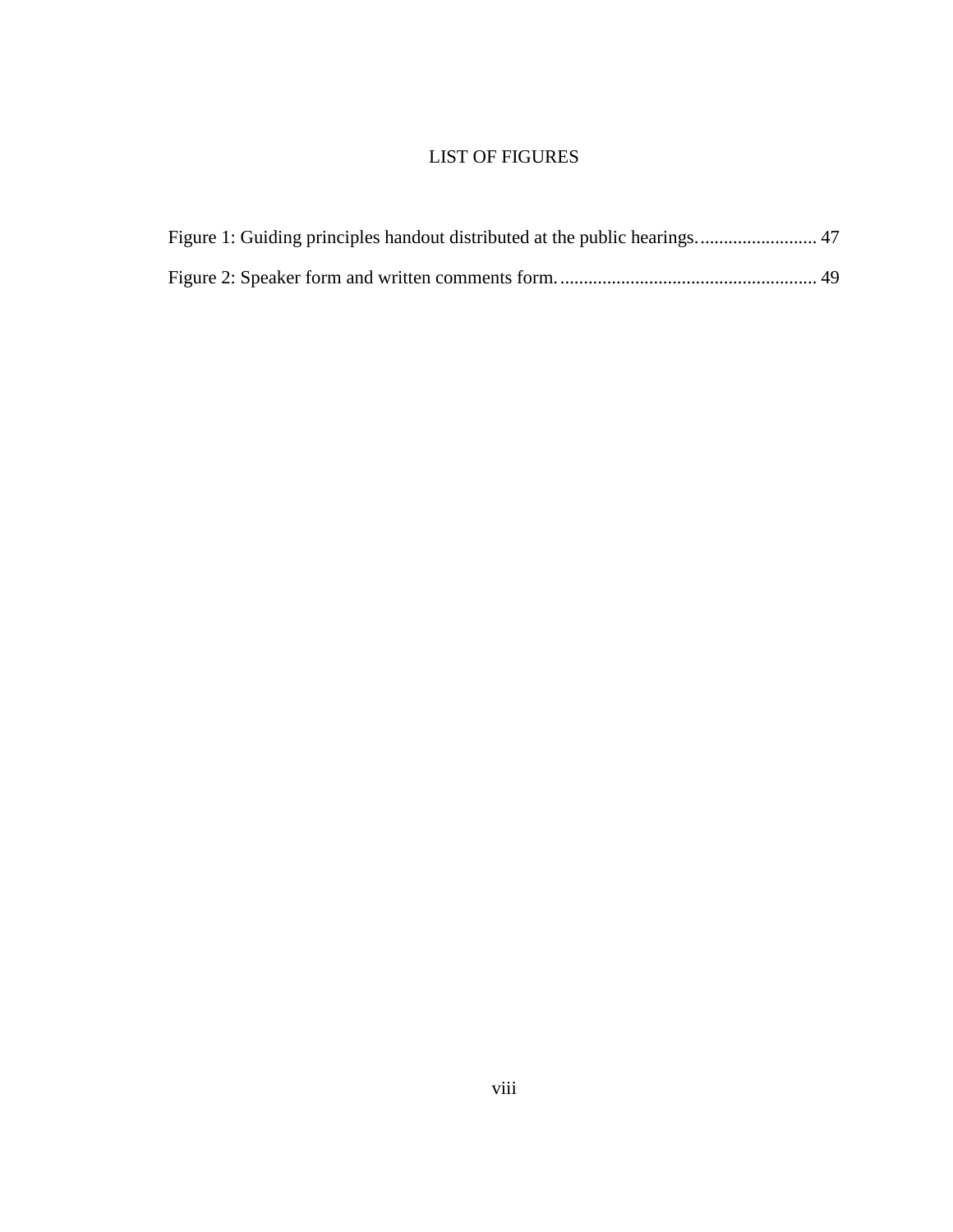#### INTRODUCTION

<span id="page-8-0"></span>Salmon is a central part of Hupa identity, culture, and spirituality. The Hupa, indigenous to what is now known as northwest California, center their world around the Hun', now known as the Trinity River, which flows for 165 miles from headwaters in the Scott Mountains and Trinity Alps to the south, north, west, and northwest, finally intersecting with the Klamath River at Weitchpec. Coho salmon (*Oncorhynchus kisutch*) and Chinook salmon (*Oncorhynchus tshawytscha)*, two species of anadromous fish, are born in the Trinity River, and return in the spring or fall to spawn and die. Local people rely on the salmon in northwest California, and that relationship has ignited many social movements related to fishing, dam removal, water diversion, ecological health, and biological diversity. The relationship between Hupa people and salmon has been at the forefront of Hupa politics and legal actions, but is also intimately tied to salmon's centrality in Hupa culture. The Hupa's First Salmon Ceremony occurred bi-annually, with each of the spring and fall fish runs, near a place presently referred to as Sugar Bowl on the Trinity River. This is where the first salmon of the season gave itself to a Hupa medicine person, one of many interactions that made up a reciprocal relationship between Hupa people and salmon that acknowledged a place and purpose for everything in this world. During the First Salmon Ceremony, the medicine person would pray and give thanks for the salmon, while the many salmon would pass unobstructed on their way up the river to their home spawning beds. It was reportedly a time of abundance, likely beyond anything currently imaginable. Soon after white settlers colonized the area during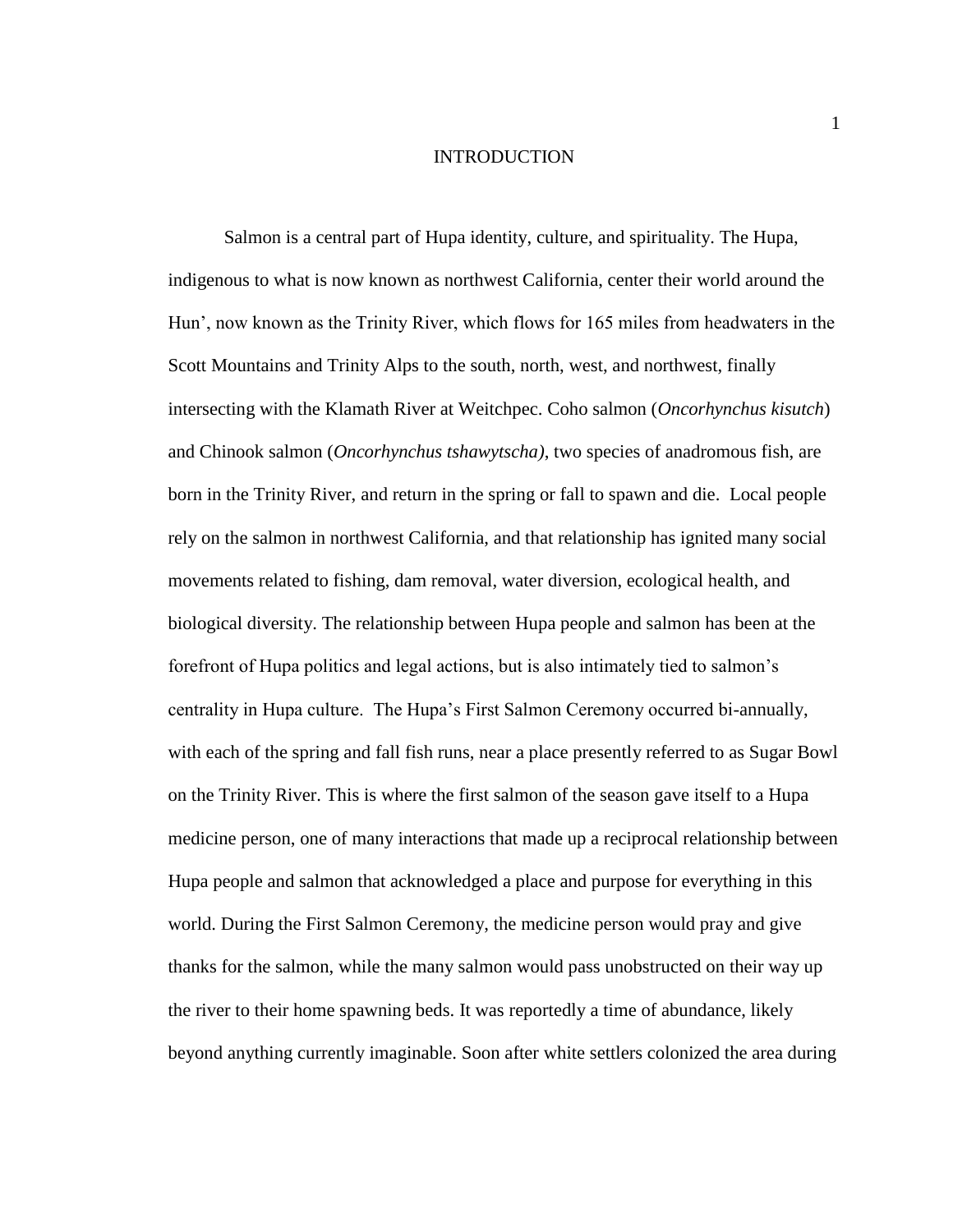the Gold Rush era, relationship to land, the river, and the fish became muddied, literally, with resource extraction and water dams upsetting a long-established ecosystem. However, throughout the history of colonialism- through periods of violent genocide, assimilation, and termination- Hupa people have fought for and retained a relationship to salmon. This multi-faceted relationship endures and contributes to Hupa people's continued resilience in the face of extreme environmental changes, including diversion of 90% of Trinity River water flows; decades of commercial ocean salmon harvesting; and climate change. One such example of this resilience is the formation and activities of the Hoopa Valley Fish Commission in 2011. The Fish Commission was formed in response to commercial fishing activities during three salmon seasons on the Hoopa Valley Reservation.

In 1989, a Hoopa Valley Tribe referendum served to lift a ban on harvesting fish for commercial purposes on the Hoopa Valley Reservation (Tribe, Action Sheet 2010). From 2008 to 2010, a group of Hoopa Valley Tribe members engaged in harvesting large quantities of salmon from the Trinity River within the boundaries of the reservation and selling them to an off-reservation buyer (Jenkins 2011). This occurred during a time when commercial salmon fishing in the ocean waters off Northern California was banned due to the collapse of numbers of Sacramento River salmon. Public concern was raised through media outlets and within the political structures of the Tribe (Jenkins 2011). The Hoopa Tribal Council, unable to agree on an interpretation of the regulations that would determine whether any law was broken, created a commission charged with developing commercial fishing regulations with input from the tribal members, based on the idea that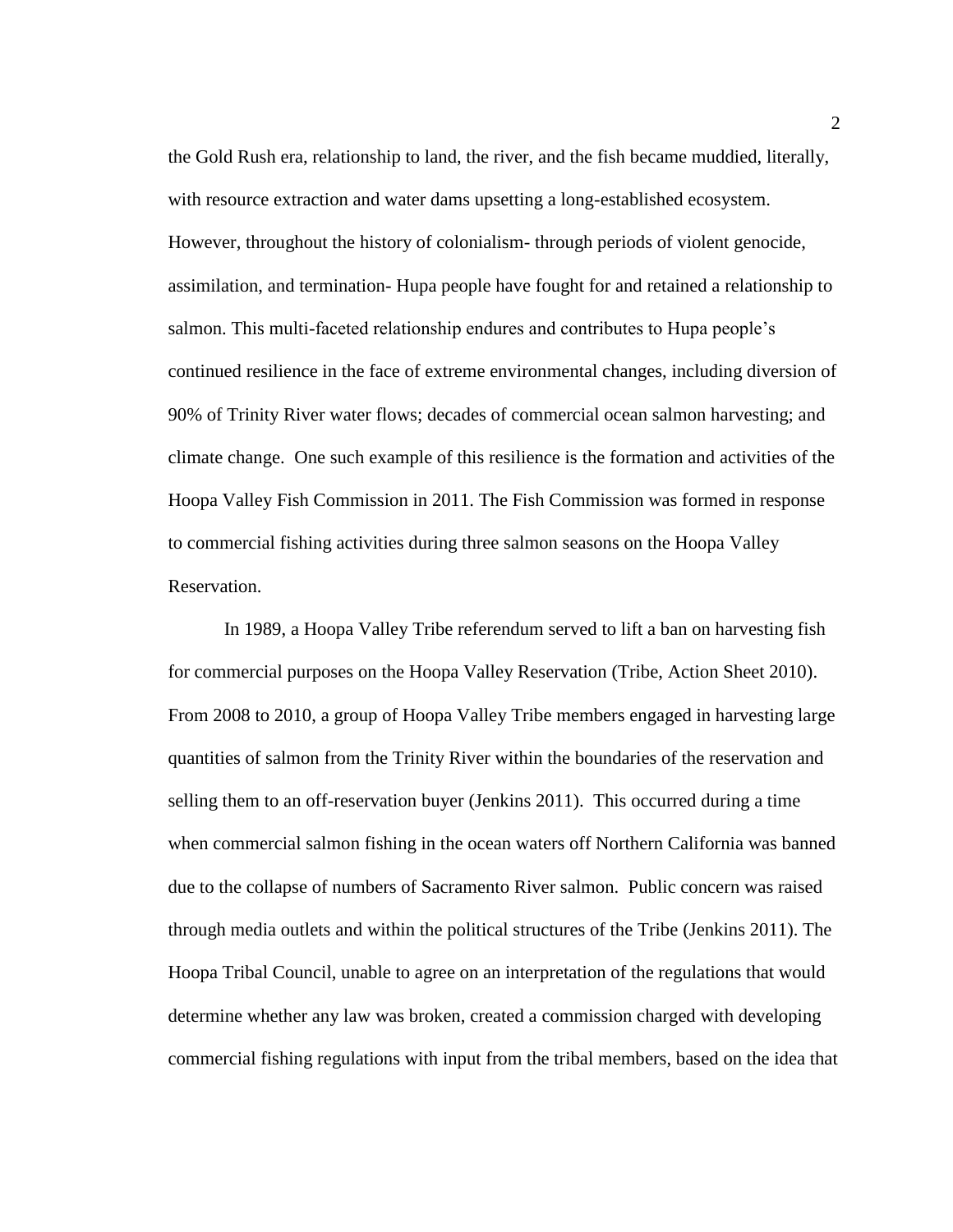regulating the fishery would address the known concerns. The newly-formed Fish Commission was charged with conducting at least two public hearings to foster public input.

This project was a result of being invited by the Chair of the Fish Commission to help design and facilitate the two public hearings. I researched and recommended alternative planning concepts that I thought would further engage tribal members in the process of creating the commercial fishing regulations. The results of this project include two public hearings that served to gather input from tribal members via spoken and written comments. Tribal members expressed opinions about regulating a commercial fishery, however, an overwhelming amount of spoken and written comments relayed concern about having a commercial fishery at all. This concern focused upon the appropriateness of selling salmon, lacking access to salmon as food, and being remiss in taking care of elders and others in the community. Attendees redirected the conversation toward the multiple ways that salmon exist in relationship to Hupa people, and how to best honor those relationships. Thus, I expanded my project to include examination of the themes that emerged, and the argument that it presented an instrumental case study of decolonizing praxis.

The intersection of people and salmon in the Pacific Northwest of the U.S. has been extensively examined, with interest-based and cross-cultural conflicts often at the center of discussion. Dividing and labeling various stakeholders by interests is a common exercise for elucidating historical and ongoing conflicts around salmon (Tarlock 2008). Interest-based identities on a regional or state level seem to require a singular value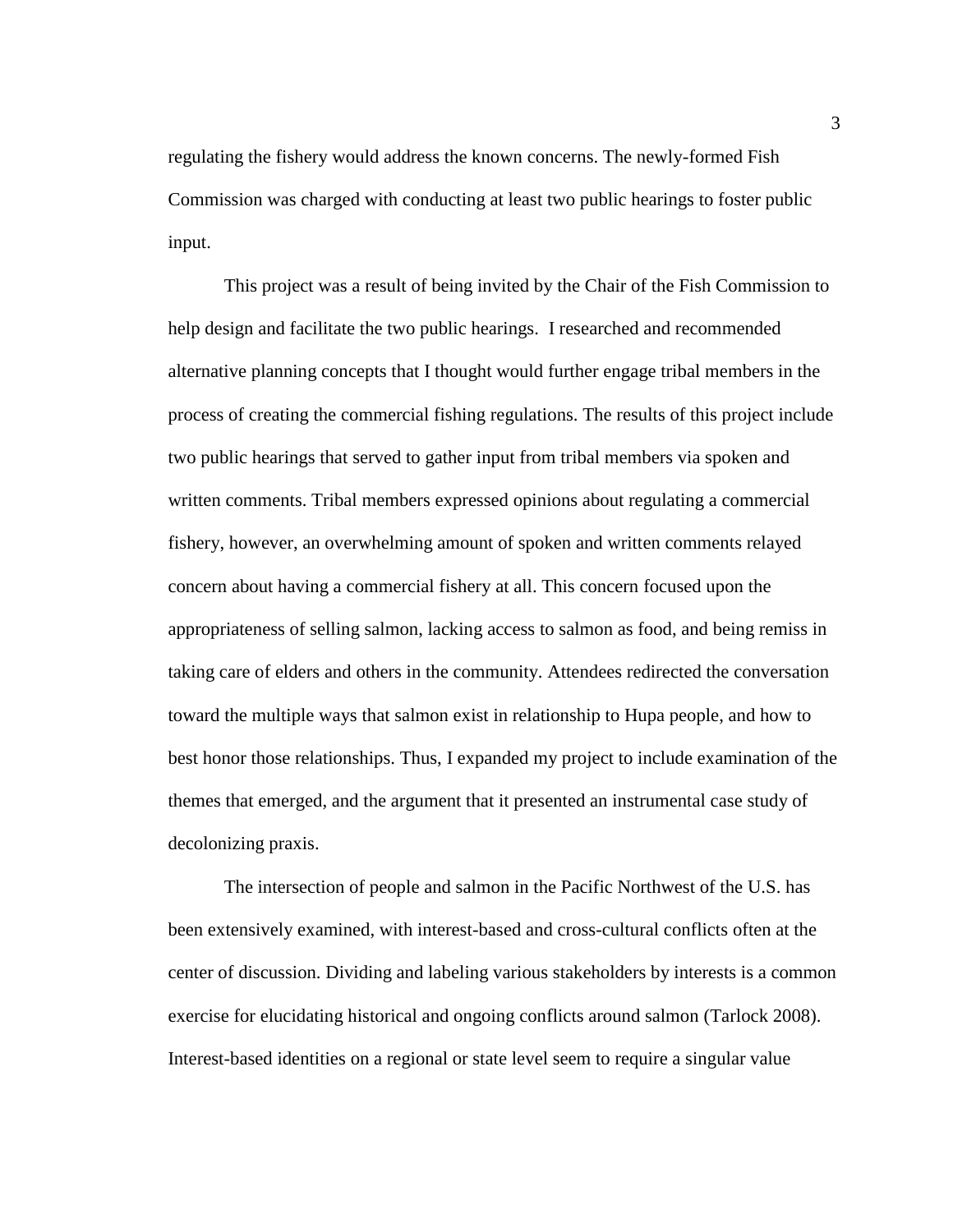thread among a stakeholder group to facilitate lobbying, negotiation, and other participation in political processes due to the simple fact that it requires a great deal of resources, and requires groups to be well-organized and aligned in their mission and goals. First Nations scholar and political theorist Glen Coulthard argues that these western political frameworks that have dictated the nature of participation are problematic in that they will always, by default, favor dominant western worldviews which have historically disposed Indigenous people of land and self-determination (Coulthard 2014). Rather than recognize the right to self-determination, states use a discourse of "cultural rights" to reinforce hegemonic structures of non-Indigenous economic and political interests (Coulthard 2014, 75). For this reason, focusing on these concepts does nothing to move Indigenous people towards decolonization. Turning away from the centrality of these concepts and reframing issues into concepts that more closely resemble Indigenous worldview through processes of decolonization, indigenous people can reclaim the political spaces needed to survive, heal, and celebrate meaningful nationhood. Reclaiming might look like addressing responsibility towards each other and non-human entities, looking at problems through a lens of connectedness and relationship, and supporting resurgence of Indigenous practices (Alfred 2005). Looking at the Hoopa Valley Tribe's Fish Commission as a case study responds to the idea of tribes as a single stakeholder in relationship to salmon by uncovering and representing "fish pluralities," a term coined by theorist Zoe Todd, which acknowledges the multiple ways fish may exist for Indigenous people, such as fish as food, family and place, that speaks to how people and fish are "active agents" together in political processes (Todd 2014). It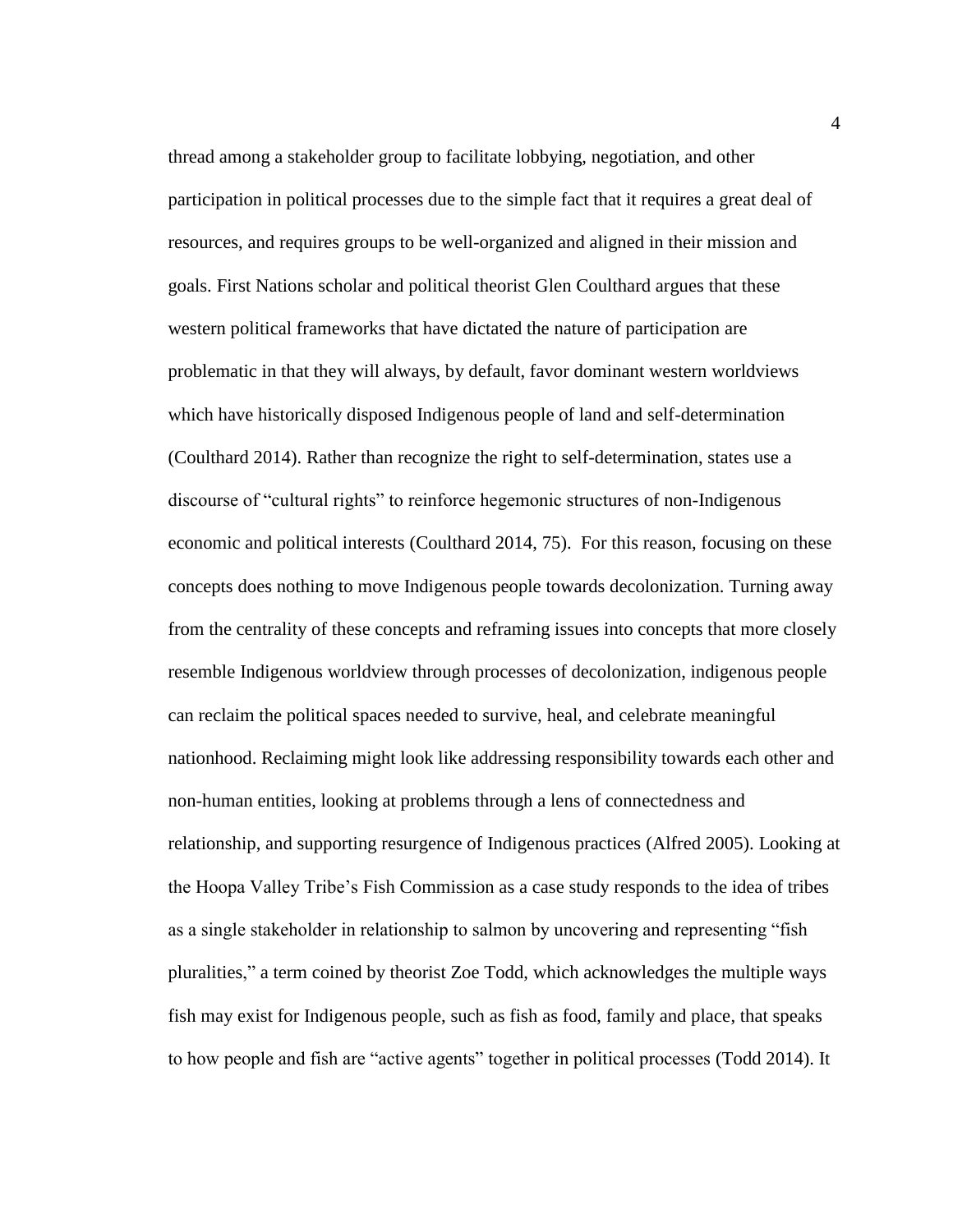also demonstrates how fish pluralities can be mobilized to reclaim political spaces by exploring the actual principles and concepts that pervade these spaces, as expressed through the process of creating commercial fishing regulations on the Hoopa Valley Reservation. The questions asked in this project include: what are the meanings of salmon that were expressed by Hupa people in public during the tenure of the Fish Commission? How did these meanings shape the direction and outcome of the Fish Commission? How might these meanings be "mobilized" and applied to principles of fish management or governance?

In Chapter One, I present a review of literature about traditional ecological knowledge, human-fish relationships, Hupa-fish relationship, and discuss these relationships through the lens of "fish pluralities" that are mobilized in tribal politics and governance. I then present a historical narrative of the Hupa and the formation of their government and the events that led to the formation of the Fish Commission to provide context for the case study. I also include work I completed for a situation assessment that I used to inform my contributions to the Fish Commission processes and public hearings.

In Chapter Two, I present the methods I used for this project. This project partly reflects my commitment to participatory or community-based research, which works to understand and resolve community problems and to empower community members. Community-based research demands that knowledge be useful. I adopted this approach through responding to a specific problem and need in the Hoopa community. It also draws upon the ideas of Indigenous scholar Linda Tuhiwai Smith, specifically celebrating survival, intervening, and reframing projects as decolonizing praxis. I applied these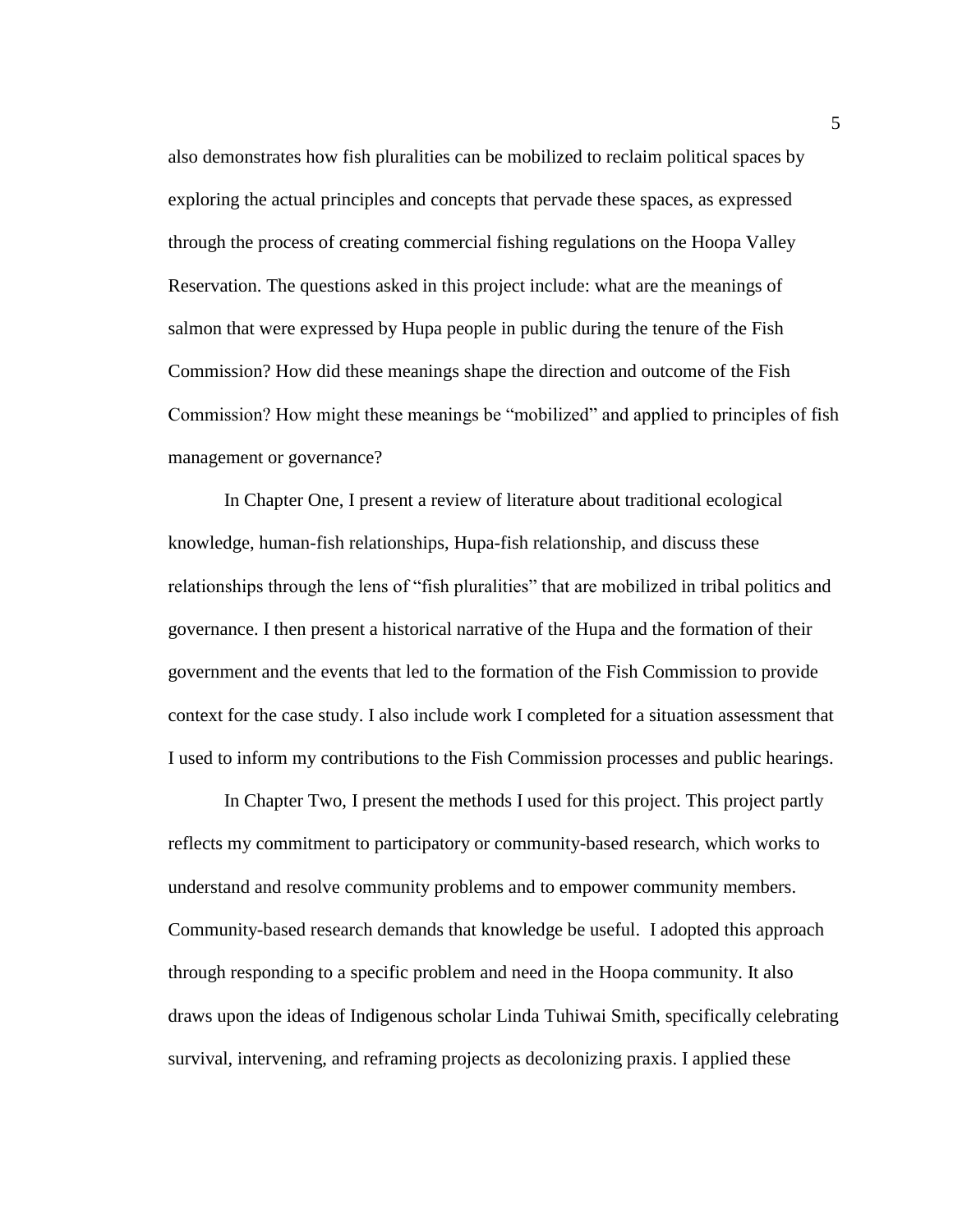methods through my work with the Fish Commission to design and facilitate the public hearings, participant observation, and summarization and analysis of public hearing testimony.

Chapter Three presents the case study, which is a snapshot of the multiple and complex relationships to salmon, viewed using the framework of traditional ecological knowledge. Exploring the various meanings associated with salmon allowed a better understanding of how the relationship between Hupa people and fish continues and what it looks like in its current state, and how these relationships extend into political spaces, specifically as they affected the Fish Commission's directive. Although this project does not aim to define solutions or alternatives to existing political and governance structures, it does assert that fish pluralities can be a powerful form of cultural and political sovereignty, mobilized as part of an arsenal of decolonization strategies within resource management and tribal and state governance to create more resilient and adaptive communities.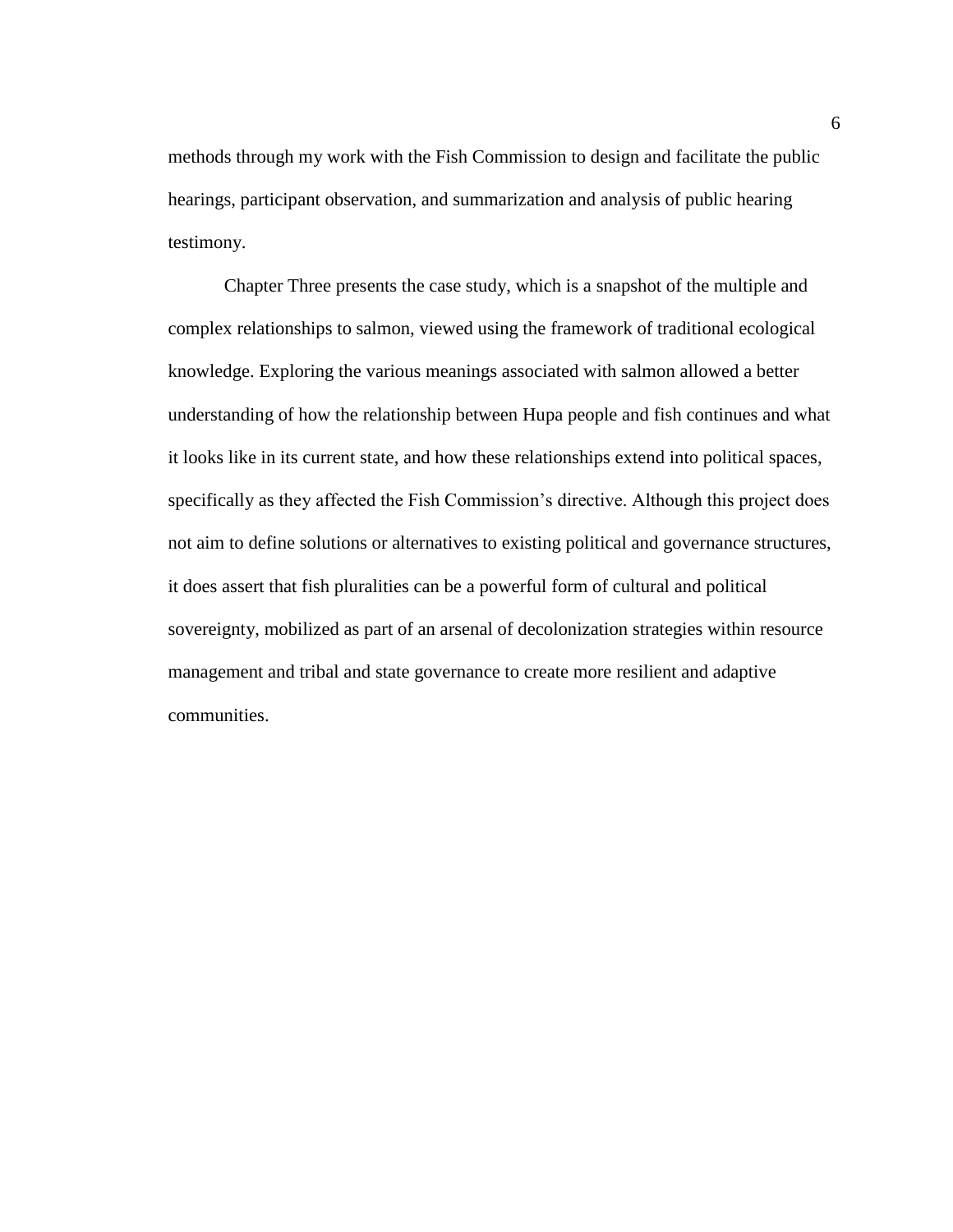#### CHAPTER 1: REVIEW OF LITERATURE

#### Traditional Ecological Knowledge

<span id="page-14-1"></span><span id="page-14-0"></span>The ways in which Native people engage with their environment have been broadly captured through the concept of Traditional Ecological Knowledge (TEK). TEK is a contemporary descriptor of long-standing indigenous ways of knowing, and has been drawn upon in the fields of western resource management, agriculture, and climate change adaptation to provide a framework for examining contemporary problems (Anderson 2006; Climate and Traditional Knowledges Workgroup 2014; Senos 2006). "Indigenous peoples around the world have used knowledge of their local environment to sustain themselves, maintain their cultural identity, and deliberately manage a wide range of resources and ecosystems for thousands of years" (Senos 2006). TEK embodies what is referred to by Fikret Berkes as a "knowledge-practice-belief complex" (Berkes 2000). Encompassing several distinct contemporary fields of study, TEK is multidisciplinary and presents a perspective that is holistic in addressing a broad spectrum of questions related to natural resources, biology, cosmology, anthropology, and epistemology, as examples (Pierotti 2000). Local experiential knowledge, resource management systems, social institutions and worldview can be viewed as a nested, hierarchical system but often are so interwoven that it can be difficult to separate them as distinct components. Different aspects of the regime are all organized into multiple layers of nested enterprises. Although each Indigenous community will have a unique knowledge-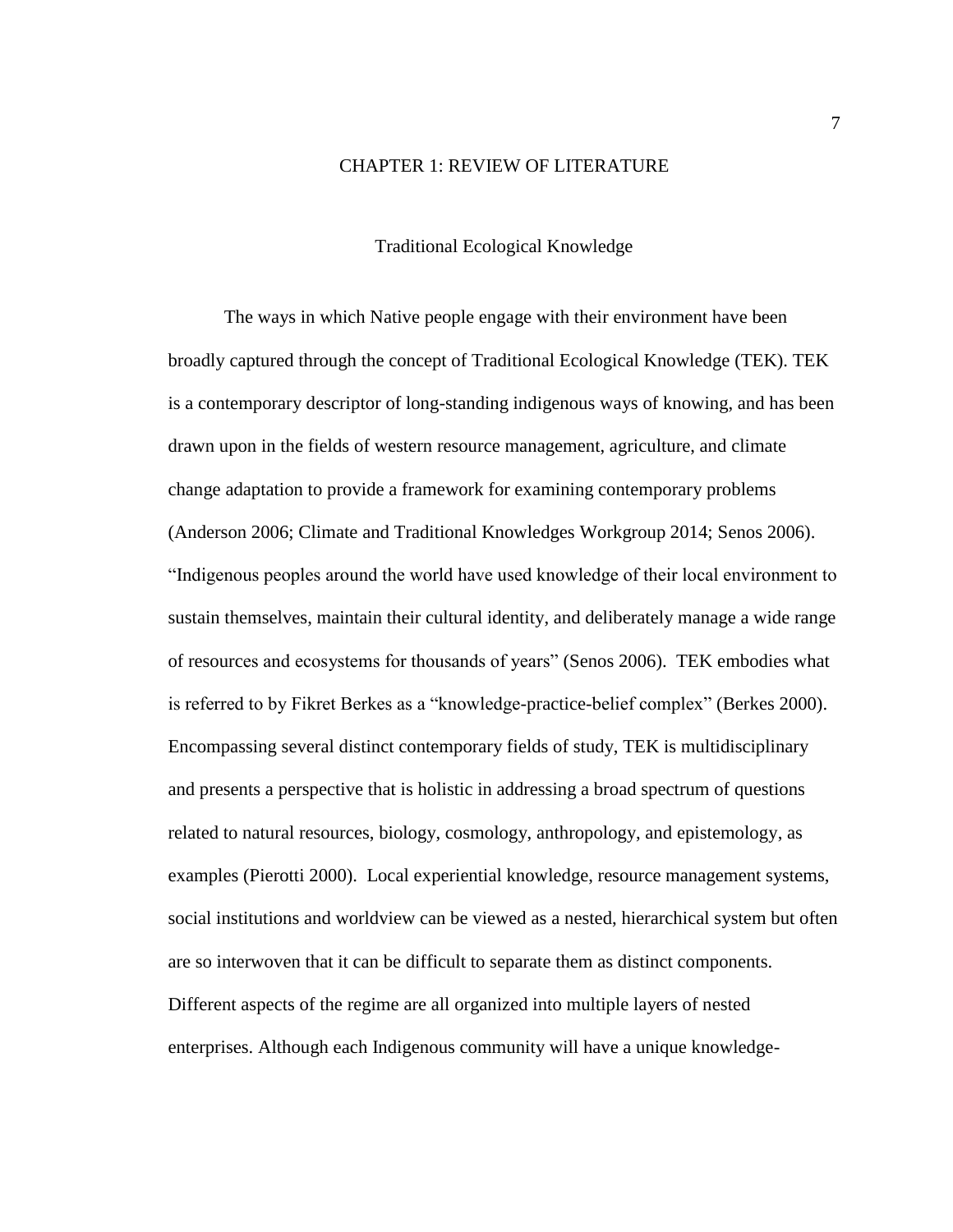practice-belief complex, there are some attributes common to Native ways of thinking in North America that include the recognition of humans as part of, rather than separate from, natural systems; connection to local places; and respect for non-human entities as individuals included in human codes of ethics (Berkes 2000; Deloria 1999; La Duke 1999; Ross 2011; Pierotti 2000). Native peoples know the environs they are native to through many thousands of years of empirical evidence (Pierotti 2000; Anderson 2006). "The worldviews and cultures of Native American peoples evolved in the environments of the continents of North and South America" (Pierotti 2000, 1336). Although TEK shares some characteristics with the field of ecology, such as a view of the environment as a system of relationships, the "practical recognition of the fact that all living things are literally connected to one another" is a concept that is less than 150 years old in western thought. Native peoples interpreted relationships through theory developed over generations. "The Indian principle of interpretation/observation is simplicity itself: 'We are all relatives…this phrase is very important as a practical methodological tool for investigating the natural world and drawing conclusions about it that can serve as guides for understanding nature and living comfortably within it" (Deloria 1999, 34). TEK proposes that a contextual body of knowledge exists from centuries of empirical data gathering and analysis, as well as a framework to guide inquiry. In these ways TEK has been used to explain the convergence and inter-relatedness of multiple issues that natural resource managers and researchers engage with (Pierotti 2000; Anderson 2006).

TEK also transcends the notion that social constructs are separate from the natural world, and can be studied, measured, and understood as stand-alone disciplines. Although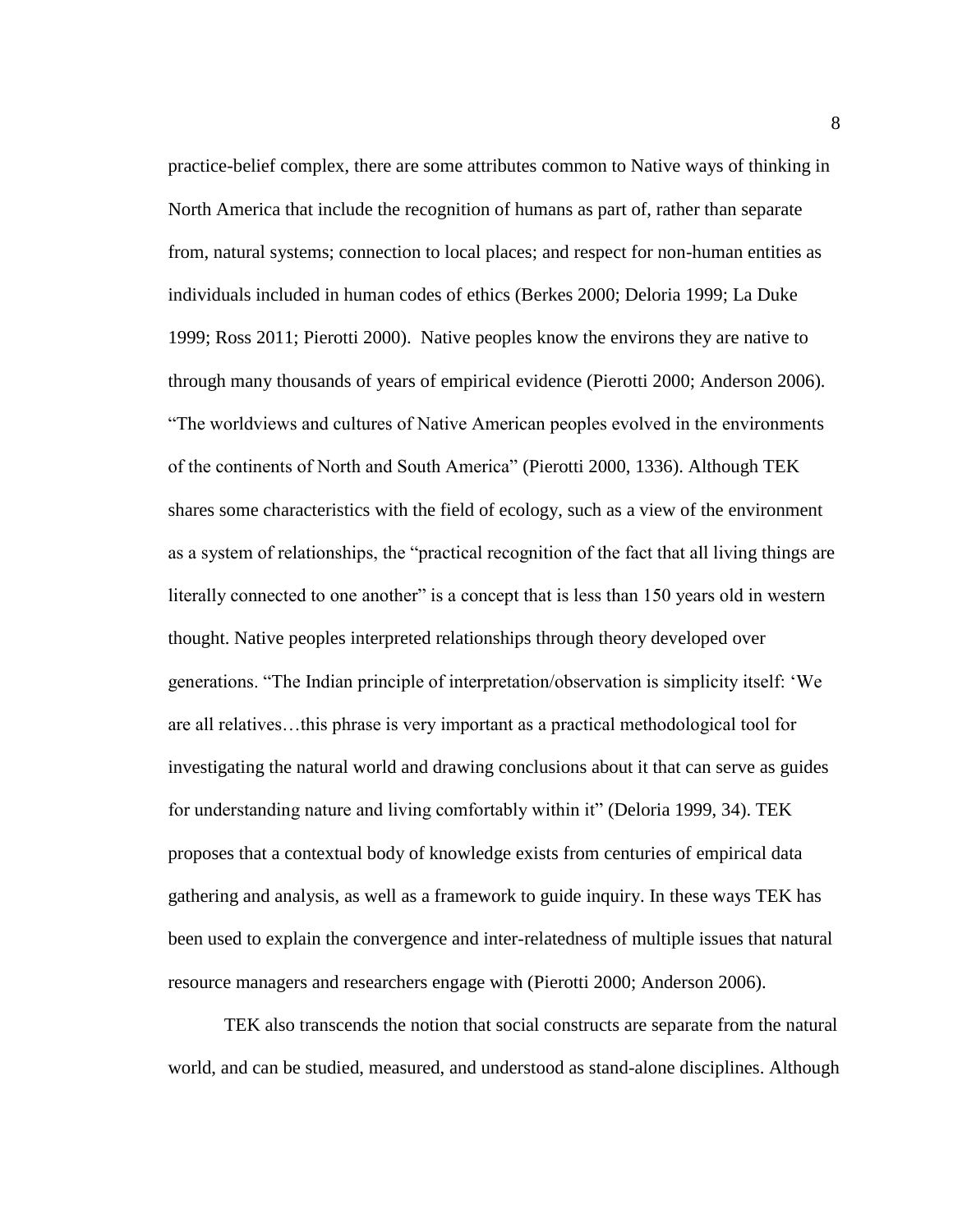there have been several theories of human-nature relationship across time and political spectrums, "all western attitudes toward nature come from the same European philosophical roots" that assume that humans are autonomous from the natural world (Pierotti 2000). The view that social and cultural systems have no natural connection has enabled the practice of exploiting nature as a resource to be used by humans. Two extreme examples of this exploitation include extraction and conservation. Extraction can be extreme when it is overused for the sole purpose of gaining capital. Human use environs in this ways as producers: mining, ranching, and timber are examples I explore later in this chapter. Conservation can be an opposite extreme when used to separate humans from nature through false ideas that wilderness can be untouched and pristine, and reserved for only observation and aesthetic enjoyment by humans. "The movement to set aside national parks and wilderness areas followed hard on the heels of the final Indian wars, in which the prior human inhabitants of these areas were rounded up and moved onto reservations. The myth of the wilderness as 'virgin,' uninhabited land has always been especially cruel… Now they were forced to move elsewhere, with the result that tourists could safely enjoy the illusion that they were seeing their nation in is pristine, original state…" (Cronon 1995, 38). Cronon goes on to argue that wilderness is often used as "the standard against which to measure the failings of our human world" (Cronon 1995, 39). This view leaves no room for human beings except as consumers of nature pushing back towards producers/extractors without being conscious that we are both. These conserved spaces might also be zoned "natural space" in cities where human interaction with the space is limited to movement through the space and therefore "[t]he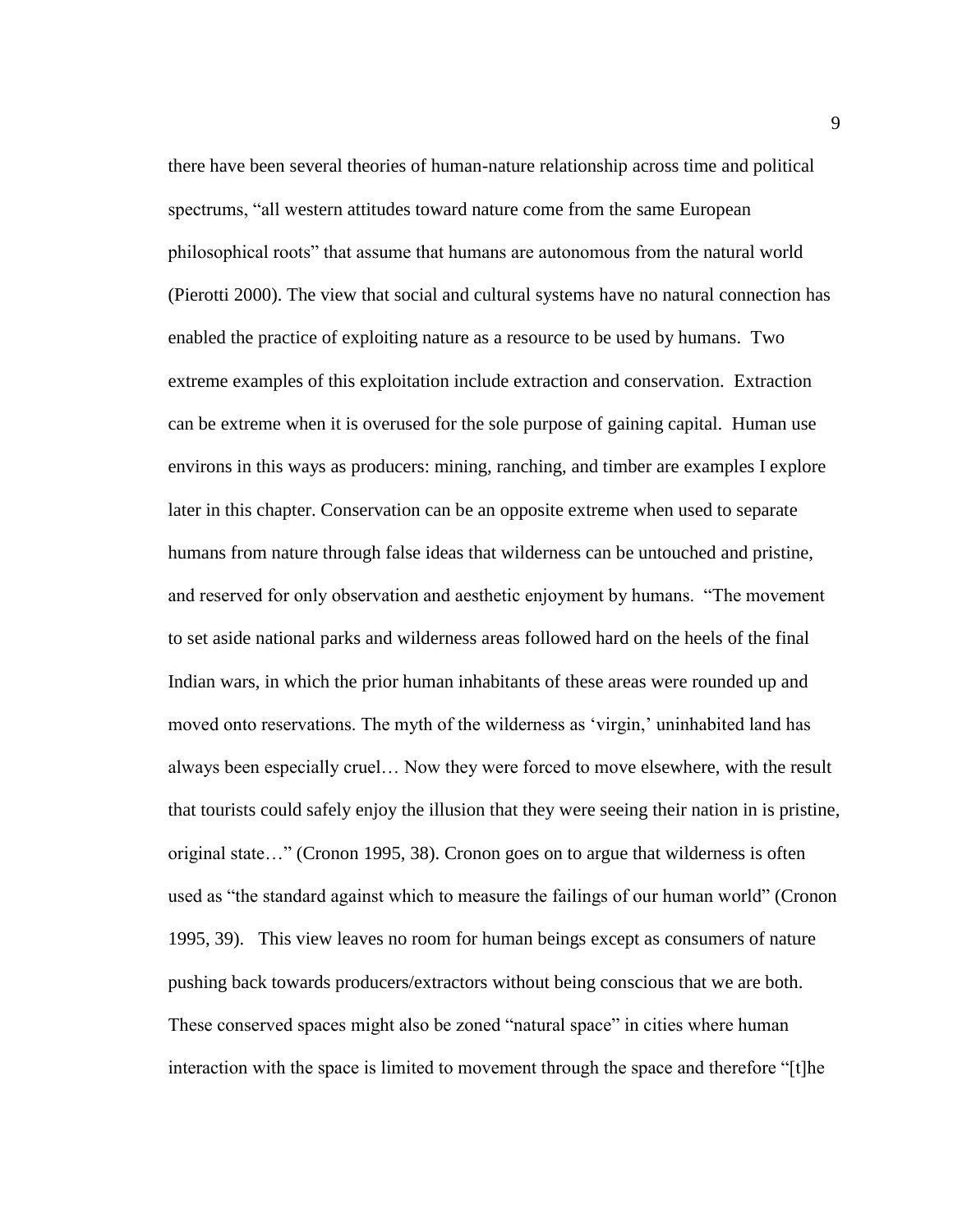place where we are is the place where nature is not." In these ways conservation allows people to shed any responsibility for non-human entities within the radius of their everyday lives. "We thereby leave ourselves little hope of discovering what an ethical, sustainable, honorable human place in nature might actually look like" (Cronon 1995, 40).

Pierotti and Wildcat present the idea of TEK as a "third" alternative to these two extremes. TEK shares elements with extractive and conservation approaches, while asserting that there is no such thing as nature that exists independent of humans (Pierotti 2000). TEK presents an intellectual foundation for an indigenous theory and practice of politics and ethics, "which is capable of generating a conservation ethic" as well as practicing resource extraction for sustaining life (Pierotti 2000, 1338). TEK is also a dynamic way of thinking, evolving to adapt to near-constant change rather than reacting through extremes. "…adherents to TEK should always be able to modify their activities and responses if environmental conditions so demand" (Pierotti 2000, 1338). Others agree: "The important aspect is whether or not there exists local knowledge that helps monitor, interpret, and respond to dynamic changes in ecosystems and the resources and services that they generate" (Berkes 2000). "Traditional knowledge is living cultural practice that requires active participation for renewal" (Willette 2016). As an example, Kat Anderson's research has included diagnosing the problem of how to approach ecological restoration for a better chance of success. Citing the human-nature dichotomy as an unsustainable way to approach ecological restoration, Anderson presents an alternative approach that includes careful human stewardship based on pre-contact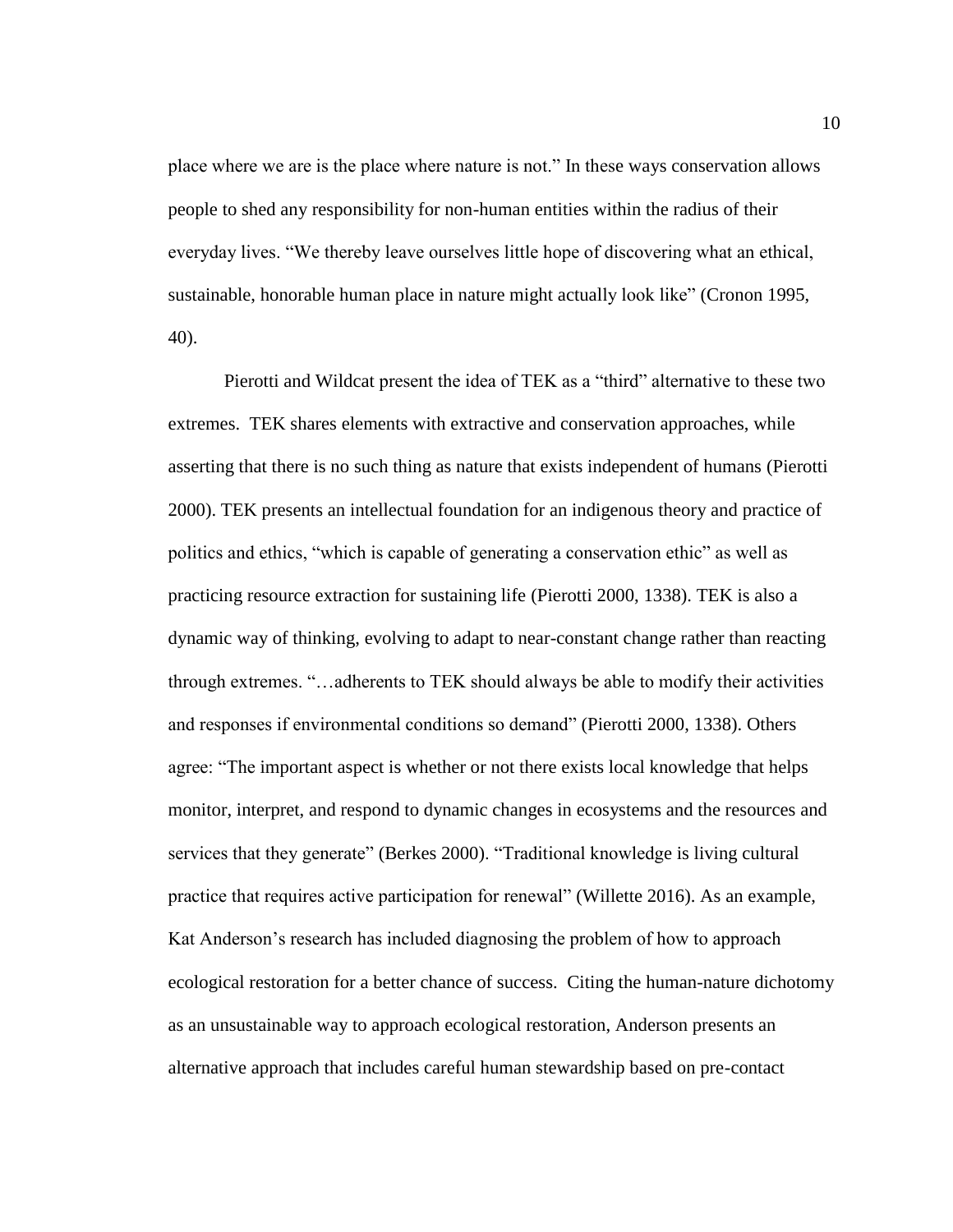Indigenous resource utilization in California. Her research revealed sophisticated and complex management practices that can be applied in the field of ecological restoration (Anderson 2006).

Equal to knowledge and practice is a set of beliefs or worldview about nature. "Gathering and hunting knowledge was not just a set of facts to be memorized and mechanically followed in the daily harvesting rounds but rather was tied to a comprehensive cultural framework of values, beliefs, and behaviors that clearly defied the place of humans in the natural world" so much so that "it is difficult for a non-Indian to appreciate" (Anderson 2006, 55). "Humans are related to non-humans and irrevocably connected to the natural world" (Pierotti 2000, 1337). Relationship is central to religious belief and practice: "…the people conducted world renewal ceremonies to drive away sickness, prevent natural disasters, such as earthquakes, landslides, or floods, and tap the abundance of salmon, acorns, and other foods that lies dormant, waiting for humans to bring it forth" (Anderson 2006, 61). Ceremony makes clear a responsibility of humans as part of the natural world to all relations (Mirranda Willette 2016). All non-human creatures are "kin" or "relatives" as all of nature's denizens and elements are people (Willette 2016; Anderson 2006; Deloria 1999). As "people," plants and animals possessed intelligence, which meant that they could serve in the role of teachers and help humans in countless ways. "This view of life as related, equal, and highly intelligent is what Enrique Salmón calls a "kincentric" view of the world (Salmón 2000). Humans are "full participants" and "share mutual obligations and intricate interactions with many other forms of life" (Anderson 2006, 57). "Long before a science of 'sustained yield'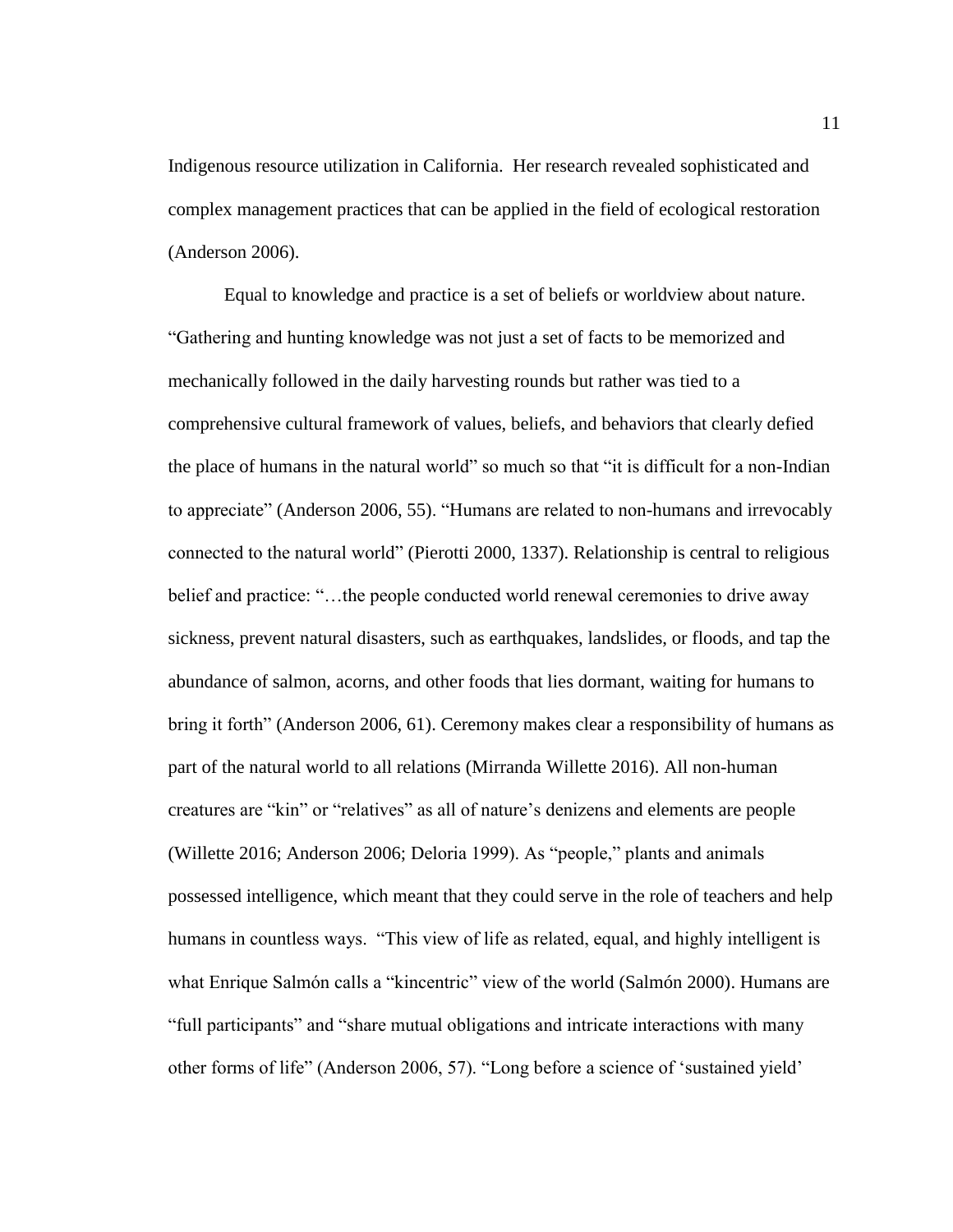forestry evolved natives along the Northwest coast harvested plants in a way that would assure their continued growth, as part of a belief that the trees were sentient beings" (Grinde 1991, 42).

The view of non-human entities as kin has profound implications for native conceptions of politics and ethics (Pierotti 2000, 1336). As humans and non-humans are connected within the same system it follows that the application of politics and ethics is not limited to humans. "…native peoples found within TEK instructions concerning how a person should behave as a member of a community consisting of many nonhuman persons." Limiting the definition of "people" to human beings creates a false and narrow sense of community and the corresponding spheres of political and moral life. Deloria describes this knowledge-practice-belief complex as giving science a sense of purposeyou are in relationship with the things you are doing, and therefore your personality and sense of purpose is part of the knowledge that science confronts and understands (Deloria 1999). TEK, as a practical application, can "show how barriers become *constructed*  between government-based resource managers and Indigenous peoples and thus also how such barriers, as social *constructs*, might be bridged" (Ross 2011, 34).

#### Human-Fish Relationships

<span id="page-19-0"></span>As the connectedness of humans to nature is fundamental to understanding an Indigenous knowledge framework, I turn to the ways in which Natives define their relationship to fish. Zoe Todd calls the multiple ways that fish exist "pluralities" (Todd 2014). Fish exist as kin, as food, as identity, as health, as family, as teacher; fish are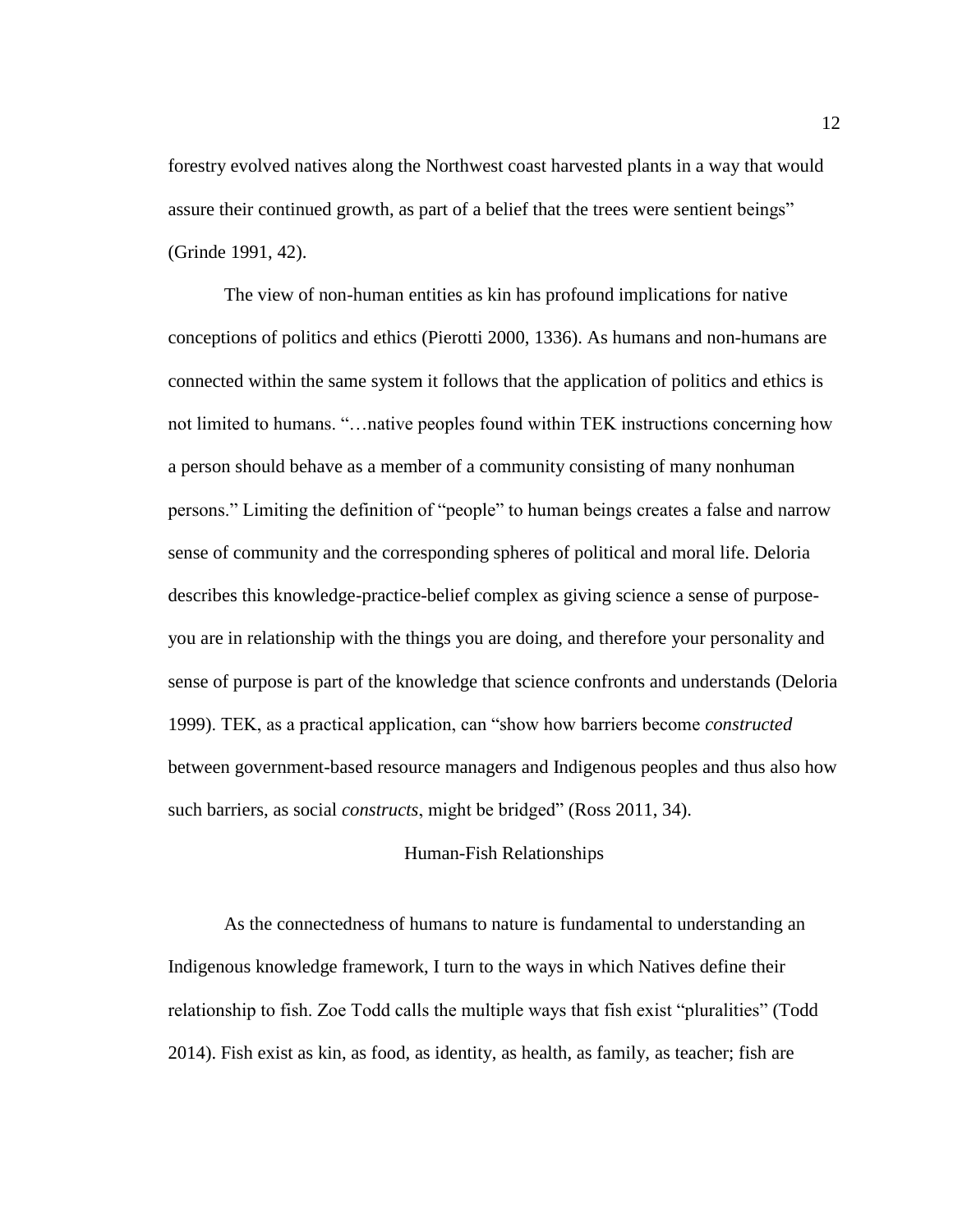spiritual, social, place, seasons, cycles, and political sovereignty. Much more than just food, fish have cultural and social meanings that might be lost without looking at them through the framework of TEK.

Of course, fish is sustenance. Fish were healthy, once abundant, sustenance that historically accounted for most of the total calories and protein consumed by Klamath basin tribes (Hartridge 1999; McEvoy 1986; Willette 2016). In California, "The anadromous fish resource was perhaps the most intensely managed and ecologically manipulated food resource," yet remained abundant for thousands of years (Swezey 1993). "Western commerce never encountered an empty and unused frontier in California waters" (McEvoy 1986, 92). Salmon is a staple food that up until contact occupied every river and tributary in northern California watersheds. Salmon is eaten fresh and smoked/preserved. Kari Norgaard's research points to the loss of salmon and traditional foods from Karuk diets as a factor of increased disease and shorter life expectancy. In this way we can infer that eating salmon was part of a healthier lifestyle (Norgaard 2005).

Human-fish engagement is also a site of social engagement. Preparing and consuming salmon are labor-intensive social activities for families and extended family (Willette 2016). Sharing fish "cements" social relationships, like "glue" (Willette 2016). Because engagement with the natural world is a means of being in proximity to family, it is also a site of intergenerational knowledge transfer and cultural reproduction (Willette 2016). Fishing techniques included using spears, dip nets, and fish dams/weirs across streams and rivers. Big endeavors, like building a weir necessitated cooperation and a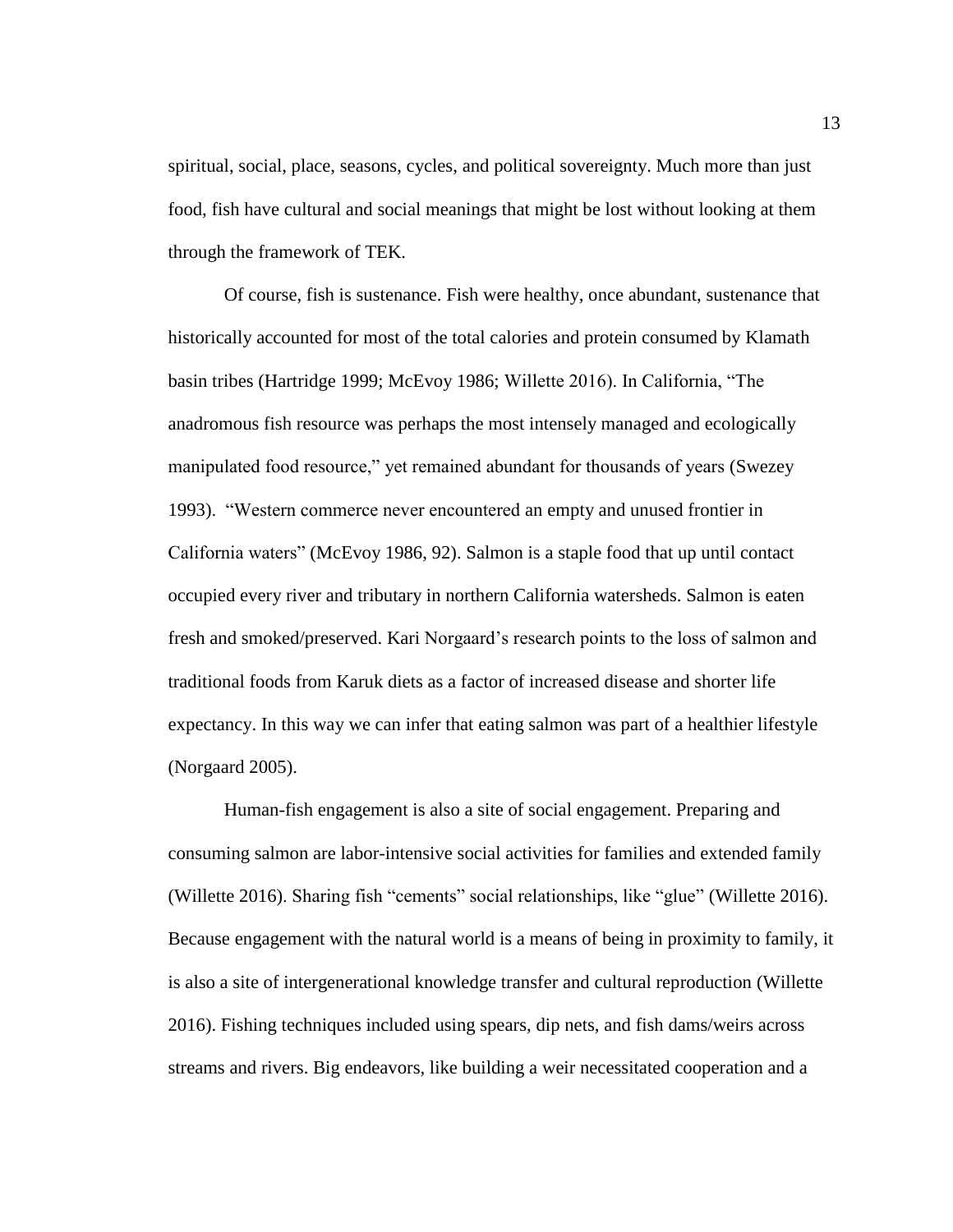shared understanding of time as relative to fish runs. Because individual fishing spots were inherited through family, fishing also included a social responsibility to individuals who did not have access to a fishing spot (Nelson 1978). Tribal member Haley Hutt speaks to the connection between the Trinity River and Hupa people: "We're dependent upon the river. It's our subsistence, it's our livelihood, it's our culture. And it's a part of our daily life, and it's how we see ourselves" (Hutt 2013). In response to a question posed about how the declining health of the Klamath river has affected her, Molli White replies, "We still utilize the river because that's what we do and we can't stop doing that" (White 2013). Both use the pronoun "we," pointing to a connection between identity as part of a social group ("it's how we see ourselves," and "that's what we do") and the river (White 2013).

Hupa believe that the first peoples, the K'ixinay, taught humans how to live in their indigenous places in a good and balanced way. They blessed salmon as always being here and told humans that salmon would be good "wherever they grow" (Goddard 1903, 215). Essentially, eating salmon was a part of the original instructions to humans, and guaranteed to always be here for humans living in a good and balanced way. The first peoples then went into these non-human entities, becoming the spirit of salmon, acorns, plants, and rocks (Norton 2007; Goddard 1903; Anderson 2006). Salmon are the literal embodiment of Hupa cosmology. Humans and fish have the shared history of coming into existence together, like sharing a womb, which is why the term "kin" becomes an accurate designation. This relationship comes with reciprocation, as any familial relationship would (Goddard 1903, 215). This is acknowledged through prayer and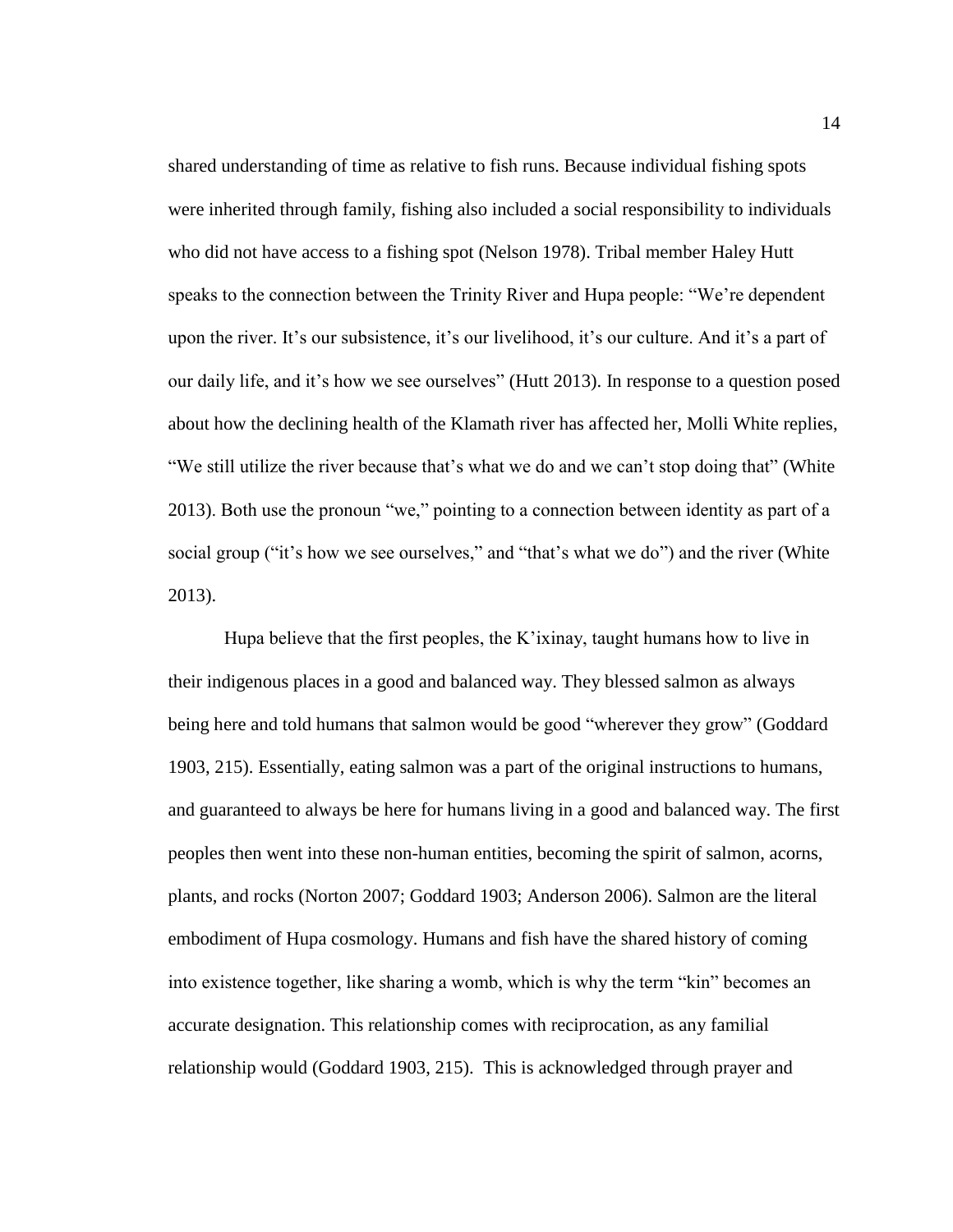ceremony that, if done in an appropriate way, is accepting this gift of salmon returning to the rivers to grow and be used by humans as a resource. "…before any salmon is taken from the rivers for the new season, a ceremony is performed…" (Norton 2007, 122). Through ceremony, permission is granted to take fish to sustain human life by forming a connection to the original instruction and repeating the acts of creation- not performing a historical act, but participating in the actual continuation of the world (Goddard 1903, Norton 2007). "The spirit of the fish is not mystical or abhorrent but present and inclusive" and ritual exists "gracefully between… the practical and the spiritual" (Norton 2007, 122). Fish also have agency in that they give their life to people who are "good" and worthy of taking a fish to sustain their own lives (Goddard 1903). If "bad people" eat the salmon, it will respond by dying. The first people keep watch and remove any salmon in danger of being eaten by any "bad person" (Goddard 1903; Hartridge 1999).

Hupa are among many tribes that engage with fish in a spiritual way. The Klamath Tribe, upriver, hold a ceremony for the first sucker fish, honoring their return to their spawning streams in the upper Klamath basin and their place of central importance to Klamath sustenance (LaDuke 1999). Salmon was abundant but had to travel up the giant Klamath River, through other inhabited space to get to their home if it was the Trinity River or one of its tributaries. "Although each community along the river had the capability to take the entire run for itself with fish dams, villages consistently left some fish in the river for those upstream" (Hartridge 1999, 111). This meant that salmon and other fish were the subject of politics in the sense that people had to work together, manage spatial and temporal relationships, set up economies and polities to sustain this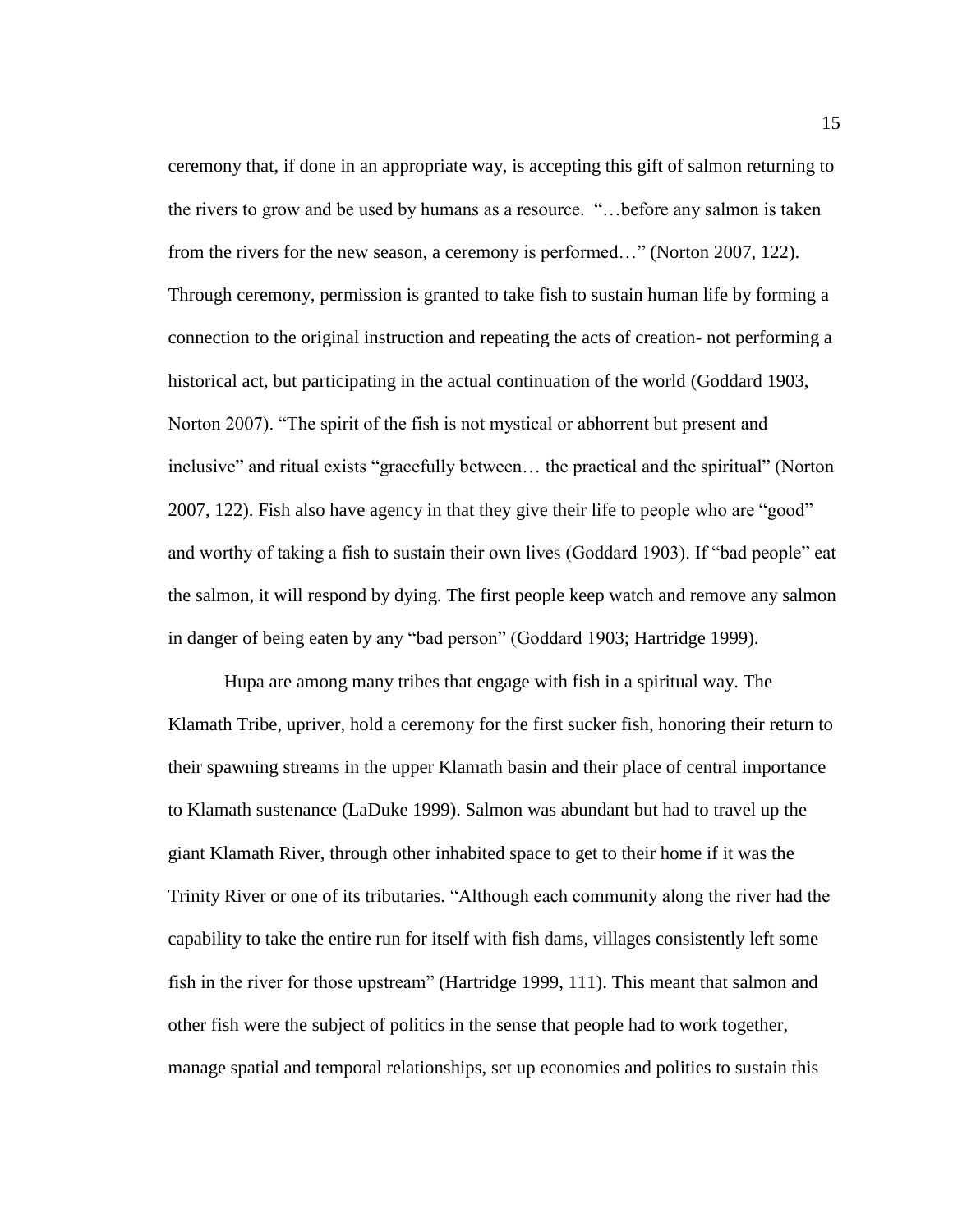shared food (Nelson 1978). One of the documented conflicts between Hupa and Yurok people was because it had appeared that Yuroks had "over-fished" a salmon run (Goddard 1903). Indigenous inhabitants have always paid close attention to numbers and time, observing changes to manage their economy collaboratively.

Human-Fish Relationships as Governance

<span id="page-23-0"></span>Much of the research on salmon, having been approached from non-TEK frameworks, has not addressed the full scope of fish pluralities -the ways in which fish exists for Native peoples and the ways this relationship can be extended in order to engage with contemporary issues. Willette et al. describe how diminished access to fish is intertwined with declining health and family relationships for Karuk people. Relationships to fish have been "interrupted" by environmental degradation in multiple fish-dependent Native communities, leading to poor physical health outcomes as well (Willette 2016). Whether it is known instances of environmental contamination that have made fish unhealthy to eat, or a lack of fish due to unsustainable practices of European settlers, the impacts can be better understood through the lens of "fish pluralities." Physical health effects from denied access to traditional foods negatively affects political sovereignty (Norgaard 2005). Therefore, people and fish together are central actors in political landscapes of health issues.

If we assume that human-fish relationships are literal rather than only symbolic matters, "it is thus necessary to acknowledge Indigenous relationships to 'other-thanhumans' as concrete sites of political and legal exchange that can inform a narrative that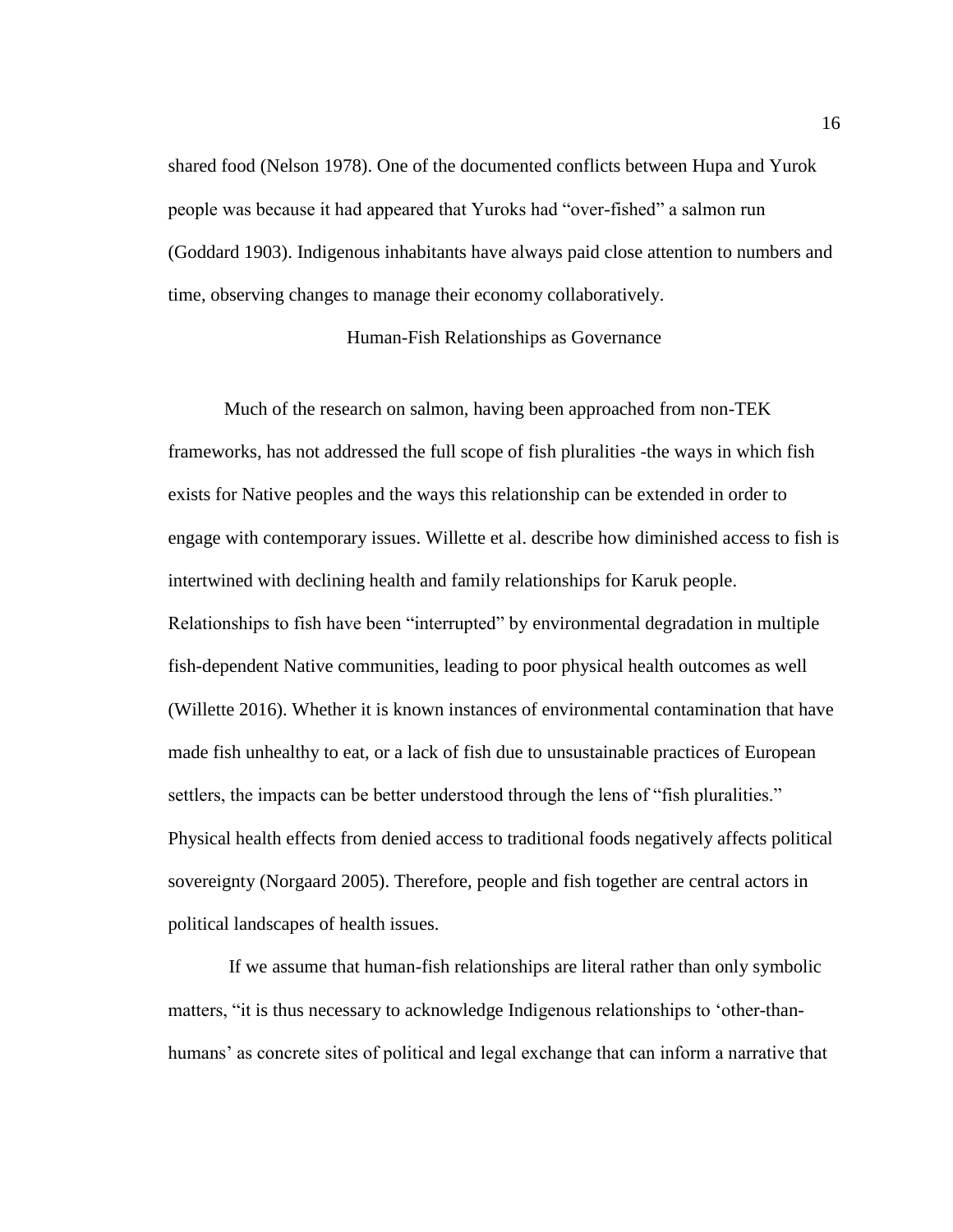de-anthropocentrizes current Indigenous-State discourse" (Todd 2014, 222). Human-fish relations are then an active site of negotiation and conflict in contemporary Native political spaces. Employing these concepts allows the possibility to move beyond current policy frameworks that view fish from an anthropocentric standpoint and limit relationship to fish as resource extraction for human use. "Human-fish relations, therefore, offer an opportunity to examine the complexities and nuances of how northern Indigenous peoples...contend with historical and contemporary colonialism and social, cultural, political, economic and environmental change" (Todd 2014, 219). The "mobilization of fish pluralities" can be used in pragmatic ways along with contemporary tools. For example, bureaucratic rules may still prevail but can be used to reinforce human-fish relationship concepts. Todd also found that human-fish relationships and the multiple sites of engagement this includes, especially fishing her in research, "facilitates discussions about history, governance, cosmologies, and legal orders that community members actively seek to address in a variety of ways. In this manner, fish and the act of fishing may initiate difficult conversations that may be avoided in other contexts" (Todd 2014, 231). People and fish are, again, agents in political landscapes and both equally affected by the processes of colonization and decolonization.

New economic structures brought by colonialism, namely capitalism, contrast with indigenous economies in that it relies on unlimited capital accumulation, uses an anthropocentric lens to define the non-human world as resources to be used by humans, and is regulated by different forces that don't include any explicit religion or moral code. Social and cultural relationships are embedded in the capitalist system that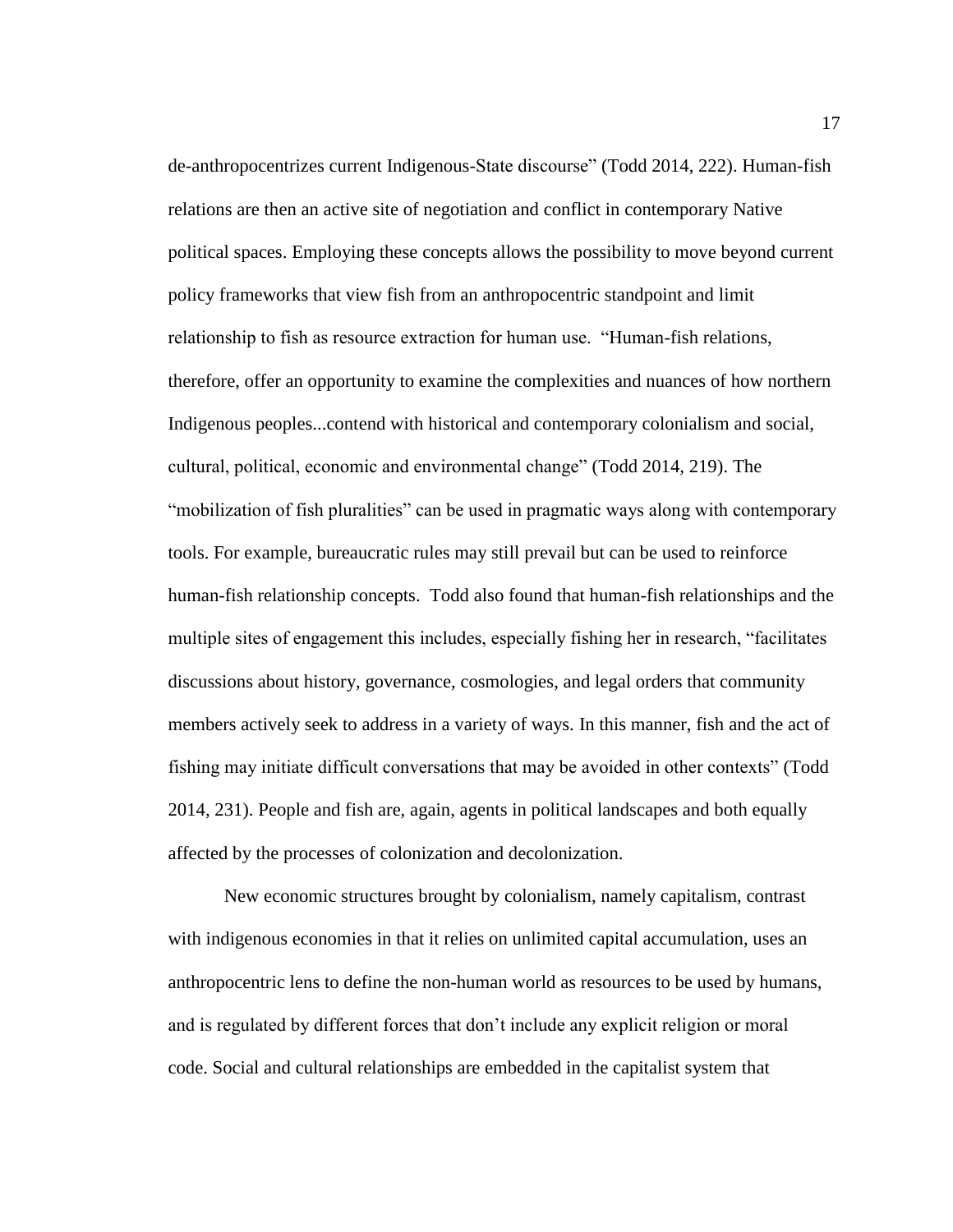functions as an overarching umbrella that moves capital (Hormel 2009, 362). As capitalism displaced established Indigenous economic systems that were intertwined with a code of ethics that extended to humans and non-humans alike, it presents conflict in these multiple dimensions. Hormel and Norgaard describe how the "[s]trong spiritual and emotional bonds to all life forms, and an instilled sense of responsibility to them, have served as counter-hegemonic tools" in the face of dominant systems, including capitalism (Hormel 2009, 362). It follows that fish pluralities can be mobilized in ways that place social and cultural relationship on par with or above economies, to resist and provide alternatives to a capitalist structure.

#### The Hoopa Valley Tribe: A Brief History

<span id="page-25-0"></span>The contemporary exercise of governance in the Hoopa Valley and the politics surrounding commercial fishing is best understood within a spatial and historical context. I begin with a brief introduction to current understanding of the Hupa polities and economic structure that was (and, in some cases, continues to be) practiced around this land base before the area was invaded and colonized by Europeans. I then provide a brief history of the environmental and social impacts of colonization in the Hupa's territory, and then present results of a situation assessment of the commercial fishing issues on the Hoopa Valley Reservation that I produced as part of this project.

#### <span id="page-25-1"></span>Hupa Polities

Hupa polities are formed around territory- several levels of territory from household to watershed- as well as ceremony that mark seasons, economic, and personal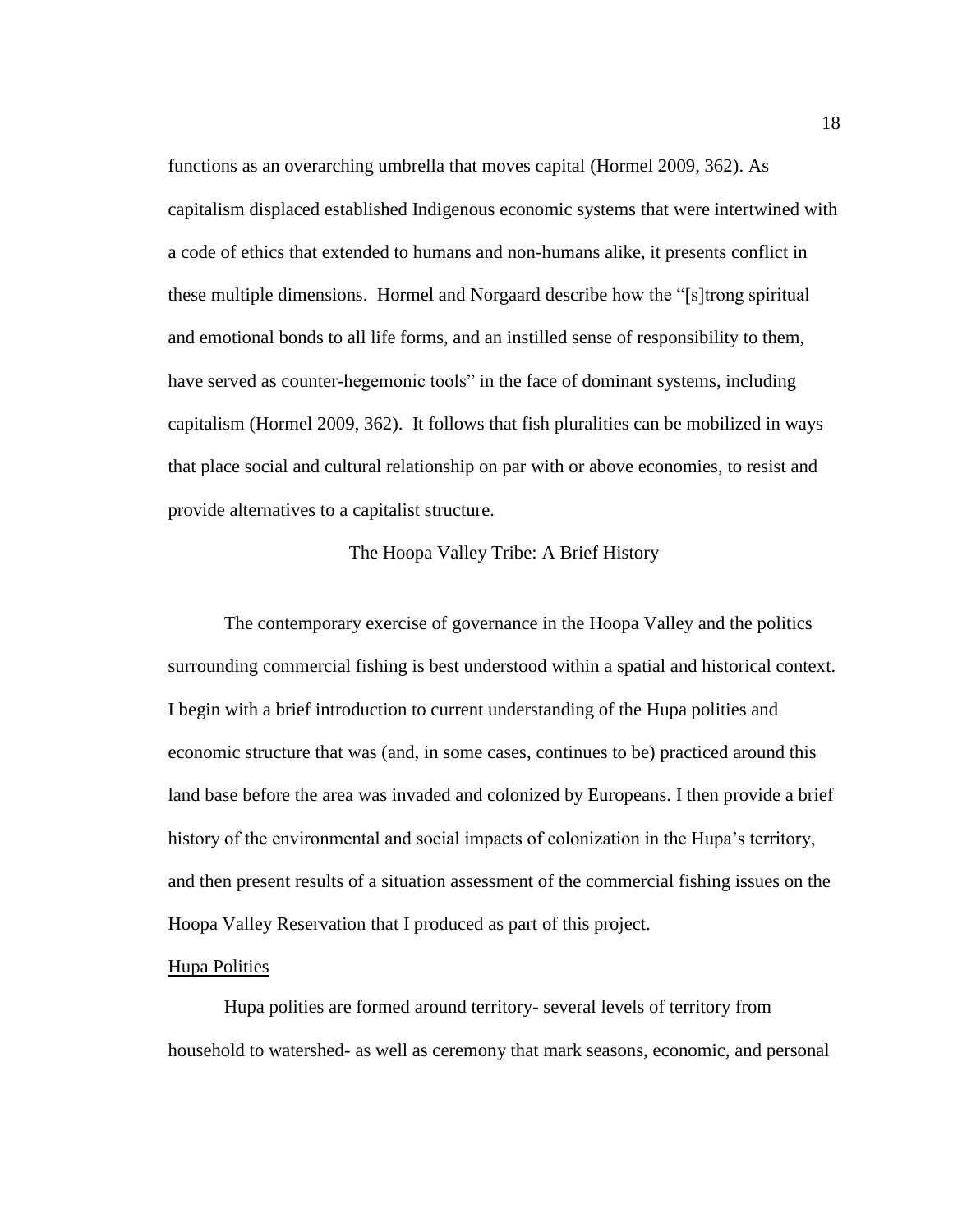events. Villages are made up of households, and households are made up of familial relations (Nelson 1978, 7). Heads of families own rights to specific fishing, hunting, and gathering territories (Nelson 1978, 14-16). If a person had not inherited a specific territory, they might work for another person who had; ultimately a family was responsible for their economic means but there were several options for economic selfsufficiency, including becoming a specialized doctor, a skilled craftsperson, or skilled hunter. Hupa and their neighbors enjoyed a full and total economy both within their own territories and between territories. Dugout redwood canoes and seaweed, for example, were imported from the coast, and dentalium shells, the small conical-shaped shell of a small mollusk that inhabited coast areas of present-day British Columbia were used as currency.

Gatherings within and between villages occurred to celebrate births, coming-ofage, marriages; grieve death; heal the sick; practice religion; and practice economies of scale (i.e. build a fish dam). Hupa travelled, traded, socialized and participated in dances and ceremony beyond the valley. Food was abundant (Nelson 1978, 26; Anderson 2006). "The homes and villages in the valley were designed for comfort, not defense. Skilled fighters gained no special privileges in Hupa society, and the valley had no 'warrior' class…The people thought of war as an 'evil, disruptive force,' something to be avoided rather than sought" (Nelson 1978, 26). As a policy, a settlement could be negotiated for a grievance. If the person who inflicted an insult, injury, theft, trespass, assault, or even death, agreed to compensate the injured party or their family, the matter was considered closed. If any violence ensued, a settlement still was required to be made in most cases.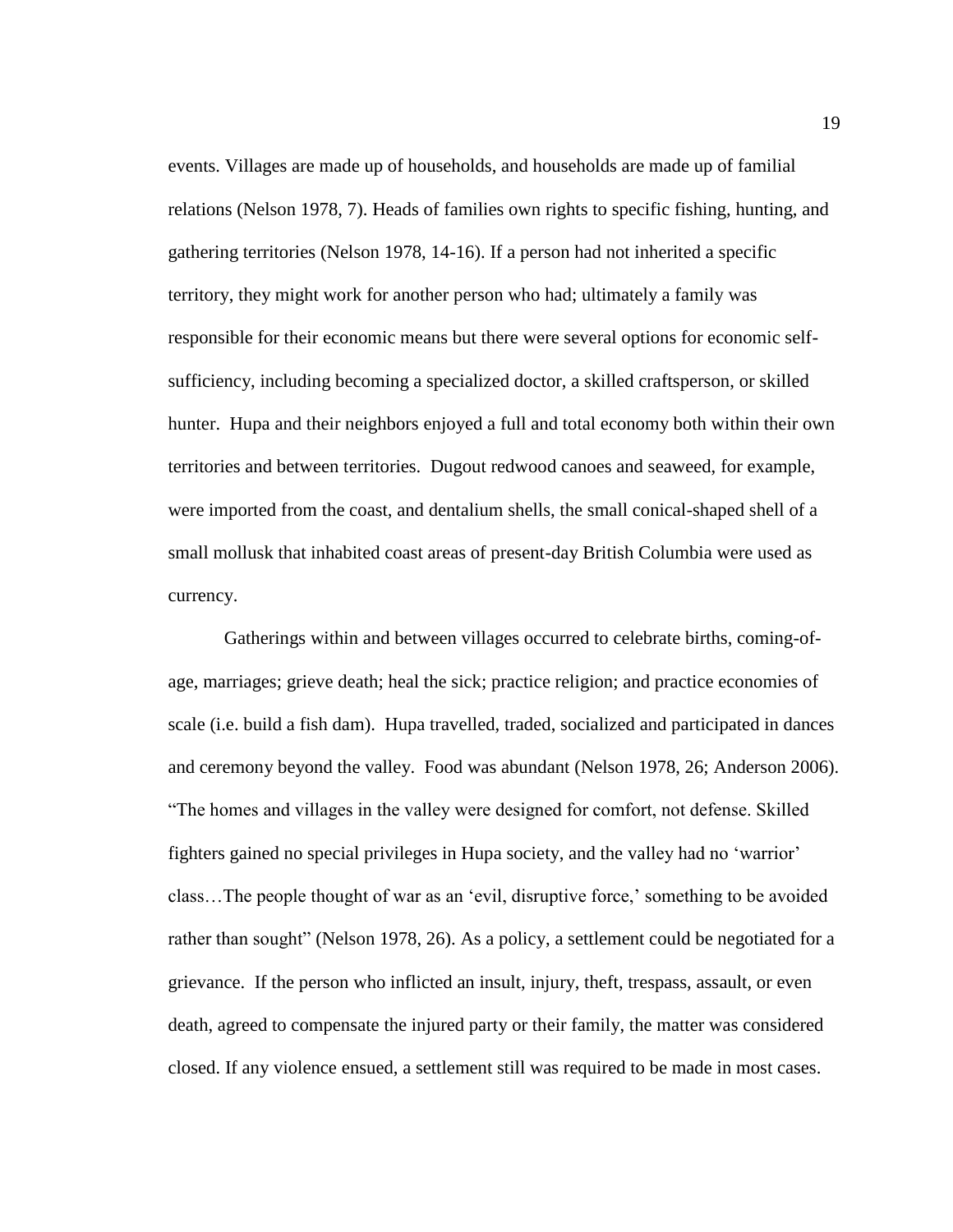There was a ceremony to mark the arrival of the first eel in the river, one to mark the arrival of the first salmon, and one for the first acorn. Prayer and religious cleansing was performed before hunting (Nelson 1978, 35; Anderson 2006; Goddard 1903). Religious, political, and economic practices were inextricably intertwined. "Human societies cannot manipulate or eliminate one aspect [of the world] without potentially destroying the whole" (Norton 2007, 121). The word 'balance' is used to describe what the Hupa world renewal ceremonies achieve- to bring balance back to the world, as it was at the time of creation.

#### <span id="page-27-0"></span>Genocide

The United Nations documented genocide as a crime in international law in 1948. In *Convention on the Prevention and Punishment of Genocide, Article II*, genocide is defined as "any of the following acts committed with intent to destroy, in whole or in part, a national, ethnical, racial or religious group, as such: killing members of the group; causing serious bodily or mental harm to members of the group; deliberately inflicting on the group conditions of life calculated to bring about its physical destruction in whole or in part; imposing measures intended to prevent births within the group; [and]forcibly transferring children of the group to another group" (The United Nations 1948). Hupa people were the object of purposeful extermination through murder, rape, and kidnapping (and forced removal of children in less violent ways), environmental degradation and dispossession of land that resulted in starvation, forced abandonment of spiritual and cultural practices, and forced participation in labor that served the U.S. government and its officials. During the year 1820, European expeditions finally made it to the Hoopa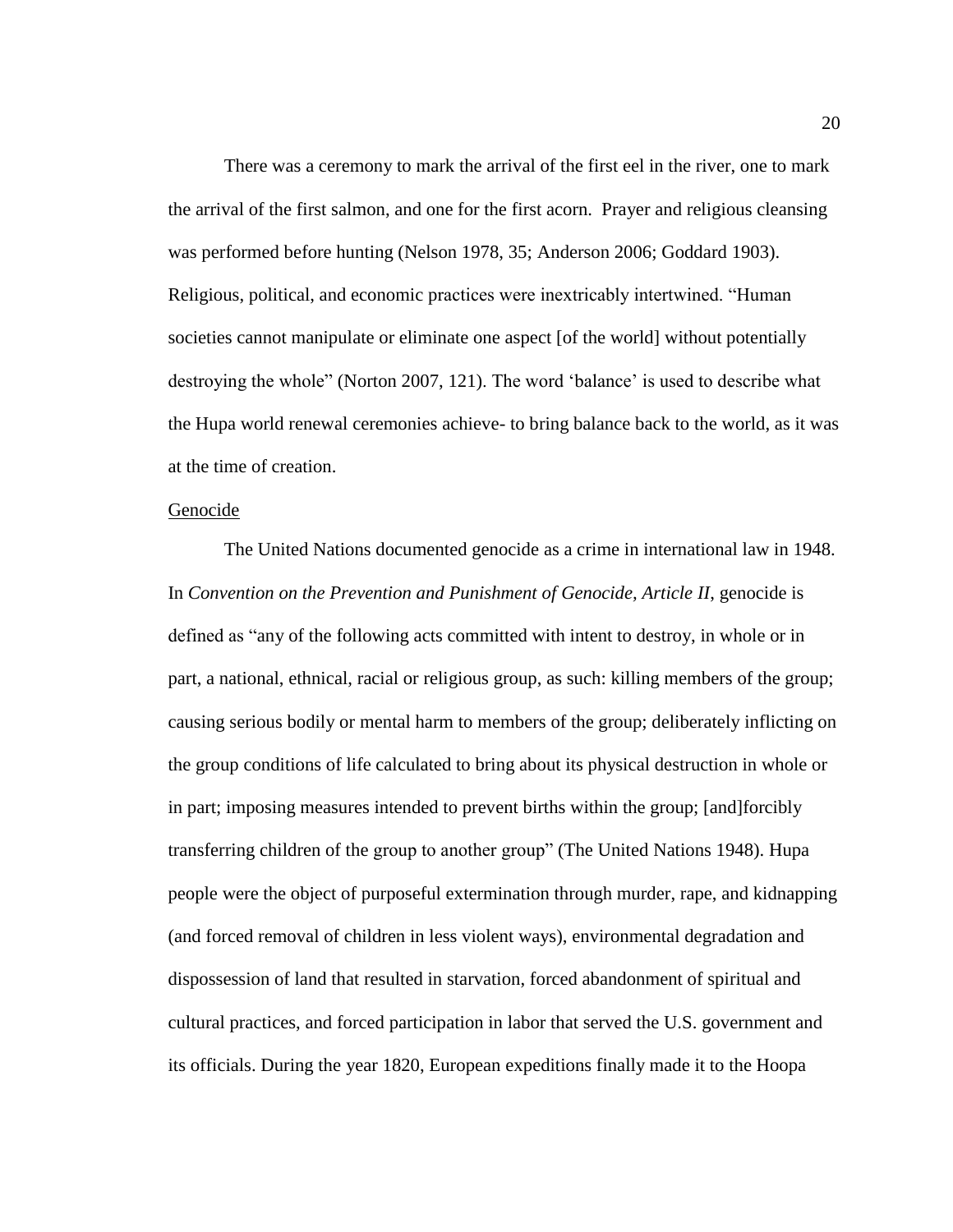Valley, but it wasn't until the finding of gold in the Trinity River in 1849 that violence engulfed the region (Nelson 1978, 39). Men flooded into the Hupa's territory without regard for life, killing, raping, and kidnapping, indiscriminately. Hupa and surrounding tribes retaliated with force. In other American "territories" aimed to be settled, the government had attempted to remove/push Native Americans westward prior to settlement through war and the negotiation of treaties. Because California was only acquired from Mexico a year prior, and there was nowhere "west" to go, the proposed solution to eliminate conflict between the miners, settlers and Indigenous peoples was to create islands of land to move Indigenous residents to, and/or extermination. Turning to diplomacy first, the U.S. government sent an Indian Affairs commissioner to make a treaty with the tribes of the area, offering goods and protection in exchange for staying within a defined territory. Initially the Hupa agreed, using a mix of diplomacy and subterfuge to keep violence out of the valley. Hupa people who engaged in war retreated to the mountains, and Hupa in the valley claimed neutrality while providing food, weapons and information to these assumed defectors (Cahill 2013, 173). But the commissioner did not retain the authority to provide what he had promised as the U.S. government instead decided it would not make any treaties with the Indigenous peoples of California because the U.S. had obtained the land from Mexico- not from the Indigenous people themselves. A change in politics would reverse this stance within 10 years, but all 18 California treaties negotiated during this time were broken.

Eventually finding that the U.S. was not making good on the promise of supplies and protection, the Hupa decided that "[w]ar could bring no greater horrors than what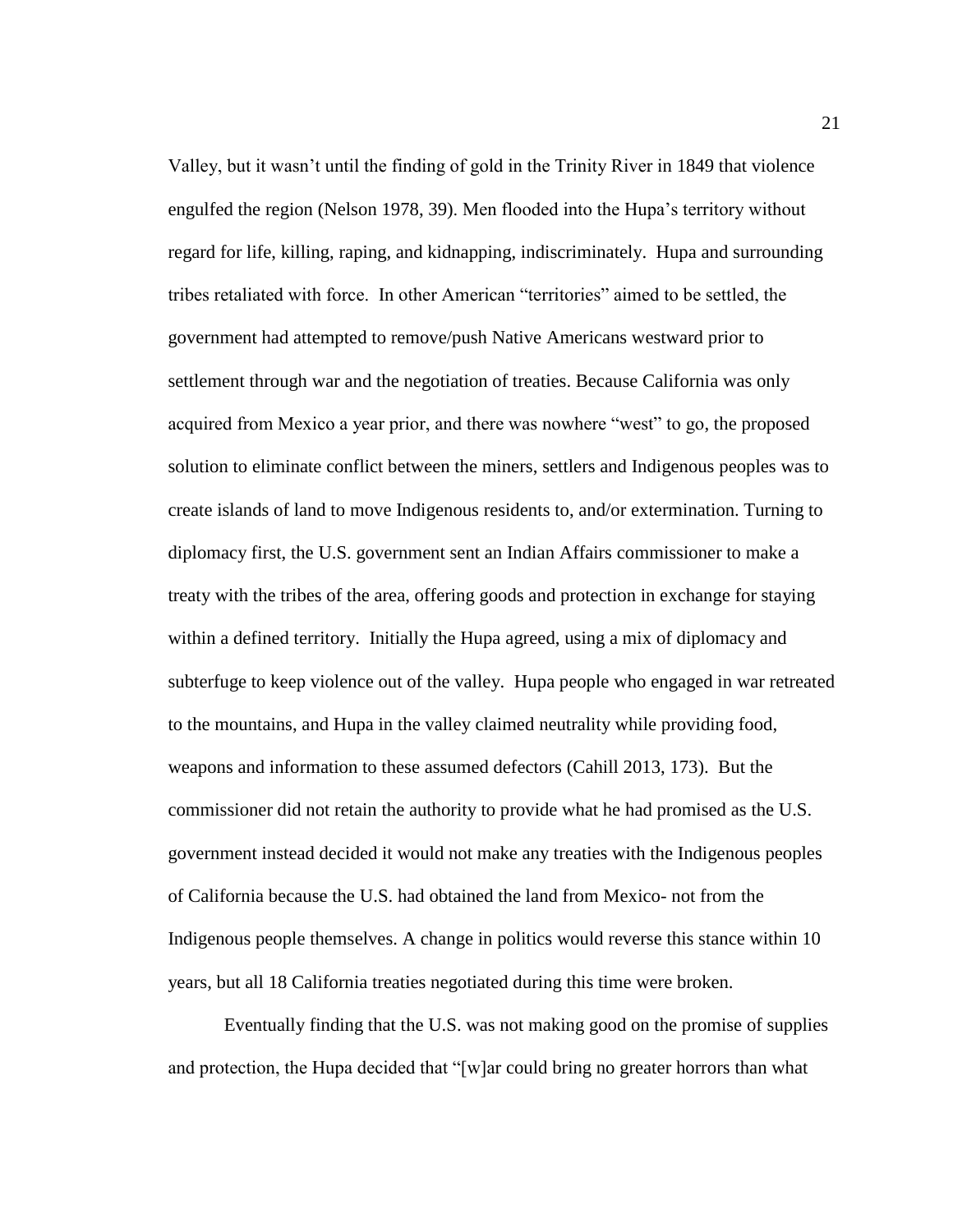they were experiencing, which was starvation and fatal attacks by state-sponsored mobs of settlers that would organize themselves and collectively decide on extermination as a policy" (Nelson 1978, 59). Operating under a deranged "democracy" their majority rule focused on the murder of an entire group of people (Lindsay 2012). Large numbers of people from Hupa and neighboring tribes were recruited to join Indigenous militant groups in the mountains. They easily evaded soldiers and other militia, were wellsupplied, and had the advantages of attacking pack trains as they were shuttled into mountain passes coming from the coast. Hupa people made no indication that they intended to move or be removed peaceably. Government officials eventually accepted that negotiating would be cheaper than extermination, and had the added benefit of offering the prospect of indentured servitude or an otherwise cheap labor force in the growing California economy (Cahill 2013). Fighters had become weary in the mountains, and were willing to stop the attacks in return for amnesty and the ability to stay in the valley. This led to the second treaty, negotiated in 1864, which established the valley as a reservation which represented about 20 percent of their original territory, provided that only soldiers and agents could enter the valley, and promised clothing, blankets and services. This did nothing to control lawless men, and settlers dissatisfied with this approach continued to provoke altercations with the aim of instigating war. Within less than a generation, the population fell from 1,000 to roughly 430 (Cahill 2013).

Like an invasive weed, the settlers choked out everything healthy and thriving. "The treatment of Indigenous peoples in the region worked in tandem and as an echo of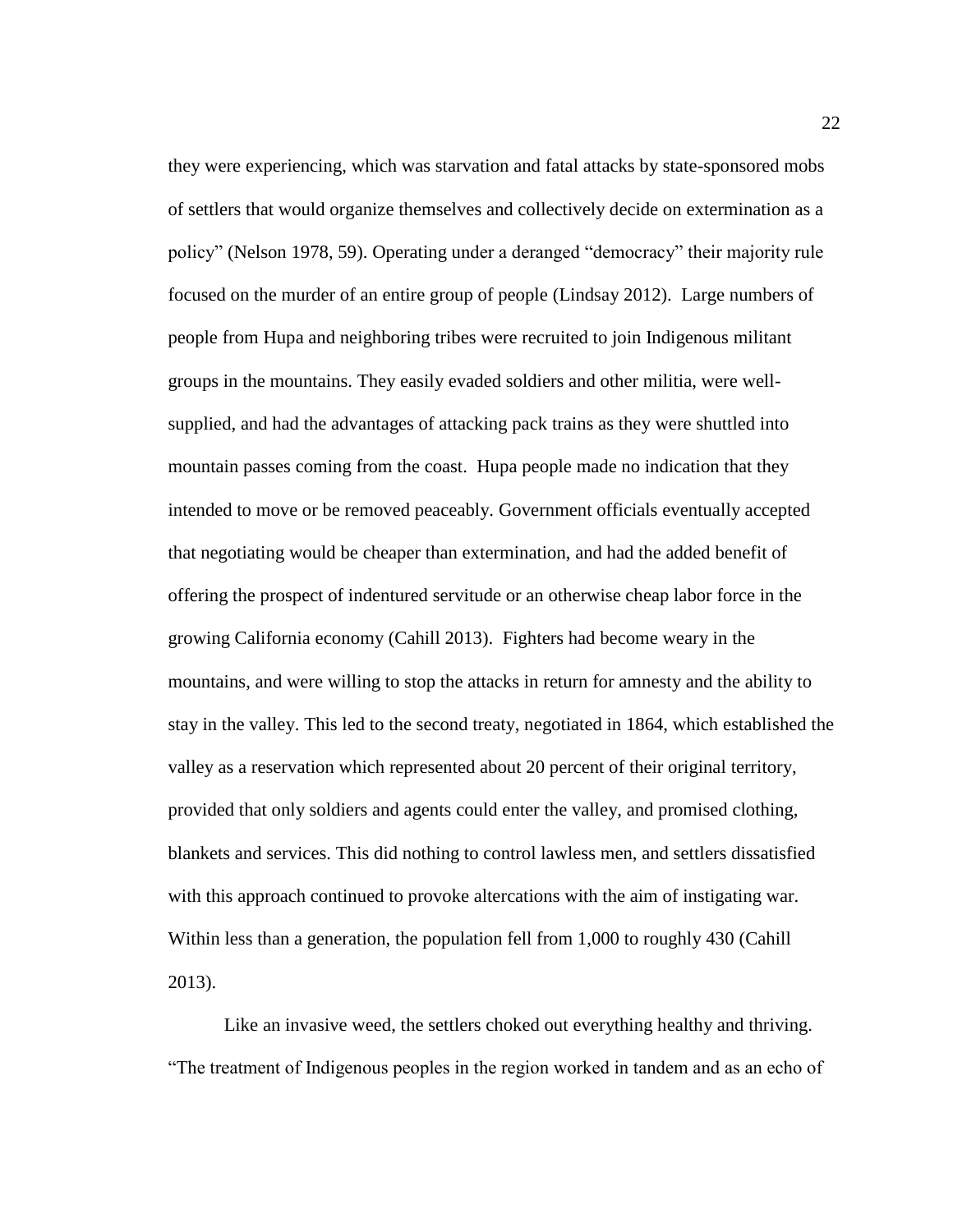the violence against the natural world during this period" (Oros 2016). In addition to digging or blowing-up large quantities of rock and soil, damming and diverting rivers and streams to use large amounts of water, miners used "quicksilver" (mercury) for separating and collecting gold flakes from other sediment (Chatterjee 1998). "An estimated quantity of over 7,000 tons of mercury was lost in local rivers during this time" (Lowry 1999, 11). We now know that mercury in any quantity is toxic to humans, and mercury and fish have a unique relationship. Mercury is turned into methylmercury by bacteria in water and soil and builds up in the tissues of fish. The Center for Disease Control reports that the Food and Drug Administration currently limits the "safe" presence of methylmercury to 1 part per million for seafood. If we accept this standard, that means that 7,000 tons of mercury would be acceptable per 7,000,000,000 tons of fish. By one estimate, very early contact saw 226 million kilograms of anadromous fish biomass in California, Oregon, Washington and Idaho watersheds combined, or only about 24,000 tons in the entire Pacific Northwest (Gresh 2000). A far cry from 7 billion. "After the first wave of miners in 1849-1850, the second wave were more determined to strip away all the earth with hydraulics so that, today, the old villages are bedrock. The meadows are gone, everything" (Lowry 1999, 17). The Trinity River Restoration Program website states that mining activities and reduced water flows impacted the river by degrading riparian conditions and cover for juvenile salmon, disconnecting the waterways from floodplains and off-channel habitats, and reducing the quality of habitat (Trinity River Restoration Program 2017).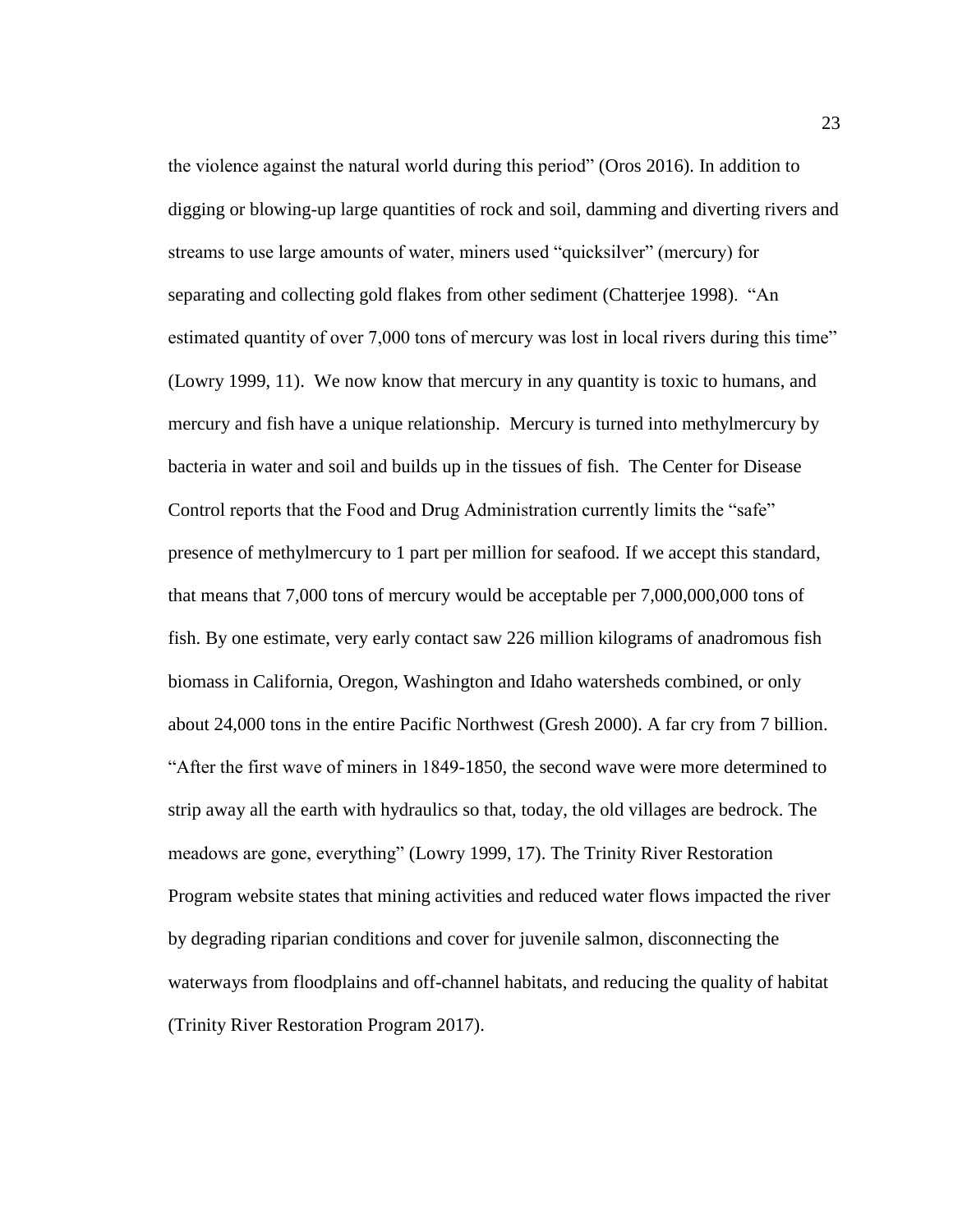The building of logging roads and clear-cutting large swaths of forest at one time also contributed to an increased amount of sediment flowing into waterways, although commercial timber harvesting did not peak until the 1950s (Trinity River Restoration Program 2017). Increased sediment buries the larger rocks and stones of the naturalized riverbed that the salmon, picky as they are, find to be ideal spawning habitat. "…salmon are so sensitive to changes in water temperature, oxygen content, and turbidity that logging and industrial development have destroyed many of their breeding grounds" (Grinde 1991, 148). As a result, non-human life populations reduced in numbers. "The soil collapse that resulted from hastened timber harvesting combined with mining tailings held mercury and flowed into waterways and caused havoc in ecosystems throughout the region" (Grinde 1991).

#### <span id="page-31-0"></span>Assimilation

The era of assimilation began when Congress created a policy that prohibited the U.S. government from negotiating any new treaties with Indian tribes (Cahill 2013). This era represented a deliberate attempt to subjugate Hupa people through policies that demanded they resemble and act like their new jailers. These policies were carried out by military agents stationed at Fort Gaston in Hoopa who were often reported to be degenerate, encouraging prostitution and alcoholism. In 1871 President Grant replaced the military agents with representatives of Christian churches who had a more genteel, but adamant approach to assimilation. Among the acts during the assimilation period was land allotment which divided the reservation into plots distributed among tribal members. Politically, allotment was viewed as the end to the mistreatment of Native people that had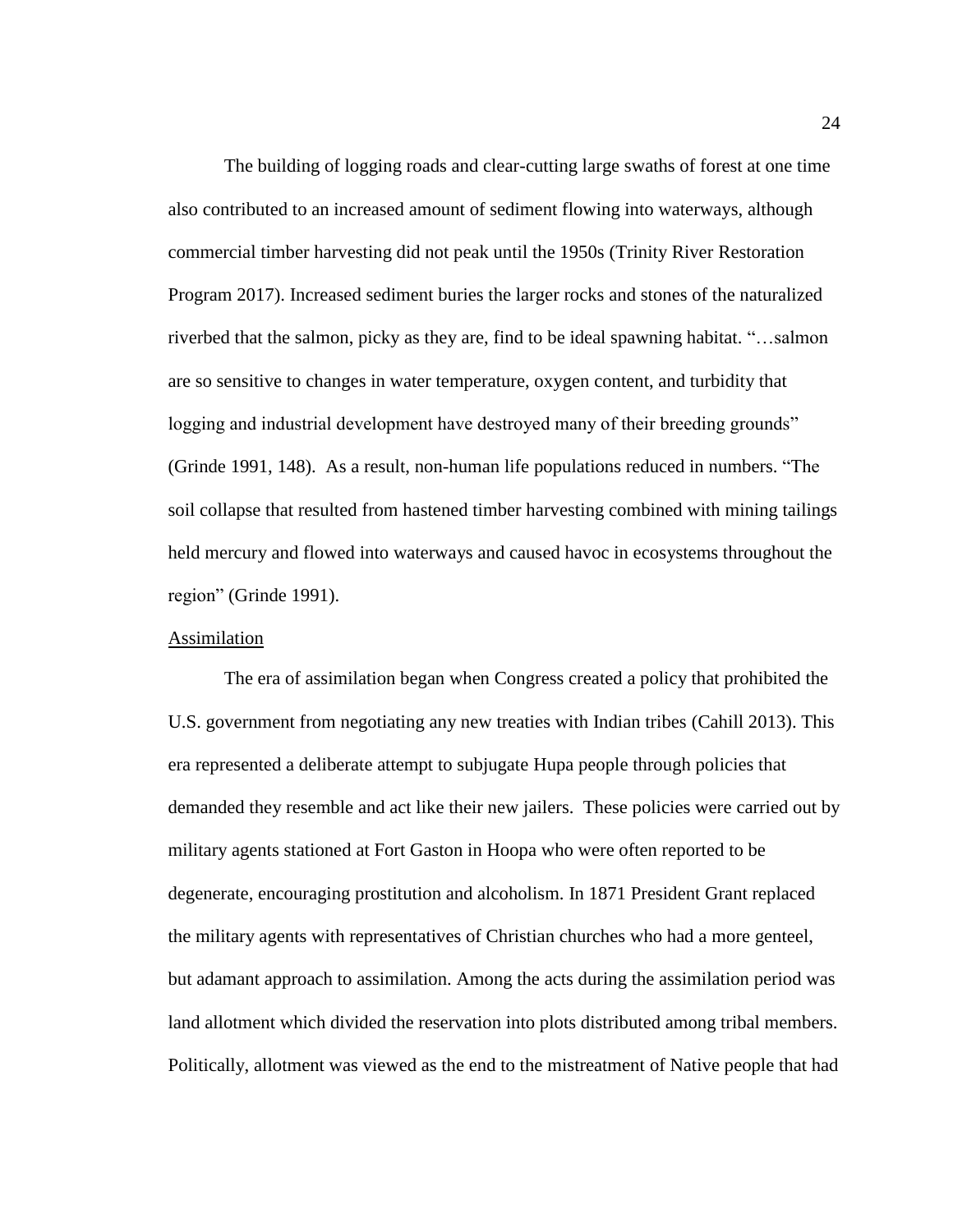occurred during the period of treaty-making (Cahill 2013). Around this same time, the first occurrence of commercial fishing in the Klamath was documented. In 1887 a group of white commercial fisherman began to operate a commercial fishery in the Klamath. The Indian Affairs commissioner at the time sought a directive from the government to stop it, deciding that it was illegal on the basis that it was occurring on the Yurok reservation.

After allotment, the Office of Indian Affairs "administered" the reservations through a structure of agencies and schools staffed by employees of the Indian Service. "…the Indian Office hoped to convert the reservation into another market-oriented farming community. Administrators intended to use Indian employment to accelerate that conversion. They believed that free labor- both as an economic theory and an everyday practice- would destroy tribal identity and achieve assimilation" (Cahill 2013, 175). Hupa were not interested in working for free. They were used to paying each other for services and witnessed the settlers being paid for their services (Cahill, 176). Once agents received permission from the government to pay Hupa people, Hupa laborers embraced a free market. It is important to note that Indian agents often did not let capitalism function freely. The agents complained of the Hupa's unwillingness to work for less than prevailing wages that nearby white workers were earning. The agents justified their complaints with a paternalistic view that Indians were not civilized and wasted their money on 'unmitigated evil' (Cahill 2013, 178).

Cahill notes that over a quarter of Hupa men were working for the Indian Service in 1888 (Cahill 2013). Hupa used Indian service employment as ad-hoc work and often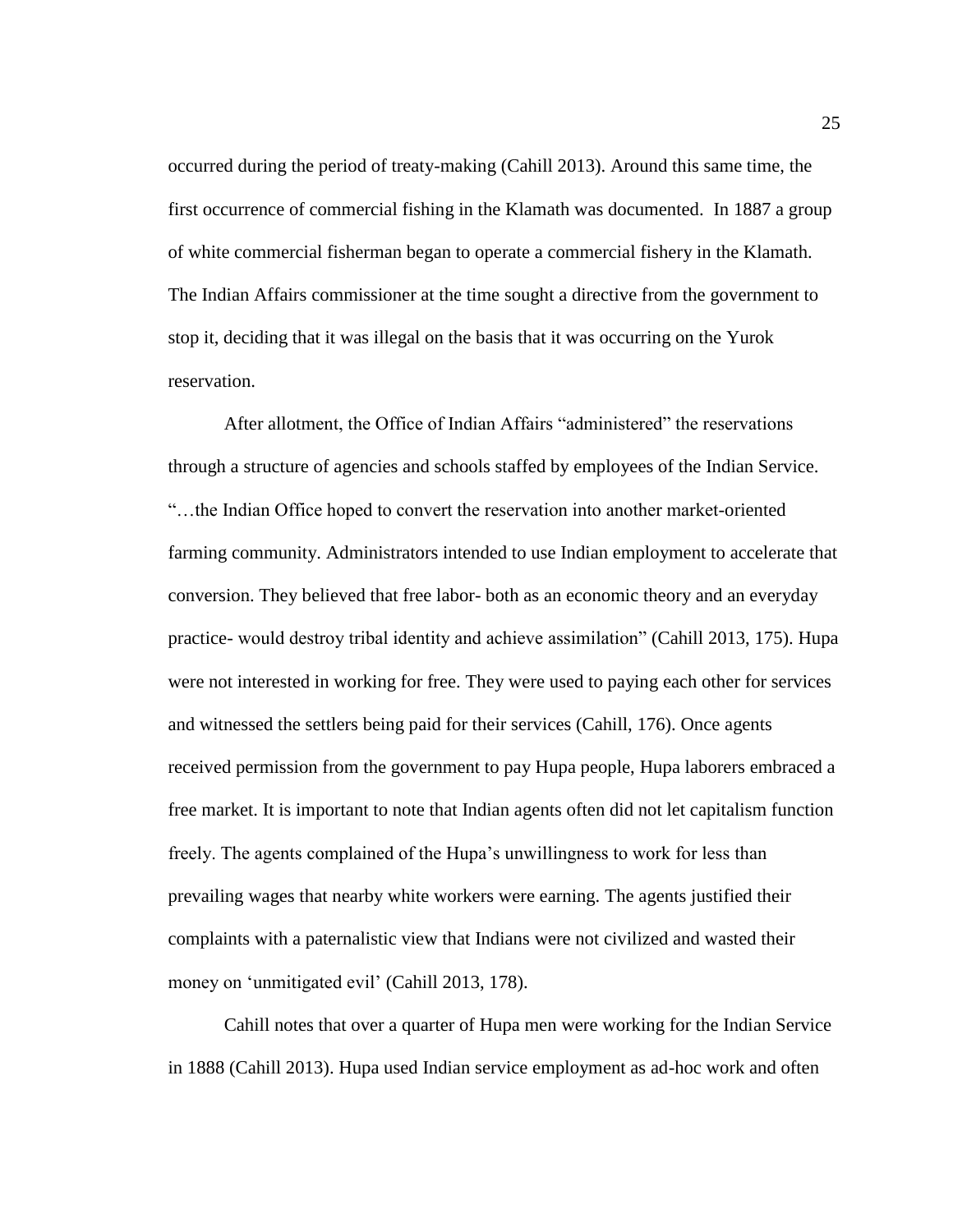served in more than one position. "The Hupa people used the federal government as an important part of their larger survival strategies after the incursion of whites into Hoopa Valley had destroyed or drastically disrupted many of their traditional forms of economic subsistence" (Cahill 2013, 189). Wage labor was also used as means to stay in the valley. Farming, ranching, selling butter, eggs, and preserved fruits and vegetables, as well as selling traditional baskets to tourists provided additional income. By 1903 the demand for baskets exceeded supply. "…these survival strategies made is possible for the Hupa to at least stabilize their damaged local economy" (Cahill 2013, 194).

Yet, this participation in wage labor work did not eliminate cultural practices. "…theories of assimilation suggested that the Hupa should have melted quickly into the citizenry. Instead…they refused to give up their cultural identity, even as they took advantage of the economic possibilities occasioned by the federal presence in Hoopa Valley" (Cahill 2013, 197). One agent wrote that "an Indian police force would be rendered impotent because tribal members would continue to use their traditional means of settling feuds- asking tribal leaders to mediate their disputes and agreeing to make payment s according to their judgement" (Cahill 2013, 197). In 1901 when the anthropologist Pliny Goddard visited the Hoopa valley to gather linguistic data, he recorded several ceremonial stories. "…although they were often living lives that white officials deemed 'progressive'…many Hupa men and women had by no means lost their cultural connections to their tribe…" (Cahill 2013, 200). Hupa were demanding fair wages and better treatment of children at the school, persisting and challenging the vision of assimilation. As Nelson describes it, "The Hupa had chosen to make peace in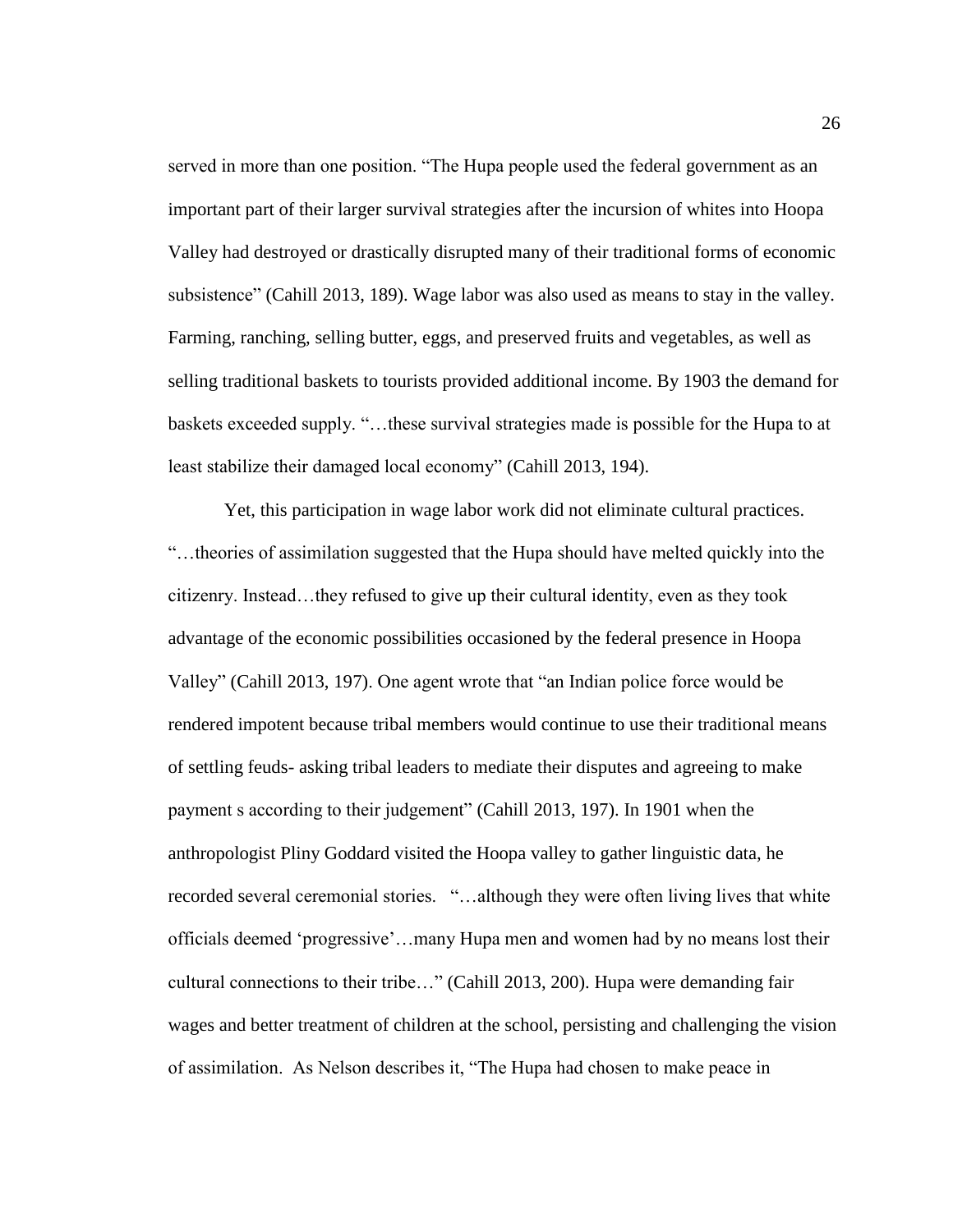exchange for an agreement which protected their lands and the people who had fought for them. They had accepted new materials willingly because those things enriched their lives. They wanted allotments, not because having individual farms would make them more like white men, but because Hupa families had always held rights to areas in the valley. Just as each family had a place to hunt and fish and gather plants, each wanted a place to farm. At best the agents had provided supplies, equipment, and instructions. But those things were not gifts to the Hupa. They were a part of the bargain the government had made, a part of the agent's duty to the people of the valley" (Nelson 1978, 136). Violence was replaced by law, economics and systemic education. But, determination fostered over many thousands of years "would prove greater than the convictions of superintendents who came to the valley for a few years and then left (Nelson 1978, 143). Nelson quotes a letter regarding an allotment dispute on the reservation:

*'We supposed that Hoopa Valley belonged to the Hupa Indians, and that is one reason why [the reservation resident] was not more careful about his place [of farming]. Always before if one of us claimed a piece of land that was not allotted, no body troubled us, that is the Indians never trouble one another. It has always been that way, not only with land, but with our fishing places, our acorns, seeds or anything. Every Indian respected the rights of every other Indian. No Indian ever thinks of taking any land from another Indian.'* (Nelson 1978, 149)

#### <span id="page-34-0"></span>Self-Governance

In 1911, an agent recommended that Hupa begin attempting to create their own government, viewing that at some point (when assimilation had been fully realized) a U.S. agent/school superintendent would not be needed or appointed, and could not provide the associated on-the-ground order. He held an election to choose representatives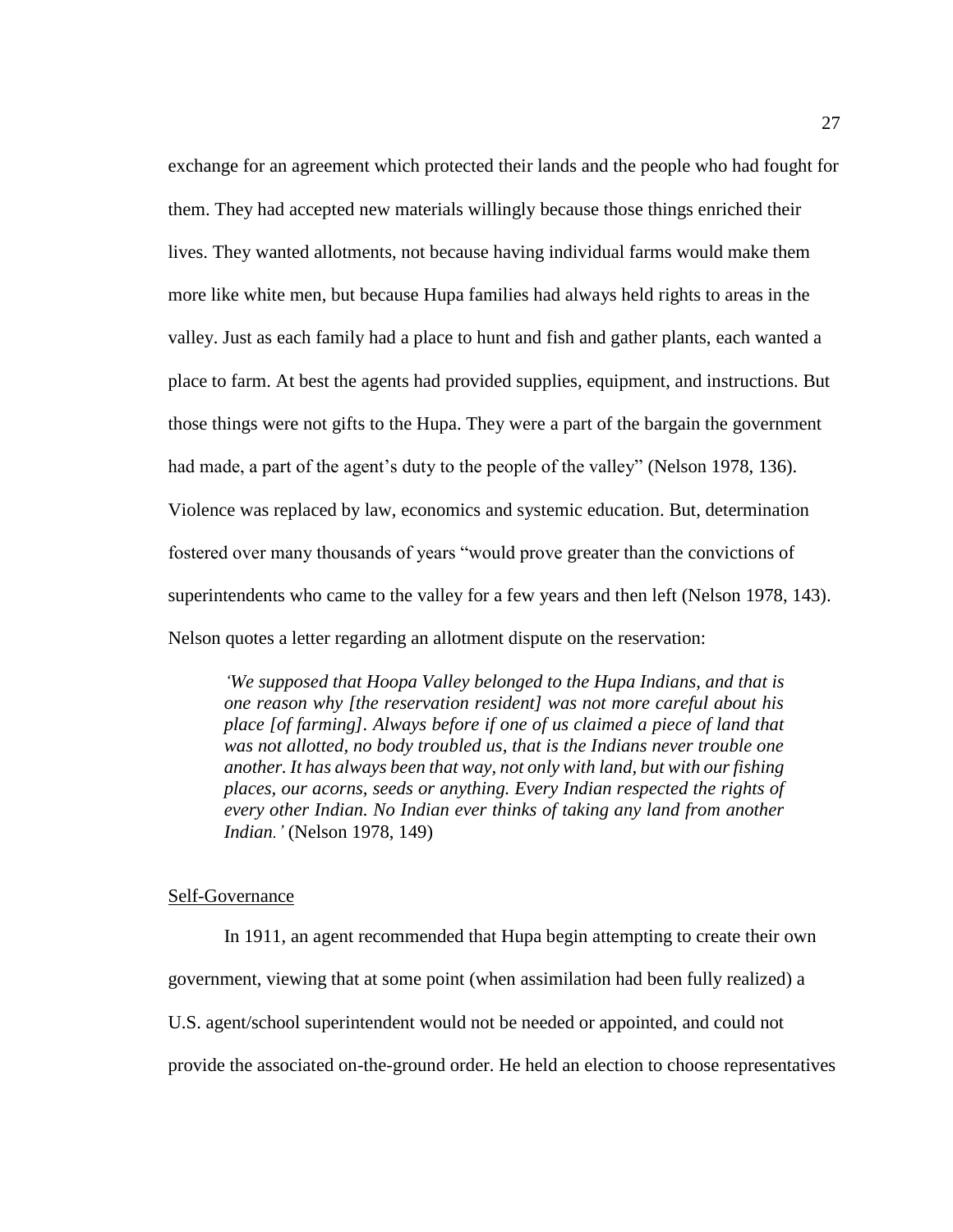and Hupa (men) enthusiastically participated. However, after it became clear that the council had ideas that contradicted those of the superintendent, he ignored and effectively dissolved the group. Fraught with complaints about continued impoverished conditions on reservations all over the U.S., investigations into Indian Affairs produced reports, like the Meriam Report of 1928, which indicated that assimilation policies had been ineffective. "Forty years of administering these policies had been costly and unsuccessful. The findings showed that a sweeping revision of policy was necessary" (Nelson 1978, 161). Part of those revisions included a changed approach from commanding to consulting with tribes, and the next agent that arrived in Hoopa brought these new programs and indicated a desire to move the agency office to Eureka. Once the office had been moved in 1933, Hupa held another election. The reservation was divided into seven districts that would each elect one representative to the council. A constitution was drafted to provide a legal framework for this new government. Council powers were limited by the U.S. government: any BIA official or employee had the right to attend council meetings, and when members took office they had to swear an oath to cooperate with the BIA. However, this new arrangement allowed direct access to the official channels of the government, provided control over local matters, and protected the Hupa's resources as well.

In 1933 President Roosevelt took office and the New Deal, a system of welfare and economic programs, followed. Sharon O'Brien suggests that "[t]he Great Depression made people question the predominant values of eighteenth- and nineteenth-century American: individualism, expansionism, resource exploitation, and unlimited growth"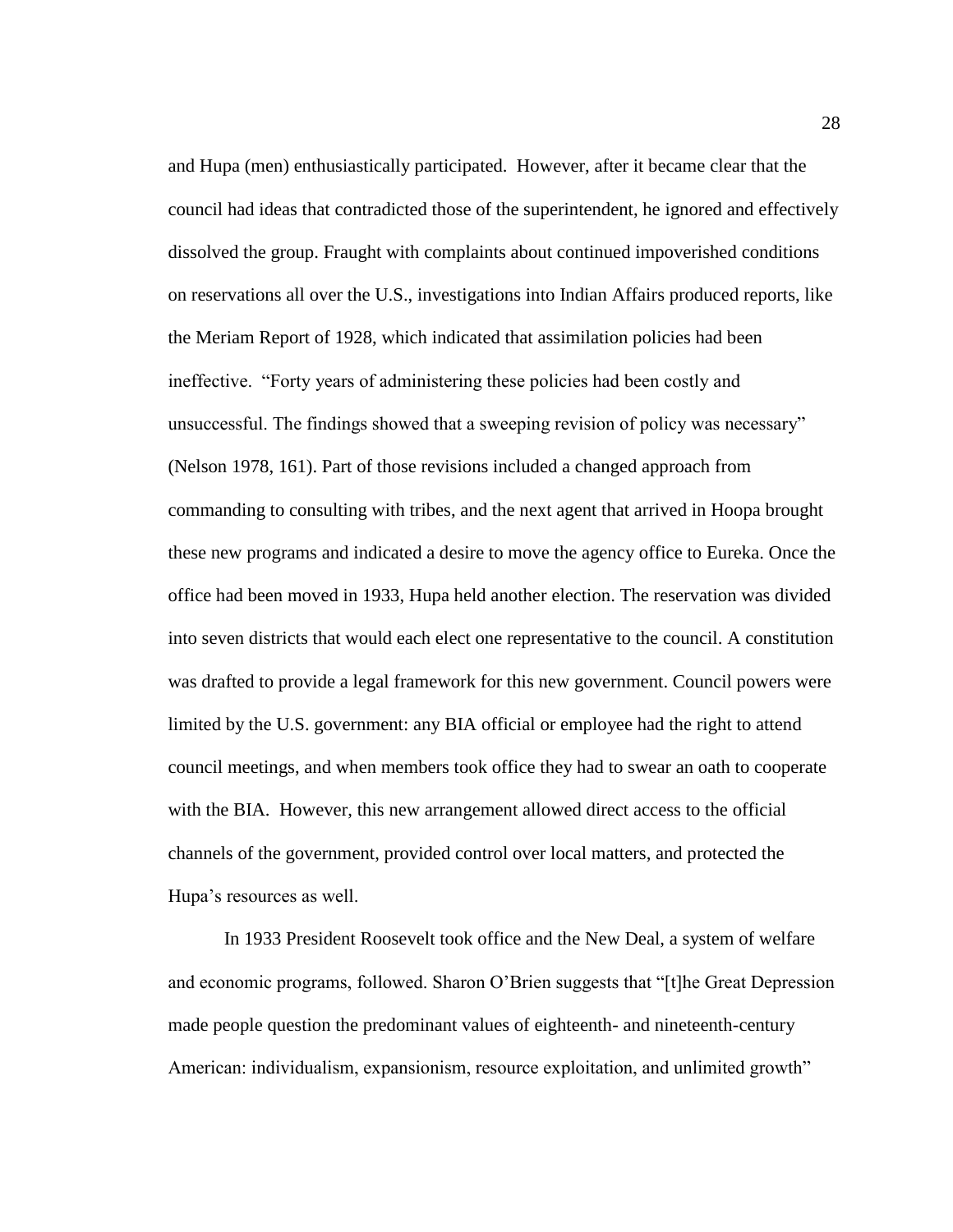(O'Brien 1989, 81). Federal improvement projects flourished in the 1930s and ensured that no one lacked employment. Known as the Indian New Deal, the Indian Reorganization Act of 1934 repealed allotment, restored "surplus" lands to tribal ownership, and established tribal councils that would be recognized by the federal government. Each tribe could accept or reject the Act, and since Hupa had becoming a self-governing tribe in 1933, they had voted to exclude themselves and wanted to continue with the allotment process on the reservation. Although allotment was a devastating and detrimental policy for many Native Americans, the Hupa embraced the clearly-defined boundaries of allotment and ability to provide for themselves that land ownership offered. "…the government had decided to keep all the remaining Indian land as tribal property" and officials did not comply with requests to continue the allotment process (Nelson 1978, 174). This was bad news- those already using allotments or waiting for them would never own them outright and could not pass them on to children. They also could not collect royalties from miners who had permission to lease the lands (Nelson 1978, 174). The council practiced authority over small, local claims, "but in larger issues they found that the government would approve only those resolutions which echoed national policies" (Nelson 1978, 177). The people strategized around the restrictions. For example, the council asked for permission to clear brush lands by setting fires, a common Hupa practice, and their requests were denied. They then passed a resolution in favor of selling mature timber that they wanted to harvest (remove) and replant. The tribe then began to sell stands or fir, pine, and cedar (Nelson 1978).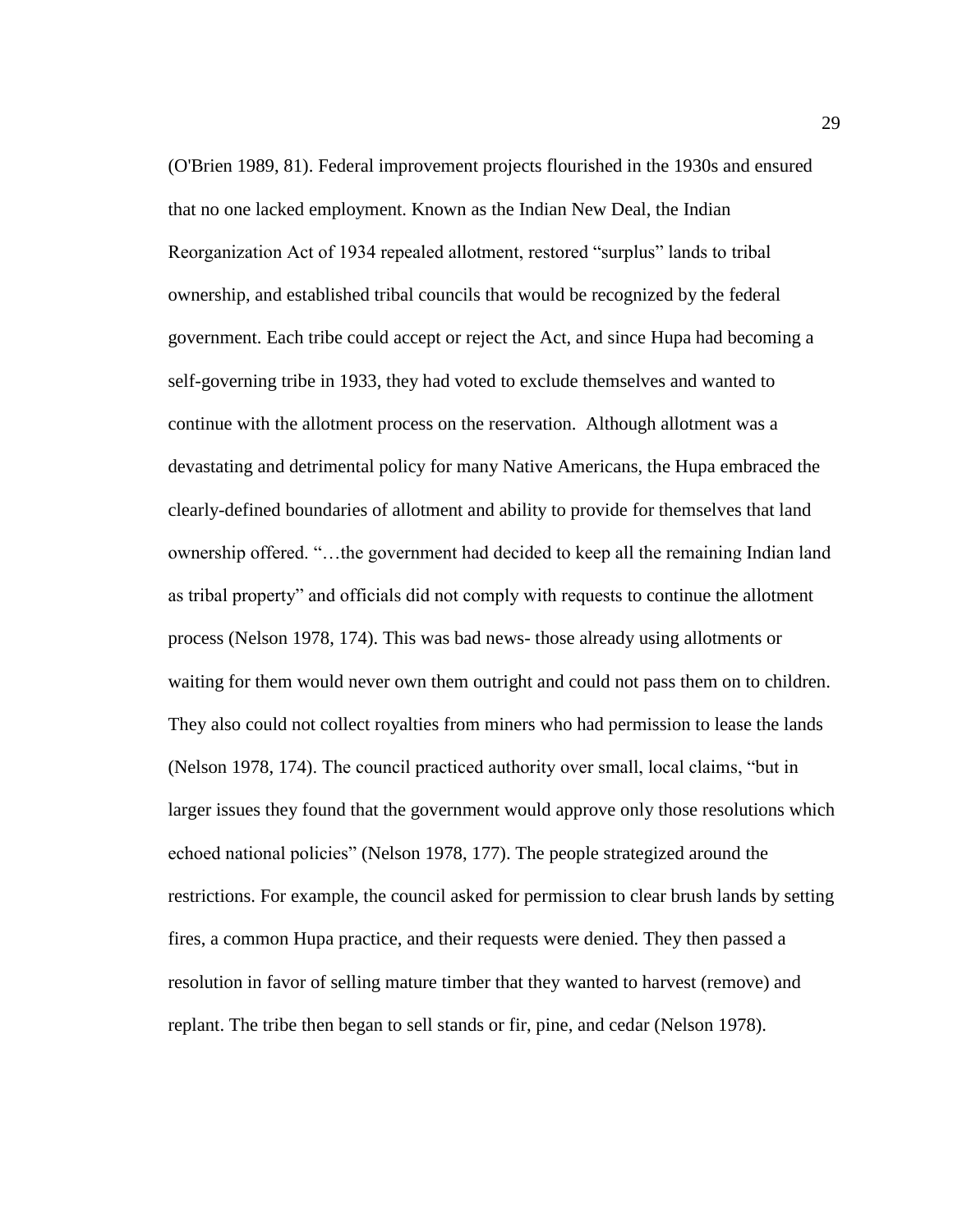# Termination and Self-Determination

National policy shifted, again, about 15 years later. In the 1940s and 50s, policies were aimed at terminating any government responsibility to tribes and assimilation and integration was again the main subject of policy. The federal government began transferring various parts of Indian affairs, such as health and education, to the respective federal agencies. Public Law 280 passed in 1953, which empowered California "to assume complete civil and criminal jurisdiction over most tribes within their borders" (O'Brien 1989, 86). They also made funds available for training in urban areas in hopes of encouraging relocation and integration away from home reservations.

Another 10 years later, reports emerged indicating that conditions for tribes were not any better than had been reported in 1928. Recommendations were to "give" tribes "greater self-determination, that is, greater control in governing their reservations and greater participation in planning federal Indian policy" (O'Brien 1989, 86). In line with other social activism happening in the U.S. during the 1960s, Native Americans organized nationally to demonstrate and lobby for their rights in both peaceful and militant ways. In response, the federal government passed the 1968 Indian Civil Rights Act, Economic Opportunity Act, Public Housing Act, Indian Health Care Improvement Act, Indian Financing Act and Indian Education Act. The Indian Child Welfare Act passed in 1978 to stop wanton removal of Indian children from their homes by giving tribes the authority to determine custody proceedings. The American Indian Religious Freedom Act (AIRFA) "promised to 'protect and preserve for American Indians their inherent right of freedom to believe, express and exercise [their] traditional religions' and instructed federal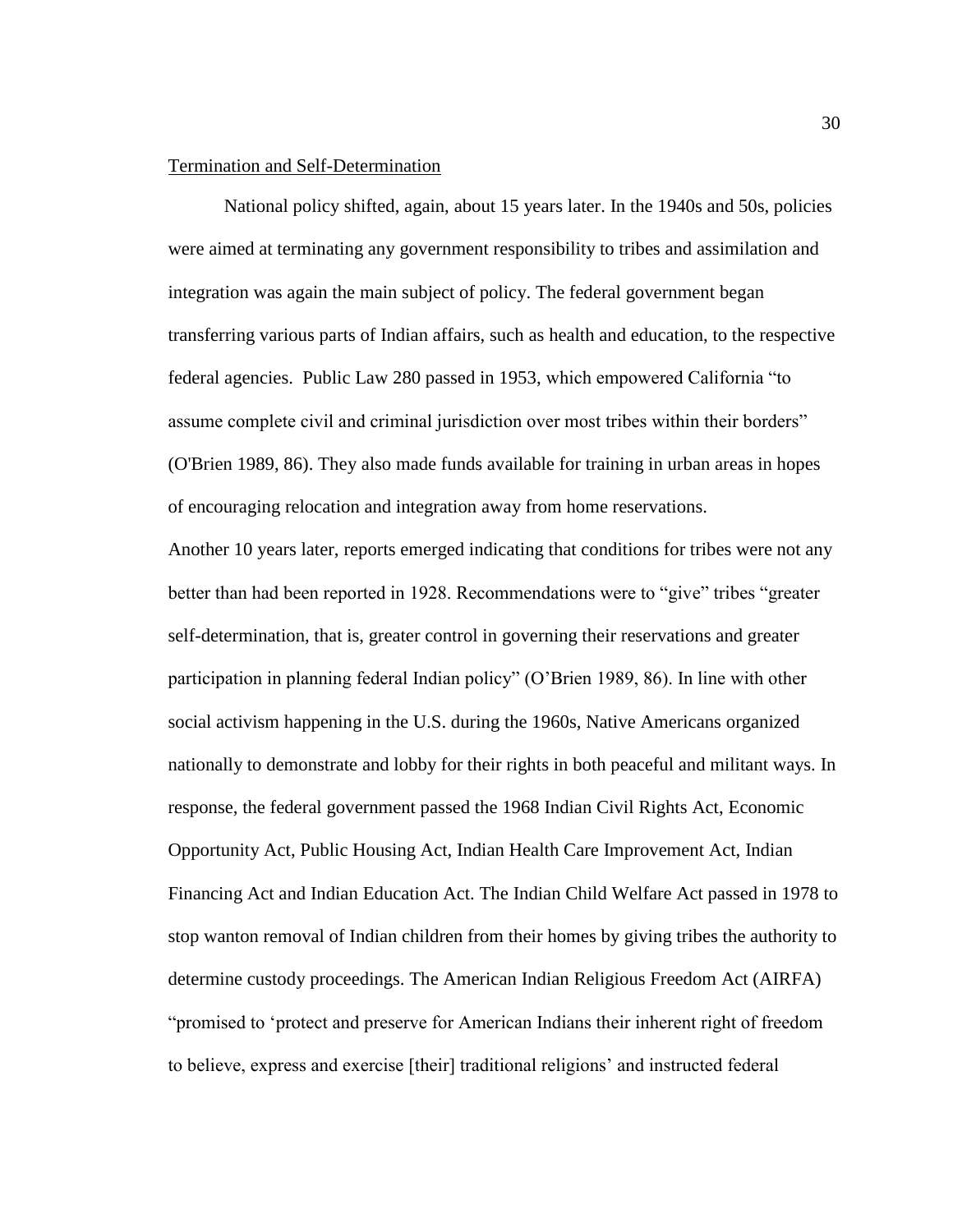agencies to review their regulations for possible interference with Indian religious practices" (O'Brien 1989, 90). O'Brien points outs that tribal suits related to rights guaranteed by the AIRFA have not had success (as of 1989). She writes, "Hence, ignorance about religious beliefs, especially regarding the sanctity of certain lands, still results in Indians being denied the right to practice their own religions" (O'Brien 1989, 90). Some policies put funded services squarely in the lap of tribes, and some policies remained sites of philosophical negotiation enacted through case law presided over by white judges.

# The Klamath Basin Restoration Agreement

The Klamath Agreements are a set of three agreements among stakeholders within the Klamath Basin, including tribes, environmentalists, and farmers interested in working together to achieve multiple goals regarding water use in the region. This was taken on in lieu of litigation and ultimately included 45 separate parties (Greenson 2016). Negotiated over a several-year period, final documents including the Klamath Basin Restoration Agreement (KBRA) and Klamath Hydroelectric Settlement Agreement (KHSA) were released for public review on January 8, 2010. Oregon Governor Ted Kulongoski described the process as a "thoughtful, collaborative approach that will bring certainty and stability to water issues to support agriculture and, at the same time, will restore the Klamath River to support wild salmon populations" (U.S. Department of the Interior 2016). The Hoopa Valley Tribe opposed the KBRA and KHSA stating, "[a]s currently written, they have the potential to terminate our water and fishing rights without our consent. The Hoopa Valley Tribal Council and the HVT Fisheries Department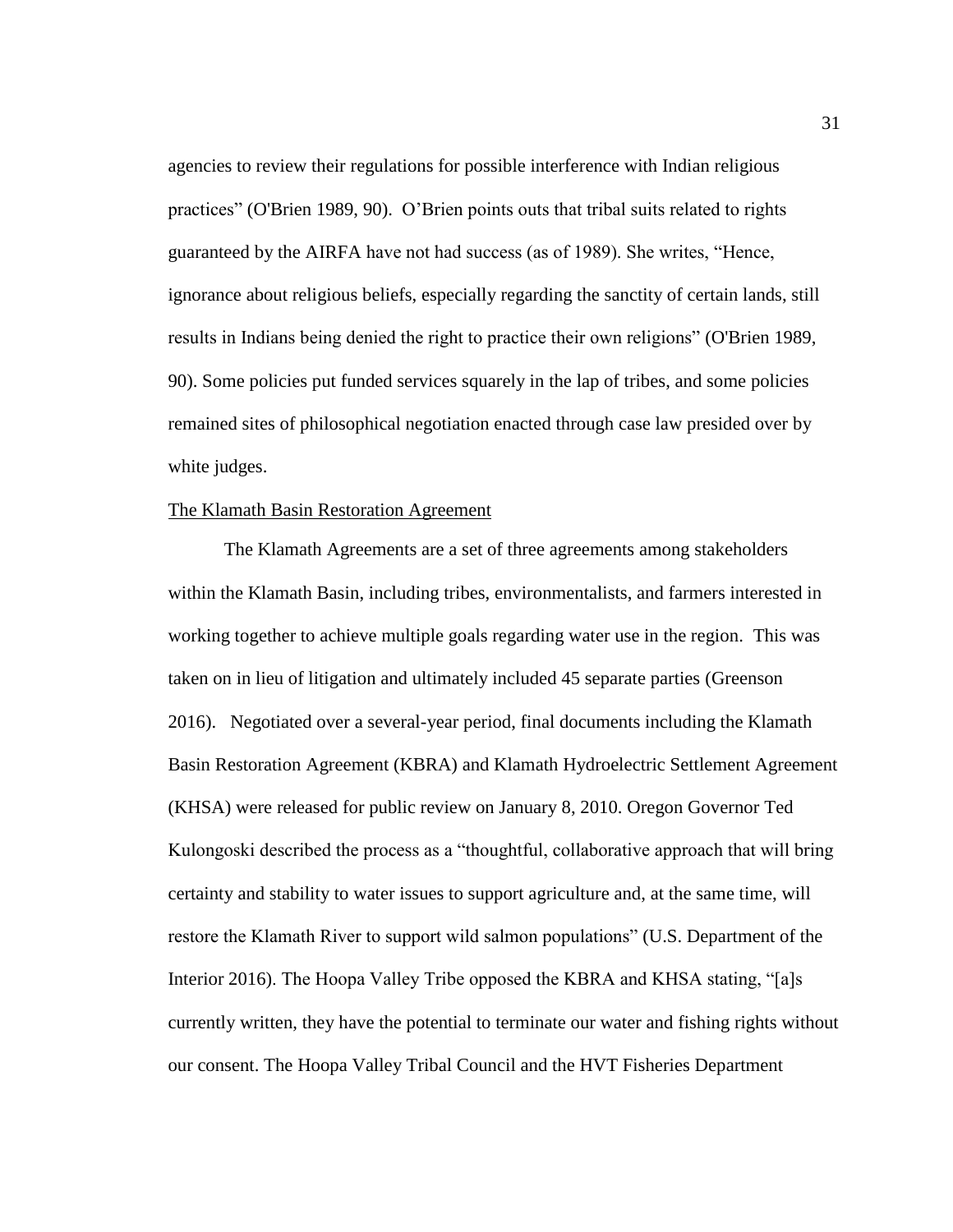recognize that the heart and essence of our tribe is rooted deeply in our people's relationship with, and reliance on, the Trinity River" (U.S. Department of the Interior 2010). Instead, the tribe pursued their own path in addressing the Klamath River dams and the need for their removal. In the words of Hupa scholar Dr. Cutcha Risling Baldy, "It also denigrates the sovereignty of the fish. Because it refuses to protect them or speak for them. The 'rights' to the water should also include the 'rights' of the fish to their water and include the 'rights' of the land and the ecosystem to the water" (Baldy 2012).

I believe it is this approach- a long history of rejecting ideas that are not aligned with being Hupa- that led to the events around commercial fishing later that year. Contemporary discourse that brings forward these spatial and historical narratives effectively demonstrates the ways in Hupa people have continued to be sovereign. In Chapter 3 I present how this is demonstrated through the lens of Todd's fish pluralities, where sites of human-fish relationship are mobilized within the activities of the Fish Commission, and how they might continue to be mobilized in other political and governance spaces.

#### Salmon as Business

In 1989, a special Hoopa tribal election was held to decide on the issue of commercial fishing on the reservation. The ballot measure stated, "Shall the Tribal Business Council, in order to ensure and enhance the preservation of Tribal fishing rights, discontinue the prohibition on commercial fishing on The Reservation and if discontinued by this referendum, formulate with input from the Tribal people an ordinance which would regulate a commercial fishery?" The measure passed with 152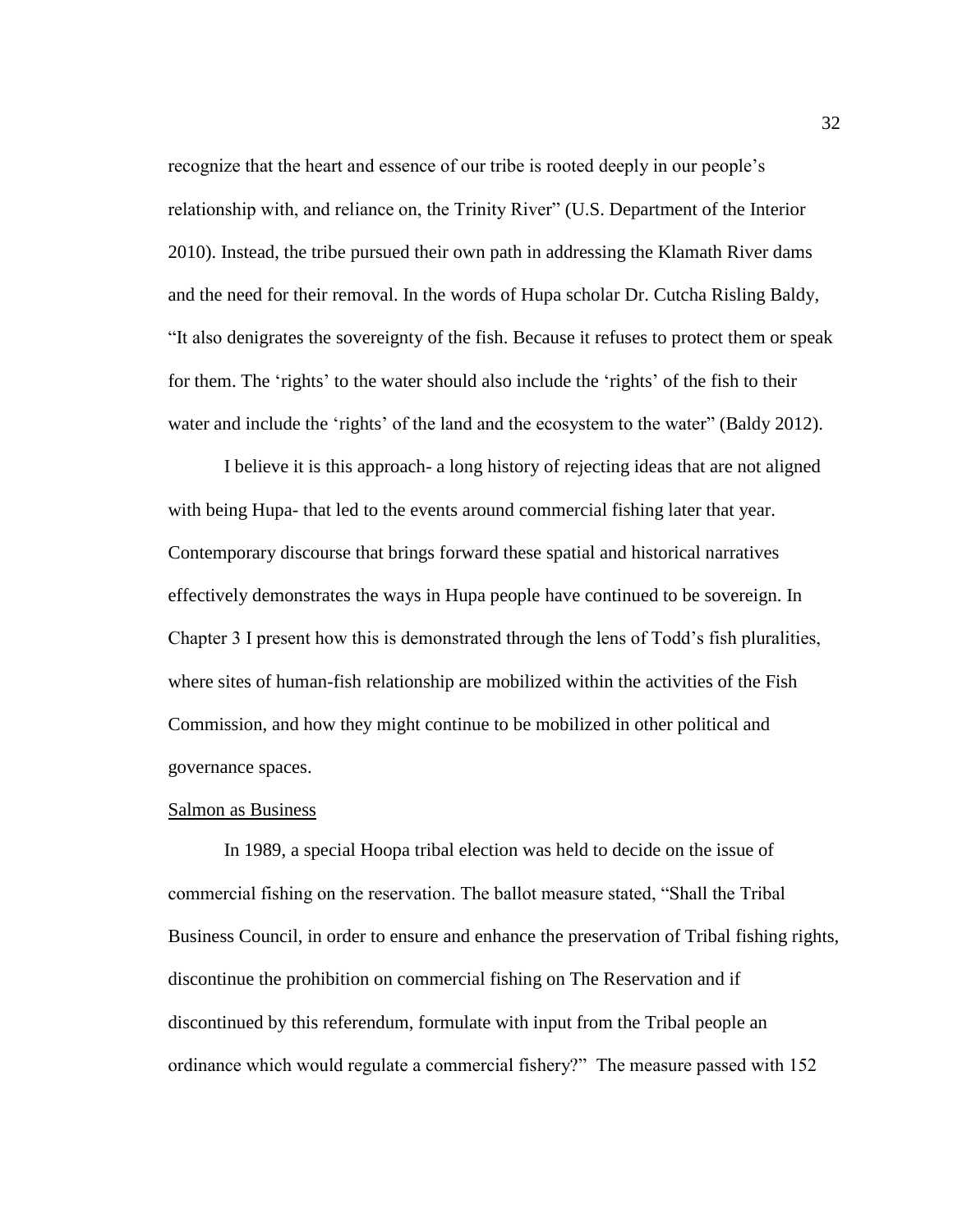"Yes" votes and 100 "no" votes, and Resolution No. 89-104 authorized a tribally operated commercial fishery on the Reservation. However the tribe did not proceed with formulating the required ordinance to regulate the commercial fishery. Salmon fishing off the coast of California was not permitted in 2008 and 2009, leaving a local seafood company open to buying "100% sustainably caught seafood" (Wild Planet Foods 2017) from Hoopa Tribe members with means and willingness to sell it. "Because the Hoopa Valley Reservation is inland, however, fishermen there can continue to fish in the Trinity River despite the open-ocean bans (Jenkins 2011). In June 2010 a tribal fisherman discovered multiple nets strung in the river at the spot he typically set his own nets. Because nets are marked with identifiable information, he found out that the nets had been set by Hoopa Valley Tribe fisheries and self-governance staff, and rumor was that they were catching and exporting salmon off the reservation to sell. After complaining on social media, he and others decided to express concern to the tribal council. The Hoopa Valley Tribal Council called a special meeting on September 8, 2010 to discuss what had come to light, and ended up passing a motion to complete the work started in 1989 and formulate an ordinance with input from the tribal membership.

On December 6, 2010, the Council passed a motion to establish a Fish Commission to develop draft commercial fishing regulations. Per the official motion, "The intent of this volunteer commission is to provide a membership driven approach in developing draft regulations and to conduct a minimum of two public hearings. The commission shall present the draft regulations to the Triba[l] Council by March 17, 2011"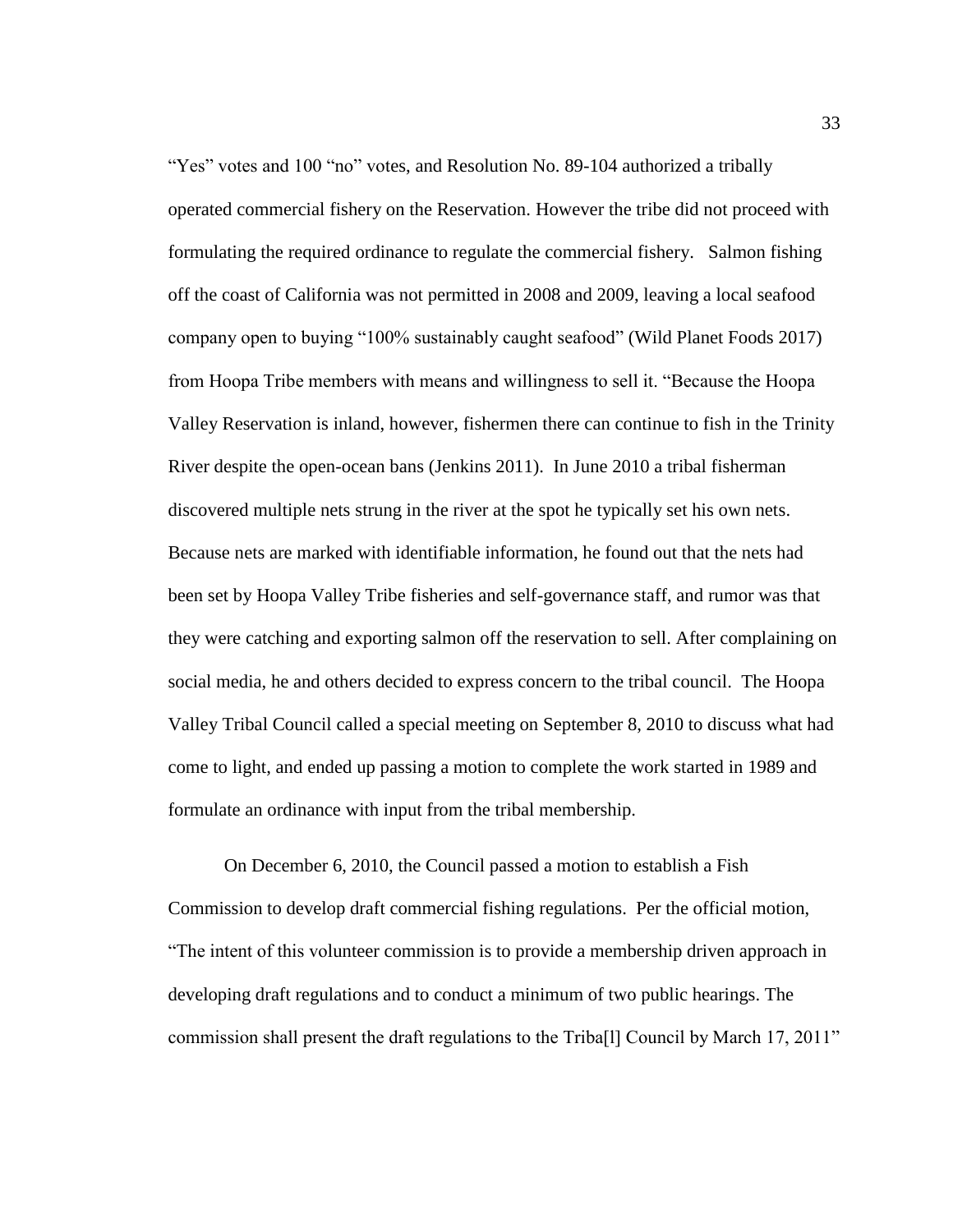(Hoopa Valley Tribe 2010, 2). News of the events became widespread when an article in *High Country News* was published in January 2011. The article spun the story as one about corruption and equity. "Even though every tribal member theoretically has an equal share in the reservation and its natural resources, that ideal is hardly borne out in practice…'This was a clandestine commercial fishery,' says Lyle Marshall, a former tribal chairman. 'And if you look at the list of people who fished, they're either employees of the fisheries department or their relatives; or the (tribal) chairman's relatives; or the self-governance director's relatives. Nobody else knew about it" (Jenkins 2011). The tribal fisheries director responds unapologetically, taking the view that commercial fishing only helps the tribe. "We've been sitting on a gold mine for years" (Jenkins 2011).

## Situation/Stakeholder Assessment

Watson argues that the causes of human conflict can be summarized into five main categories: 1) problems with relationships, 2) disagreements about facts or data, 3) competing interests, 4) different values and 5) structural conflicts (Watson 2011). Part of preparing for my project included an assessment of the commercial fishing situation relative to these five categories, which then helped identify the points of conflict (if any) that would need to be managed during the planning process, and the stakeholders who have an interest in the outcomes of the process. The below information was gleaned from Tribal Council Meeting Minutes, newspaper articles, social media posts, and participant observation in Fish Commission meetings.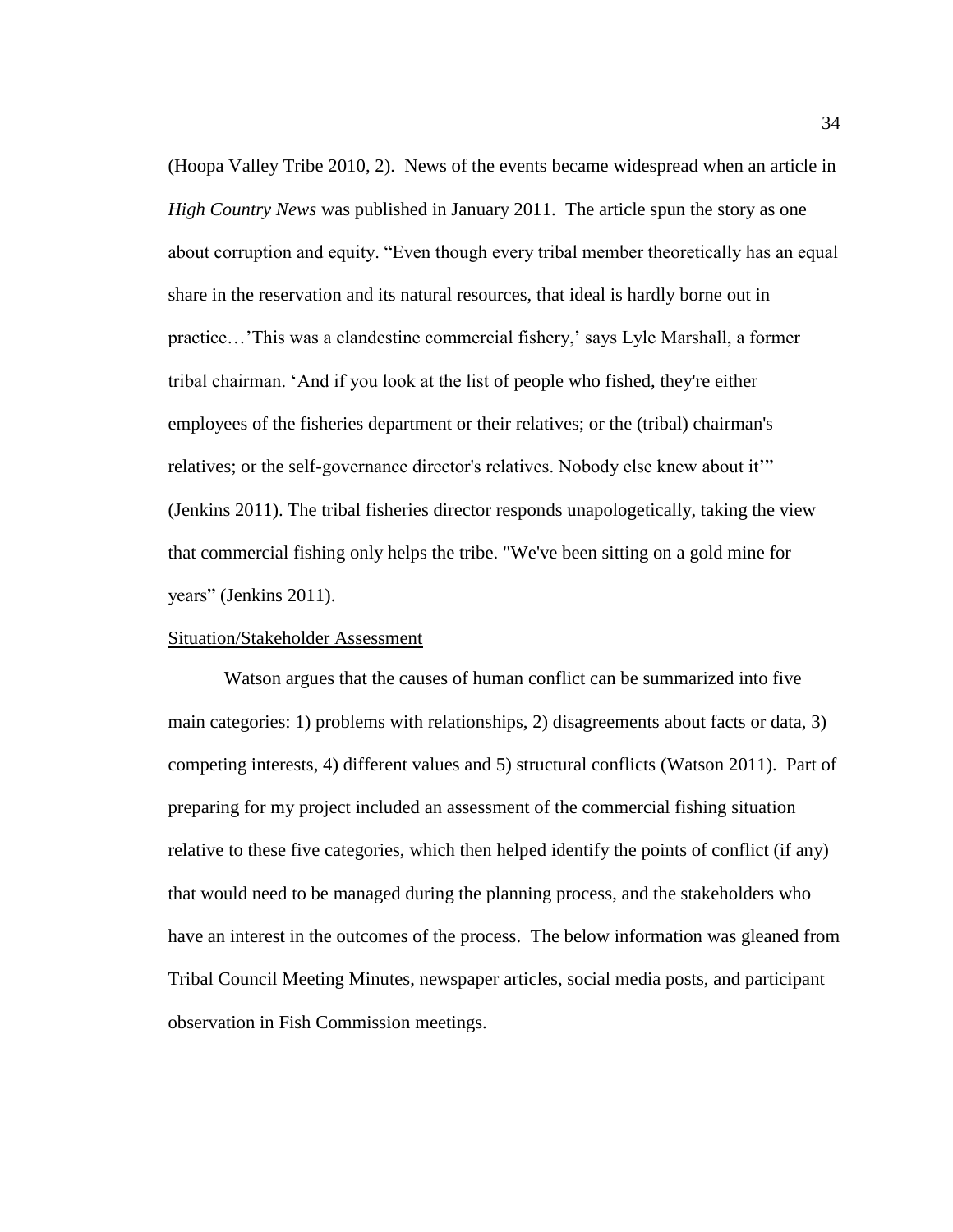Problems with relationships. Those entrusted to protect the fishery, tribal employees, did the bulk of the commercial fishing. This presents issues of trust. Some regulations that already exist, such as fishing net size limitations, are not regularly enforced. These are issues that reflect poor communication and/or unequal access to power. The fish commission has been labeled a scapegoat, as true responsibility falls to the tribal council. This may also lead to distrust of the process.

Disagreement about facts or data. There is a lack of a market for salmon harvested in the part of the river that Hupa have access to. The prospect of spending financial resources on creating and enforcing complex regulations may be viewed as a bad business decision. Currently the river and its tributaries do not provide enough suitable habitat to support fish population goals set by the River Record of Decision (ROD) and restoration projects have been substantially underfunded. The ROD was adopted by the U.S. Department of the Interior in 2000 and outlines a commitment and strategy for restoration of the Trinity River fish and wildlife populations (U.S. Department of the Interior 2000). The ROD is based on several years of studies that occurred as part of flow management activities after the Trinity and Lewiston dams were installed. Environmental quality legislation required environmental impact reports to be prepared that review the results of the studies and make recommendations to address compliance. The ROD captures the recommendations and is regarded as an important milestone in legal matters over the status of the Trinity River habitat and wildlife after dams were installed, however the restoration goals set forth in the ROD are still the subject of debate among various stakeholders. The Trinity River Restoration Program states, "This strategy does not strive to recreate pre-dam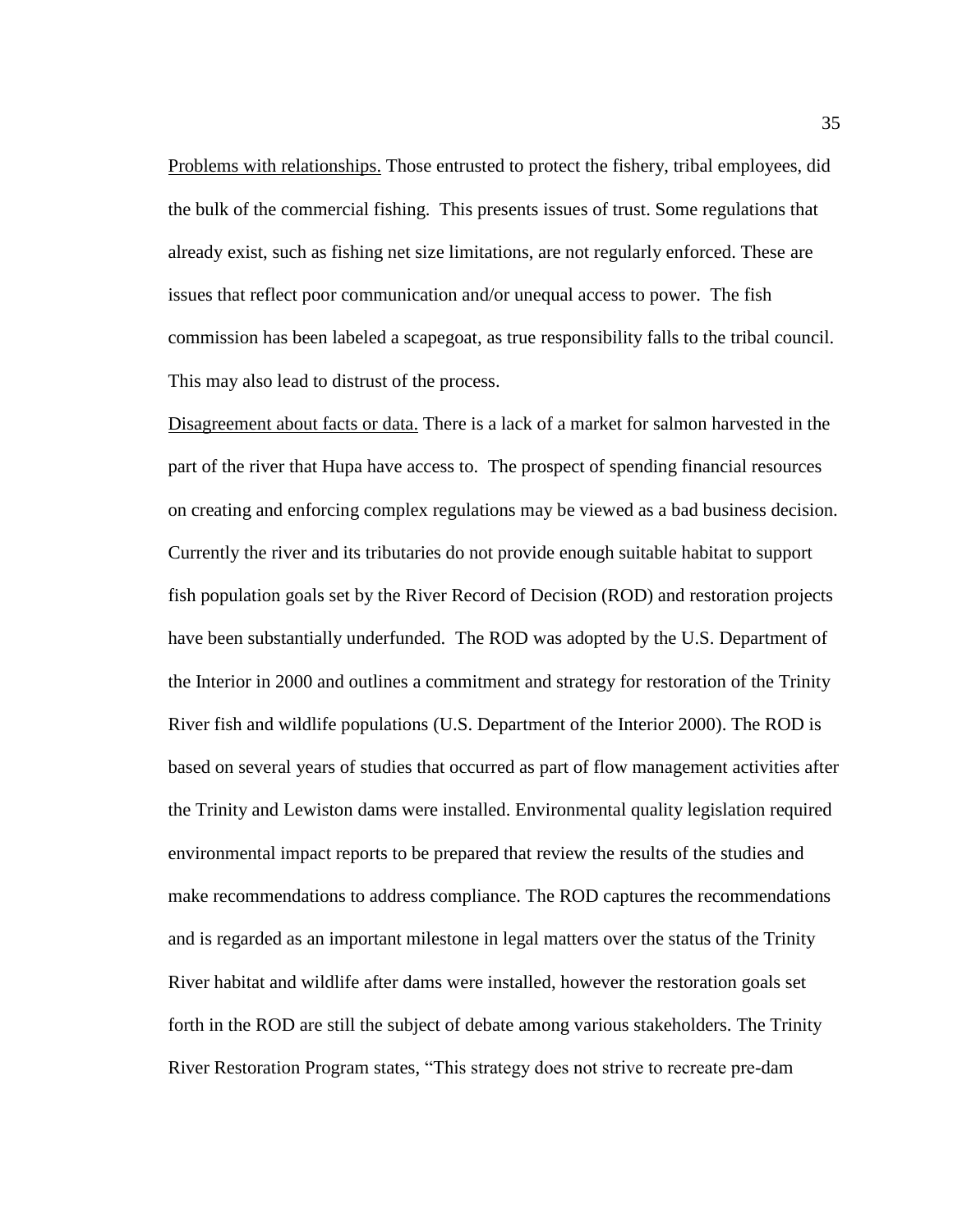conditions; rather, the goal is to create a dynamic alluvial channel exhibiting all the characteristics of the pre-dam river, but at a smaller scale" (Trinity River Restoration Program 2017). Because the ROD is supposed to result in restored fish populations, Tribal Fisheries has argued that if the Tribe continues to harvest less fish than is available, the federal government can argue that they have met the requirements of the ROD and are therefore satisfying their trust responsibility to the Tribe. There are differing interpretations of the ROD and what it promises to do. There is also concern that the genetic make-up of hatchery fish is contributing to the poor health of the fishery rather than helping it and harvesting fish means that more hatchery fish would be needed to sustain populations. There is debate over the appropriateness of various fishing methods, especially among sport fisherman, including gill netting which is what Hupa predominantly use. There is confusion about whether the referendum that was passed 20 years ago is legal, or if the Tribal Constitution, which contains an ordinance prohibiting commercial fishing, must be amended first. There is a belief that if the tribe continues to harvest less fish than is available to them, the federal government can argue that they are already satisfying their trust responsibility to the tribe, resulting in no further obligation to restore the fishery. The exact opposite argument has been brought forth by others: if the harvest meets allocated maximums, as it would if commercial fishing should persist without regulation, there isn't any incentive for outside agencies to release additional water or continue restoration efforts (there is nothing in the ROD that specifically ties water allocation and fishery restoration to the amount of fish being harvested, and there is no precedent for tribes losing their allocated fish numbers).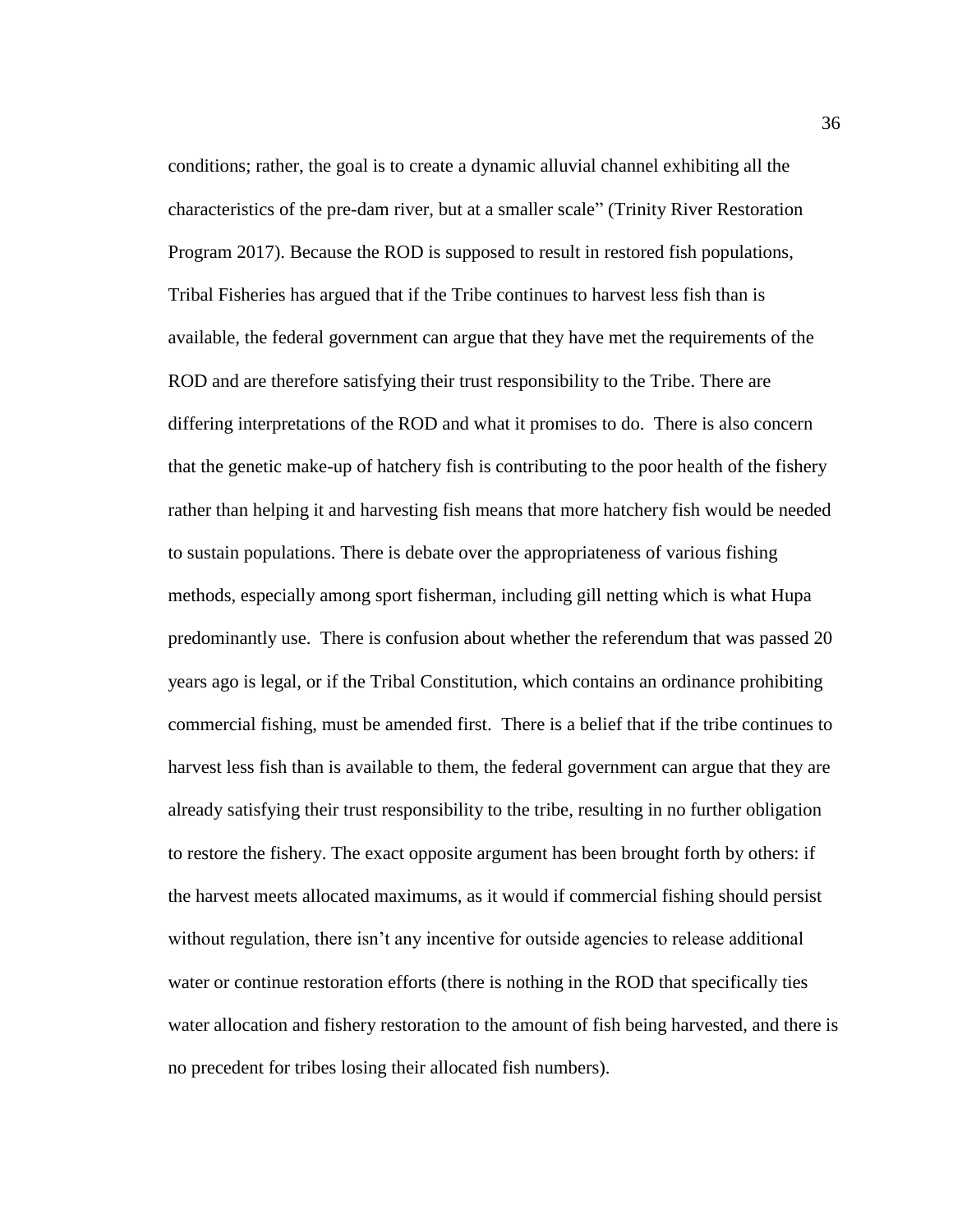Competing interests. Some of the competing interests might include those interested in earning an individual income from fishing versus development of an industry that will support the whole tribe. There is a high rate of unemployment on the reservation and there are tribal members who engage in commercial fishing to earn a living. Non-tribal sport fisherman and guides also have economic concerns about how a tribal commercial fishery will impact their interests.

Different values. There is a fair amount of evidence that those that profited most from commercial fishing are gainfully employed in non-commercial fishing jobs. Other proposals would benefit all members of the tribe equally, which offends those who have taken the initiative to pursue commercial fishing and work at it. Most people agree that the tribe depends on fish for food and ceremonial purposes, but there are differing views as to the extent of this dependence. The tribe gives thanks for salmon through ceremony which indicates that salmon should not be for sale; but if ceremonial needs are met first then selling fish is a way towards economic health. Elders often do not have the means to fish on their own and should be provided for before selling fish.

Structural conflicts. The federal government has a legal obligation to protect tribal land, resources and existence through trust responsibility. Although the tribe is authorized to manage their own natural resources, ultimately the federal government can be held responsible for any mismanagement. There are concerns about a lack of resources to develop regulations that will be adequately enforced. National Oceanic and Atmospheric Administration (NOAA), which enforces marine regulations for the U.S. government, could be employed to extend their jurisdiction and have enforcement ability on the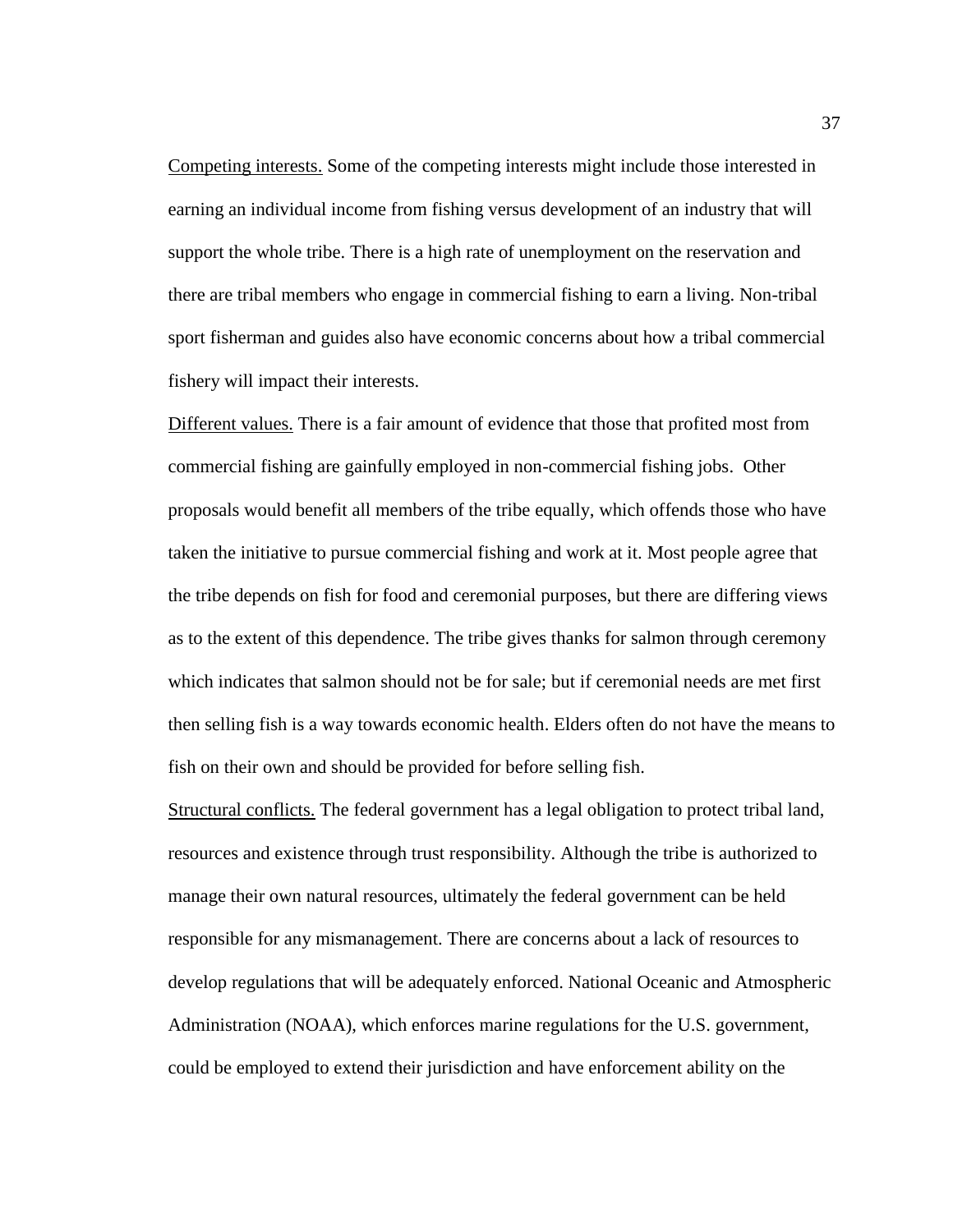reservation. There is also concern commercial demand will negatively impact the system of privately-held fishing spots. The concept of bartering has also come up which is a form of commercial fishing regularly practiced and accepted by most tribal members that might be affected by the new regulations.

Stakeholders. Stakeholder is defined as any person, group, or organization that can be positively or negatively impacted by, or cause an impact on, the actions or activities proposed. They include those listed here.

*Hoopa Valley Tribe (HVT) Fish Commission.* A volunteer commission of 13 people, including three cultural representatives, two tribal fisheries representatives, two tribal economic development representatives, two commercial fishermen, three members of the general membership, and one tribal council liaison. The overall identity of the commission can be described as institutional, with their main goal being to formulate the regulations.

*HVT Members.* There are approximately 2900 members of the Hoopa Valley Tribe. All, especially those who fish and those considered to be cultural leaders should be involved. *HVT Council.* The Tribal Council consists of seven elected council people and one elected chairperson and they constitute the Hoopa tribal government. They are in a similar situation as the commission in that specific individuals may have varying identity frames, but overall, their identity is institutional. There are considerable differences of opinion amongst them. The chairman resists prosecuting tribal members who engage in commercial fishing because of how difficult it was to retain fishing rights historically. The vice chairman is one of the leading critics of unregulated commercial fishing.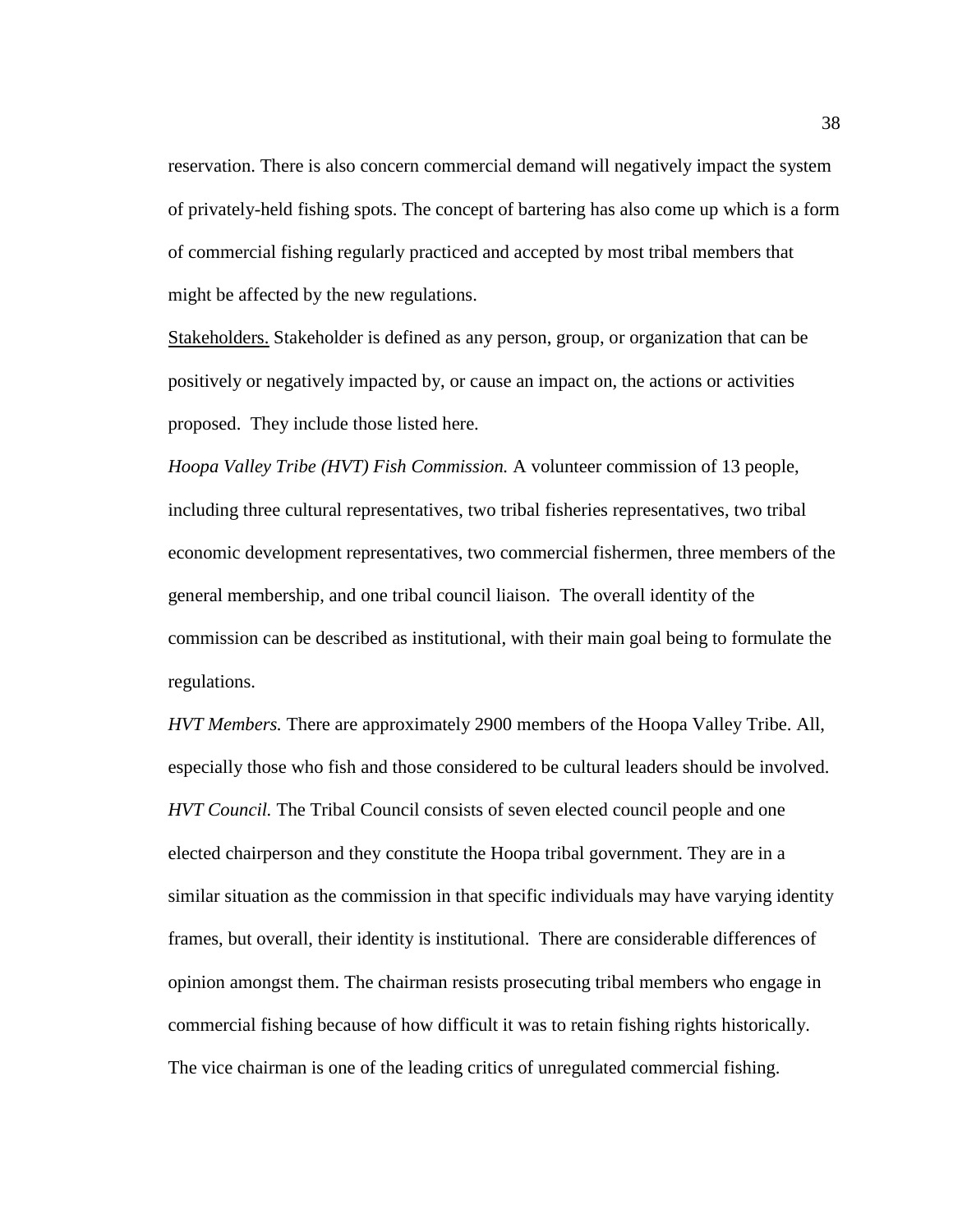*HVT Attorney.* The attorney acts as a guide for the tribe.

*HVT Fisheries.* The tribal fisheries department manages the fishery. They hold key technical information. The department has advised the tribal council of the need to plan to fully utilize an increasing fish population to demonstrate the need for restoration funding and additional river flows.

*HVT Commerce.* The tribal department of commerce develops business codes and performs economic planning on the reservation. The goals of the department state that the Tribe's inherent sovereign powers, resources, budgets and expertise will be used to create a sound environment for attracting business and job opportunities.

*HVT Police.* Tribal police employees are responsible for enforcement of tribal laws and regulations.

*Non-HVT Stakeholders.* The National Oceanic and Atmospheric Administration (NOAA) is a division of the federal Department of Commerce. The NOAA Fisheries department, also known as the National Marine Fisheries Service, is responsible for implementing protection of marine species under the Marine Mammal Protection Act and the Endangered Species Act. NOAA has expertise in recovery and conservation of coastal and marine resources, and work with regional fishery management councils to manage U.S. fisheries sustainably (NOAA 2017).

The Pacific Fisheries Management Council (PFMC) is the regional fishery management council for the exclusive economic zone off the coasts of Washington, Oregon, and California. The council manages the fish species within this zone, and works with other organizations that manage species that migrate through this zone. The council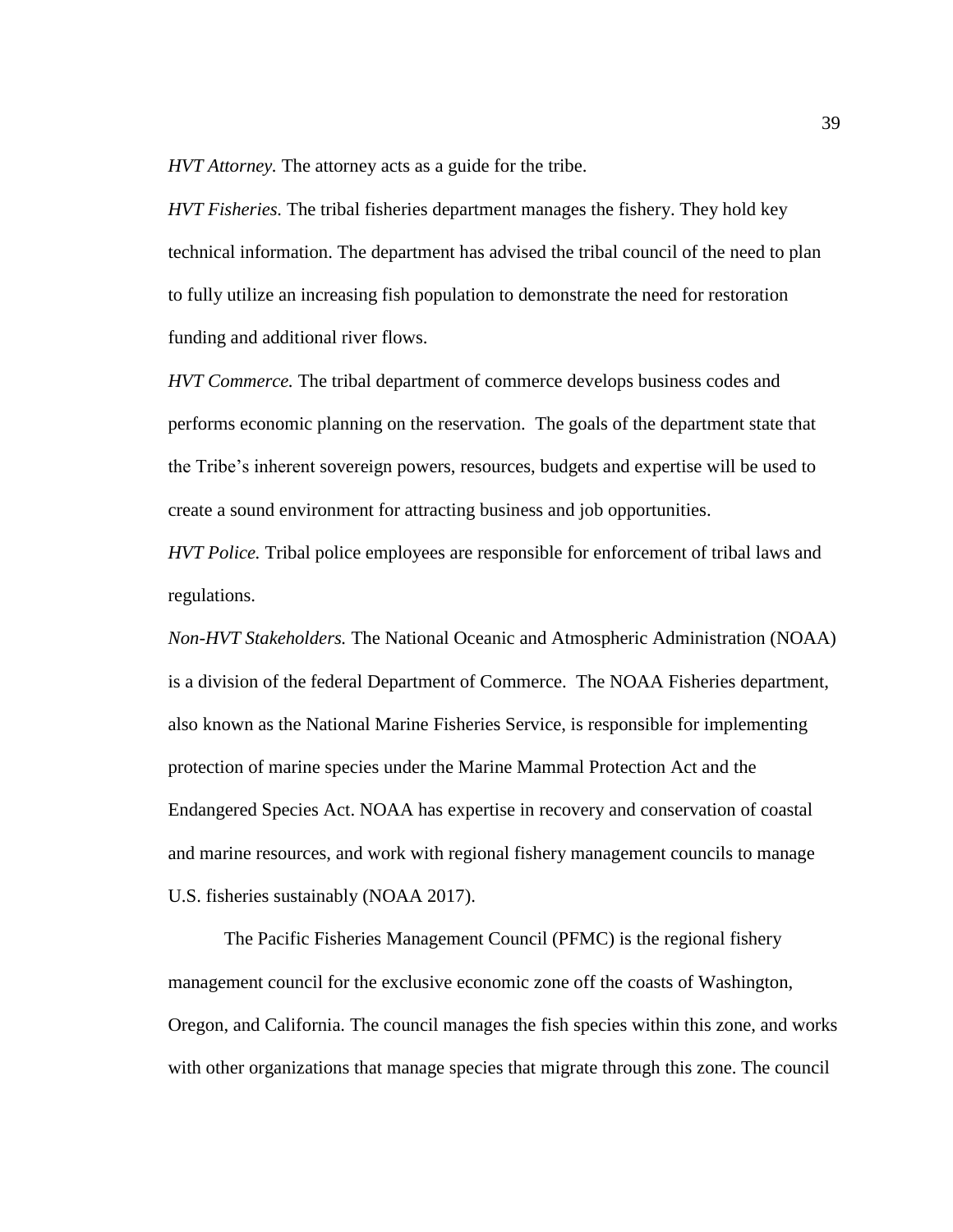develops recommendations for the National Marine Fisheries Service (NOAA Fisheries), which then implement and enforce management. The Council is made up of 14 representatives from the three coastal states mentioned above, plus Idaho, advisory bodies, and 16 staff. The PFMC states on their website that the Council's process is "bottom-up" and emphasizes public participation. "Apart from state and tribal representatives, Council members are chosen by the governors of the four states within the Council region, in conjunction with the Secretary of Commerce" (PFMC 2014). For salmon, the annual conservation objectives and harvest allocations for groups of fishers (including tribes) are laid out in the Salmon Fishery Management Plan. Planning and public involvement begins in February after the Salmon Technical Team (STT) prepares data from the previous year's seasons. The STT is made up of eight technical experts from state, federal, and tribal fisheries management agencies. The Model Evaluation Workgroup reviews the modeling methods used by the Council and STT to produce their data. A third group, the Salmon Advisory Subpanel, is made of 17 members who represent different interest-based organizations and advise the development of the yearly management plan. These advisors serve a three-year term. The web-page includes a link to a list of 15 current representatives who all have names preceded by the title "Mr." Eleven represent commercial and sport fishing, one represents fish processing, two represent tribal entities, and one a conservation council. Public hearings are held to discuss proposed plans and final recommendations are adopted in April. All meetings are open to the public (PFMC 2014).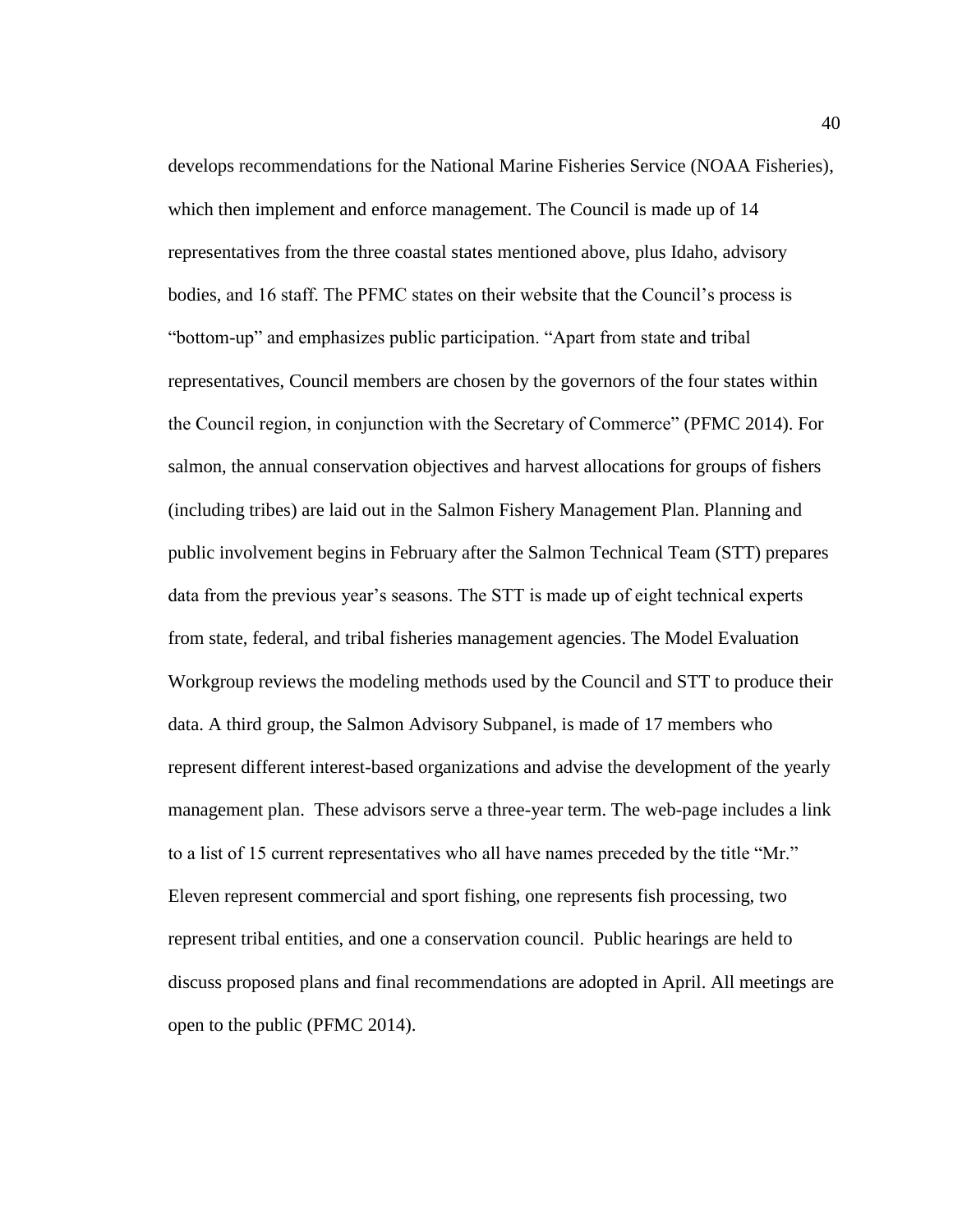Wild Planet Foods, the local fish buyer, is a beneficiary of commercial salmon fishing. They are a privately held seafood company located in Eureka, California. They only buy seafood from fisheries that are sustainable and free of wasteful by-catch and habitat destruction, and promote this as the foundational philosophy of the company (Wild Planet Foods 2014).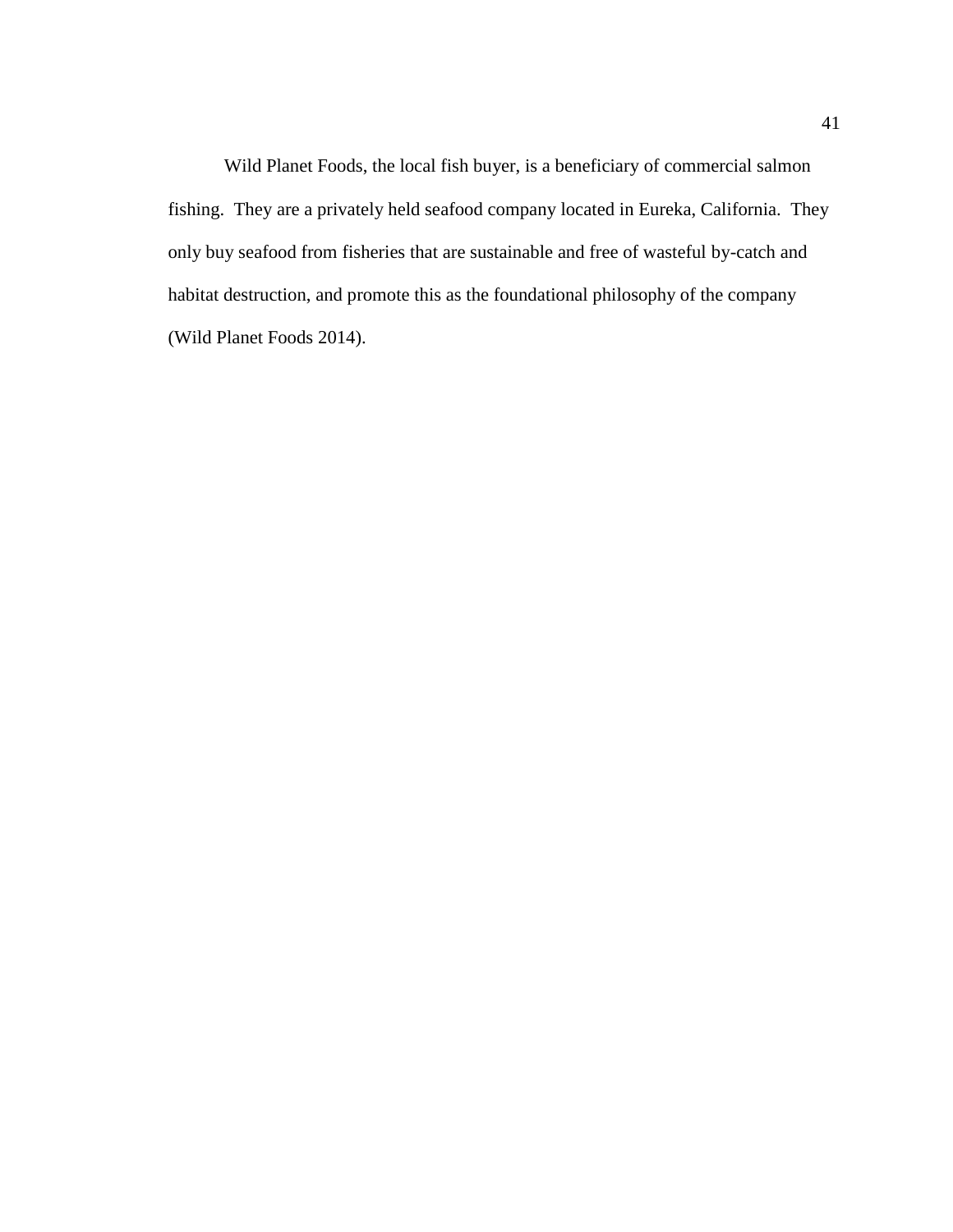## CHAPTER 2: METHODS

In spring 2011 I expressed interest in discussion that was happening around commercial fishing in the Hoopa Valley to the chair of the newly formed Hoopa Valley Tribe Fish Commission, Lois Risling, who invited me to attend a meeting of the Commission. I was interested in helping with the design and facilitation of the process that the Fish Commission would utilize to craft commercial fishing regulations. As described in Chapter 1, the Council stated their intent for "a membership driven approach" that would include a minimum of two public hearings. The process had not been formally defined any further. This was an exciting time to connect with the Fish Commission to better understand the various issues surrounding commercial fishing on the Reservation.

After learning of the Klamath Basin agreements mentioned in Chapter 1, I was interested to learn if alternative public involvement and decision-making processes could lead to draft regulations that would be embraced by the community as fully as possible. The theory behind alternative processes is that a negotiated settlement might be preferable over other forms of decision-making, such as litigation or a ballot initiative, because buy-in to the process and resulting agreement increases the chance of a successful outcome for all. Instead of hurrying public participation through a short series of public hearings, alternative processes may guide member participation in ways that they perceive as more personally meaningful. The benefit of alternative processes is they are not restrictive in their form- they open space for innovation. Groups can look to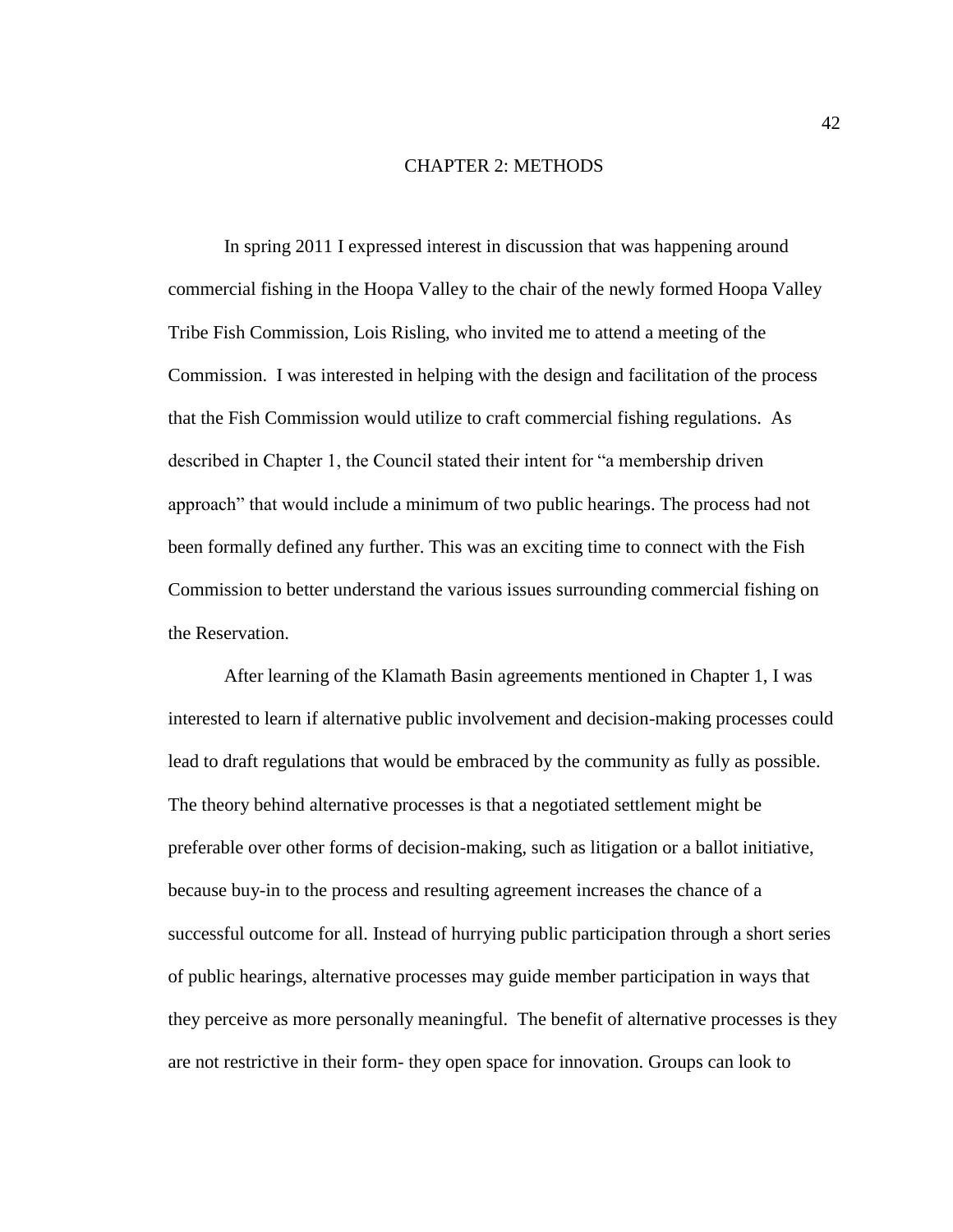various tools and resources for ideas, but ultimately decide for themselves as to what would be meaningful for their situation.

The Klamath Agreements are an impressive example of tackling environmental issues that were generally regarded as highly intractable. So, despite the Hoopa Valley Tribe's rejection of the KBRA as I described in Chapter 1, I remained inspired by the process which brought stakeholders with diverse interests together to build consensus about important issues such as dam removal, habitat restoration, agricultural irrigation, and energy costs. It seemed that participants were privileging function over form by abandoning violence and political process that had informed the previous century of Native-white relations, and focusing on outcomes (increased river flows and guaranteed agricultural irrigation) instead of rights. Starting first with questions about what outcomes stakeholders envision- which, not surprisingly, was not to pay millions of dollars in legal fees through litigation or lobbying- led to negotiation of agreements through alternative dispute resolution. I initially viewed commercial fishing on the Hoopa Valley Reservation as unmanageable due to the various interests and conflicts involved, and believed that taking a similar "function over form" approach would be worthwhile.

Lastly, I felt that alternative dispute resolution processes were in line with my personal goals for my project, which included empowering marginalized groups in my community. In addition to imagining a more inclusive and robust public input process, I also imagined that the Fish Commission meetings would benefit from being driven by a meeting facilitator and visioning process that would result in the identification of tribal core values and goals to drive the formation of the regulations. Tribal staff input, as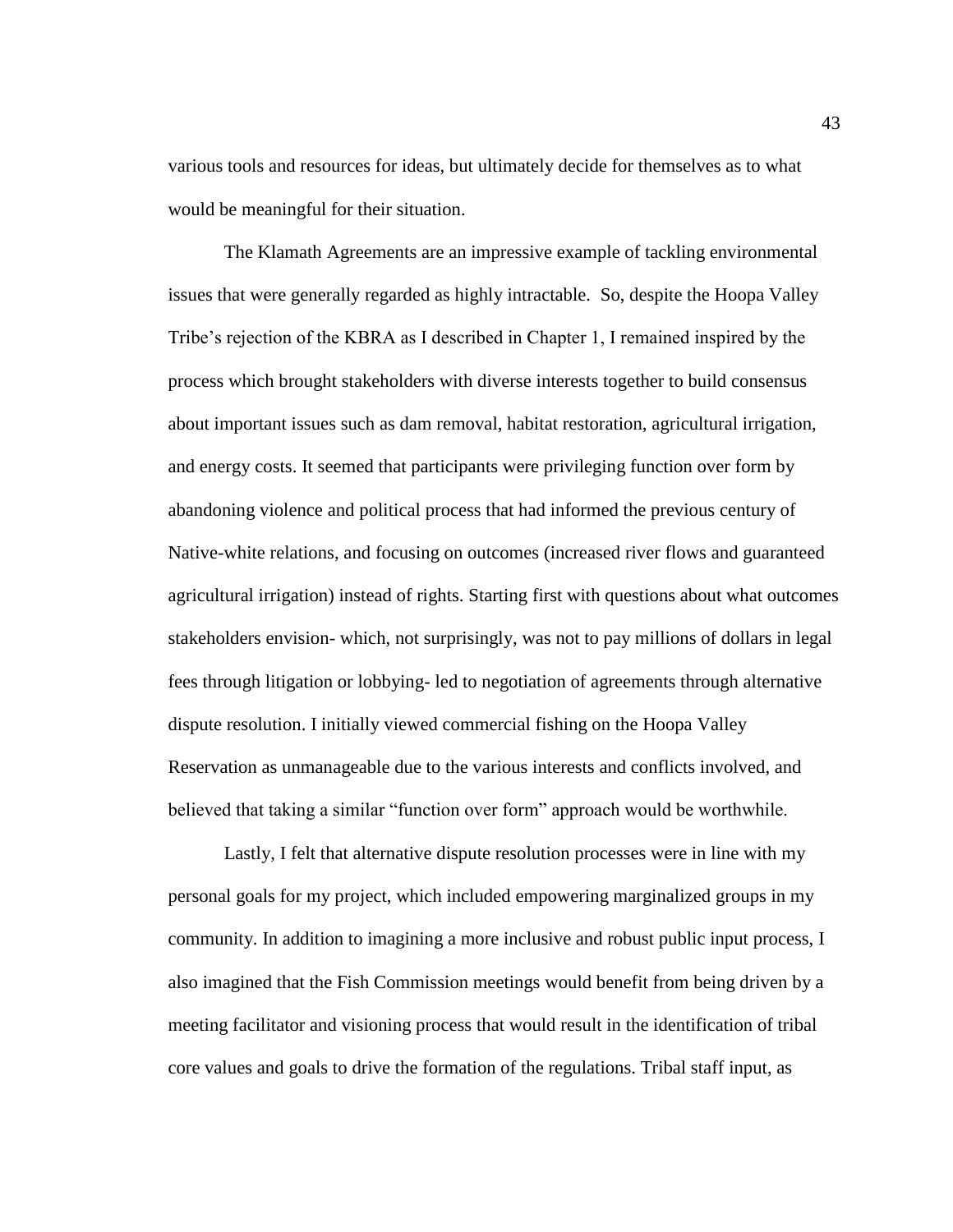described in Chapter 1, was very technical, posing the science and regulations related to Trinity River salmon as the predominant questions to be answered through regulation.

I met with the Fish Commission during their first two meetings (March 1 and March 9, 2011). My goal was to learn about the history of Hoopa governance, especially related to natural resources management on the Hoopa Valley Reservation, and to provide support and services as a representative of the Center for Indian Community Development, an organization housed at Humboldt State University. The Commission agreed to accept my help, and I agreed to serve in whatever capacity would be helpful to the Commission. The two Fish Commission meetings were predominantly focused on reviewing the past regulations that had informed fishing on the Reservation prior to 1989, debating why regulations had never been formulated prior to now, and brief discussion of scheduling and planning two public hearings. Subsequently I collaborated with the Commission Chair via in-person meetings and over email to determine how I might help.

For my part, preparation included the following:

• A situation assessment

• Determination of appropriate process to inform a recommendation to the Fish Commission

The results of the situation assessment are included in Chapter 1 as part of my literature review. To determine appropriate processes to solicit public input and create the regulations, I turned to literature on alternative processes for dispute resolution and planning. Although public hearings are a strategy in the U.S. and are often driven by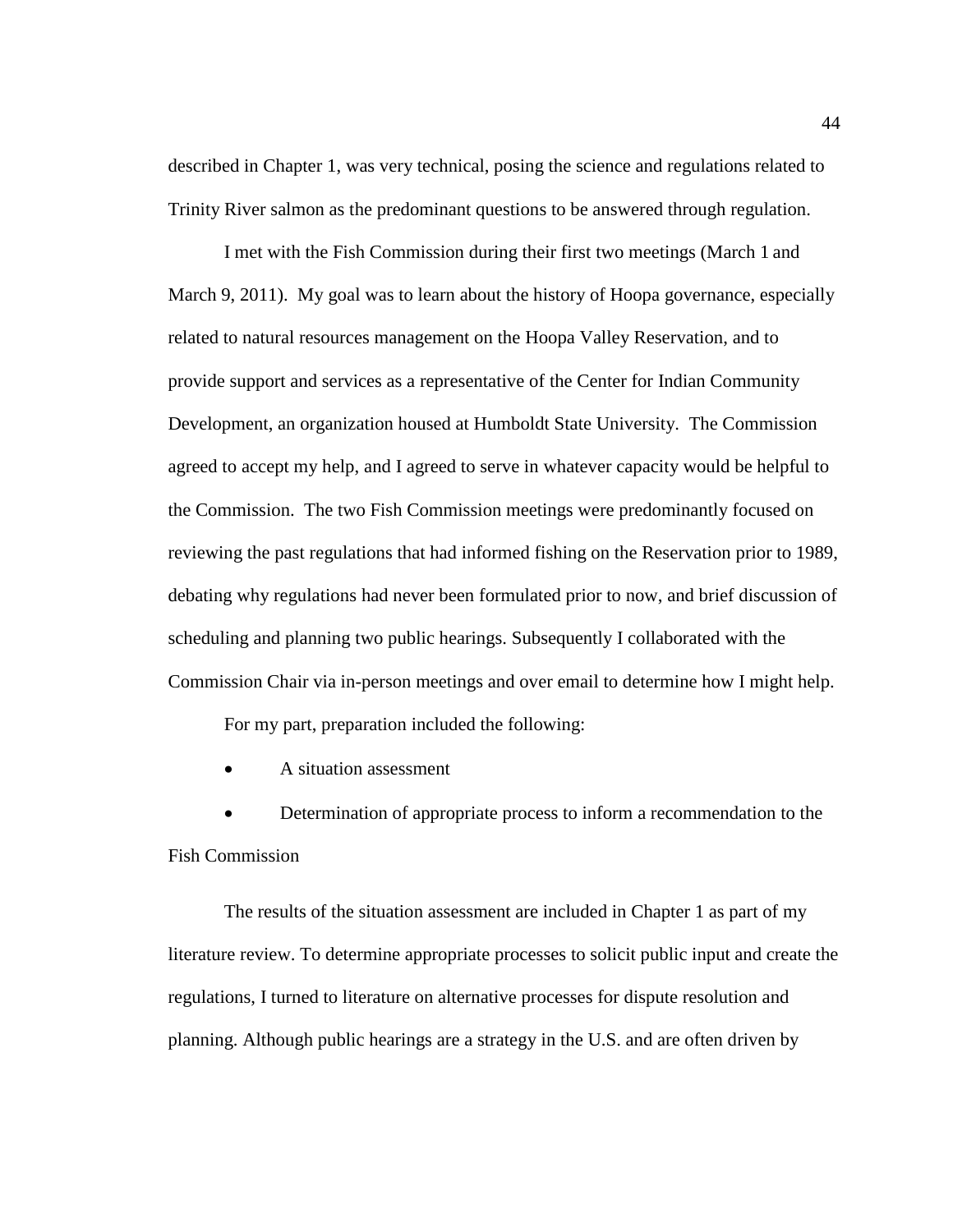mandates for governments to solicit public input in decision-making and planning processes, they often do not represent the best of democratic ideals, and can even be counter-productive by excluding voices, reducing complex problems to their parts rather than taking a holistic view, and by physically separating the public from the decisionmakers (Gelinas 2017). To remedy these shortcomings of public hearings, I turned to Circles, a process proposed by Jennifer Ball, Wayne Caldwell, and Kay Pranis (Ball 2010). Circles place an emphasis on building relationship, increasing social justice, and inviting transformation in communities. The concepts of Circles, according to Ball, et al., also reflect indigenous teachings in a couple ways: the belief that everything is connected, the universe has distinct parts and it is important for all the parts to be in balance, and each part contributes to the whole and has equal value. Circles promote relationship in these ways, and "…encourage us to act from our responsibilities to each other" (Ball 2010, 35).

Subsequent meetings with the Commission Chair including collaborative planning to determine a path forward for the Fish Commission. The resulting path included some elements of Circle processes that I recommended, but not all. The Commission chose to stay with the overall format of public hearing processes that the Tribe had used in the past. Their reasoning behind their decision was that they believed sticking with the established process would ensure that attendees knew what to expect and would arrive prepared with statements. Although not explicitly stated in this way, I understood their hesitation in employing an untested process under such contentious circumstances.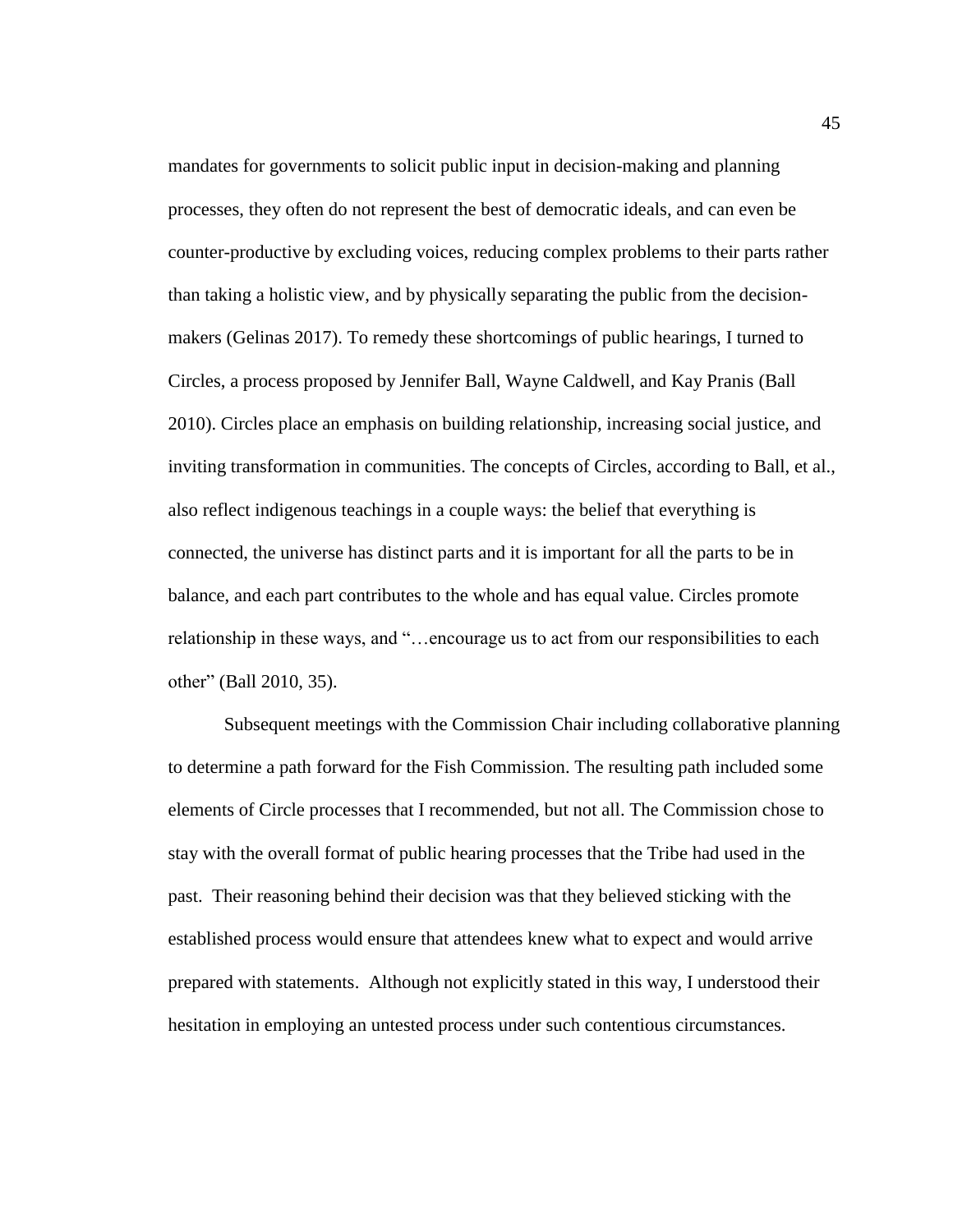# The Public Hearings

The general format of the public hearings included two basic components: presentations from staff and consulting experts, and statements from tribal members. During the collaborative planning process, the chair and I established five "ground rules" for the hearings that would be included as a cover page on each agenda packet that would "serve to hold a group to higher standards of accountability" (Ball 2010, 100). These rules were derived from the literature and called guiding principles. They are: 1) Mutual respect, courtesy and patience, 2) Everyone is encouraged to participate, you may be asked to share what you think, it's always OK to "pass" when you are asked to share a comment publicly, 3) This is a public discussion, not a debate, the purpose is to hear many points of view and explore many options, all of us bring information and ideas to contribute 4) Only one speaker at a time, use the microphone and state your name first, refrain from making personal attacks, if you have already spoken, let others have an opportunity before you speak again, be brief and to the point so that everyone has a chance to speak during our limited time-frame 5) Seek first to understand, not be understood, no interruptions or heckling- this makes it easier for everyone to listen, and makes it clearer for transcription, refrain from side conversations, ask questions only to seek clarification when you do not understand the meaning of someone's comments, all questions should be addressed to the facilitator.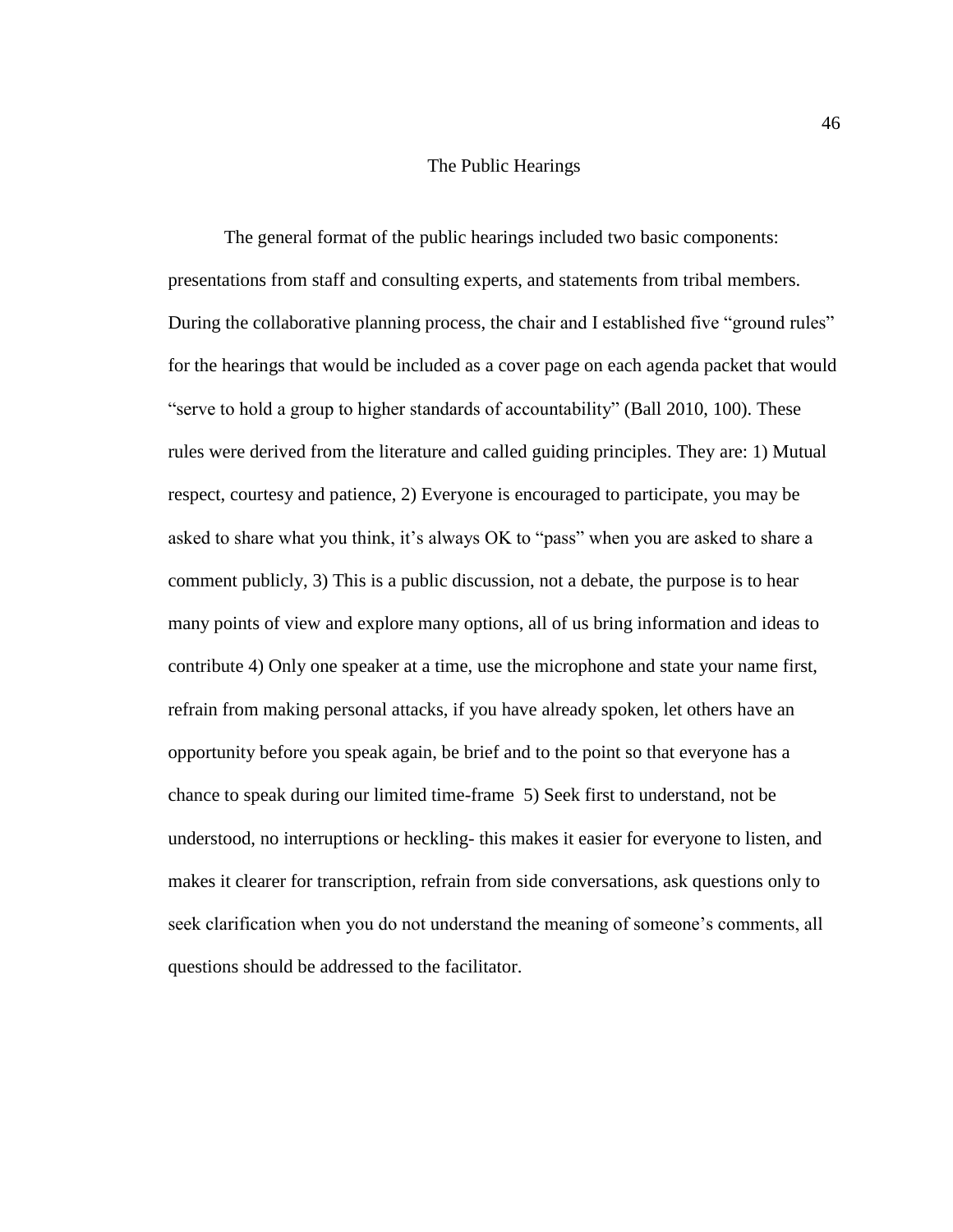#### Welcome.

To help maintain an atmosphere where everyone feels comfortable and welcome during this Public Hearing process, the Fish Commission wishes to observe the following guiding principles:

- 1. Mutual respect, courtesy and patience
- 2. Everyone is encouraged to participate
	- o You may be asked to share what you think
	- o It's always OK to "pass" when you are asked to share a comment publicly
- 3. This is a public discussion, not a debate
	- o The purpose is to hear many points of view and explore many options
	- o All of us bring information and ideas to contribute
- 4. Only one speaker at a time
	- O Use the microphone and state your name first
	- o Refrain from making personal attacks
	- o If you have already spoken, let others have an opportunity before you speak again
	- o Be brief and to the point so that everyone has a chance to speak during our limited timeframe
- 5. Seek first to understand, not be understood
	- o No interruptions or heckling-this makes it easier for everyone to listen, and makes it clearer for transcription
	- o Refrain from side conversations
	- o Ask questions only to seek clarification when you do not understand the meaning of someone's comments
	- o All questions should be addressed to the Facilitator

Figure 1: Guiding principles handout distributed at the public hearings.

Other tangible and intangible elements derived from the literature that were included:

• Food and refreshments: Not typical of a public hearing but stressed as

important by Ball, et al., in the following way: "Food has a way of relaxing people and

helping to build relationships" (Ball 2010, 75).

Honest feedback mechanisms: "this enables participants to take ownership

of the process, because they monitor each other's ideas, concerns, and interests as they

arise..." (Ball 2010, 106). I invited attendees to provide written comments before, during,

and after the hearings. Recorders took notes on two flip-chart located at each side of the

seating area. Recording notes in large format ensures immediate and ongoing accuracy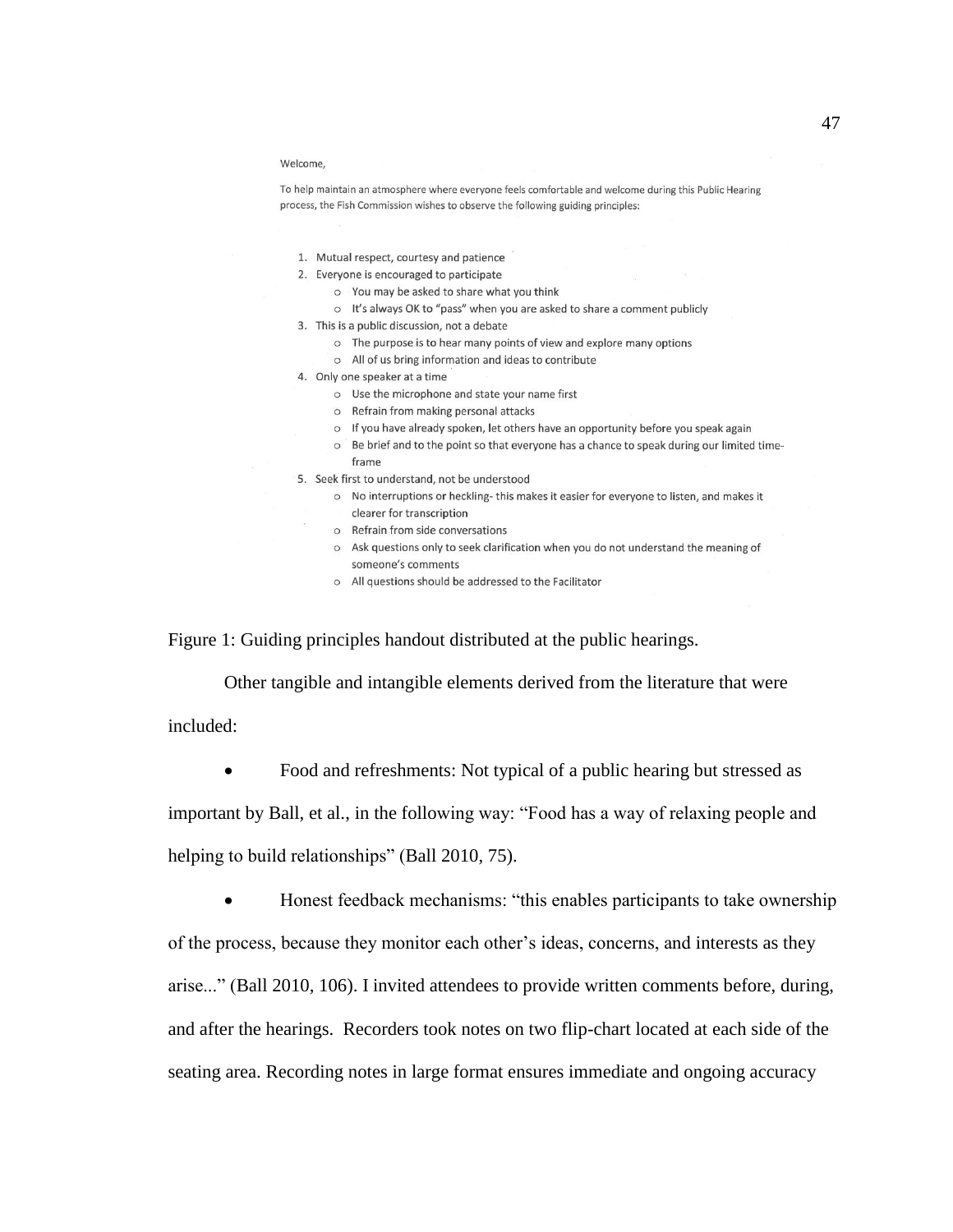and ownership of the recorded dialogue, respect for participation, and a commitment to fair processes. It allows all participants to see and monitor what is recorded as part of the official records of the meeting, note any discrepancies in real time, and facilitate expansion or clarification of dialogue between the meeting holders and attendees. Large format recording on flip-charts is also visual acknowledgement that the person is heard, which Ball connects with respect and more fruitful dialogue. Ball notes that the transparency of this form of note-taking is also connected to increased trust in the process.

• Ceremonies: The hearings were opened and closed with a prayer from a tribal member. "Ceremonies invite us to step back and consider a bigger view, what we have in common, or what is most important in life" (Ball 2010, 101).

Notices were sent to all tribal members that announced the intention of the meeting and included a list of stakeholders who would be making informational presentations. The location of other meetings, the Neighborhood Facility, was chosen because it would accommodate large numbers of people and would be convenient to community residents. The facility room had additional space for recording equipment for the live radio stream, as well as easels, tables for recorders, and food. I prepared an agenda that outlined a chronological structure for the hearings and included supplemental information that the Fish Commission determined was important to discussion that might ensue.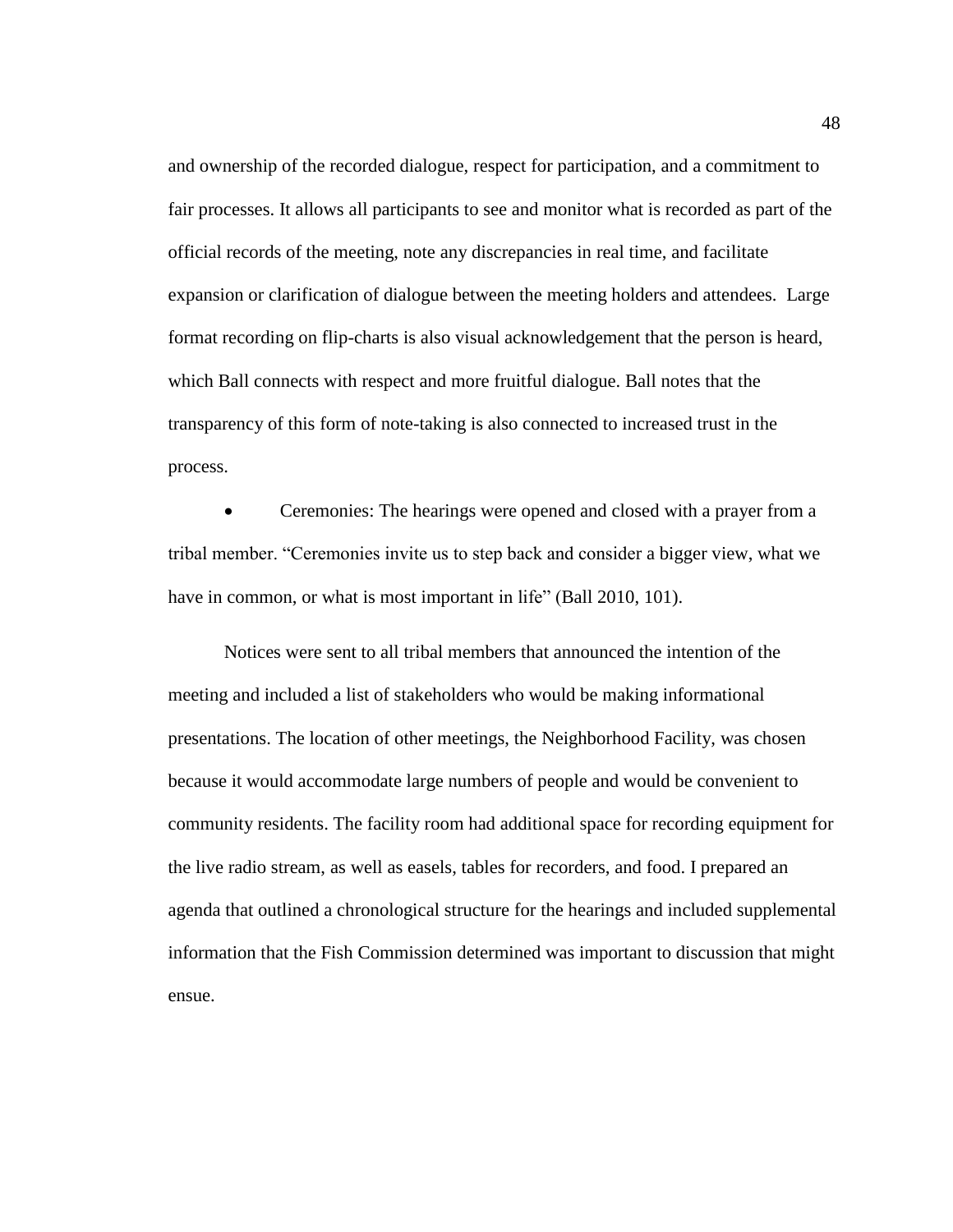I prepared sign-in sheets, "speaker" cards, and supplied paper and pens for written comments. We asked attendees to use the speaker cards, which were simply index cards, to signal their intention to speak during the time offered for public comment noting their name and subject. These "speaker cards" would help regulate the amount of time allotted to each speaker to better accommodate everyone who planned on speaking, and would also note their name and subject for later cross-reference to ensure names and statements were fully captured in the meeting minutes. Only one out of several speakers ended up submitting a "speaker card." I recruited volunteer recorders to take formal meeting minutes on a laptop, and recorders to write comments on flip-charts placed on easels facing each side of the seating area.



Figure 2: Speaker form and written comments form.

On March  $12<sup>th</sup>$  and  $26<sup>th</sup>$ , 2011, I facilitated the public hearings. My role as facilitator included setting up the room logistics, including food; ensuring attendees were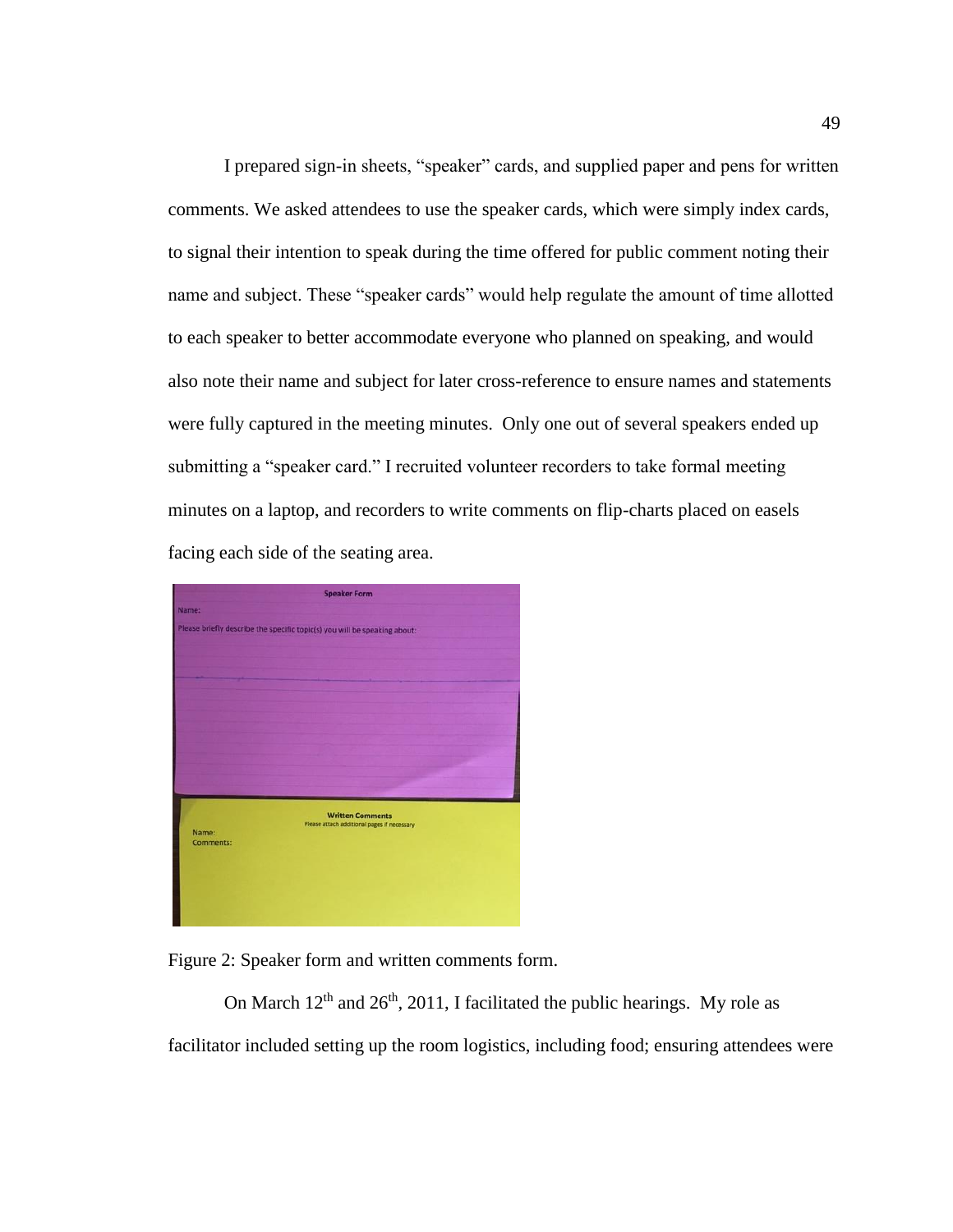greeted at the door and introduced to the sign-in sheet, speaker cards, cardstock paper and pens for written comments, a "comments" box to place written comments in, and agenda packet. I read the guiding principles to the group, and briefly described my role as keeper of the meeting process, including timekeeping and dialogue monitoring to ensure adherence to the ground rules.

Once the first hearing was concluded, tribal staff took on the task of addressing any unanswered questions that remained, and presented answers at the following hearing. I provided the typed minutes to the commission, and supplied paper copies of the minutes from the first meeting at the second hearing. The format of the second hearing otherwise remained the same. The hearings were designed to be similar in format and included the same expert presentations with the intent of making drawing additional public input/participation if one date was inconvenient. Documents that resulted from each of the two public hearings include:

- Sign-in sheets
- Meeting minutes
- Flip-chart notes
- Speaker cards
- Written comments
- Audio recording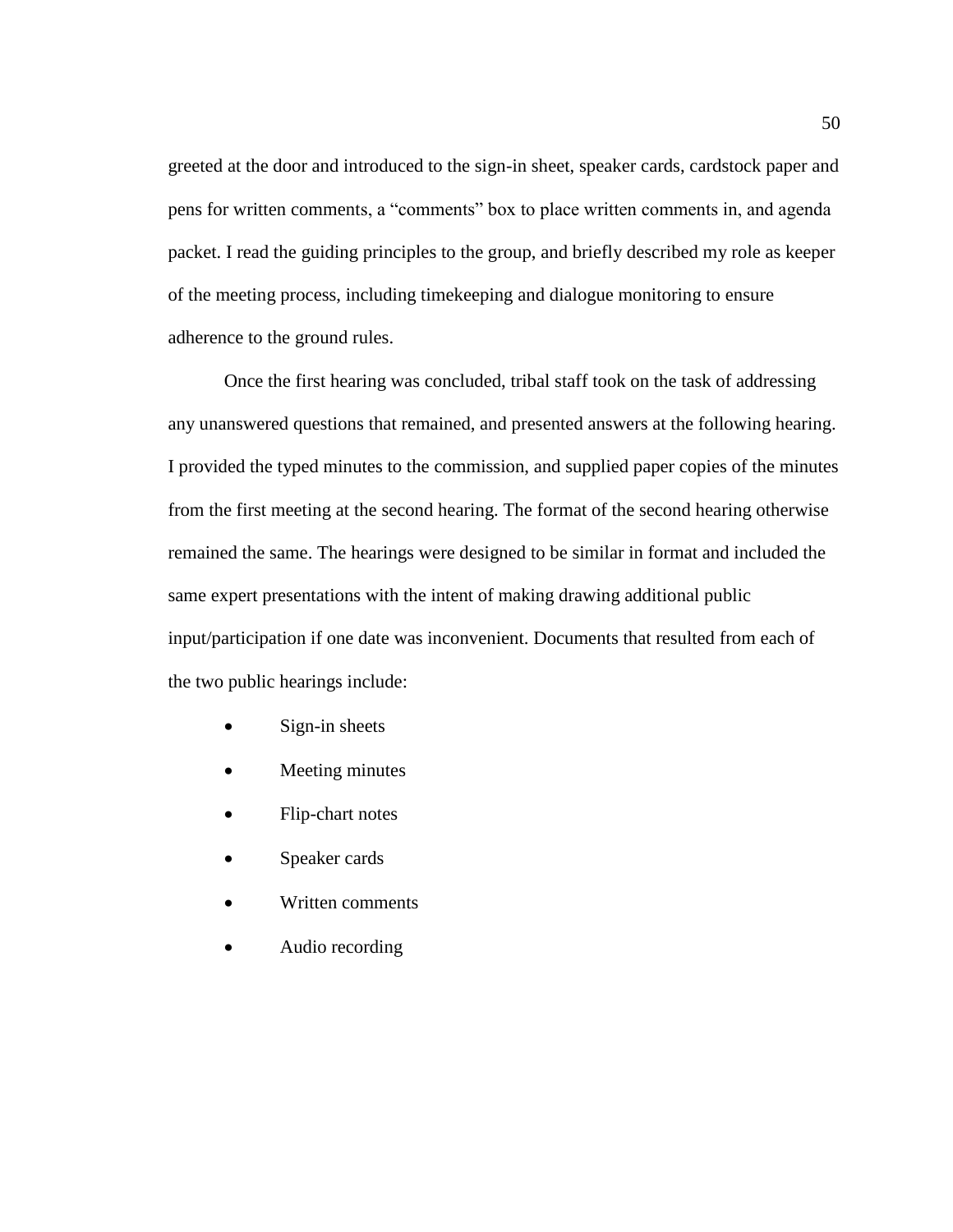## Case Study and Decolonizing Methodology

Case study research, as defined by Creswell, is viewed as both an object of study and a product of a study. "Case study research is a qualitative approach in which the investigator explores a bounded system…over time, through detailed, in-depth data collection involving *multiple sources of information*…and reports a case description and case-based themes" (Creswell 2007, 73). A case study is a good approach to include in this project because it provides an opportunity for in-depth understanding of commercial fishing and the process of the Fish Commission. I then chose to perform an embedded analysis of only one aspect of the case, which was theme of human-fish relationships and fish pluralities. This informed my results and reflection on the "meaning" of this case, and my view of it as instrumental in understanding Todd's theory of fish pluralities.

I utilized a research approach aimed at locating subjective and collective experience of Hupa people within the larger governance and economic structures that have appeared and mutated over time, and increase understanding of how these structures work and are interacted with. For indigenous peoples who have been subjected to the colonization of their lands, cultures, and the denial of their sovereignty, the process of decolonization often materializes as conflict and struggle. Linda Tuhiwai Smith argues that research that is "strategic in its purpose and activities" is not just useful but a required tool for indigenous peoples to survive, become self-determining, to heal, and to realize social justice through decolonizing strategies (Smith 1999, 142). I used the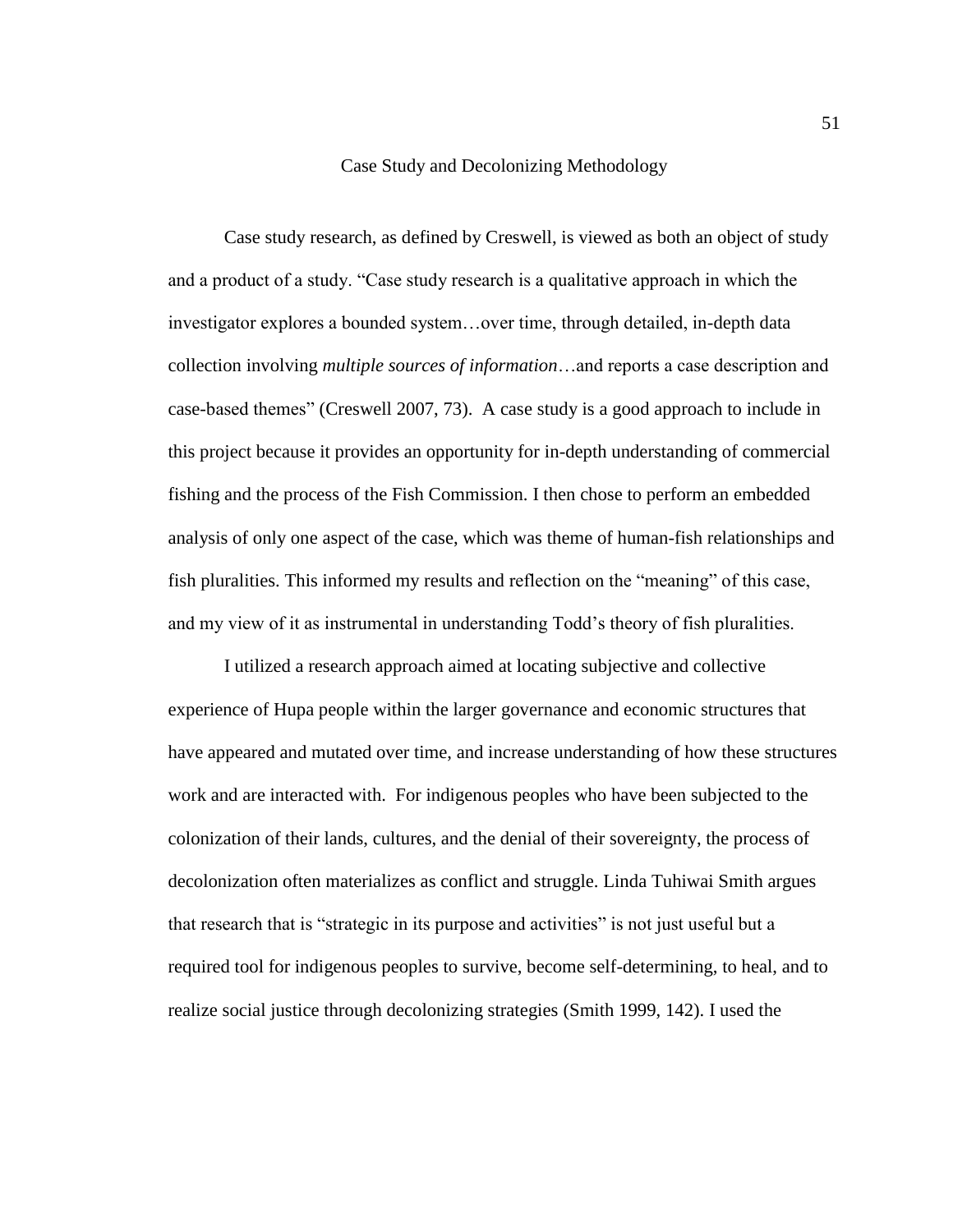following strategies to guide my reflections on the historical narrative and situation assessment presented in Chapter 1 in relation to the project results:

## Celebrating Survival

"…celebrating survival accentuates not so much our demise but the degree to which indigenous peoples and communities have successfully retained cultural and spiritual values and authenticity" (Smith 1999, 145).

# Intervening

"…the process of being proactive and of becoming involved as an interested worker for change…directed then at changing institutions which deal with indigenous peoples and not at changing indigenous peoples to fit the structures" (Smith 1999, 147).

# Reframing

"Reframing is about taking much greater control over the ways in which indigenous issues and social problems are discussed and handled" (Smith 1999, 153).

# Methods of Collection and Data Analysis

# Text Analysis

I examined tribally-produced technical documents, legal documents, and newspaper articles.

## Participant Observation

Working with the Fish Commission to contribute to the design and facilitation of the public hearings allowed me to also be a participant observer in the dialogue that ensued during the meeting planning processes, including informal conversations with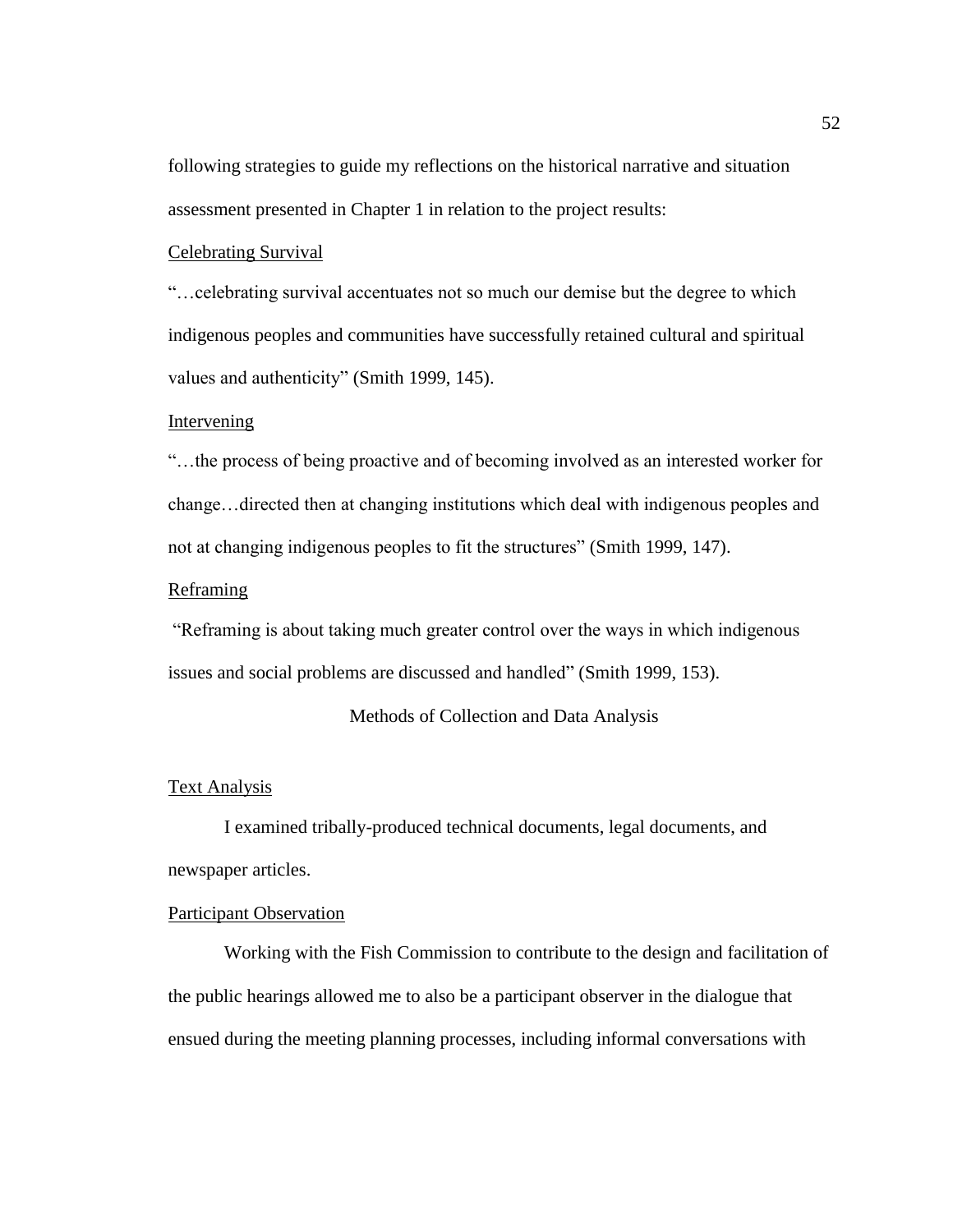stakeholders. I collected and stored handwritten and typed notes and, and downloaded digital audio files when they became available from the radio broadcast.

# **Transcription**

I followed Shenton's format for transcribing the audio recordings of the public hearings (Shenton 2004):

1. Time, date, list of participants

2. Verbatim transcription

3. Post-meeting researcher observations (room set-up/seating, intonation of speakers, etc.)

Once the data was collected and/or transcribed, it was ready for a thorough reading and annotating of themes. "To begin, you simply seek naturally occurring classes of things, persons, and events, and important characteristics of these items. In other words, you look for similarities and dissimilarities- patterns- in the data" (Berg 2004, 115). My process included setting up an Excel worksheet with rows of transcribed statements, separated by individual speaker, and columns of themes, as they came up, with verbatim words/sentences or a brief summarization of the content of the text as related it to the corresponding theme. This provided a comprehensive means for summarizing and organizing the data. This provided an opportunity for "grounded" themes to emerge from the data, while also focusing on answering the specific questions that were informed by the literature review. Concepts are then developed through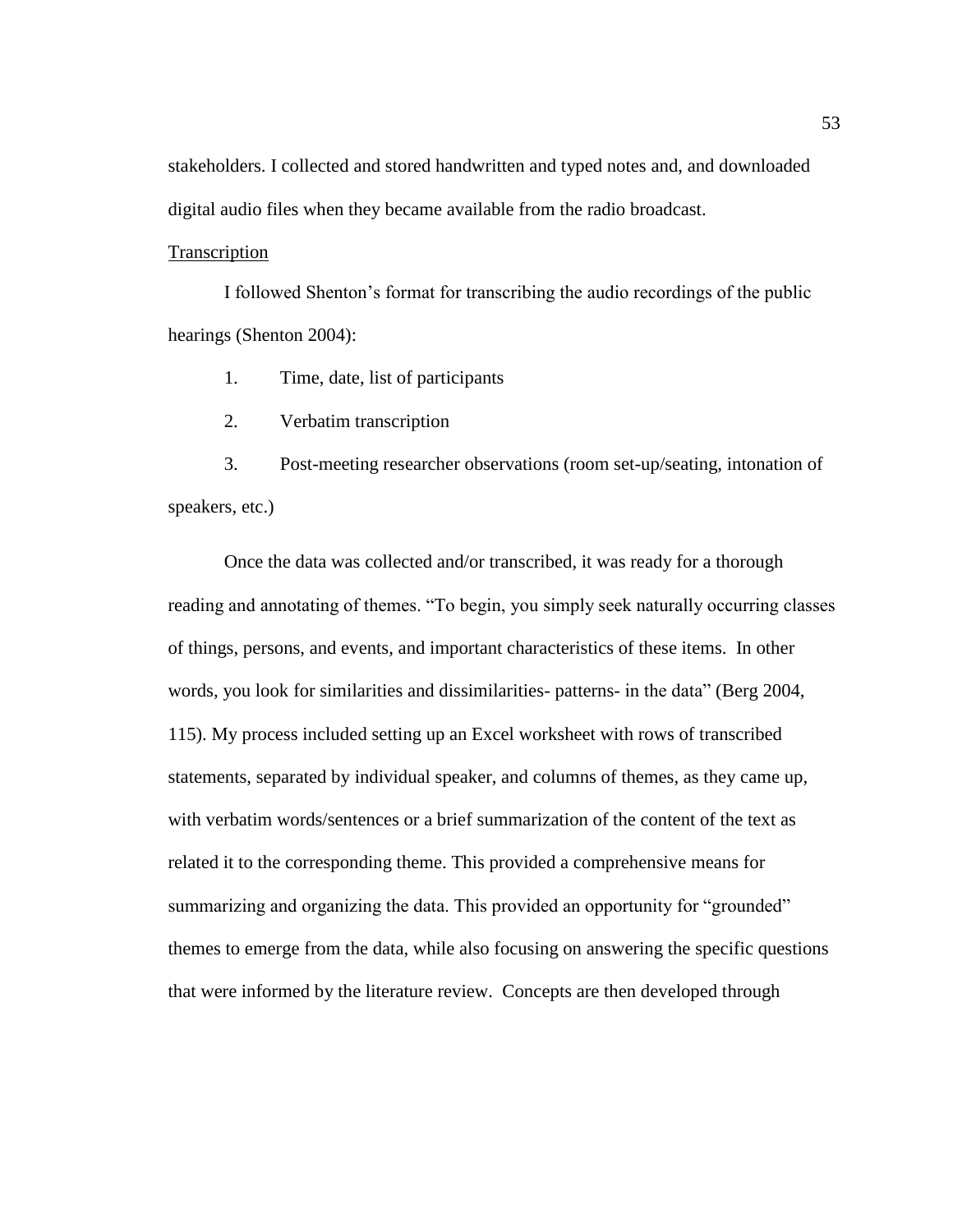summarizing, interpreting, and showing processual relationships of data. My process was iterative in this way, and I chose to use direct quotation to support my interpretations.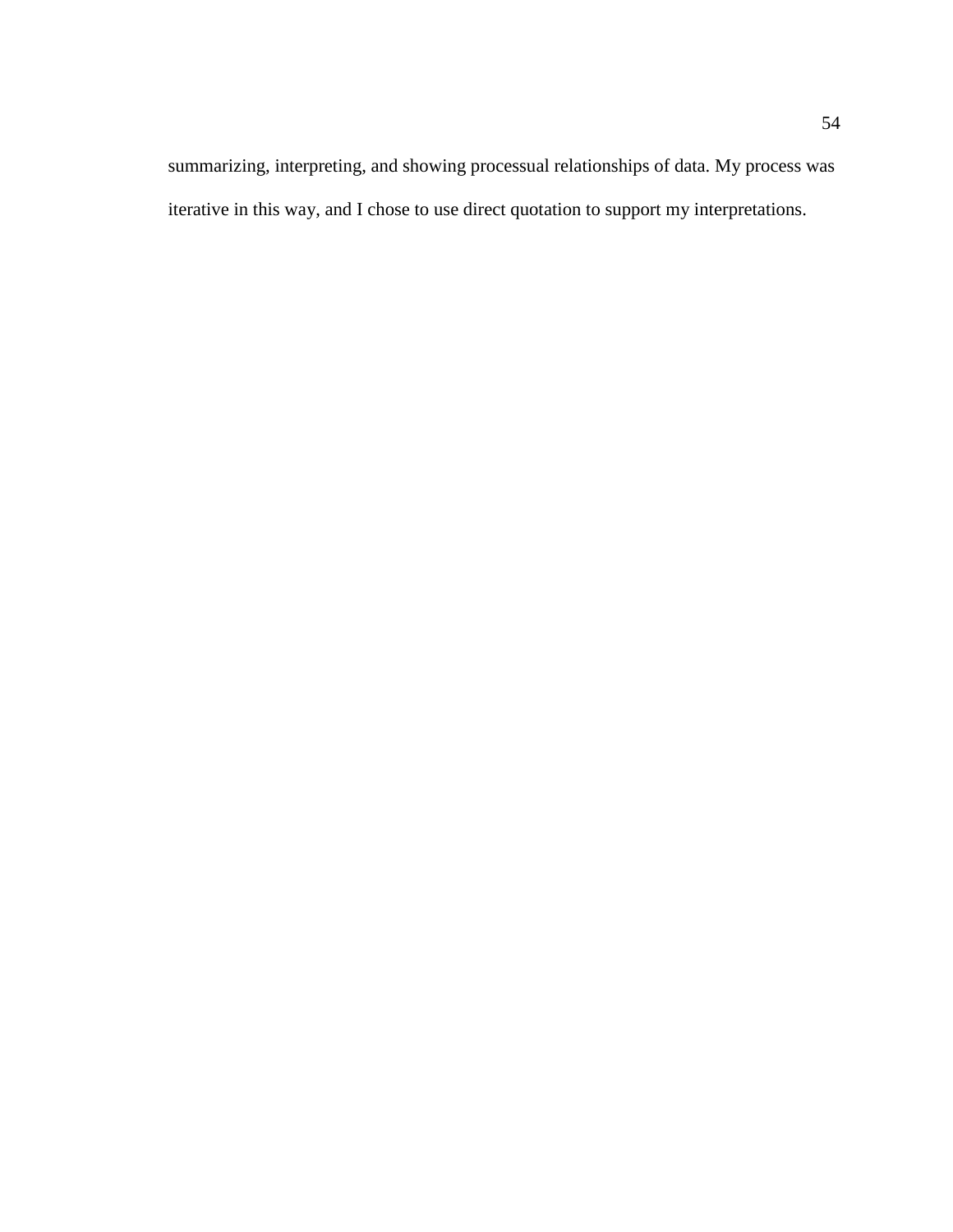## CHAPTER 3: SALMON PLURALITIES

This chapter presents the results of this project and includes results of the planning and facilitation of the public hearings with the Hoopa Valley Fish Commission, and the speaker testimonies from the public hearings as evidence from the project to explore how traditional ecological knowledge and relationship to fish are mobilized within the spaces of tribal politics and governance. This includes presenting the "fish pluralities" of salmon that are the subject of tribal member input, and the connections speakers made to the issue of creating commercial fishing regulations that the Fish Commission was tasked with.

Case study of the Hoopa Fish Commission

I chose to present the Hoopa Valley Fish Commission as a case study instrumental to demonstrating the concept of fish pluralities being applied in a real-world application. I believe it moves forward Smith's decolonizing methodologies of celebrating survival of Indigenous peoples, and reframing the issue of commercial fishing from a business discussion to one that exhibits and considers the continued multi-faceted relationship that Hupa people have to salmon. As I discuss in Chapters 1 and 2, the discussion of commercial fishing on the reservation initially presented itself as conflict amongst tribal and non-tribal stakeholders. This conflict opened space within the tribal council and membership for discussion about several issues, which Todd's concept of fish pluralities captures (Todd 2014). Fisheries management practices that better address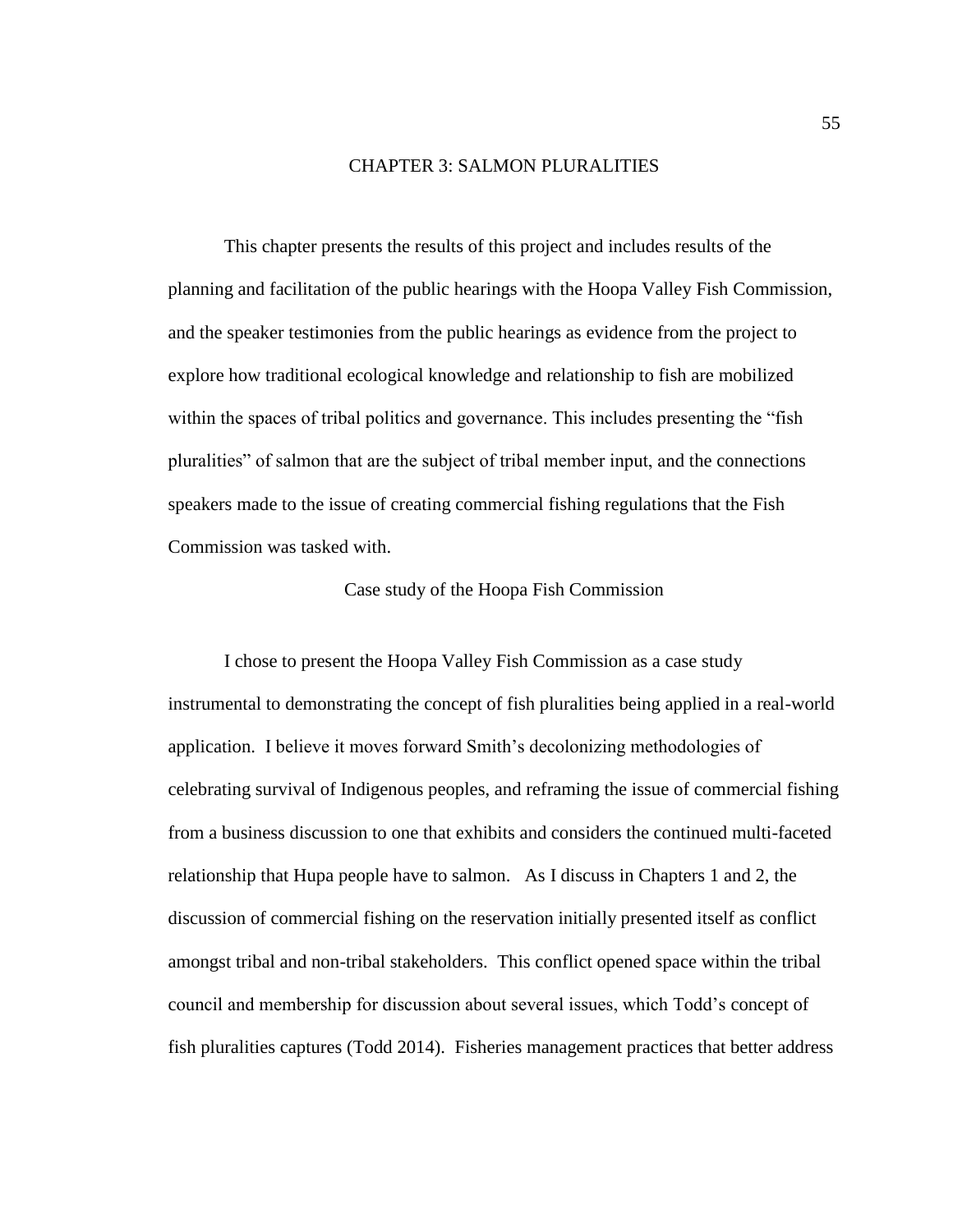the interdependence between ecological, economic, and social processes are necessary, and the presence and activities of the Hoopa Fish Commission presented an opportunity to explore how the concepts of TEK and fish pluralities are enacted within an Indigenous community in northern California. Resilience of human communities and fish populations may be highly dependent upon the degree to which this interdependence is understood. Berkes argues that one important aspect to know is whether local knowledge exists "that helps monitor, interpret, and respond to dynamic changes in ecosystems and the resources and services that they generate" (Berkes 2000). This case study also demonstrates that there is a knowledge-practice-belief complex in the Hoopa Valley that has been sustained, deliberately, through a great deal of struggled associated with colonialism.

## Public Hearings and Tribal Member Input

At Public Hearing No. 1 there were 41 attendees recorded on the meeting sign-in sheet. The meeting lasted about three hours, with approximately 45 minutes of presentations from tribal officials and staff. During the remainder of the meeting, 15 members of the public spoke to the commission, council members in attendance, and the public. At Public Hearing No. 2 there were 36 people prerecorded on the meeting sign-in sheet and the meeting followed the same format as above with an additional 11 people speaking, for a total of 26 unique speakers (some individuals spoke multiple times during the hearings and attended both hearings). The Fish Commission received eight written comments on the comment cards distributed at the hearings, as well as four multipage, typed comments in the mail. I distinguish between written comments and audio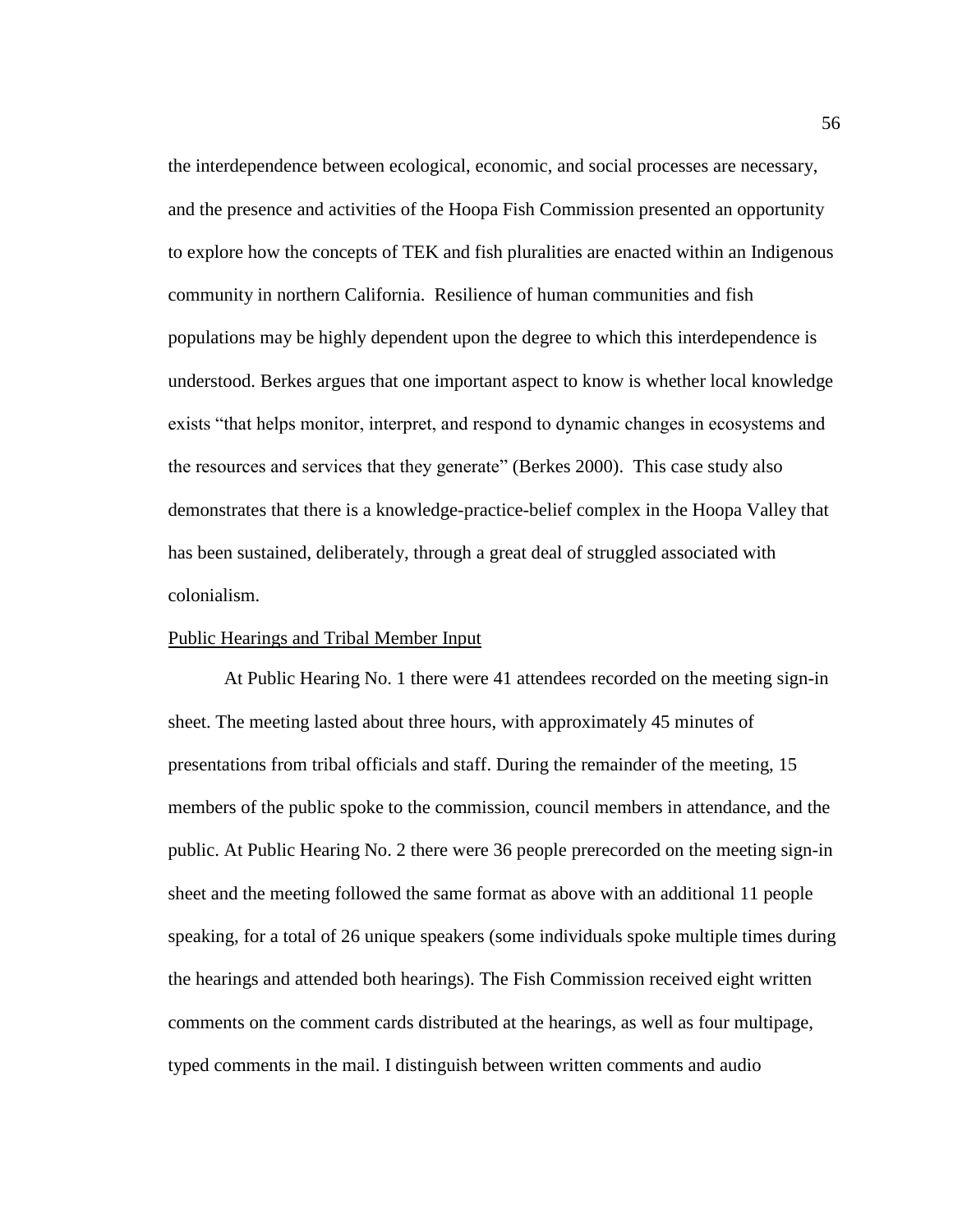comments when presenting the results below, and have assigned a unique identifier to each speaker and each written document to demonstrate the breadth of the data presented.

In reviewing the spoken and written comments, I found that all generally captured one or more of the following six themes: trust of tribal agencies, "use it or lose it" rhetoric, salmon as food, selling salmon, equitable access to fishing and salmon in the community, and salmon as fellow people. I then extrapolated these themes into the relationships/fish pluralities employed in response to the various issues brought up by commercial fishing and the prospect of creating regulations. I see these broader relationships as 1) governance: themes of trust and "use it or lose it" rhetoric reflect an implied responsibility of those entrusted to carry out policies that are the Hupa people's will (self-governance), as well as the means taken to do so (political sovereignty); 2) subsistence: themes of salmon as traditional and contemporary food, and "subsistence" fishing as equitable and responsible sharing in the community are contrasted with treating fish as capital; and lastly 3) people: I present the relationship of salmon as people, specifically with agency and affording respect and treatment as kin to Hupa people, which is incompatible with ownership and selling.

Salmon as governance. Seventeen  $(-65%)$  speakers had questions and comments about those entrusted to carry out the policies of the Hoopa Valley Tribe. These entities included the Fish Commission itself, the tribal fisheries department, and leadership within the tribal council. The Fish Commission, appointed by the tribal council, was a volunteer commission to compile information gathered throughout the process, including public comments sent directly to them.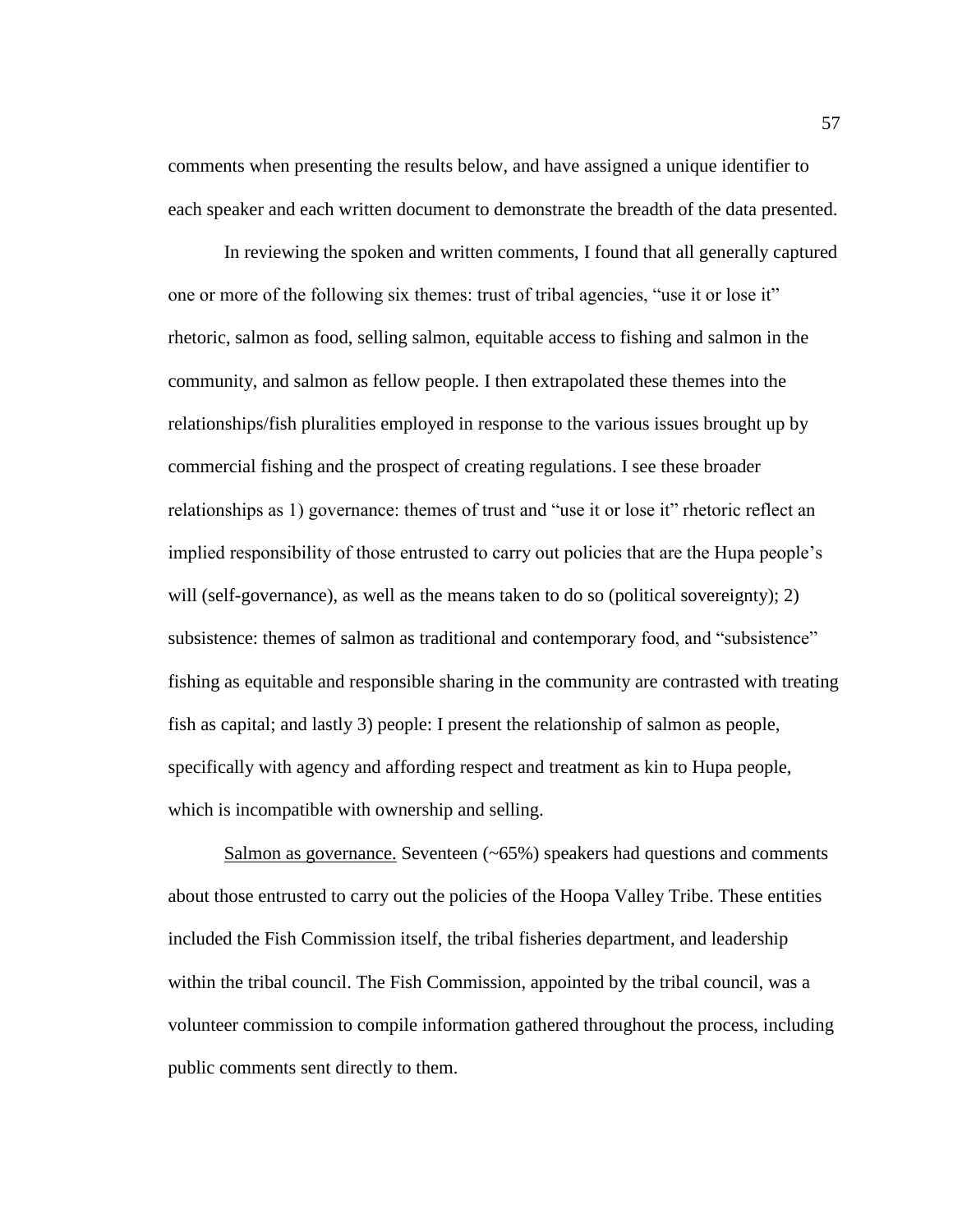*"I ask you folks to simply ask yourselves why are you here? If you are here to simply be a rubber stamp and…sweep this thing under the rug, then you're the scapegoat" (speaker no. 2)*

*"It saddens me that all of the tribal members I'm looking at today are participating in this fish commission. And I agree with the idea of looking at your own integrity to say why am I participating in a process that clearly its only purpose is to draft regulations…to develop a commercial fishery and to provide two public meetings to do that" (speaker no. 5)*

Three speakers voice the opinion that the subject of commercial fishing should go

back to the membership rather than be decided by the commission:

*"Put it on the ballot" (speaker no. 4 and no. 26)*

*"It needs to be brought back for vote" (speaker no. 5)*

There were also questions of the appropriateness of other Hoopa tribal agencies

charged with taking care of the salmon being able to profit from salmon management

decisions.

*"I wanted to respond a little bit to this idea of fisheries involvement with commercial fishing, because when I first heard about the issues that were going on I was a little bit confused as to why fisheries would at all be involved in commercial fishing in any way and even if there is a necessity to split this idea of what you do on your private time versus what you do with fisheries just to recognize that it's out there among the people that somehow fisheries was involved. And if you're not going to directly respond to that kind of involvement then I would throw support for some kind of investigation that would let us know that fisheries wasn't involved. Because right now the way that the people feel is that our tribal department was involved in helping to support a certain group of people monetarily and that's not what we would want from our tribal departments. And when I originally heard about it I was really kind of disappointed in the people that were involved because a lot of them were people I looked up to as a person who was involved with the tribe I looked up to what they were doing and it*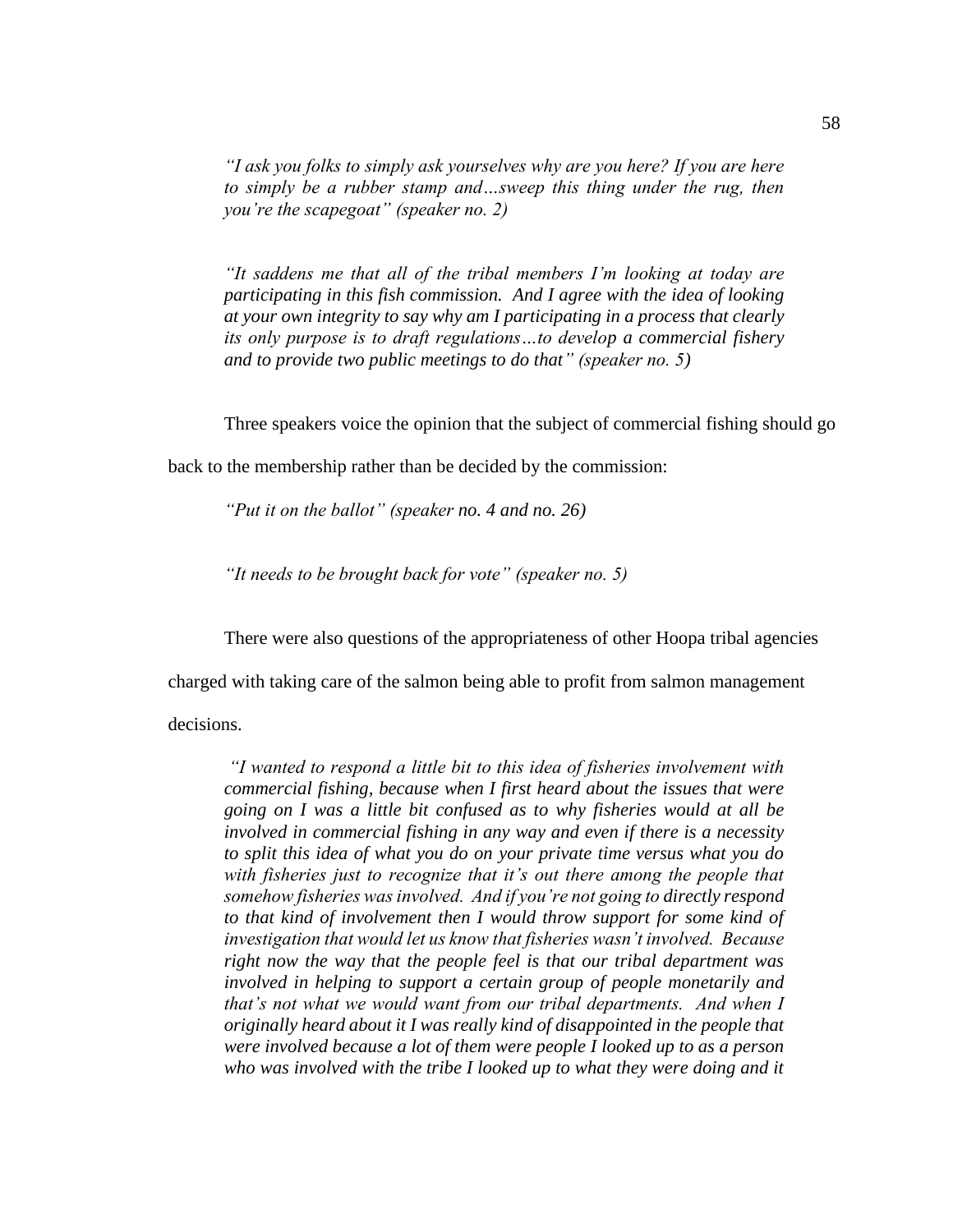*was disappointing to me that they would do that in a way that when it came out people felt sort of they were doing it underhandedly...I think that not only do we need an investigation into what happened but we need an investigation into sort of , why it wasn't brought to the tribe in the first place, because even if fisheries was doing it in their spare time or on the side, if they knew there was this hole in the regulations that there was this hole that would allow for commercial fishing because it had never been taken care of, why didn't they bring that to the tribe as something that needed to be taken care of right away. Because obviously there was some looking into the fact of whether it was legal or illegal on tribal land to be doing it. If they knew that that existing they should have come to the tribe and said we need to get these regulations done before these things came out publicly" (speaker no. 25)*

Referring to the tribal chairman, commerce director, and fisheries director,

*"Trust. We need to trust information and policy that impacts how we regulate. For this reason, at a minimum, those who control the rules and/or are responsible for their enforcement should NOT participate in the commercial fishery…If they are as gung-ho to facilitate commercial fishing when it is someone else doing the fishing and cashing the checks, then I applaud them all. If they are truly interested in protecting the fishery for the tribe, I will likewise applaud their selflessness at taking themselves out of the equation" (written comment no. 1)*

*"If enforcement is a big deal, and I do personally don't believe the fisheries department should be the one responsible for, I don't know if that's what the proposed regulations is, but to try to make things fair and equitable and unbiased, to have a separate entity of people that would be the ones doing the fishing, the enforcement. Because with conflict of interest because of any kind of appearances of things getting tainted" (speaker no. 16)*

Concern was expressed over whether or how the tribe was studying salmon and

why Hoopa Fisheries Department staff, the designated internal experts, were not present

at the hearings. Tribal Fisheries is a department of the Tribal Government that is charged

with managing the fishery.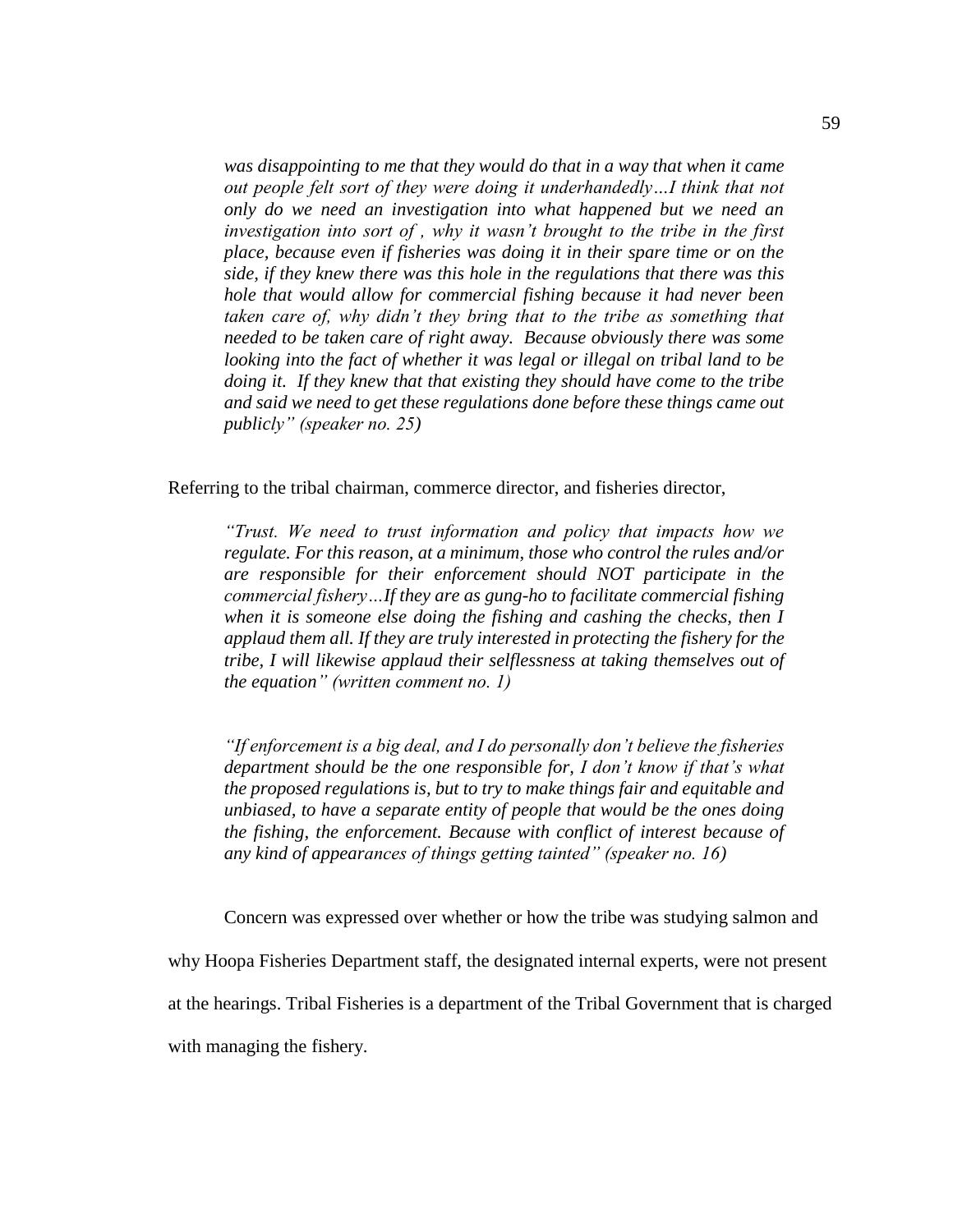*"Fisheries Director or Deputy Director should be directed to be @ all Fish Commission Meetings; AND provide any and all data or information requested by the Commission" (written comment no. 1)*

*"The Fish Commission cannot create environmentally sensitive recommendations without Hoopa Tribal Fisheries, TEPA participating" (written comment no. 2)*

*"It is very complex, it is very technical. And your actions are going to dictate the future for our children and our grandchildren. And that's what we're here for. This resource is here for the future. We're taking care of it, this is our time. That's why we're all here in this meeting today. So don't take it lightly. Fight hard"(speaker no. 8)*

A prominent theme within the topic of governance was in response to the "use it or lose it" rhetoric of the tribal staff. For example, over the past 20 years Hoopa's portion of the fish harvest has been only about 9% of the inter-tribal allocation (with the remainder allocated to the Yurok Tribe and allowed to "escape" up the river to spawn). The fisheries department advised the tribal council of the need for a plan to "fully utilize" the fish population to demonstrate a need to reestablish viable fisheries and strengthen the tribe's claim for increased water flows in the Trinity River. The tribal fisheries director and selfgovernance officer take the view that developing an outside market for Hupa fish will ensure that as much fish is caught as possible to "demonstrate a need" (Jenkins 2011). This information was provided to attendees as part of the agenda packet along with documents that summarized the two fish runs that contribute to "fisheries" in the Hoopa Valley, the tribe's fish and water "allocations" as determined by PFMC and the Secretary of the Interior (Hoopa Valley Tribe, 2011). The "use it or lose it" theme is based on the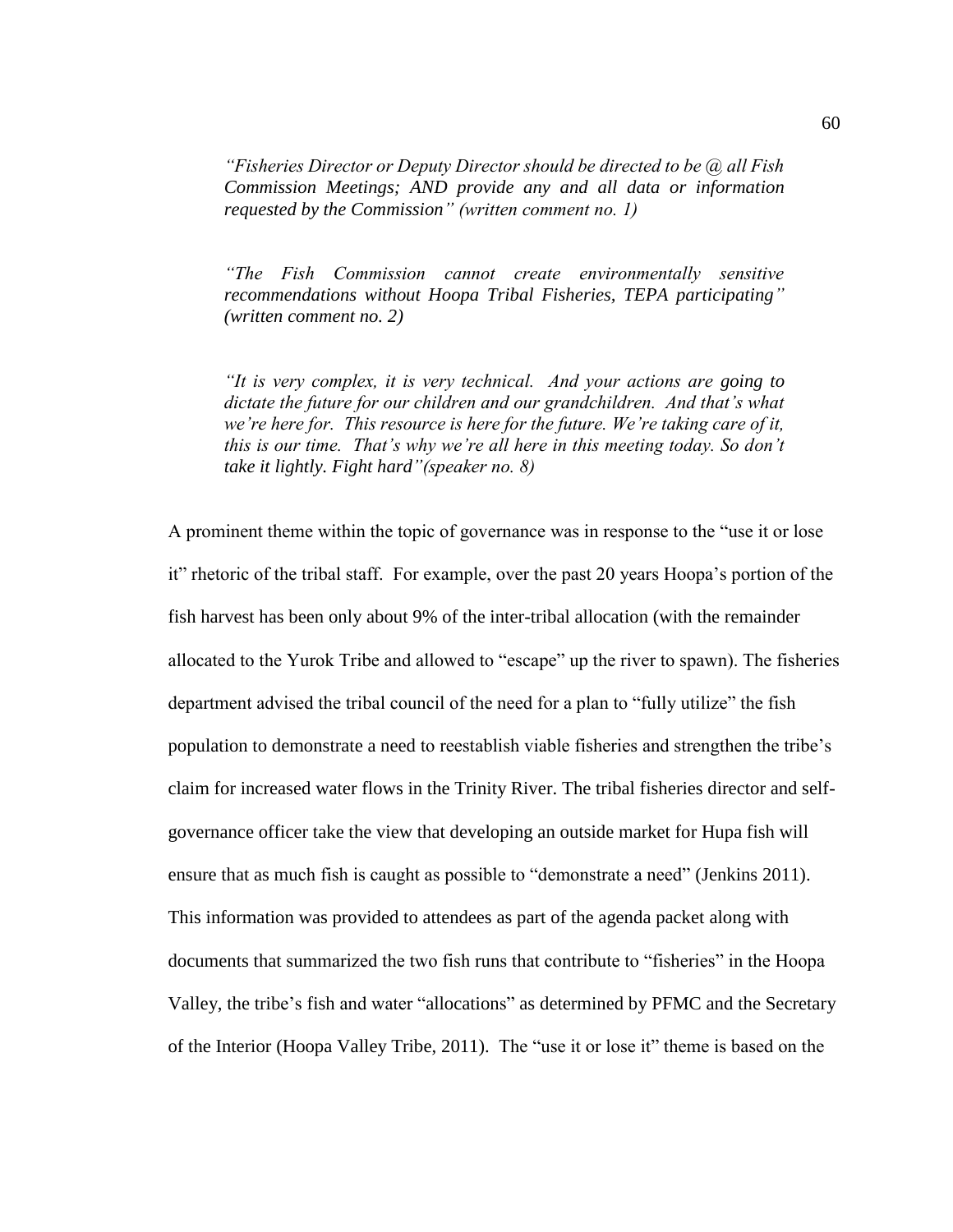perceived legal connection between fish and water allocations. This perception stems not

only from tribal staff, but also the ROD, described in Chapter 1.

*"If the Hupa people do not bring our catch up to the allotted allocations anytime soon, the United States government can and will use it against us in the court of law and further divert more Trinity River water to Southern California. Simple equation (Water=Fish)=(Fish=Water)" (written comment no. 3)*

The exact opposite argument has been brought forth as well. Some feel that if the harvest meets allocated maximums, as it would if commercial fishing should persist without regulation, there isn't any incentive for the state to release additional water or

continue restoration efforts.

*"As long as they maintain that minimal escapement floor, they don't have to restore the fishery they don't have to restore the habitat they don't have to release any additional water for additional fish. We need to set our escapement goals. We need to direct our fisheries department to determine our escapement goals based on what habitat is available" (speaker no. 2)*

A written comment interprets the "use it or lose it" rhetoric through a lens where subsistence use would be recognized by outside regulatory agencies as a valid use to be honored, whereas selling fish would not and would result in less water being allowed to flow in the Trinity:

*"[Tribal Chair] said that central California is in high demand for water. By us selling are fish it is telling the government that we don't live off are fish any more. It tell them we fish for money. It give them a good argument to take our water" (written comment no. 4)*

There is nothing in the ROD that specifically ties water allocation and fishery restoration to the amount of fish being harvested, and there is no precedent for tribes losing their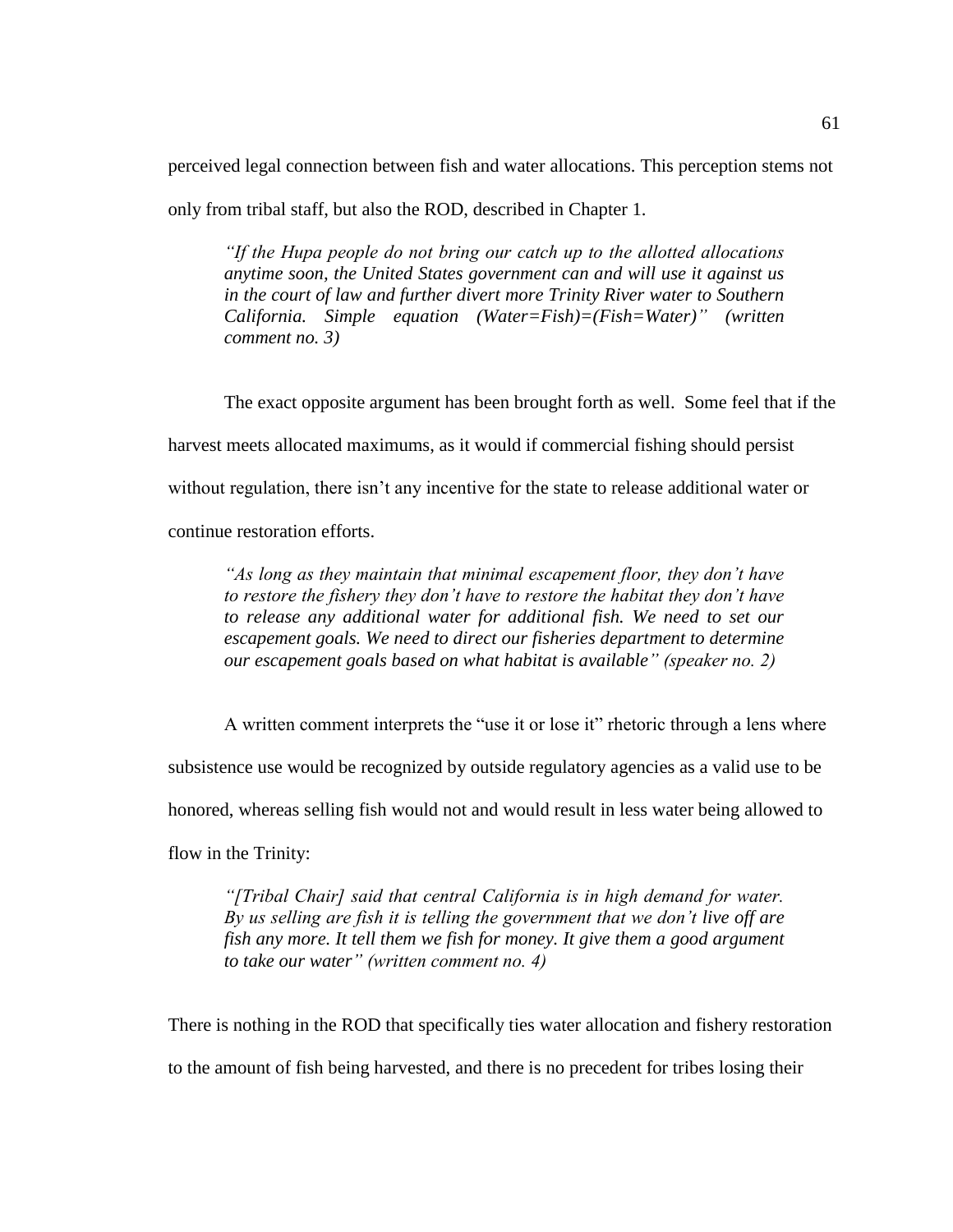allocated fish numbers. "Since 1991, there have been only three years in which Hupa fishermen caught the tribe's full allocation of salmon" (Jenkins 2011). The term "escapement" refers to the salmon that are, in theory, allowed to return to their home spawning ground in the rivers and tributaries. Because fish do not have any obvious markers as to which river or stream they belong to, the allowed harvest in the ocean is simply a total number of all salmon estimated to be within the PFMC jurisdictional area. There is, therefore, no guarantee that the salmon allowed to "escape" (not be caught and harvested from the ocean) are salmon returning to habitat in the Hoopa Valley or further upriver.

The existence of arguments on each side points to "use it or lose it" as rhetoric that is used to promote various interests. It plays into what Alfred and Corntassel call "the politics of distraction" (Alfred 2005). On one hand, playing into these existing state frameworks allows the relatively straightforward deployment of strategies to address concerns; on the other, utilizing state frameworks doesn't address the deeply rooted issues associated with colonialism.

Hoopa legal counsel doesn't think that is a valid fear. "Since 1991, there have been only three years in which Hupa fishermen caught the tribe's full allocation of salmon" (Jenkins 2011). The tribal fisheries director and self-governance officer take the view that developing a market for Hupa fish will ensure that as much fish is caught as possible to "demonstrate a need" (Jenkins 2011). A written comment interprets the "use it or lose it" rhetoric through a lens where subsistence use would be recognized by outside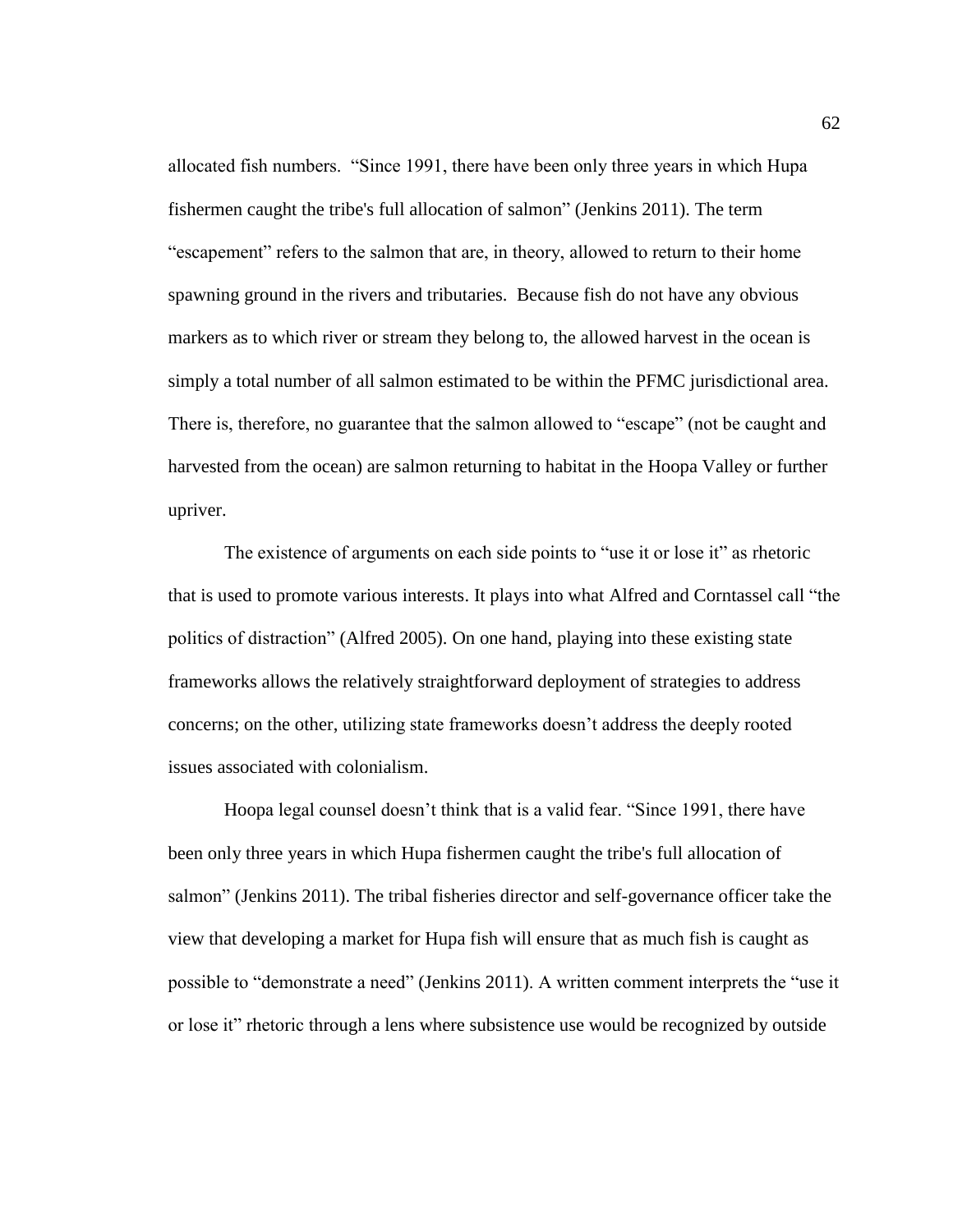regulatory agencies as a valid use to be honored, whereas selling fish would not and

would result in less water being allowed to flow in the Trinity.

Some comments respond to the "use it or lose it" rhetoric by presenting

alternatives to commercial fishing:

*"I knew they would say that they were protecting the fish and the water. If playing the allocation game, energy is going towards harvesting each fish...If we as a tribe say that our policy is to protect our fish, we can come up with a rationale that does not require us to kill every one" (speaker no. 4, 3/12/11)*

*"If we're so concerned about catching our quota and that's a scare tactic, a political tactic to say if we don't catch our quota we're gonna lose it, those are kinda scare tactics. We see that everyday in national politics. But if those kinda tactics are gonna come we can put in our traditional fish dam I guarantee we can catch whatever quota there is and take it out after we caught it. So there's ways to do things. Doing things what we used to do is closer to who we are and what we are" (speaker no. 8)*

Others question the legal validity of the "use it or lose it" argument:

*"But if we simply say, about this whole idea- we have to fish, we have to take every last fish like every other user group and every other white man or we're going to lose our fishery is a red herring and there is nothing, there is absolutely nothing anywhere that says that is the truth. That is the red herring being pushed by people who want to capitalize and commercialize our fishery. It doesn't exist" (speaker no. 2)*

One speaker expounded on this by pointing out that beyond this concept of "use it or lose

it" is a larger legal framework that lacks substantive validity for Hupa people, and that an

alternative way of "using" the resource is by setting conservation, rather than harvest,

goals: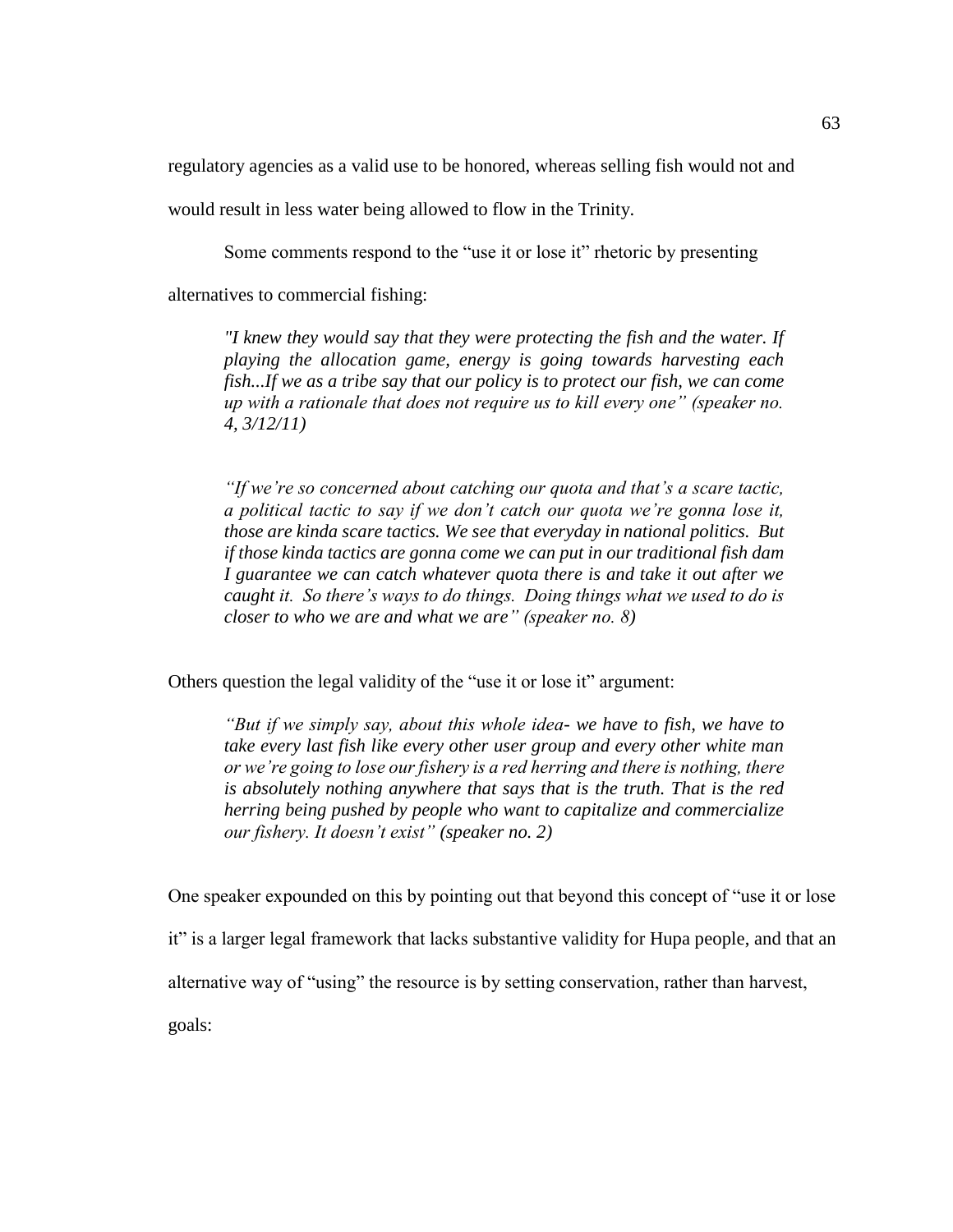*"Traditional tribal law and custom continue to operate in this valley to regulate our fishery. And when we talk about regulating the fishery we do not start with the federal government and an 1800 case that all of these white attorneys are trying to shove down our throat. We go back to our own law, we respect that and we start there…Unlike what we're told by our legal representatives- we have to catch our 50%- Lyle's point is manage our 50%- the entire thing. And what he said, which is critically important is that we can use it or lose it by using it for restoration purposes and not necessarily to convert to dollars to stuff in our official's pockets which is what's happening now" (speaker no. 4)*

*"I think we need to fish in all of our Traditional Locations. On & off the 12sq. Rez. Other tribes can do it so can we!!" (written comment no. 5)*

The concept of fish allocation, and the assumption that Hupa people must

demonstrate a need for salmon, is a state framework. Hupa people are engaging with the state framework while still suggesting alternatives and citing those alternatives as being more aligned with traditional Hupa polities. The basis on which decisions about salmon quotas are made are questioned and rebutted with new claims about the tribe generating their own allocation numbers and using that knowledge to define practices.

*"Guiding policy statements should be articulated and they should take into consideration the critical importance of the fishery not simply to the economy of the valley but to the Cultural Integrity and Continued Existence of the Hupa People as a distinct people. Impact on our cultural traditions should be as important as the health of the resource in regulating commercial harvest" (written comment no. 1)*

The above comments show how Hupa people work with western legal frameworks when engaging with the topic of commercial fishing, but also make connections back to the nature of the relationships of Hupa people and salmon.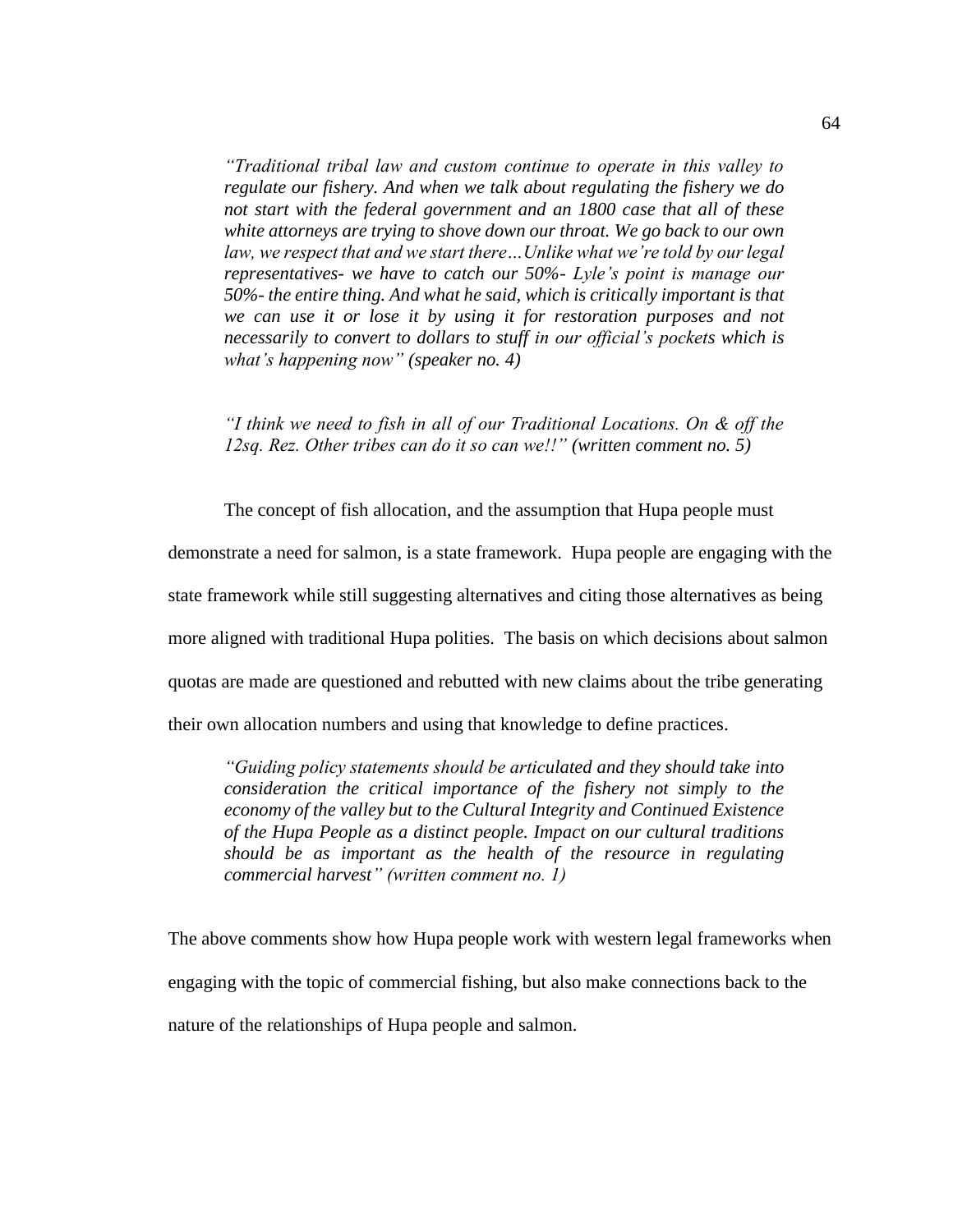Salmon as subsistence. Sixteen speakers talk about salmon in the context of food, selling fish, and equitable access to fishing and salmon in the community. The below speaker mentions the amount of salmon Hupa people should be consuming in their diet.

*"We were people, and I heard people talk about this, that our salmon have been with us since time immemorial. And they've been here forever. But they sustained us a people as part of what we subsisted on. Our livelihood. I don't see anybody from K'ima:x [health clinic] here, but I'd like to know what value salmon has in our diet. Because at one time it was a staple of our diet. And it made up a big portion of it. And with it being a staple we need to identify what is the maximum amount of salmon that we need to encourage our people to have access to, to get back into our diet so we can be healthy and help sustain it. …we're actually setting that strategic goal…you know, how do we get that back into our diet, what level, where should we go. Set those goals, because before we go to sell anything lets encourage to try to work there. If we don't' know what we're working towards, we're never going to get there. That's important, we want to do that" (speaker no. 8)*

Tribal members continue to know fish as food. Although traditional forms of subsistence,

such as salmon and acorns, are not the only options to most Hupa people, many still

choose to eat salmon.

*"I have a lot of fish eaters in my family. Grand kids, children. And I always used the salmon in my home as an economic indicator. If I have salmon in my house, I consider myself a wealthy, a rich Indian. If I don't have salmon, then I'm down on the economic totem pole, so to speak. I could even be hungry. Today I have fish in my house. I could go up there and get you smoked salmon, canned salmon, wonderful stuff. Some of the best fish in the world" (speaker no. 20)*

*"We love salmon its healthy its good for us…" (speaker no. 7)*

*"Families utilize fish year-round" (speaker no. 13)*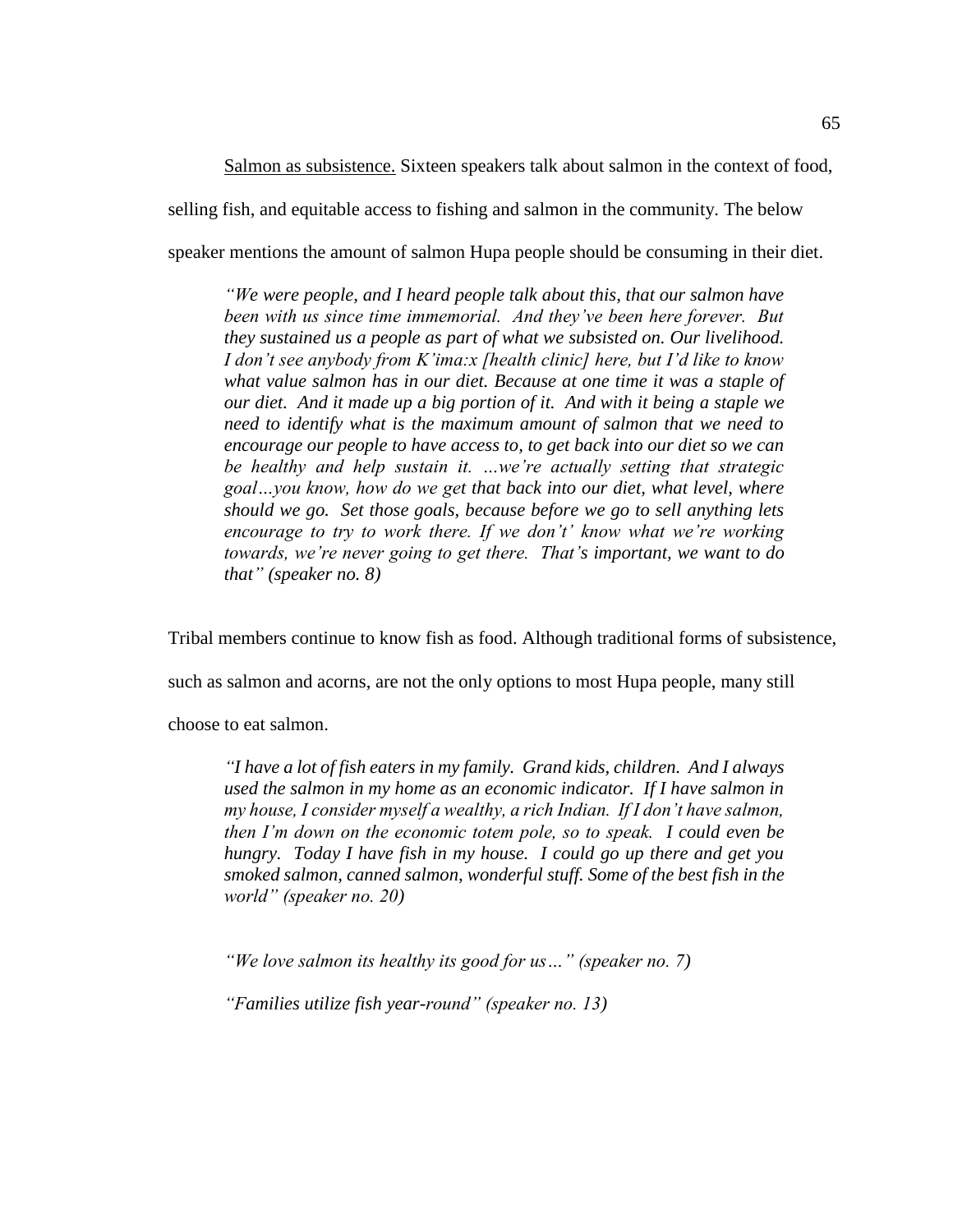This speaker's comment is about salmon as food but also inferred a communal

responsibility to take care of elders by providing salmon to them.

*"… I'm married to a Yurok and I would like for the Hupa to have the same opportunity. We got six to twelve cleaned salmon brought up to us, iced, because we were elders and so we could smoke and dry and can and had to buy some salmon, we didn't get enough, so we bought some and they were hook necked. And so our elders have never been considered. And I would like every elder in Hoopa to have their portion. We love salmon its healthy it's good for us and we should have the opportunity to not have to buy it to not have to look for it. Hoping someone would give it to us. But that would be something that we need to have. Times are going to get tough. Our elders need help" (speaker no. 7)*

Beyond salmon as a large portion of caloric intake, salmon was a large part of the

economic and political sphere of Hupa people and people in surrounding watersheds. The

word "subsistence" in its current form is used to describe personal use, or at most,

distribution to family and elders to use as food. This line between engaging with salmon

in a way that reflects a historical communal subsistence (what is described as

"traditional") and engaging with salmon through a capitalist economic structure is

expressed by speakers in opinions on how commercial fishing should be practiced. For

example, support for a commercial fishery would come with the caveat that it should

support the entirety of the tribe in an equitable manner.

*"If we are going to have our commercial fishing, then I would say that the traditional way of building a fish dam would be the way to do it. And to distribute the salmon accordingly to elders and each family… To recap, I'm torn between the origins of our salmon and selling them at the same time but if we have to let's do it our way. Let's take care of our people first and then, then sell to the outside" (speaker no. 1)*

The below written comments mention fairness as well.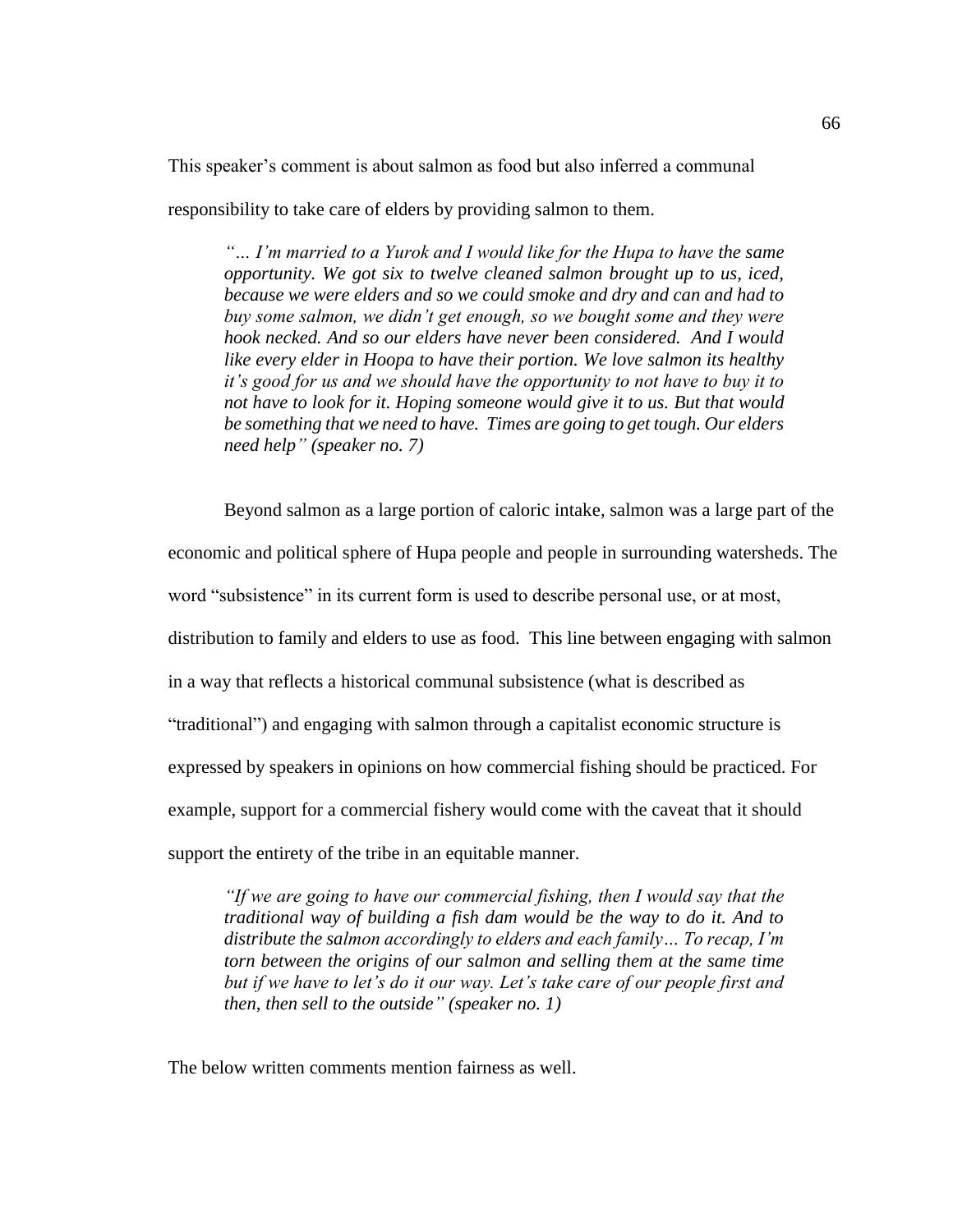*"Protect Tribal members, Protect Tribal sovernity [sic], Make it fair" (written comment no. 7)*

*"CONSIDER putting the question on the ballot and seeking further clarification as to an individualized versus tribally operated commercial operation. Like timber, the fishery is a tribal resource that must be managed for the benefit of all…River conditions and access issues constrain fishing for basic subsistence and ceremonial purposes. Any tribal regulation of the fishery should include provisions that assure subsistence and ceremonial needs of tribal members are met." (written comment no. 1)*

The below speaker includes "all stakeholders" in a description of a possible solution.

*"I think actually we used to have model sustainable yield harvesting plan for our timber and from what I was heard, we were known throughout the nation as being really strong in, you know, conservation, and management. And so I believe that we actually as a tribe, have an opportunity to kind of do that again and we can be a lead, you know, a lead in the whole nation of what we do. And a lot of tribes actually look to us to see what we do and what we've gone through. And kind of even use that as a model for what they base some of their regs and ordinances on. So I actually think this is a really neat opportunity for us. And with appropriate management I think all stakeholders could be able to, you know, with some consensus and compromise, be able to have some sort of agreement where we manage everything like cultural, subsistence, preservation, restoration, and commercial fishing" (speaker no. 16)*

While a commercial fishing enterprise that sells Hoopa salmon to outside parties for

profit is imagined by these people, it is not described as occurring in a free market, but

rather as a well-regulated practice.

Capitalism is presented by speakers as being far afield from a traditional

economic structure. The speaker quoted below relays support for a barter system, for

example, but not for selling fish for money. The difference in these two systems is

expressed as traditional versus non-traditional way of practicing a relationship to salmon.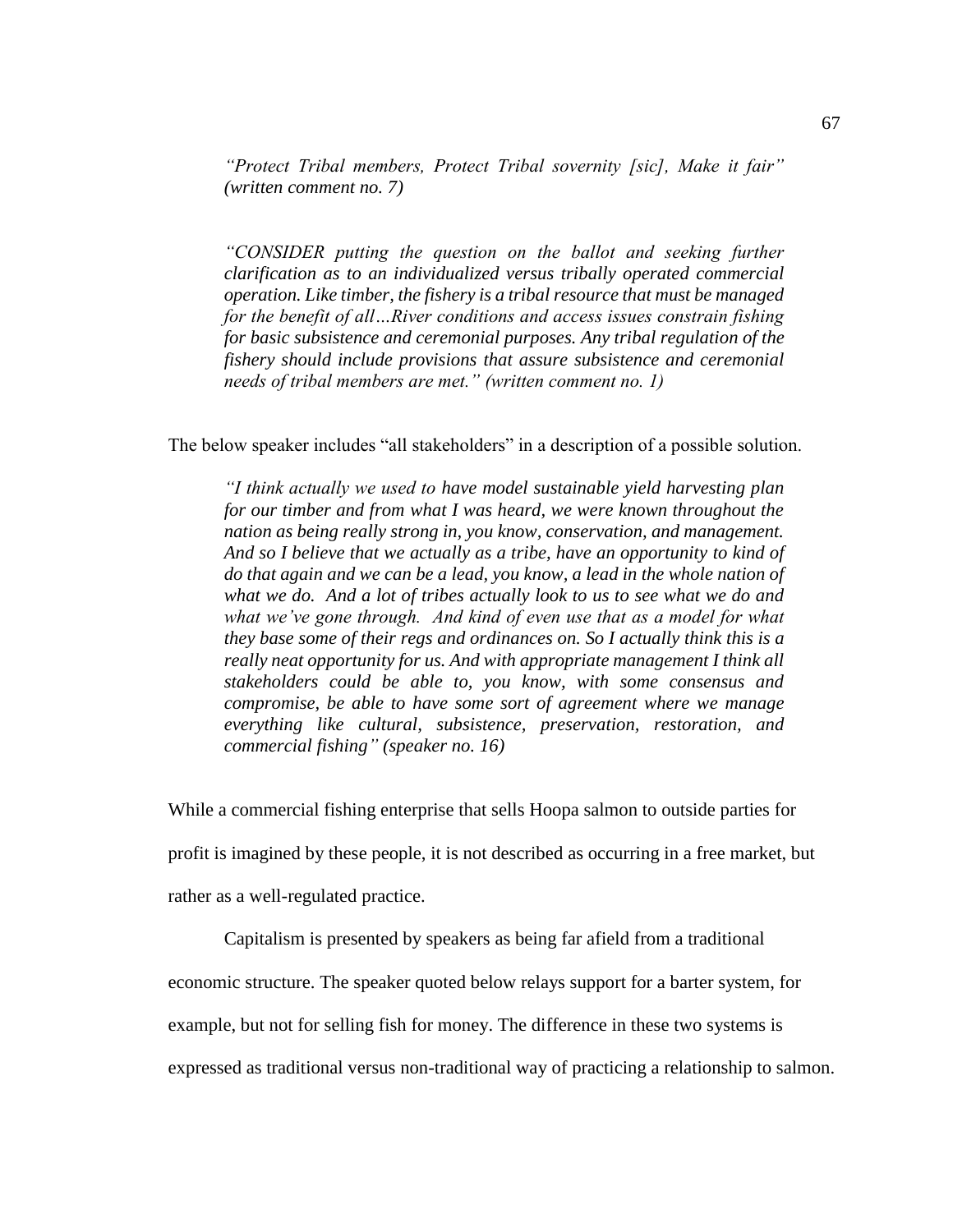*"…first I was going to say I don't support commercial fishing because it seems like a lot of times when money gets involved people get greedy then it kinda taints things or pollutes things, so that's one of my concerns about allowing commercial fishing. Then, if you're talking about the barter, I don't have a problem with that, I think that is actually, is kinda a traditional form that we've used we've done in the past, if that's lumped in with commercial fishing, then um, I would support commercial fishing" (speaker no. 16)*

The speaker also points out a traditional means of regulation in practice:

*"…what I do is make sure my cousins aren't fishing where we fish and we just kinda all work it out and talk amongst ourselves and you know, it just kinda all works out and we don't really have to have some permit or plan or something like that. So that's just something that I was interested in and would like to see addressed is how we're maintaining those type of things if we're going to be allowing commercial fishing" (speaker no. 16)*

Another speaker denounces capitalism as colonialism while also acknowledging

the current economic realities of Hupa people.

*"But from a traditional side, anything we do we need to go forward very cautiously. The reason why is, is everything we do in moving into the white man's world is assimilation. When you talk about traditional, you talk about cultural, capitalism is something that is non-traditional, non-cultural. Taking those salmon and looking at them as a resource is one thing, you have to consider that. To make them a commodity is another thing where you sell. Capitalism is foreign to our way of life. It really is. The Yuroks have been selling salmon since the late 1800s cause that's when the greed came in from the white man to put up the canneries and the BIA came forward to hire Indian people thinking they're doing real good to give 'em a job in selling the salmon. Their movement into that endeavor, really was a movement into assimilation and a way to do it. And a model evolved out of that. Which certainly isn't perfect and has created its own set of problems. We as a Hupa people need to look at this real tough and we need to look at it real hard as do we want to assimilate our culture? Because capitalism is foreign to us. Once we move, we move into that arena, we'll be changed forever. And what forces you to do that? Economics forces you to do that, greed to a certain extend forces you to do that. But we need to*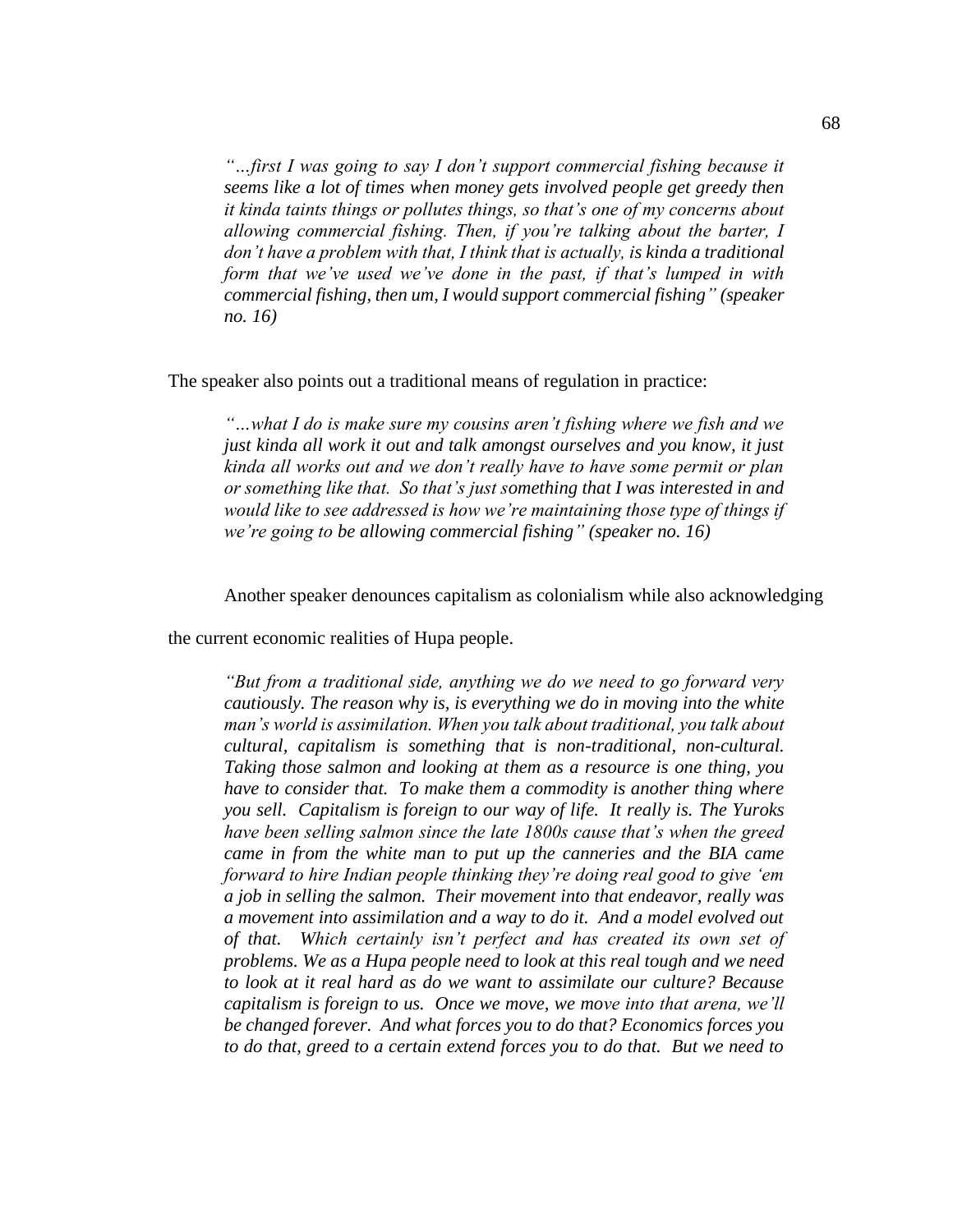*look at the needs of our people and what our people are about" (speaker no. 8)*

A college-aged tribal member reflects on their experience selling a fish:

*"I felt shame that day. Shame for having sold a fish which could have fed my family and shame for being a part of the swarming mass of people who only saw the salmon as swimming bags of money. I never sold another fish after that day." (written comment no. 8)*

The literature points to a main difference between capitalism and a traditional economic structure: the former defines social and political mechanisms and the latter is defined *by*  social and political mechanisms. The above statements point to how the social realm of Hupa life continues to dictate the preferred economic practices. It might also be inferred that the greatly impaired environment and resulting decrease in salmon population has meant that the word subsistence no longer includes just any economic means. Instead it is being defined by what is expressed as socially acceptable. It is not socially acceptable to "sell" fish, but bartering for services toes the line of Hupa-salmon relationship for one speaker, for example.

*"I don't think it is right to sale [sic] the fish we catch. It's pretty sad because the diet along time ago used to be our fish and other natural foods. Its not right to [sell] our fish to the white man, and to stop the fish to spawn because these nets are blocking. I think that instead of selling the fish we should use them for our dances and to give back to the elders." (written comment no. 9)*

There is a high-rate of unemployment on the reservation and there are tribal members who engage in commercial fishing to earn a living because of a declared lack of other job opportunities. It's a tool used by tribal members to provide for their families. In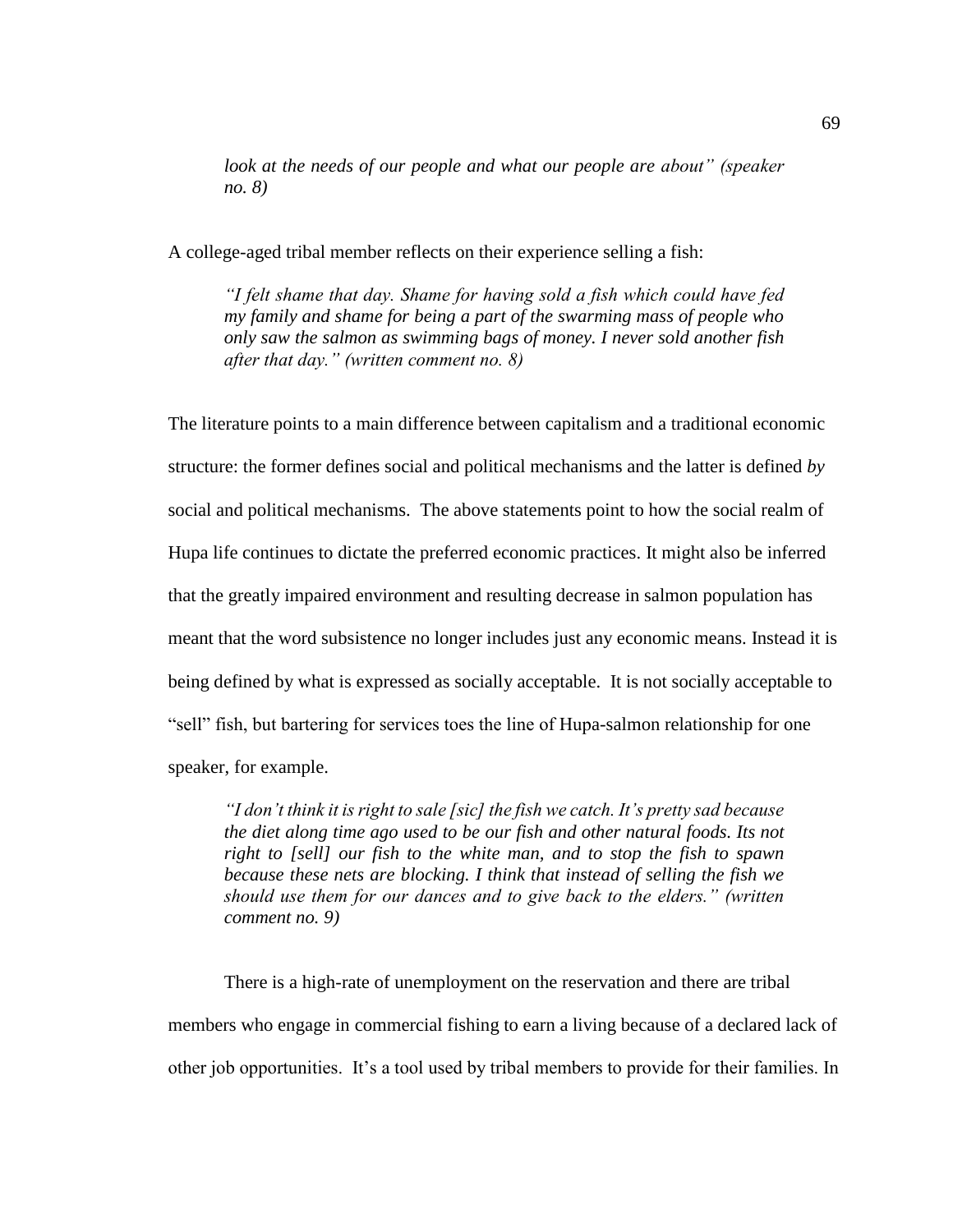2009, tribal fisherman sold nearly three-quarters of the fish they caught. Yet only about 27 tribal members fished commercially, and the fact that off-reservation wholesalers were interested in buying fish was not widely known. The below comments reflect a concern that commercial fishing is "greedy," and that greed is not a traditional practice nor is it conducive to maintaining community harmony.

*"Our aboriginal treaty rights guarantee us the right to fish, hunt, and gather on the reservation, but not to be greedy or profitable. At our ceremonial dances we pray everyday for the water, the fish, the acorns, and the deer to return to us. We need to protect these resources." (written comment no. 10)*

*"I grew up on the river bar fishing. I was raised and taught not to sell my fish. We fish to feed are families and Elders. It's sad I have Elders not from my family ask to buy fish. I tell them if they want fish just let me know and I will get you fish. I don't want your money I just want to see you happy and fed. I'm not for commercial fishing. Nothing good will come from it for the Hoopa People. After I have made sure my family and elders have been taken care of, I put fish away in my freezer to Feed them all in the winter when we can't catch fish or hunt cause the river is too high or too much snow to get up hill." (written comment no. 11)*

The speaker below is specifically referring to "the Gorge"- an area of the Trinity River right at the confluence with the Klamath River. It is a prime fishing spot for a couple reasons including that it's narrow and deep, providing cold water for fish to pool in, and it's also the first place Trinity River salmon arrive at, and therefore are at their youngest state, only getting closer to spawning and dying as they move up the river. They recognize that opening the entire river to all, eschewing traditional private property mechanisms to regulate access to fishing spots, seems problematic and prone to conflict.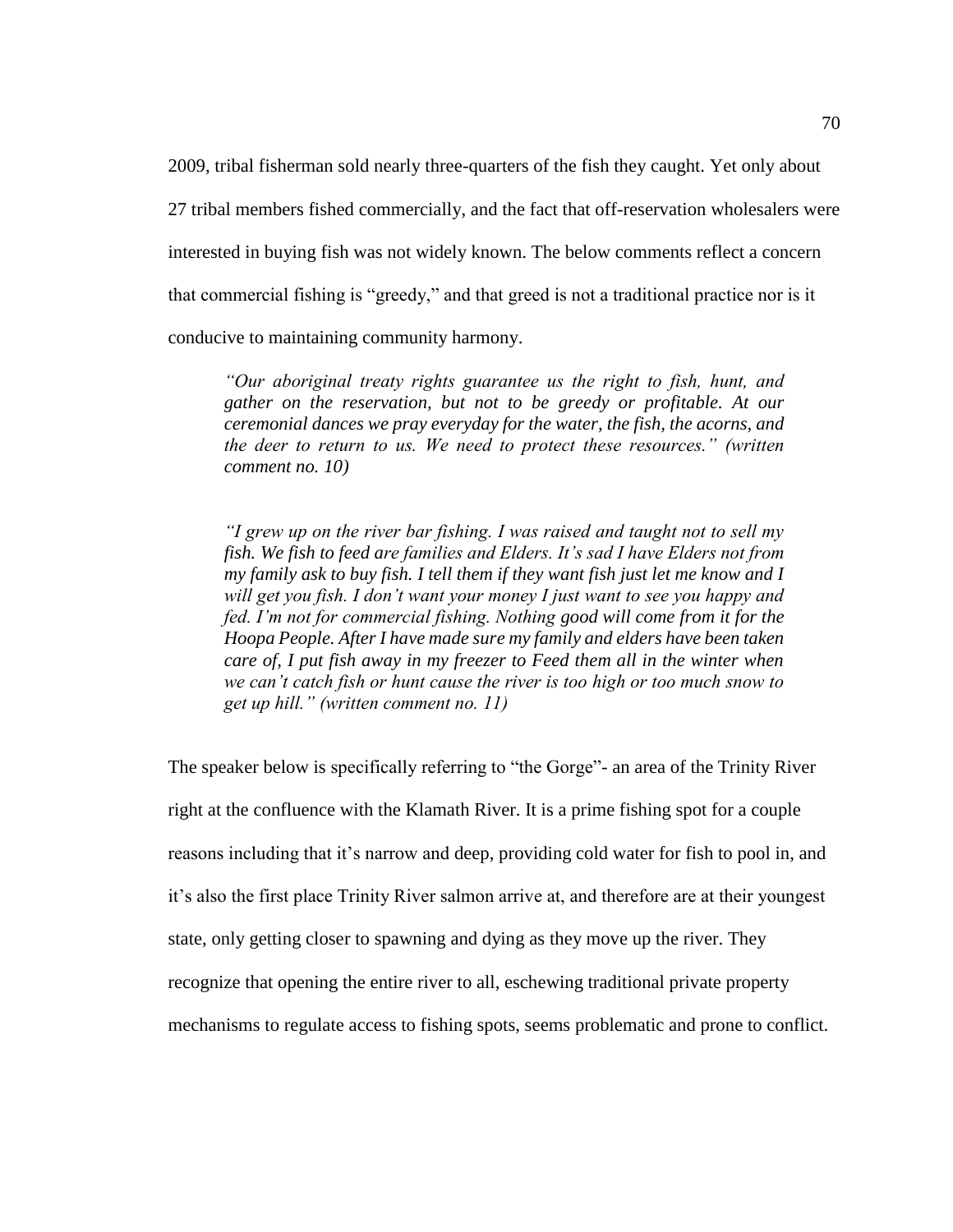*"I'm not for the commercial fishing. I don't believe it. I think it's for us. Because when it comes to money, everyone's going to be fighting for it. Because the only ones who will be getting it are the ones down in the gorge. So what do we got to do? Do we have to go down there and find a spot down there? You know, lot of us don't' have boats. Are we going to open up that trail down there so we can walk down there? Like they did a long time ago? It's too small…it's way too small. 2500 nets can't fit down there. We gotta come up with some idea. I was here long time ago fighting for the rights…. Do we want to fight with one another? No I don't think so" (speaker no. 3)*

Others seemingly accepted commercial fishing as a potential economic endeavor

for the Tribe but avowed the certainty that it would not be successful. Both speakers

indicate that participating in a free-market fish enterprise would lead to unrealized value

of the fish. One speaker notes that supply and demand economics will lead to being paid

"less" for the salmon, inferring that the amount of money paid would not be enough for

the "precious" resource.

*"Just because we are expecting a larger than usual run, it doesn't mean we should fish the hell out of the river just so the Yuroks don't get more of the quota. Simple supply and demand economics will tell us that the market is already flooded with ocean fisherman, Yurok fisherman and now we are trying to compete with that? Buyers know the quality and will pay us less for our precious resource." (written comment no. 12)*

A similar written comment indicates that supply and demand economics will end up

losing the tribe money and will only lead to a smaller salmon population.

*"Simple supply and demand economics can predict that this kind of business can only fail. As the consumer demand stays the same and the supply of a product goes up the price is forced down. This will end up costing members money and providing nothing but a depleted salmon population for all their efforts." (written comment no. 4)*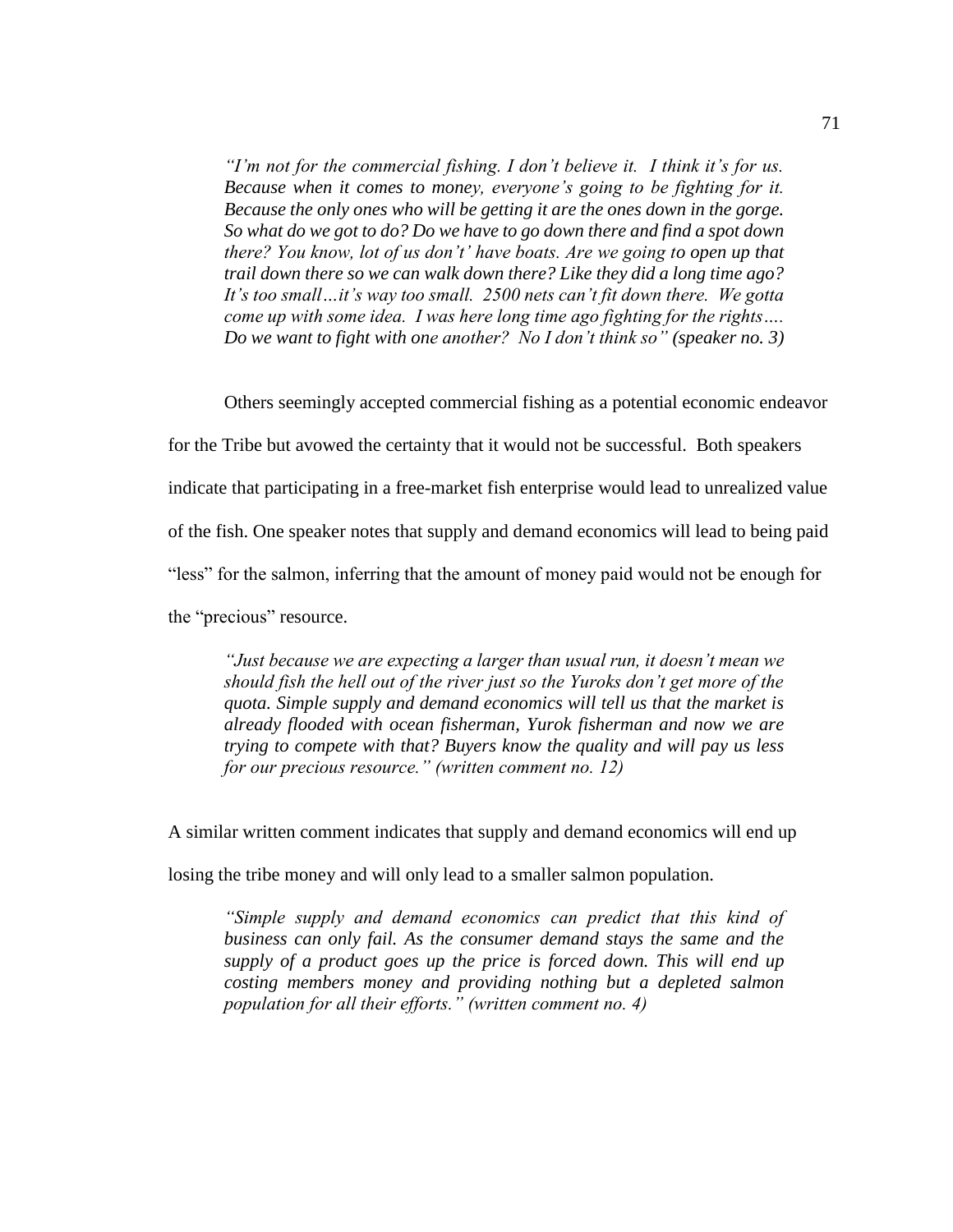Both comments project a value onto salmon which includes "more" than their monetary worth in a free market, and some existence beyond "depleted." Even when acknowledging the possibility of employing capitalism as a concept, Hupa people still reject the idea of salmon as only a commodity.

Salmon as people. Four comments (~15%) express knowledge of salmon using gendered and relative pronouns. *The Chicago Manual of Style* and the *Publication Manual of the American Psychological Association* offer rules for writing and can be considered authorities on grammatical concerns. Both indicate that animals should be referred to as *that* or *which*. *The Associated Press Stylebook*, another recognized authority*,* indicates that only animals with names should be referred to as *who*; otherwise referred to as *that* or *which*. Writing style blogs that I came across explained this difference as accounting for a relationship that is personal; if an animal has a name then clearly the writer has a personal relationship with the animal and it's acceptable to use a gendered pronoun. The below comments refer to salmon as "he" and "who," indicating a relationship that is personal. But because the statements are not really referring to an individual fish with a name, fish as a species are elevated to personhood when they are referenced using these types of pronouns. A human is not likely to refer to another human as "it" in ordinary circumstances but rather a "who," with or without a personal relationship. Personhood for fish is therefore seemingly not limited to or conditional upon an individual's human-fish relationship.

*"One of the first things that came uh was that the attorney said that we'd only need to go back to the 1800's. I beg to differ. Our salmon have been here since time began. Certain spirits, the origin of the salmon volunteered,*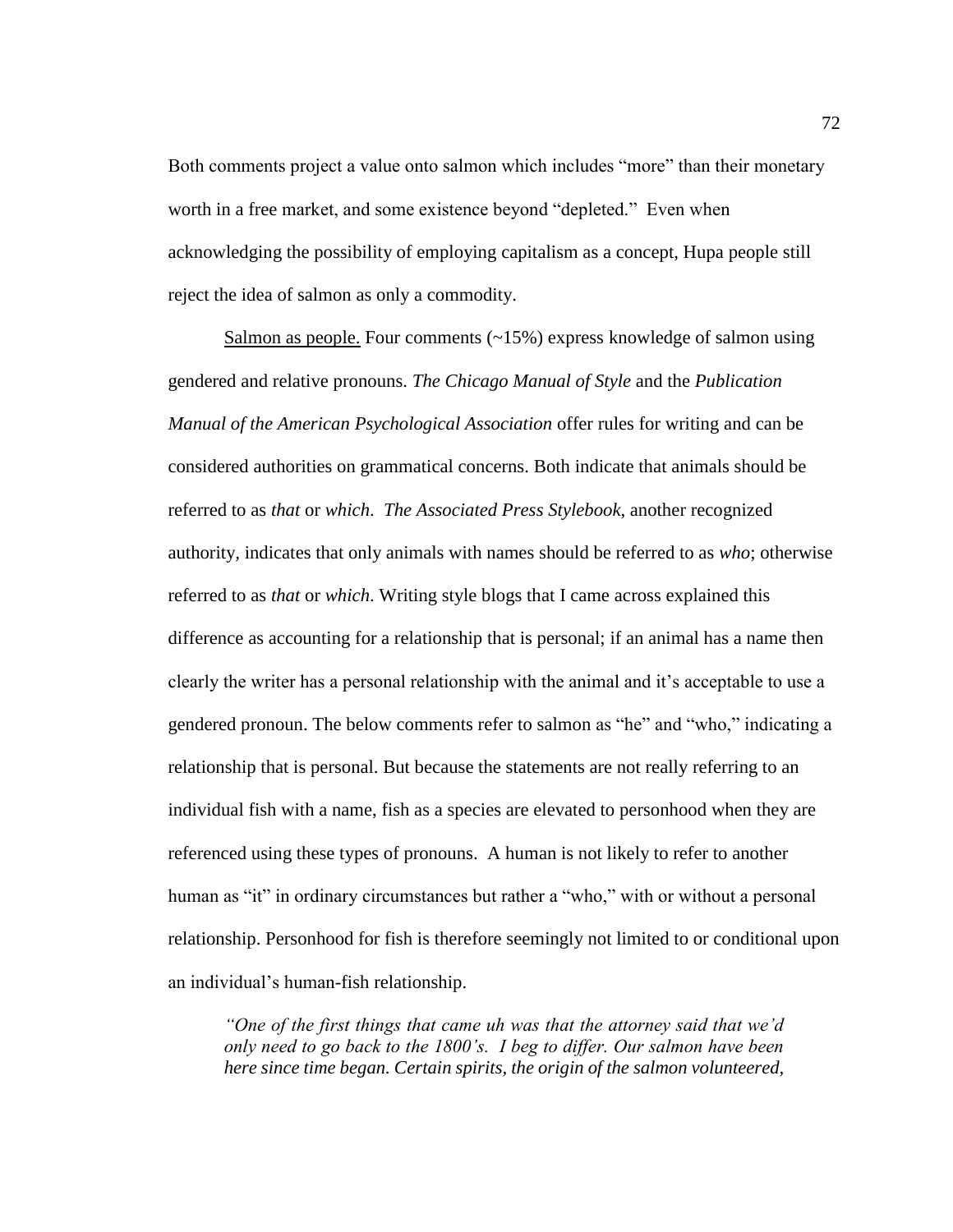*and so uh we respect that. And uh so that was one of the first things I wanted to talk about was the origins of salmon itself. WE had uh, as Hupa people we had our own first salmon ceremony up there around Sugar Bowl. There*  was one person that was the leader of the first salmon ceremony, and then *the heads of each particular village xonsadin all the way up to xowunkut would participate. So as it was told to me the person would call and cry for the first salmon to come up. And back in those days the water was more deep and more pure. The first salmon would come up the river and he would lead them up to Sugar Bowl- sorry I don't know the Indian name for it- and he would um offer himself to the medicine man or medicine woman who was performing the first salmon ceremony. I understood that there are those pools up there yet in the Sugar Bowl area where they performed it and the first salmon would come in there swim around by the medicine person and then go back out, back down the river, and then come up again and offer himself to the medicine person. At that point the medicine person would prepare the salmon who gave up his life to the people of the villages that were represented" (speaker no. 1)*

The speaker then goes on to describe how Hupa people pray to salmon to thank them.

Not *for* salmon or *about* salmon- but *to* them- and then directly refers to salmon as a

"brother."

*"The salmon, we depend on them for food. Um, we also um thank them in our ceremonies- the white deer skin dance, the jump dance- our medicine people pray to thank them for the abundance…it's hard for me to understand it really is to sell our brother, who, who has given up for us" (speaker no. 1)*

One speaker tells a story that features fish as a protagonist. The story explains that fish is

caught in our nets because he has Coyote's (bad) eyes.

*"This is the same story I gave to congress in 1997 when I asked for a special earmark of funding to protect our fishery. And I'll probably get emotional because if we allow our fish to die, if we allow no management, we won't have stories like this- but a long time ago, when fish could swim the water and see every little bug in the river and had, fish had the best eyes of all, Coyote watched fish, and he became jealous of fish as Coyote was want to do, and Coyote thought to himself, man you know, Fish just swims in the*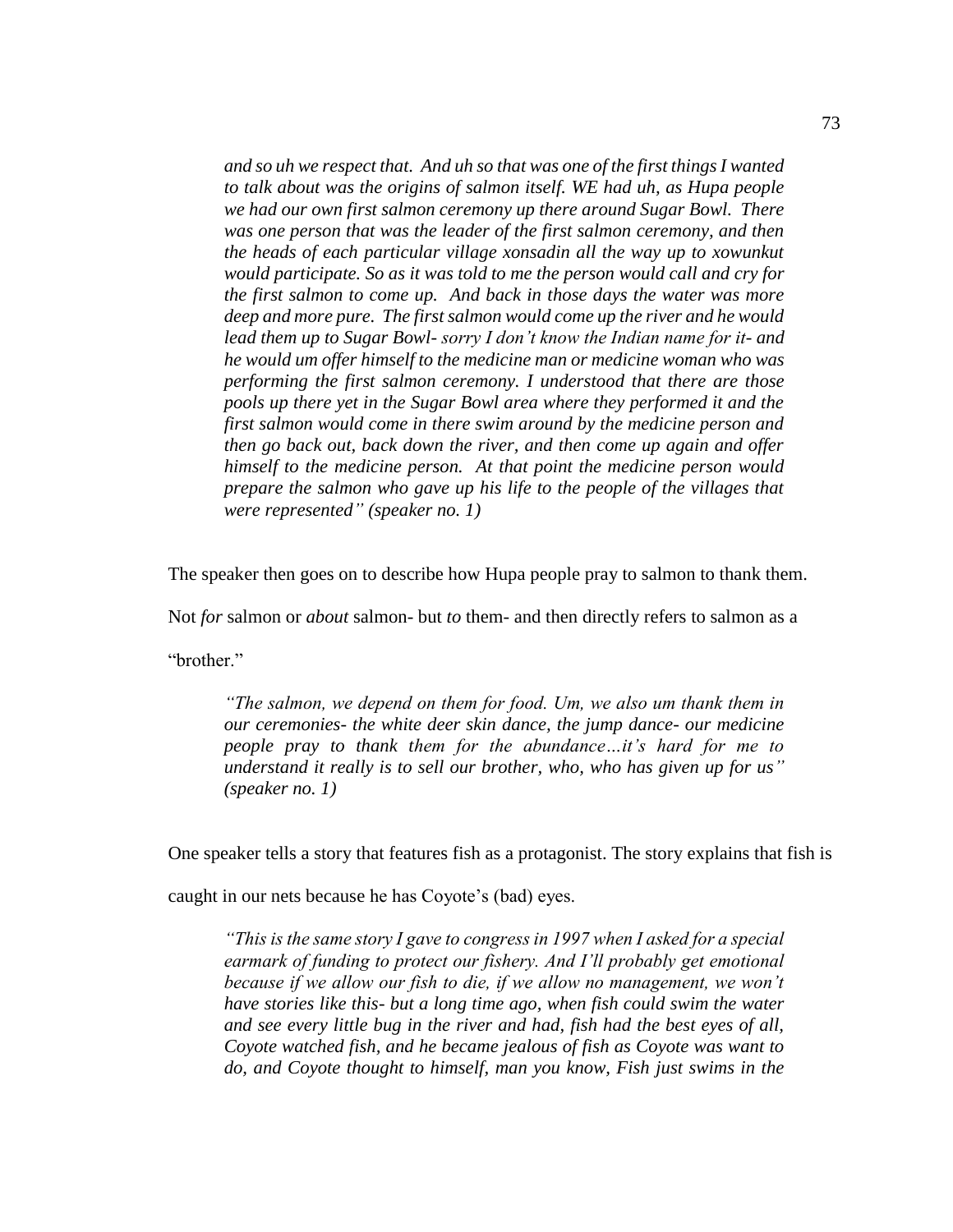*river all day long and he just glides around the rocks and goes up those riffles and he knows where he's going- he can really see things. Coyote thought to himself, my eyes, I don't think my eyes are that good, that maybe if I had Fish's eyes that I would really have powerful eyes and then I could see everything" (speaker no. 5)*

The knowledge of salmon as people and relatives with agency in the larger sphere of life has additional implications for Hupa people.

*"…really we're connected and we're one." (speaker no. 4)*

*"The fish is just as much as our culture as us dancing and praying because we are dancing and praying for the fish. We're dancing and praying for balance of the earth. We're dancing and praying to maintain our way of life and who we are as a people. They're all interlinked they're all tied together. So they're drastically important for us" (speaker no. 8)* 

Although I categorized the various fish pluralities, the reality is that none of them

exist in isolation. Todd proposes the meta-idea that fish pluralities offer an opportunity to

discuss difficult and contentious community topics (Todd 2014). One speaker specifically

mentions this.

*"If anything out of this whole issue, you know, what happened in the past has brought us to the point where we are now, that's good, cause we're talking about all the issues that are concerned around fisheries, you know, the ethics of tribal, our traditions and everything else- so that's good. We're at a good spot, better than we were before" (speaker no. 11)*

In this way, salmon encompassing many material truths about the valley. Their existence and non-existence are indeed concrete spaces of negotiation for Hupa people with a changing environment. The Hupa knowledge-practice-belief complex continues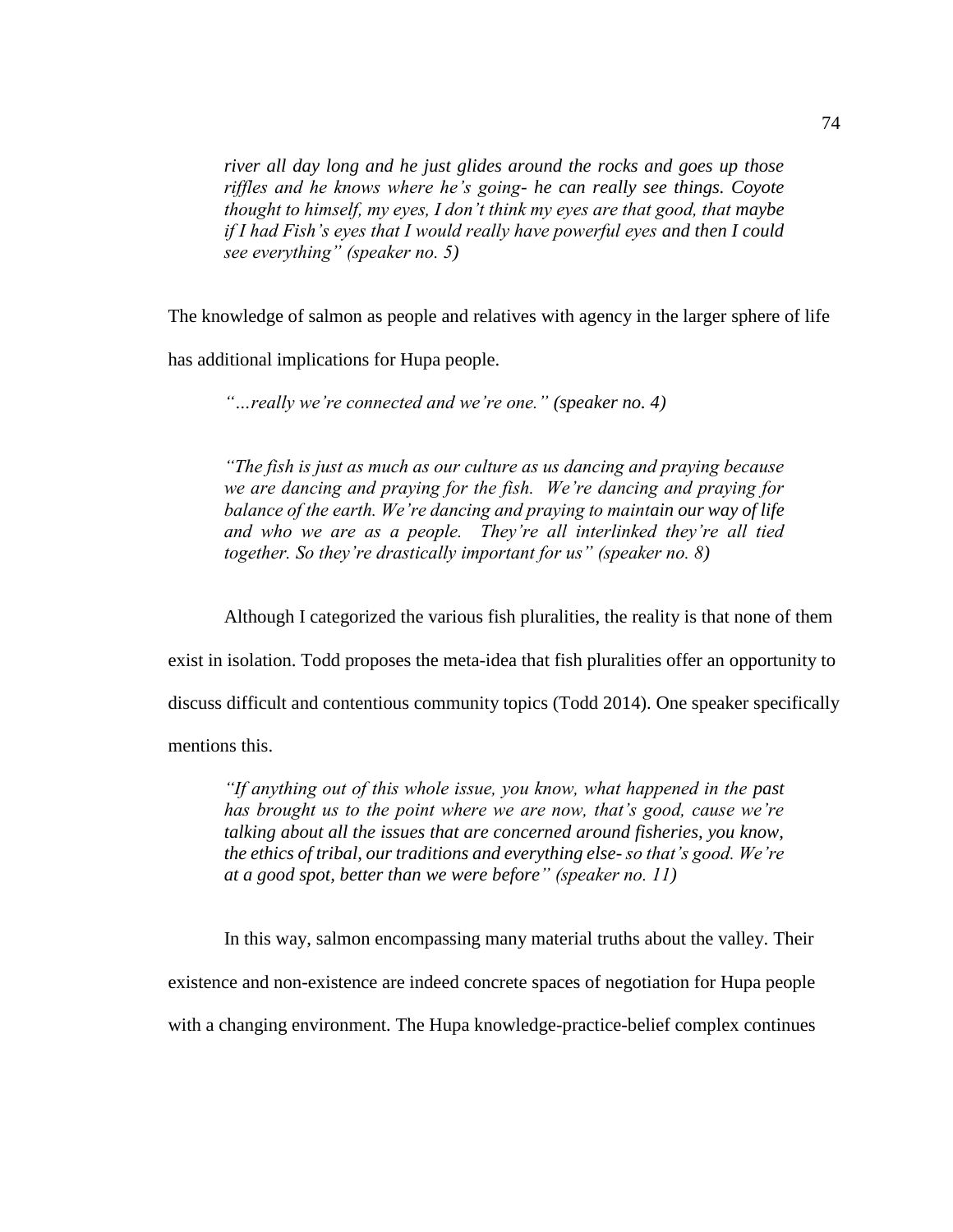from time-immemorial to today, having adapted to resist new challenges associated with the fish pluralities, but still reflecting the core tenets of place and relationship.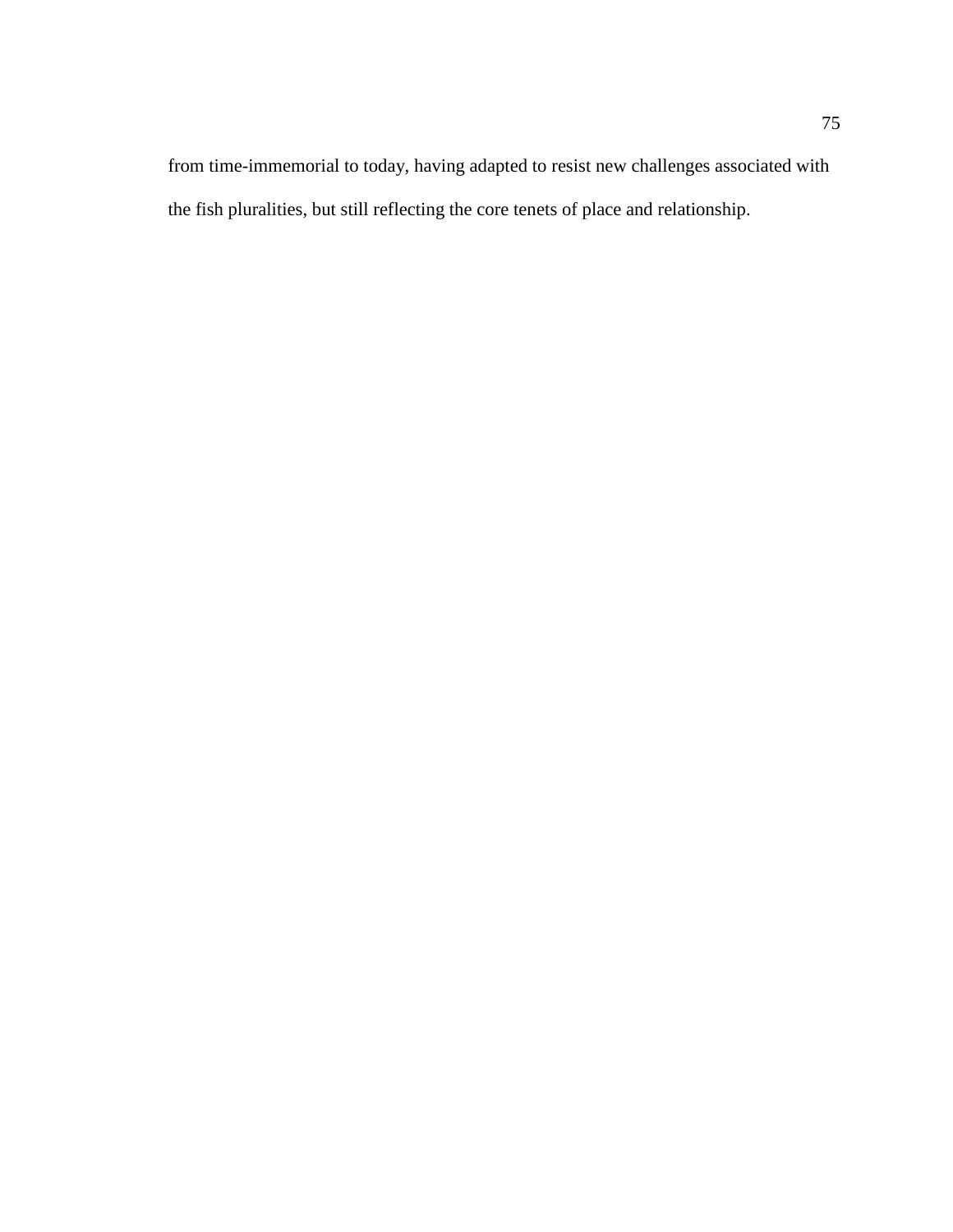## **CONCLUSION**

The public debate spurred by the commercial fishing that occurred on the reservation from 2008 to 2010, and the Hoopa Valley Tribe's Fish Commission's charge to create regulations with input from tribal members, presented an opportunity to explore the multiple ways Hupa people engage with salmon. Hupa people have a lot to say about salmon, which reflects an ongoing relationship since time immemorial. They continue to fish for food and social engagement. Some barter with or for salmon, or look to other economic prospects that salmon might offer. They associate salmon with water and the Trinity River, which continues to be the center of the Hoopa Valley Reservation, the place where Hupa people live. This informed my initial assessment that creating regulations would simply be a matter of negotiating points of agreement and compromise. Using a conflict analysis lens to identify possible sources of tension: 1) problems with relationships, 2) disagreements with facts or data, 3) competing interests, 4) different values and 5) structural conflicts would allow for a measured and thoughtful way to elucidate what successful regulations would look like. I anticipated that I'd follow the process of creating regulations, and my intervention would be helping to facilitate this through a collaborative and consensus-building approach. That did not occur, because the process of creating regulations was cut off by a special election that resulted in tribal members voting to not having a commercial fishery. Nonetheless this project was much more interesting than I could have originally imagined. Delving into the literature regarding TEK, human-fish relationships, and designing research that aims to reframe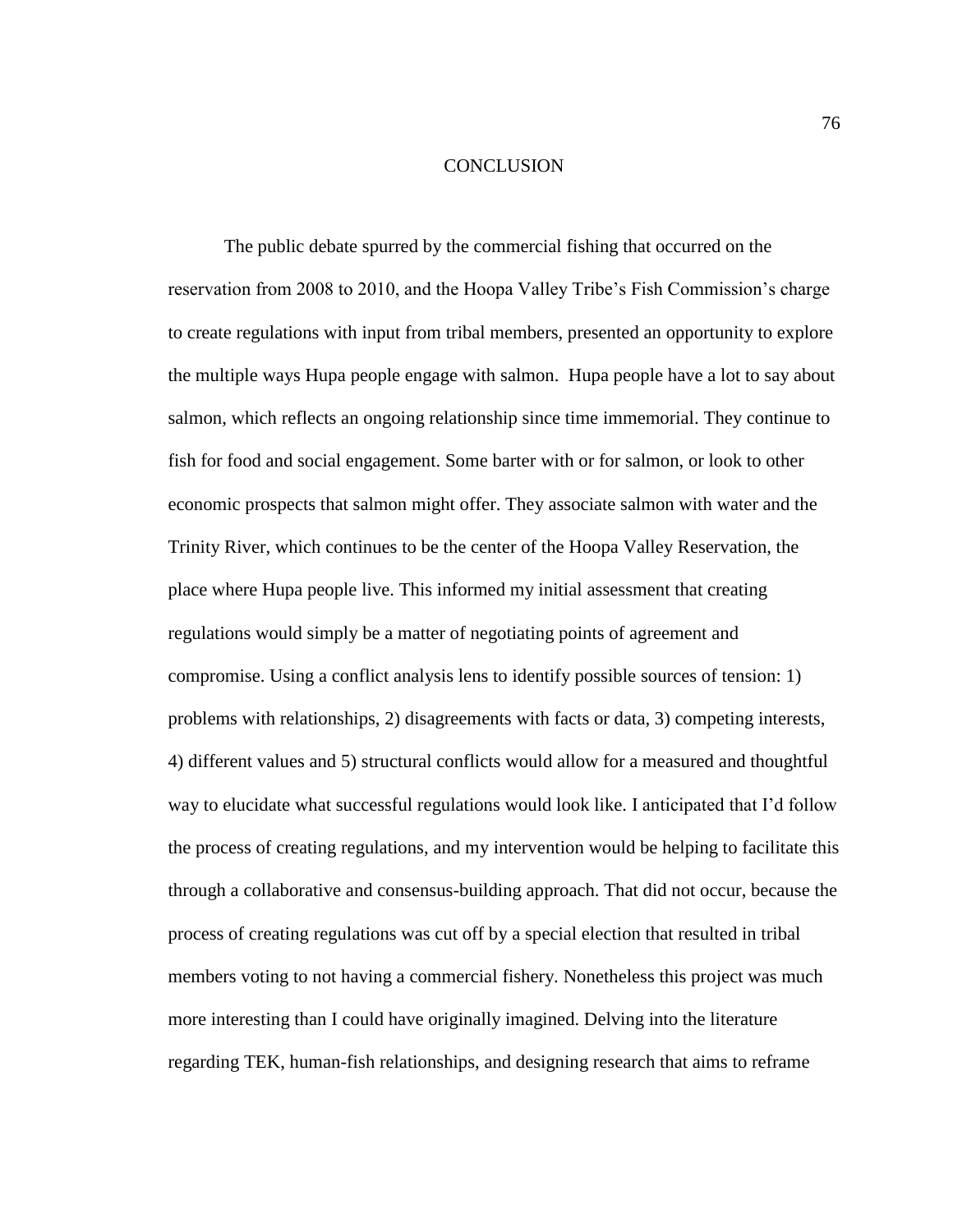issues that Indigenous people grapple with and celebrate the survival of humans in the face of the extreme force of colonialism is ultimately more gratifying. I am grateful to have been nearby when this conflict came up. Commercial fishing on the Hoopa Valley Reservation highlighted ongoing colonialism by bringing forward the western economic structures and ways of knowing that pervade the spaces of tribal life and politics.

This case study is also an example of a federally-recognized tribe in the U.S. working with the framework of multi-jurisdictional governance structures to better manage a resource. Expanding traditional ecological knowledge into political spaces has been exemplified in other people-fish relationships. In Canada, Zoe Todd suggests using fish pluralities in state reconciliation efforts. Miranda Willette, Kari Norgaard and Ron Reed study how diminished access to salmon affects the physical and mental health of Karuk people. An area largely unexplored is how far fish pluralities might reach into the realms of tribal sovereignty and state relationships in the U.S. As I have shown in Chapter 1, colonialism is ongoing for Hupa. Not only do the historical acts of genocide, assimilation, and termination have lasting effects that continue to take a determined effort to combat and heal, there are consistently new policies and structures being created that echo western worldviews, and affect the everyday lives of Hupa people. To resist and instead be self-governing and sovereign is to take on decolonization processes. By demonstrating Todd's assertion that people-fish relationships are literal "concrete sites of political and legal exchange," we might then choose to employ them as practices of decolonization.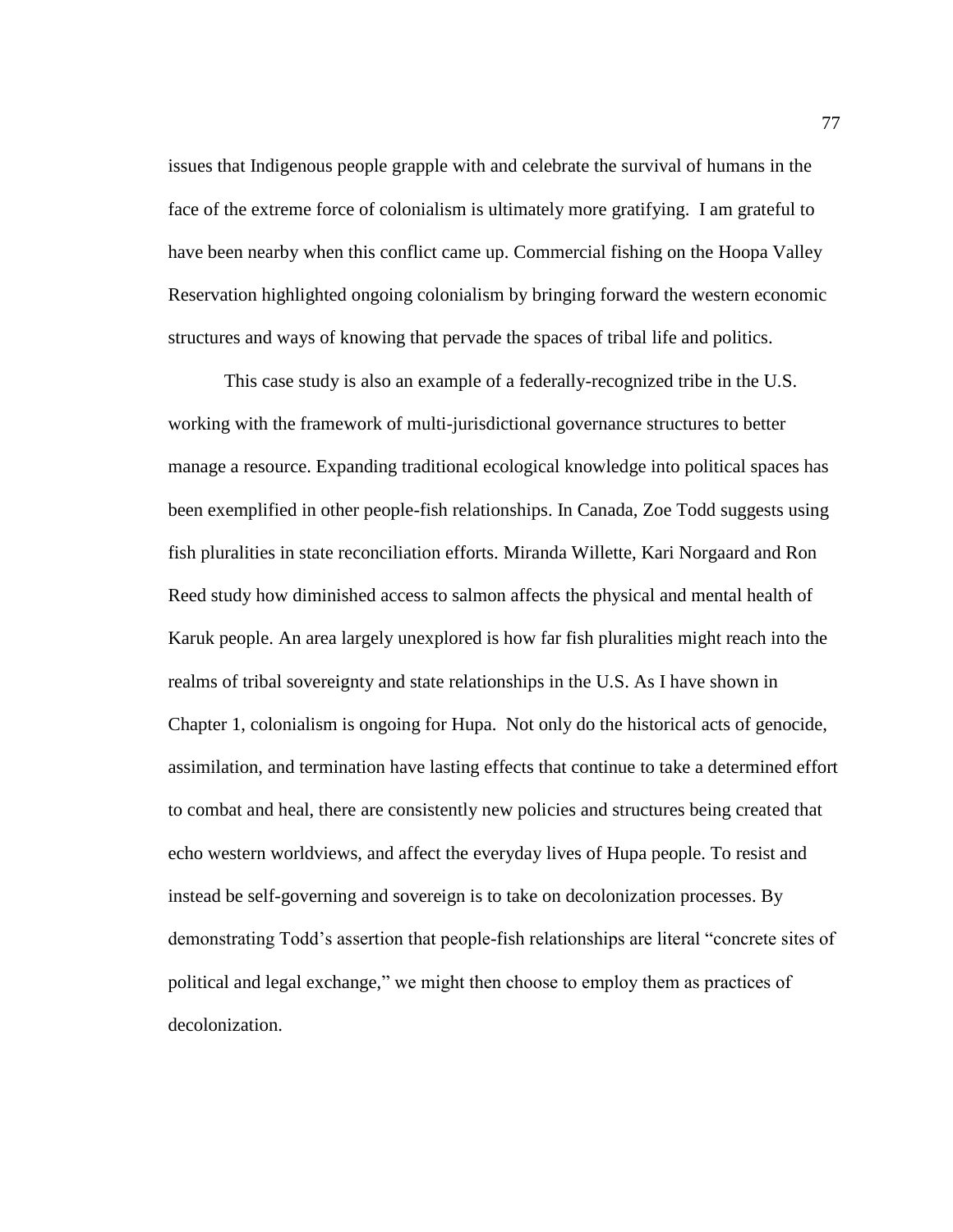The relationship between Hupa people and salmon has been at the forefront of Hupa politics and legal actions because of salmon's centrality in Hupa culture. But rather than continue to engage with the discourse of "cultural rights," which Glen Coulthard criticizes as a state-led attempt to subordinate Indigenous political and economic sovereignty, Hupa people have extended the multiple ways they know and engage with salmon across economic, political, and social structures. The Hupa-salmon relationship is shown through historical practices, cosmology, and scientific knowledge since time immemorial. As colonialism attempted to disrupt this relationship in constant and unexpected ways, Hupa employed various strategies for survival, as evidenced by Hupa people's unwillingness to leave the Hoopa Valley, their formation of self-governance, the adoption of governing policies and ordinances, and at sites of conflict with the state. During the process of creating commercial fishing regulations, Hupa people and salmon worked together as "active agents" to counter the hegemonic systems that they were forced to navigate through. This strategy is ongoing.

In 2016, the Hoopa Valley Tribe filed a lawsuit against the federal government for violations of the Endangered Species Act (Times-Standard 2016). Specifically, the government did not meet standards set for the health of Klamath-Trinity salmon in 2014 and 2015. Drought conditions resulted in reduced and warmer river water, which encouraged diseases to grow and spread amongst fish. Instead of curbing the amount of water that is dammed and diverted to other users in the Klamath Basin and central California, the federal government proposed to lower the standards that had been adopted for the salmon. "'The harm caused by the Bureau of Reclamation's and National Marine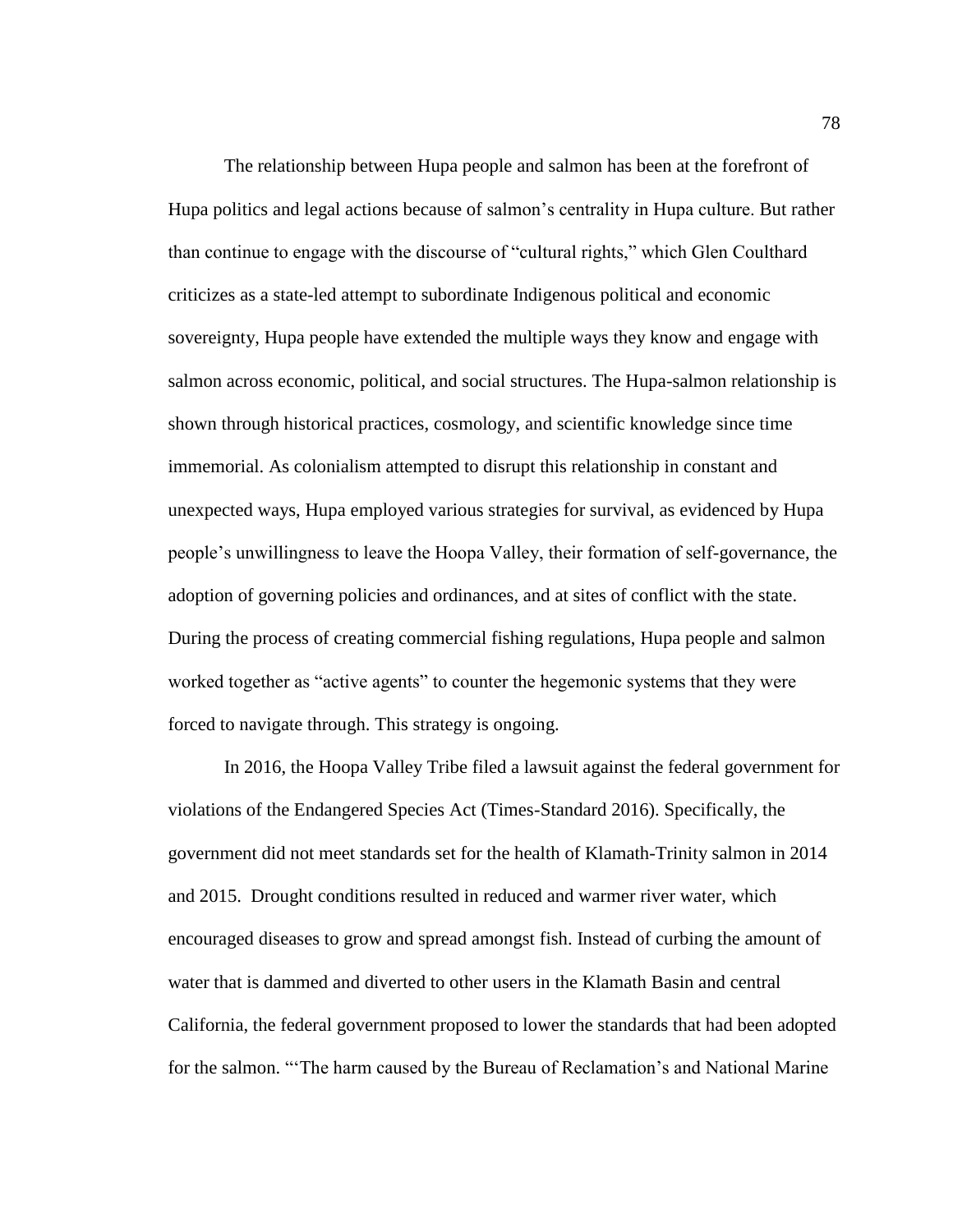Fisheries Service's failure to protect the Coho is driving this federally protected fish and our Tribe to extinction," said Chairman Ryan Jackson. "These fish have been essential to our culture, religion and economy since time immemorial,' added Jackson" (Times-Standard 2016). Hupa people and salmon continue to be agents together within struggles of cultural and political sovereignty.

This case study is hopefully also an example of how robust TEK can be as an indigenous-centric framework that situates relationship of Hupa people and salmon together as central-actors, as opposed to anthropocentric articulations of fish as objects of environmental regulation. The concept of TEK has been criticized as an attempt to legitimize Indigenous knowledge within western research frameworks, or as a tokenized term "whereby Indigenous 'traditional ecological knowledge' (TEK) is presumed to be an interchangeable analog for science and ecology, and is deconstructed and massaged to fit into existing scientific-legal discourses employed by the processes of the State" (Todd 2014, 221). The concept of TEK fails to fulfill its full potential when researchers attempt to employ it within non-Indigenous-centric frameworks borrowing only parts and pieces, and not fully understanding the complex that it embodies. Todd's work suggests the possibility that "[t]hough not easy by any means, it is possible to hold different understandings in addressing northern human-animal relations across cosmologies, legal orders, and political frameworks" (Todd 2014, 225). Not discounting the valuable empirical knowledge that TEK might afford researchers and science practitioners in western academia and federal, state, local and interest-based agencies, TEK potentially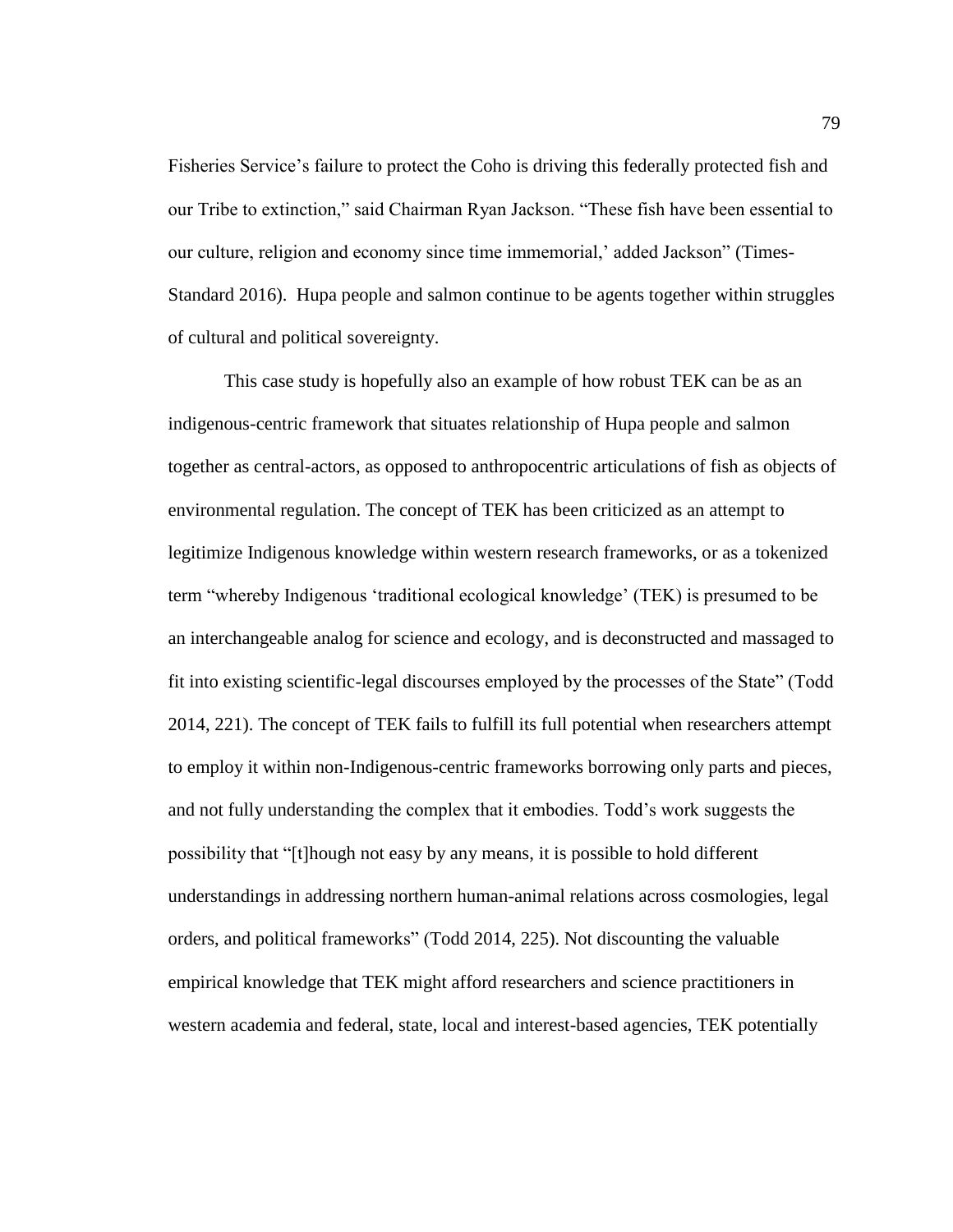works best when it stands alone, held in tension rather than assimilated with other worldviews.

Native American tribes are continuously challenged as political entities to operate within the bounds of colonial sovereignty that have ascribed land, identity, and governance structures to them. Tribes were not meant to exist or thrive under colonialism, yet Native people continue to respond to affronts, survive, defend, heal, restore, protect, negotiate, share, and decolonize. Within tribal governance structures, the process of decolonization is made complex by the bounds mentioned above. In this project, I hope to have shown how one tool, Todd's concept of fish pluralities, can be applied in tribal politics and governance as a decolonizing process. How indigenous communities negotiate their relationships to salmon is a concrete site of political exchange and can be looked to as guidance when operating within the colonial governance structures that are the authority today.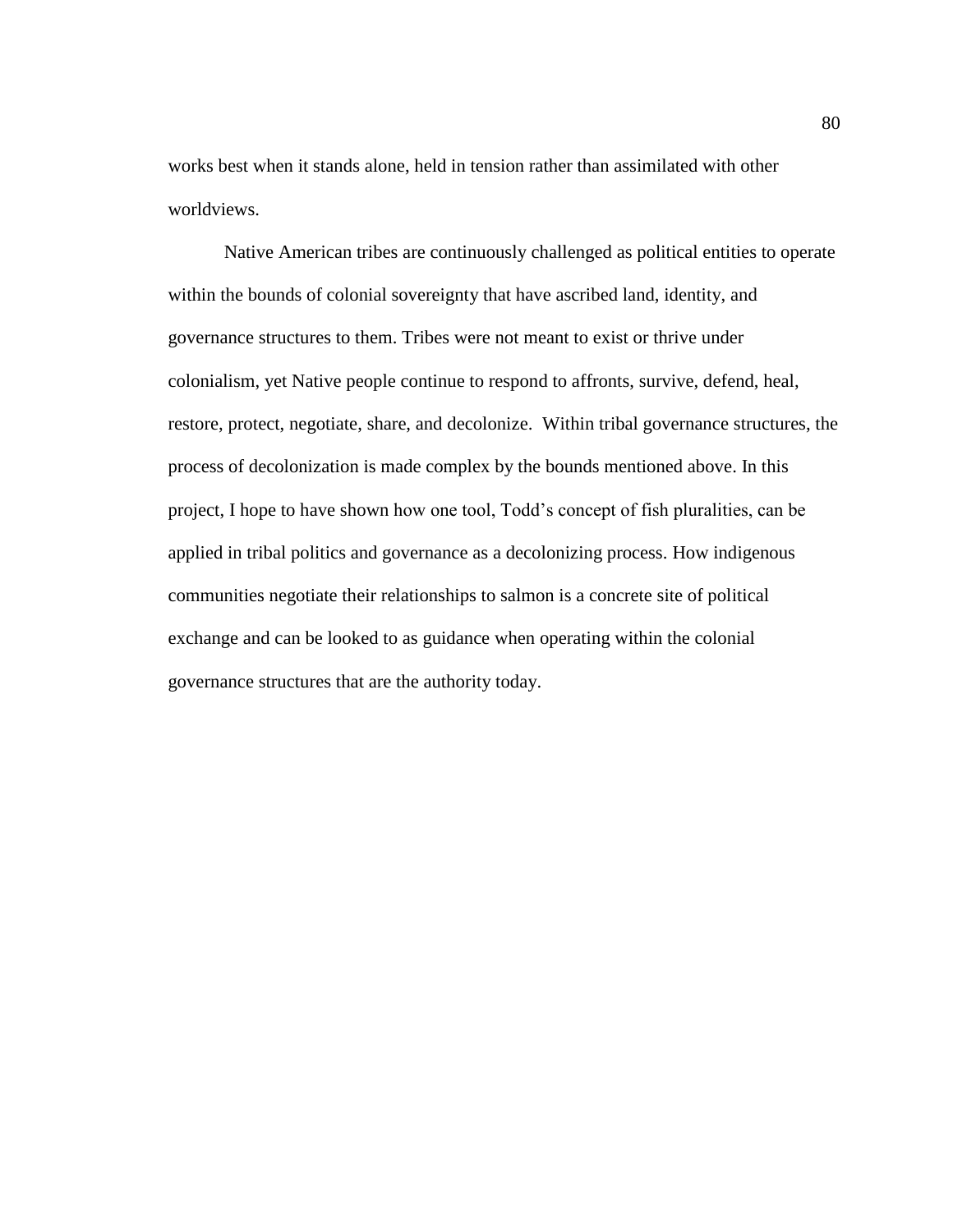## REFERENCES

Alfred, Taiaiake and Jeff Corntassel. 2005. "Being Indigenous: Resurgences Against Contemporary Colonialism." *Government and Opposition* 40: 597-614. doi:10.1111/j.1477-7053.2005.00166.x.

Anderson, M. Kat. 2006. *Tending the Wild.* Berkeley: University of California Press.

- Baldy, Cutcha Risling. 2012. "Save the River." *Sometimes Writer-Blogger Cutcha Risling Baldy* (blog)*,* July 17. Accessed November 28, 2017. [http://www.cutcharislingbaldy.com/blog/category/save%20our%20river.](http://www.cutcharislingbaldy.com/blog/category/save%20our%20river)
- Ball, Jennifer, Wayne Caldwell and Kay Pranis. 2010. *Doing Democracy with Circles.* St. Paul: Living Justice Press.
- Berg, Bruce L. 2004. *Qualitative Research Methods for the Social Sciences*. 5<sup>th</sup> ed. Boston: Pearson.
- Berkes, Fikret, Johan Colding and Carl Folke. 2000. "Rediscovery of Traditional Ecological Knowledge as Adaptive Management." *Ecological Applications* 10, no. 5 (October):1251-1262.
- Cahill, Cathleen D. 2013. *Federal Fathers and Mothers: A Social History of the United States Indian Service, 1869-1933.* Chapel Hill: The University of North Carolina Press.
- Chag Lowry, Kate Droz-Handwerker, Rain Marshall, Ron Griffith, Fawn White and Lonyx Landry. 1999. *Northwest Indigenous Gold Rush History: The Indian Survivors of California's Holocaust.* Arcata: Center for Indian Community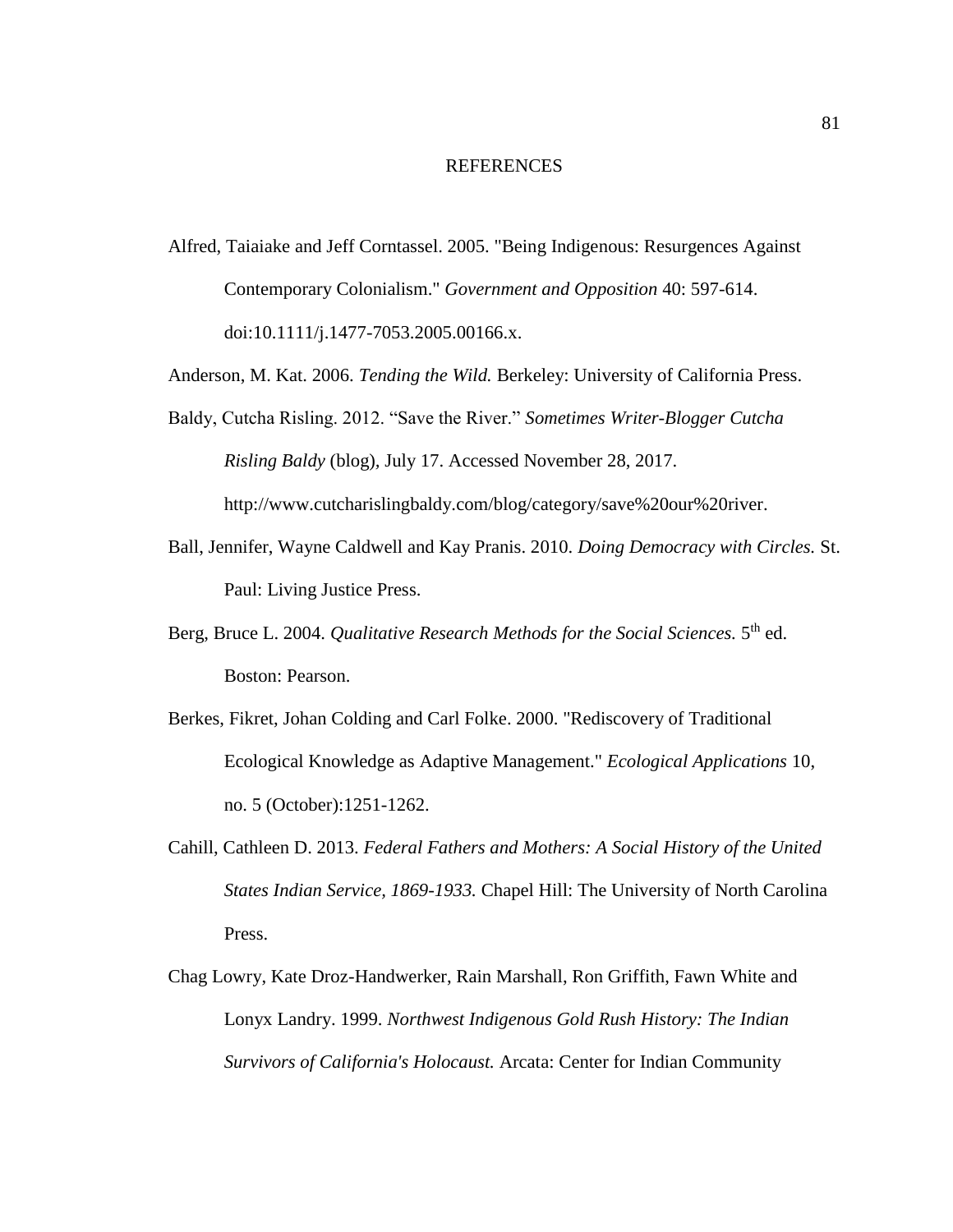Development, Humboldt State University. Accessed November 29, 2017. Humboldt Digital Scholar.

- Chatterjee, Pratap. 1998. *Gold, Greed & Genocide: Unmasking the Myth of the '49ers.* Berkeley: Project Underground/Inkworks Press.
- Climate and Traditional Knowledges Workgroup. 2014. "Guidelines for Considering Traditional Knowledges in Climate Change Initiatives." Accessed November 22, 2017. https://climatetkw.wordpress.com.
- Coulthard, Glen Sean. 2014. *Red Skin White Masks.* Minneapolis: University of Minnesota Press.
- Climate and Traditional Knowledges Workgroup. 2014. "Guidelines for Considering Traditional Knowledges in Climate Change Initiatives." Accessed November 22, 2017. https://climatetkw.wordpress.com.
- Creswell, John W. 2007. *Qualitative Inquiry and Research Design: Choosing Among*  Five Approaches. 2<sup>nd</sup> ed. Thousand Oaks: Sage Publications.
- Cronon, William. 1995. "The Trouble with Wilderness: Or, Getting Back to the Wrong Nature." In *Uncommon Ground: Rethinking the Human Place in Nature*, edited by William Cronon, 69-90. New York: W.W. Norton.
- Deloria, Vine. 1999. *Spirit & reason: the Vine Deloria, Jr., reader.* Golden: Fulcrum Publishing.
- Doremus, Holly D. and A. Dan Tarlock. 2008. *Water War in the Klamath Basin: Macho Law, Combat Biology, and Dirty Politics.* Washington: Island Press.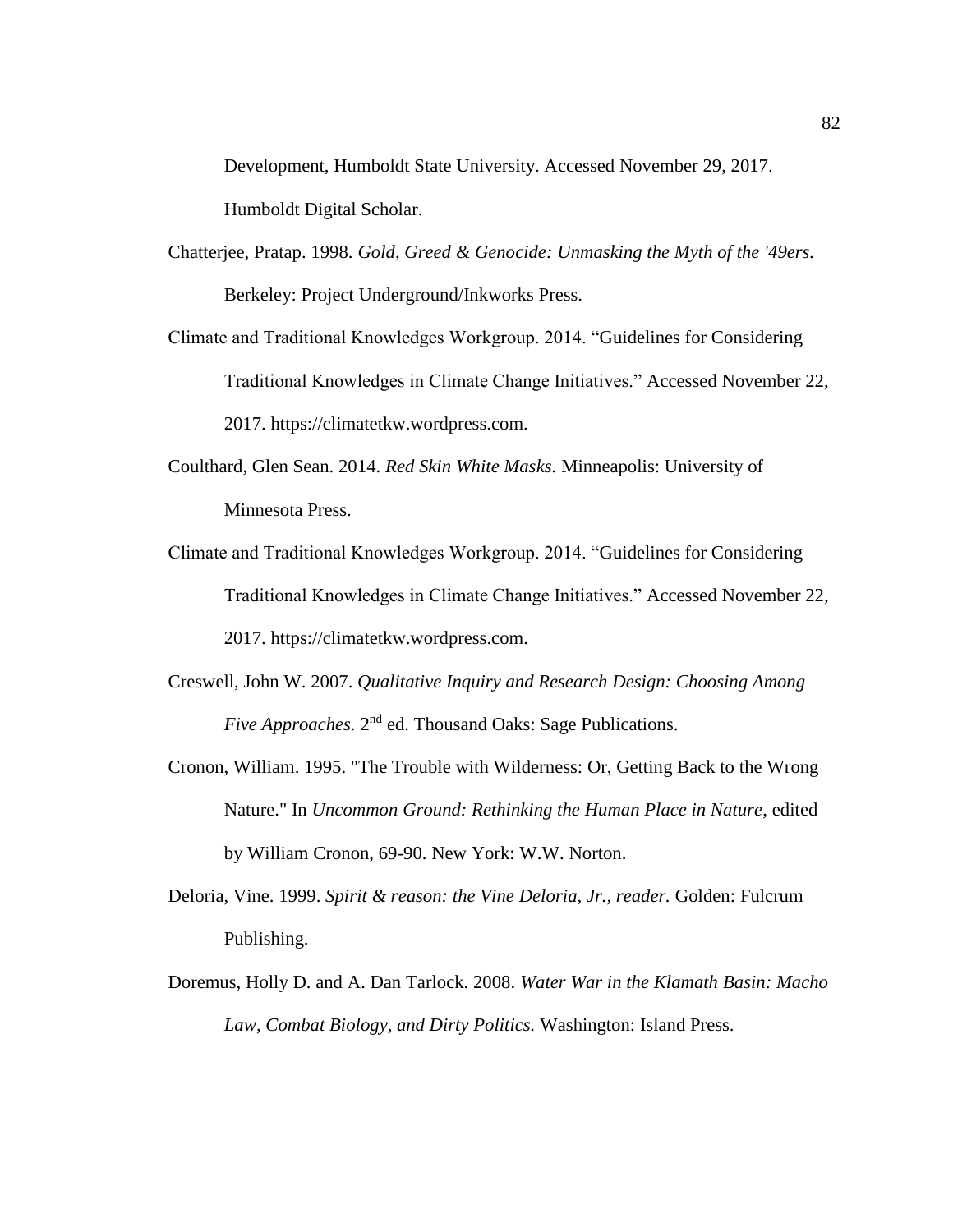- Gelinas, Mary. 2017. *Talk Matters! Saving the World One Word at a Time.* Victoria: Friesen Press.
- Goddard, Pliny Earle. 1903. *Life and Culture of the Hupa.* Berkeley: The University Press.
- Greenson, Thadeus. 2016. "Unchartered Waters: The demise of the Klamath Basin Restoration Agreement fosters hope, fear and anger." *North Coast Journal of Politics People and Art*, January 14: 12-17.
- Gresh, T., J. Lichatowich and P. Schoonmaker. 2000. "Salmon Decline Creates Nutrient Deficit in Northwest Streams." *Fisheries* 15, No. 1 (January):15-21.
- Grinde, Donald A. and Bruce E. Johansen. 1991. *Exemplar of Liberty: Native America and the Evolution of Democracy.* Los Angeles: UCLA American Indian Studies Center.
- Hartridge, Anne M. 1999. "Salmon Medicine: Federal Trust, the ESA, and the Trinity River." *Environs* 23, No. 1 (Fall):107-129.
- Hoopa Valley Tribe. Fisheries. 2010. "Special Meeting about the KBRA." Letter to Membership, January 13. By Mike Orcutt. Hoopa.
- Hoopa Valley Tribe. Fish Commission. 2011. "Memorandum to Chair from HVT Fisheries." Agenda Public Hearing No. 1*.* March 12. Hoopa: Hoopa Valley Tribe.
- Hoopa Valley Tribe. Tribal Council. 2010. "Action Sheet." Special Meeting Minutes, September 9*.* Hoopa.
- —. Tribal Council. 2010. "Action Sheet." Hoopa Tribal Council Meeting Agenda, December 6*.* Hoopa.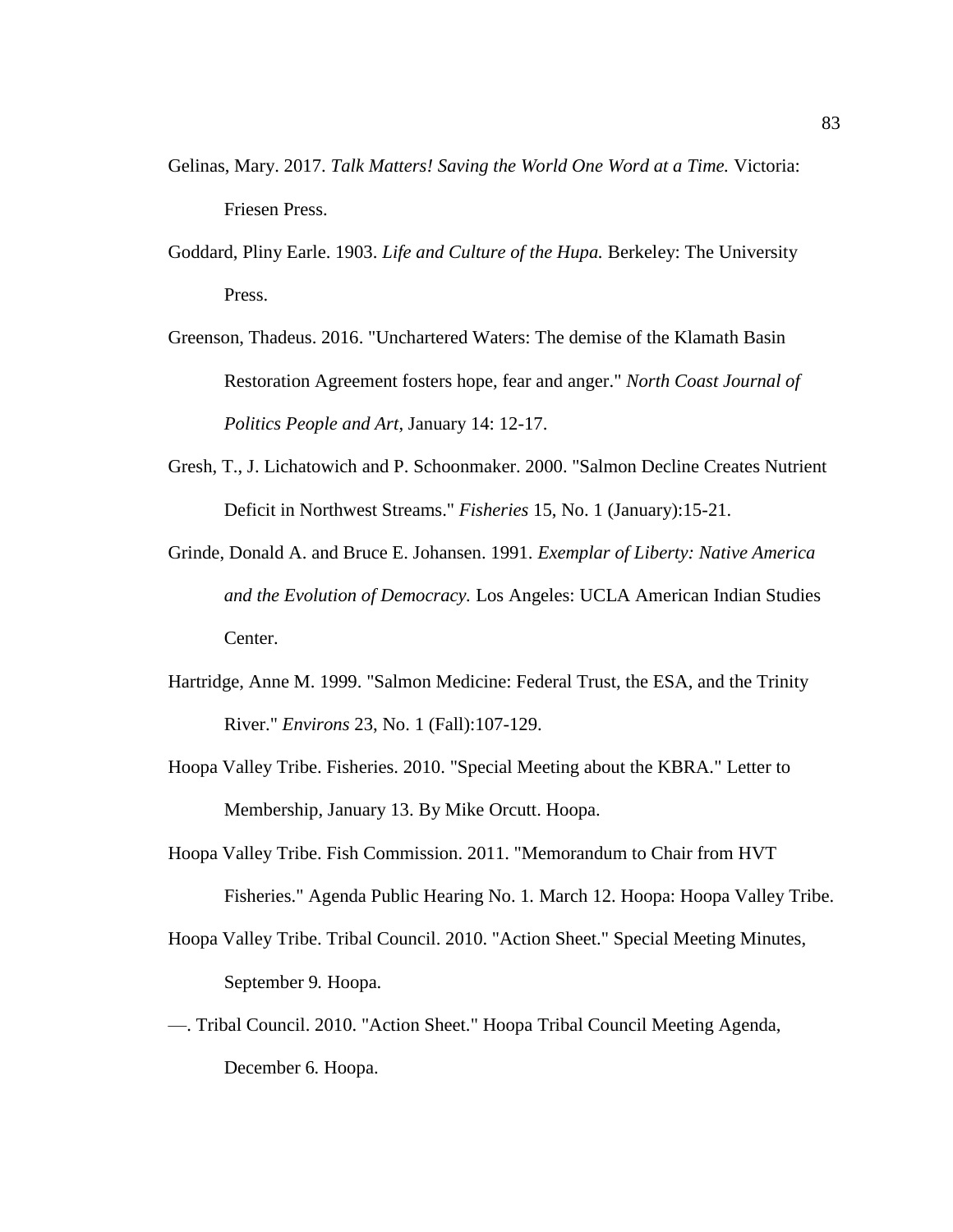- Hormel, Leontina and Kari Norgaard. 2009. "Bring the Salmon Home! Karuk Challenges to Capitalist Incorporation." *Critical Sociology* 35, No. 3 (May):343-366.
- Hutt, Haley. 2013. Interview. In *Stories of the River, Stories of the People: Memory on the Klamath River Basin,* edited by Brittani Orona. Hoopa.
- Jenkins, Matt. 2011. "California's Hupa tribe wars over fish." *High Country News*, January 24: 20.
- LaDuke, Winona. 1999. *All our relations: Native struggles for land and life.* Boston: South End Press.
- Lindsay, Brendan C. 2012. *Murder State: California's Native American Genocide, 1846- 1873.* Lincoln: University of Nebraska.
- McEvoy, Arthur F. 1986. *The Fisherman's Problem.* Cambridge: Cambridge University Press.
- National Oceanic and Atmospheric Administration. 2017. "About Us*."* U.S. Department of Commerce. Accessed November 29, 2017.

https://www.fisheries.noaa.gov/about-us.

- Nelson, Byron. 1978. *Our Home Forever.* Hoopa: Hupa Tribe.
- Norgaard, Kari Marie. 2005. "The Effects of Altered Diet on the Health of the Karuk People*."* Submitted to the Federal Energy Regulatory Commission in the Klamath River re-licensing process on behalf of the Karuk Tribe. Happy Camp.
- Norton, Jack. 2007. *Centering in Two Worlds.* Gallup: Center for the Affirmation of Responsible Education.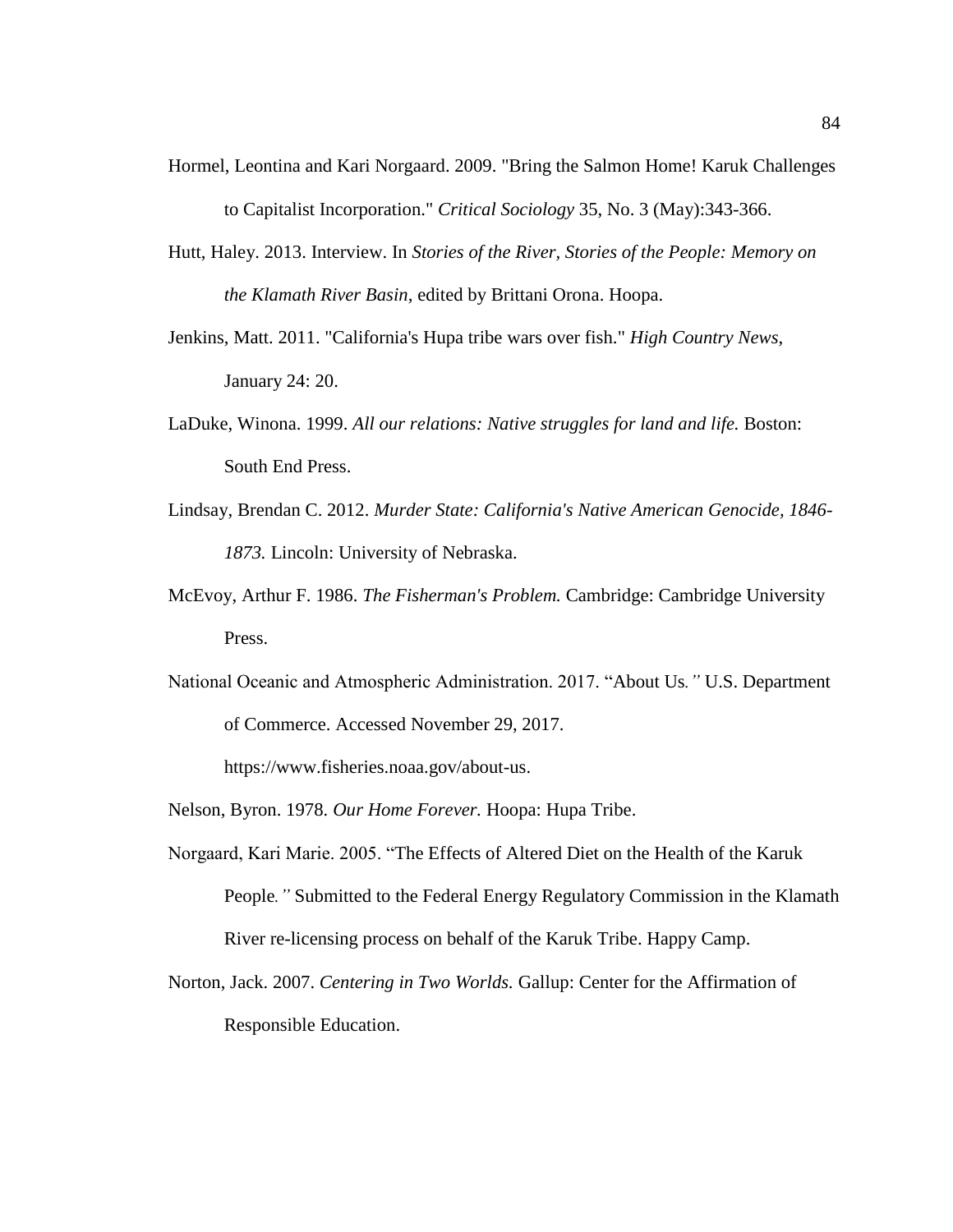- O'Brien, Sharon. 1989. *American Indian Tribal Governments.* Norman: University of Oklahoma Press.
- Oros, Chisa. 2016. "The role of Fort Humboldt during the California Gold Rush: A focus on local Indigenous women's struggle, resistence, and resilience*."* Master's thesis, Humboldt State University. Accessed November 22, 2017. Humboldt Digital Scholar.
- Orozco, Joseph. 2011. "Fish Commission Public Hearings." *Live Broadcast*. Hoopa Tribal Radio. Hoopa: KIDE, March 12, 2011 and March 26, 2011.
- Pacific Fisheries Management Council. 2014. "Who We are and What We Do." Council Operations. Accessed November 29, 2017. https://www.pcouncil.org/.
- Pierotti, Raymond and Daniel Wildcat. 2000. "Traditional Ecological Knowledge: The Third Alternative (Commentary)." *Ecological Applications* 10, No. 5 (October):1333-1340.
- Ross, Anne, Kathleen Pickering Sherman, Jeffrey G. Snodgrass, Henry D. Delcore and Richard Sherman. 2011. *Indigenous Peoples and the Collaborative Stewardship of Nature: Knowledge Binds and Institutional Conflicts.* Abingdon: Taylor & Francis.
- Salmón, Enrique. 2000. "Kincentric ecology: indigenous perceptions of the human nature relationship." *Ecological Applications* 10, No. 5 (October):1327-1332. doi:10.1890/1051-0761(2000)010[1327:KEIPOT]2.0.CO;2.
- Senos, Rene, Frank Lake, Nancy Turner and Dennis Martinez. 2006. "Traditional Ecological Knowledge and Restoration Practice." In *Restoring the Pacific*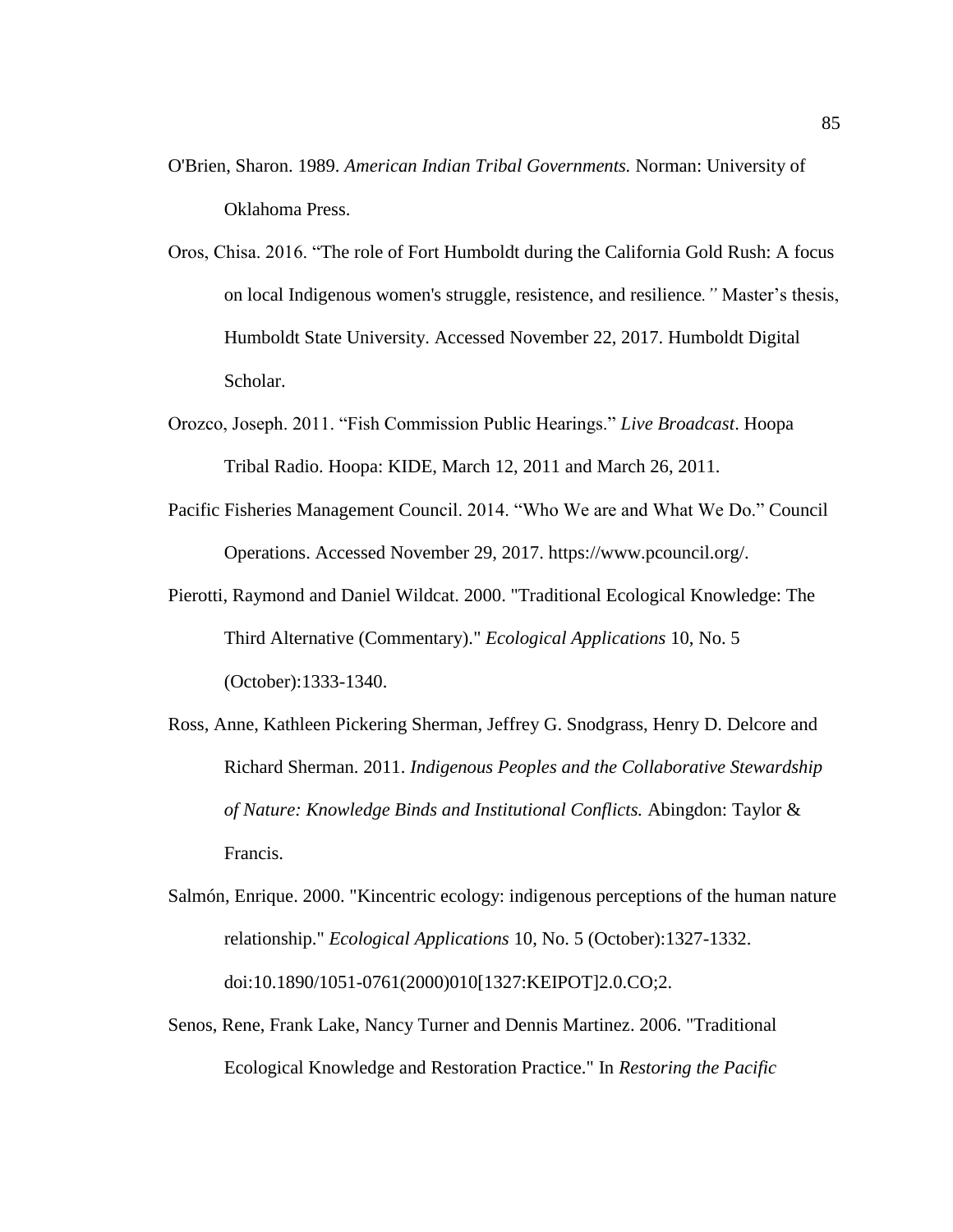*Northwest: The Art and Science of Ecological Restoration in Cascadia*, edited by Dean Apostol and Marcia Sinclair, 393-427. Covelo: Island Press.

- Shenton, Andrew K. 2004. "Strategies for Ensuring Trustworthiness in Qualitative Research Projects." *Education for Information* 22, No. 2:63-75.
- Smith, Linda Tuhiwai. 1999. *Decolonizing Methodologies: Research and Indigenous Peoples.* London: Zed Books and University of Otago Press.
- Swezey, Sean L. and Robert F. Heizer. 1993. "Ritual Management of Salmonid Fish Resources in California." In *Before the Wilderness: Environmental Management by Native Californians*, by Kat Anderson and Thomas C. Blackburn, 299-327. Menlo Park: Ballena Press.
- The United Nations. General Assembly. 1948. "Convention on the Prevention and Punishment of Genocide, Article II." Resolution 260*,* December 9. Geneva.
- Times-Standard. 2016. "Hoopa Valley Tribe sues feds over Klamath salmon." *Times-Standard,* July 29. Accessed November 29, 2017. http://www.timesstandard.com/article/NJ/20160729/NEWS/160729855.
- Todd, Zoe. 2014. "Fish pluralities: Human-animal relations and sites of engagement in Paulatuuq, Arctic Canada." *Etudes/Inuit/Studies* 38, No. 1-2:217-238. doi: 10.7202/1028861ar.
- Trinity River Restoration Program. 2017. "Background*."* Accessed November 22, 2017. [http://www.trrp.net/program-structure/background/.](http://www.trrp.net/program-structure/background/)
- U.S. Department of the Interior. 2000. Record of Decision: Trinity River Mainstem Fishery Restoration Final Environmental Impact Statement/Environmental Impact